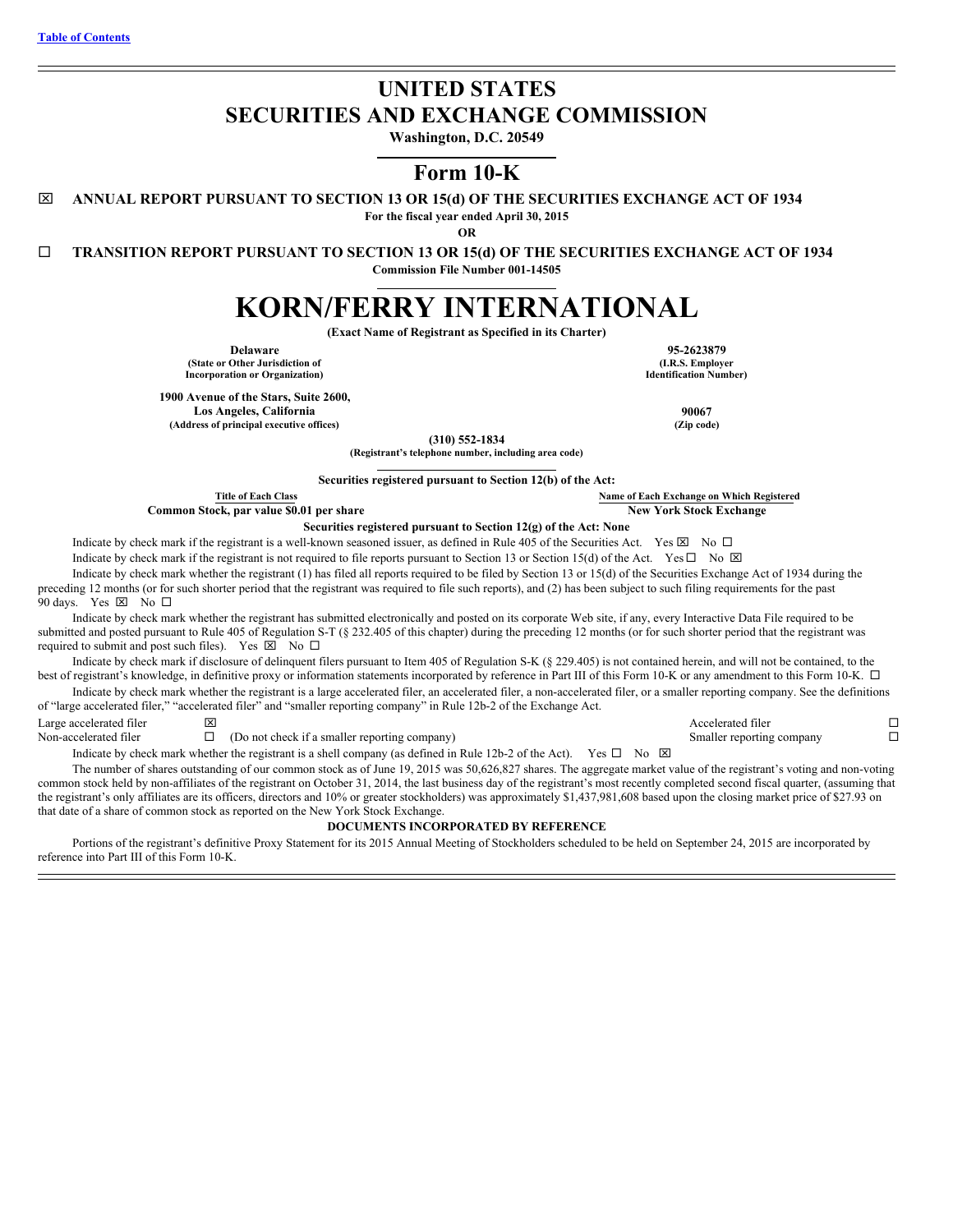### **KORN/FERRY INTERNATIONAL**

### <span id="page-1-0"></span>**Index to Annual Report on Form 10-K for the Fiscal Year Ended April 30, 2015**

| Item #  | <b>Description</b>                                                                                           | Page  |
|---------|--------------------------------------------------------------------------------------------------------------|-------|
|         | Part I.                                                                                                      |       |
| Item 1  | <b>Business</b>                                                                                              |       |
| Item 1A | <b>Risk Factors</b>                                                                                          | 13    |
| Item 1B | <b>Unresolved Staff Comments</b>                                                                             | 23    |
| Item 2  | <b>Properties</b>                                                                                            | 23    |
| Item 3  | <b>Legal Proceedings</b>                                                                                     | 23    |
| Item 4  | <b>Mine Safety Disclosures</b>                                                                               | 23    |
|         | <b>Executive Officers</b>                                                                                    | 24    |
|         | Part II.                                                                                                     |       |
| Item 5  | Market for Registrant's Common Equity, Related Stockholder Matters and Issuer Purchases of Equity Securities | 25    |
| Item 6  | <b>Selected Financial Data</b>                                                                               | 28    |
| Item 7  | Management's Discussion and Analysis of Financial Condition and Results of Operations                        | 30    |
| Item 7A | <b>Ouantitative and Oualitative Disclosures About Market Risk</b>                                            | 53    |
| Item 8  | <b>Financial Statements and Supplementary Data</b>                                                           | 54    |
| Item 9  | Changes in and Disagreements with Accountants on Accounting and Financial Disclosure                         | 54    |
| Item 9A | <b>Controls and Procedures</b>                                                                               | 54    |
| Item 9B | <b>Other Information</b>                                                                                     | 54    |
|         | Part III.                                                                                                    |       |
| Item 10 | Directors, Executive Officers and Corporate Governance                                                       | 55    |
| Item 11 | <b>Executive Compensation</b>                                                                                | 55    |
| Item 12 | Security Ownership of Certain Beneficial Owners and Management and Related Stockholder Matters               | 55    |
| Item 13 | Certain Relationships and Related Transactions, and Director Independence                                    | 55    |
| Item 14 | <b>Principal Accountant Fees and Services</b>                                                                | 55    |
|         | Part IV.                                                                                                     |       |
| Item 15 | <b>Exhibit and Financial Statement Schedules</b>                                                             | 56    |
|         | <b>Signatures</b>                                                                                            | 60    |
|         | <b>Financial Statements and Financial Statement Schedules</b>                                                | $F-1$ |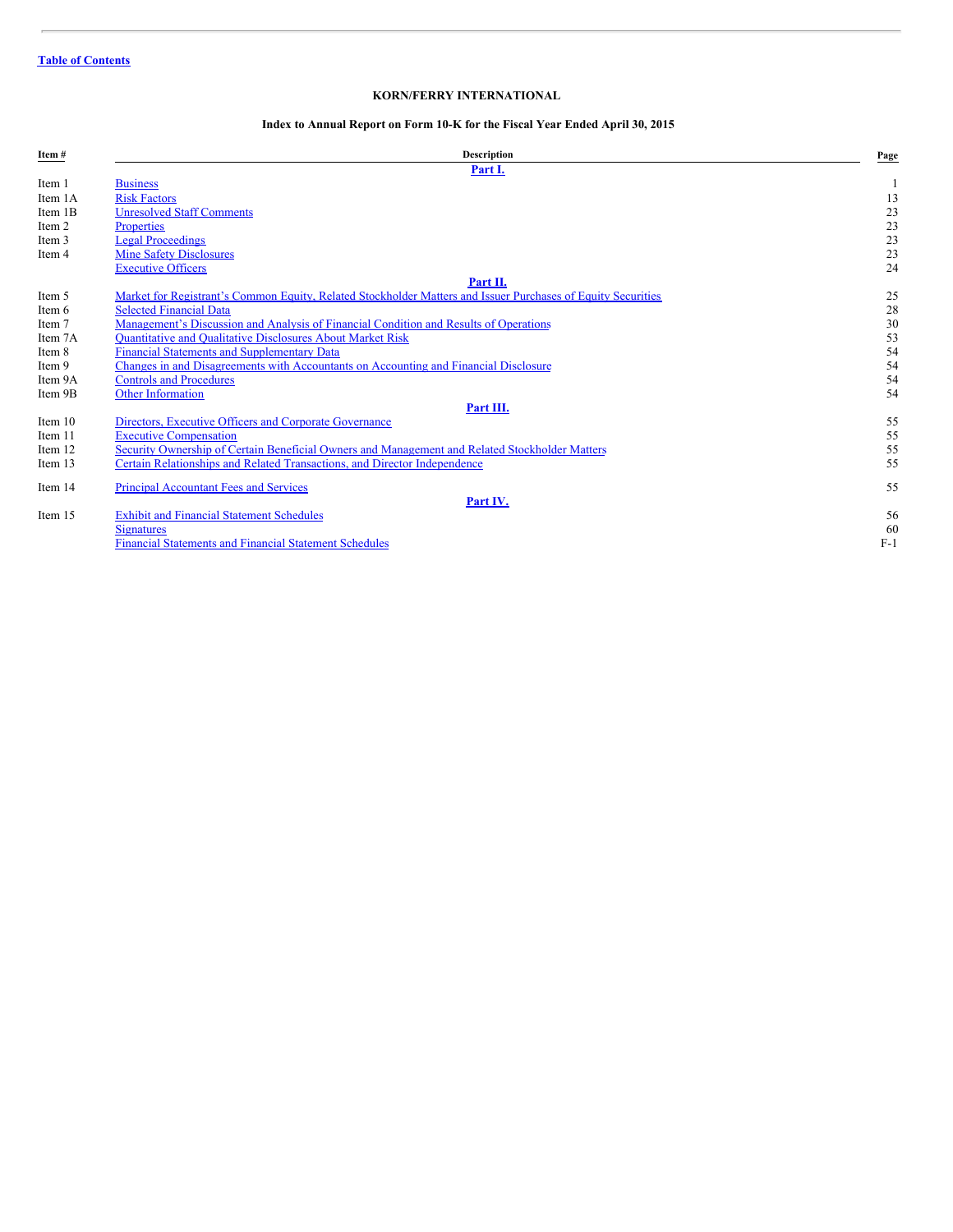#### <span id="page-2-0"></span>**PART I.**

#### <span id="page-2-1"></span>**Item 1.** *Business*

#### **About Korn Ferry**

Korn/Ferry International (referred to herein as the "Company," "Korn Ferry," or in the first person notations "we," "our," and "us") is a leading authority on leadership and talent. We opened our first office in Los Angeles in 1969 and currently operate in 78 offices in 37 countries. We have the ability to deliver our solutions on a global basis, wherever our clients do business. As of April 30, 2015, we had 3,687 full-time employees, including 452 Executive Recruitment, 164 Leadership & Talent Consulting, and 78 Futurestep consultants who are primarily responsible for client services. Our clients include many of the world's largest and most prestigious public and private companies, middle market and emerging growth companies, as well as government and nonprofit organizations. We have built strong client loyalty with 79% of our assignments performed during fiscal 2015 on behalf of clients for whom we had conducted assignments in the previous three fiscal years.

We were originally formed as a California corporation in November 1969 and reincorporated as a Delaware corporation in fiscal 2000.

#### **The Korn Ferry Opportunity**

Since Korn Ferry's inception, clients have trusted us to help recruit world-class talent. Today, we have evolved into a single source for leadership and talent consulting services going far beyond executive recruitment and encompassing leadership development, enterprise learning, succession planning, recruitment process outsourcing, and more.

We understand strategic transformation because we are doing it ourselves. Today, more than 40% of our business comes from outside our flagship Executive Recruitment solution.

#### **About Our Solutions**

At Korn Ferry, we design talent strategies, which allows us to build and attract talent:

• When we design, we are crafting a unique talent strategy through our expertise in organizational design and change management that will help our clients navigate a successful course through even the most complex transformations.

#### Talent Strategy

We help clients align their talent processes and organizational capabilities to fully activate their business strategy.

• When we **build**, we are delivering development solutions that help leaders, teams, individuals, and whole organizations to grow — while also helping to drive business results and deliver sustainable change.

1

#### Succession Management

We help clients understand their talent gaps by assessing and benchmarking current talent and future potential.

#### Leadership Development

We help clients close the gaps between what talent they have, and what talent they need.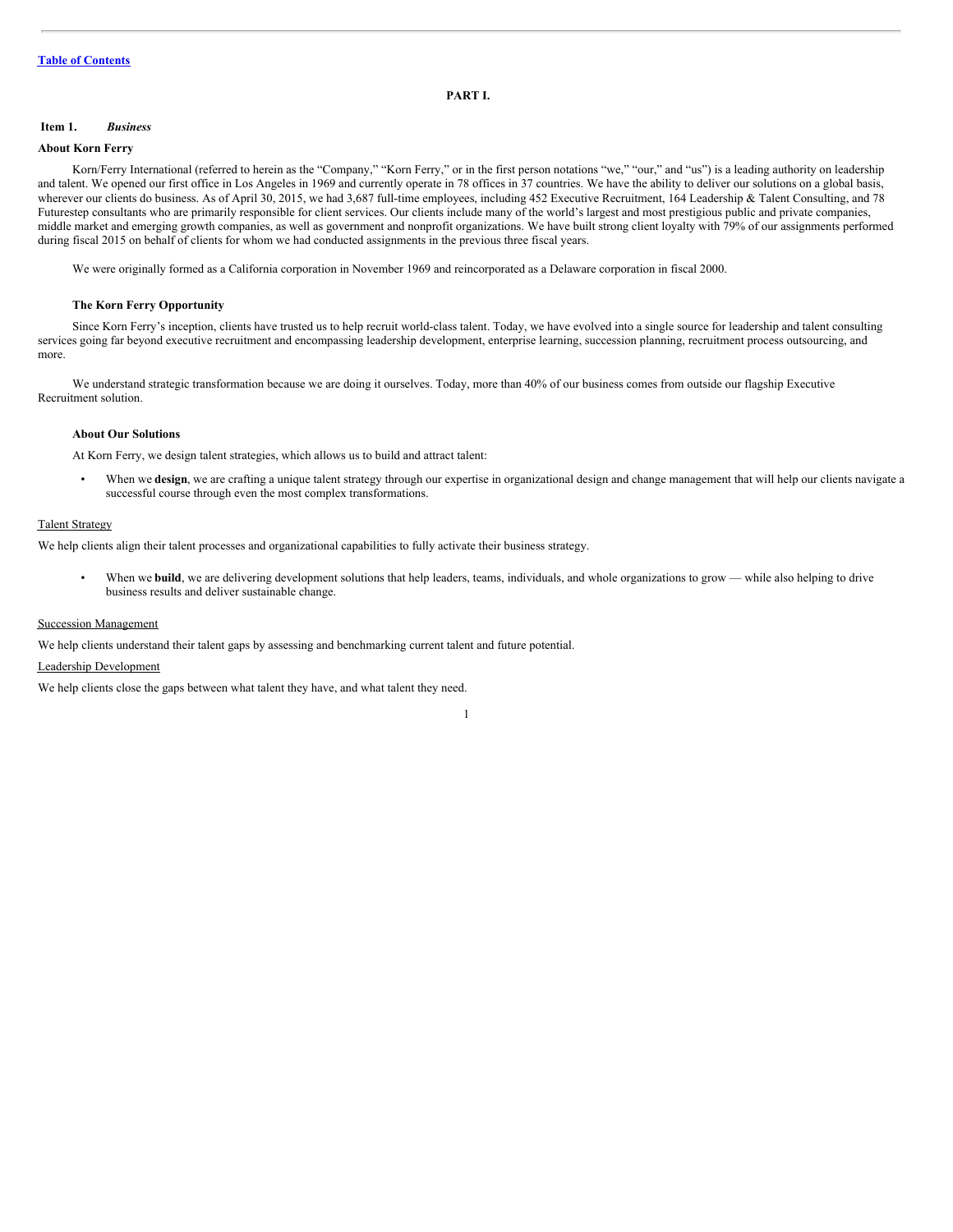When we **attract**, we bring a depth of expertise to the business of identifying, recruiting, and retaining the best board, C-suite, executive and professional-level talent.

#### Board, CEO, and Executive Recruitment Onboarding

We integrate scientific research with practical experience and industry-specific expertise to identify and recruit board directors, CEOs, and senior-level executives across all sectors and functions.

We help clients around the world identify and secure emerging leaders and specialized high impact talent.

#### Recruitment Process Outsourcing

We provide flexible and scalable talent acquisition solutions that deliver business impact while simultaneously reducing cost and time to hire.

#### **About Our Intellectual Property and Technology**

We accelerate new executives' time-to-contribution by providing practical guidance on cultural integration and stakeholder management, as well as collaborating to define 100-day plans.

#### Professional Recruitment **Employer Brand and Talent Communications**

We help clients create an employer value proposition as well as the messaging and tools that deliver a consistent brand experience across the employee lifecycle.

Korn Ferry is increasingly a knowledge-based company with deep intellectual property and research that allow us to deliver meaningful outcomes for our clients. We understand what makes a great leader, the competencies they possess that distinguish them from others, as well as the potential shortcomings that can damage their careers as well as their organization's performance. Today, our talent data includes 2.5 million assessments (heavily weighted by the very top executive levels), and profiles of 7.0 million candidates. This database provides the insight and intelligence for Korn Ferry's team of social scientists to determine the true drivers of leadership and performance and how any individual or organization measures up.

Our vast library of proprietary tools and techniques has been developed through research by our scientists, statisticians and intellectual property ("IP") development specialists. It underpins all of our services, giving us unique insight into how strategic talent decisions help contribute to competitive advantage and success. We continue to add more discipline and scientific research into the recruitment and talent management process, with emphasis shifting from candidate identification to candidate assessment, fit and attraction. Driving this focus is our enhanced technology, as the power of the Internet, databases and online talent communities make it possible to efficiently identify greater numbers of qualified candidates. Innovative technology, when combined with world-class intellectual property and thought leadership, creates a compelling set of tools to manage the process of identifying, assessing and recruiting the most desirable candidates.

In the fiscal year ahead, we will continue to place a strong focus on our new talent intelligence engine — Korn Ferry's Four Dimensions of Leadership & Talent, which harnesses all of our IP and provides organizations with robust diagnostics at both the individual and enterprise levels. We have identified four crucial areas that matter most for individual and organizational success. The analytics we collect enable us to help organizations accentuate strengths and identify areas to develop, as well as understand how they stack up against their competition:

- **Competencies** the skills and behaviors required for success that can be observed.
- **Experiences** assignments or roles that prepare a person for future opportunities.
- **Traits** inclinations, aptitudes and natural tendencies a person leans toward, including personality and intellectual capacity.
- **Drivers** values and interests that influence a person's career path, motivation, and engagement.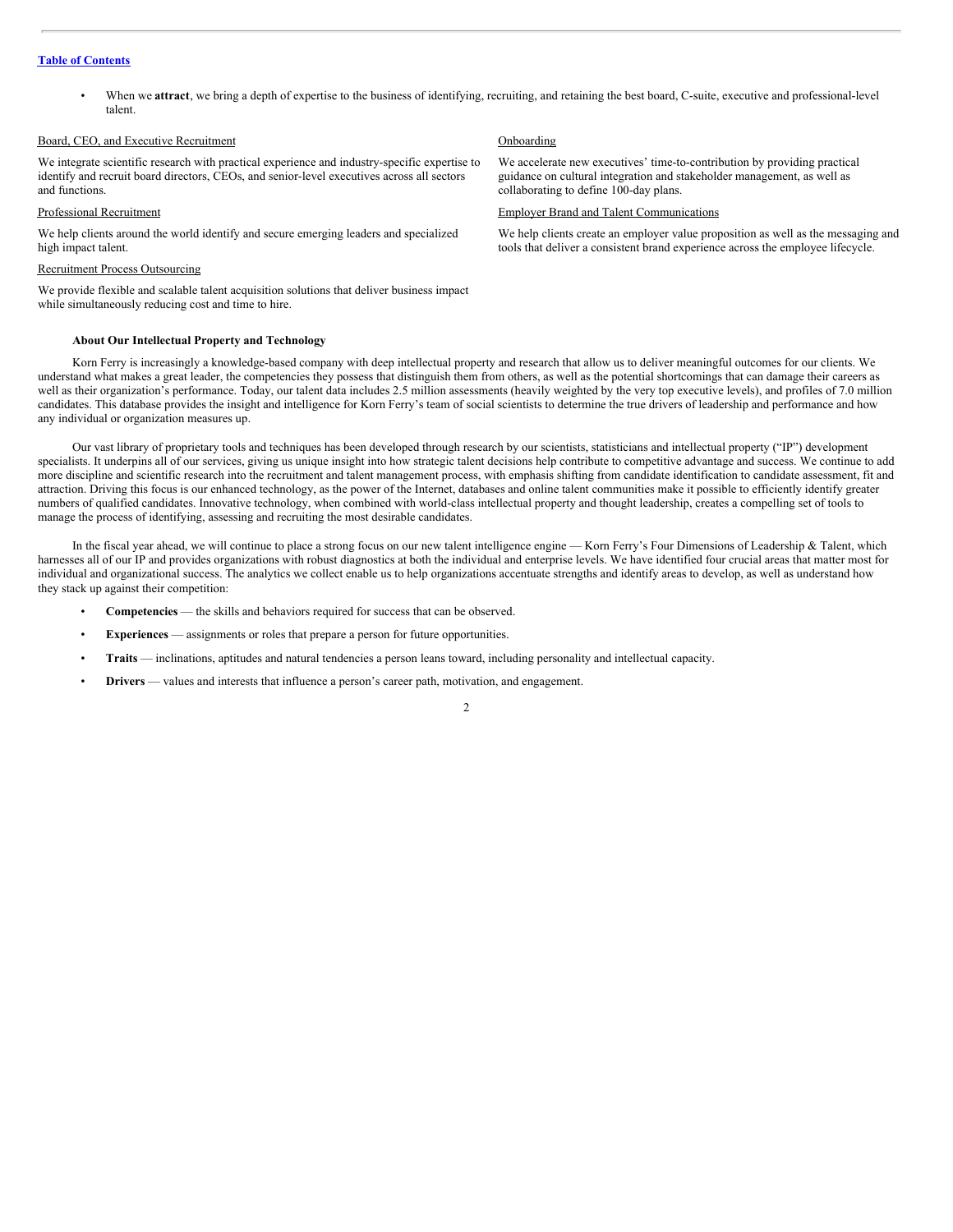Korn Ferry's Four Dimensions of Leadership & Talent will serve as the assessment engine for the Company's executive search and professional recruiting processes, leadership development and consulting, and recruitment process outsourcing engagements, as well as internal hiring and leadership development efforts.

#### **About Our Business Segments**

Korn Ferry solutions and intellectual property are delivered through the following business segments to empower organizations and leaders to reach their goals:

*Executive Recruitment:* Is managed by geographical regional leaders that focus on recruiting board-level, chief executive and other senior executive positions for clients predominantly in the consumer, financial services, industrial, life sciences/healthcare provider, technology and educational/not-for-profit industries. The relationships that we develop through this business allow us to add incremental value to our clients through the delivery of our many talent management solutions.

Our executive recruitment services concentrate on searches for positions with annual compensation of \$250,000 or more, or comparable in foreign locations, which may involve board-level, chief executive and other senior executive positions. The industry is comprised of retained and contingency recruitment firms. Retained firms, such as Korn Ferry, typically charge a fee for their services equal to approximately one-third of the first year annual cash compensation for the position being filled regardless of whether the position is filled. Contingency firms generally work on a non-exclusive basis and are compensated only upon successfully placing a recommended candidate.

*Leadership & Talent Consulting ("LTC"):* Our LTC services are accelerating our transformation into a broad-based talent management firm. Our comprehensive blend of talent management offerings assists clients with their ongoing assessment, organizational design and leadership development efforts. Our LTC offerings have been expanded and enhanced through the acquisitions of Pivot Leadership, PDI Ninth House ("PDI") and Global Novations, LLC ("Global Novations"). As discussed above, our services address three fundamental needs — Talent Strategy, Succession Management, and Leadership Development. Each of Korn Ferry's solutions is delivered by an experienced team of leadership consultants, a global network of top executive coaches and the intellectual property of research-based, time-tested leadership assessment and developmental tools.

*Professional Search and Recruitment Process Outsourcing:*In 1998, we extended our market reach into recruitment for non-executive professionals with the introduction of our subsidiary, Futurestep. Futurestep draws from Korn Ferry's four decades of industry experience to offer fully customized, flexible services to help organizations meet their talent and recruitment needs. Our portfolio of services includes Recruitment Process Outsourcing ("RPO"), Project Recruitment, Professional Search, Talent Consulting and Talent Communications.

We file annual, quarterly and current reports, proxy statements and other documents with the Securities and Exchange Commission (the "SEC"), pursuant to the Securities Exchange Act of 1934 (the "Exchange Act"). You may read and copy any materials that we file with the SEC at the SEC's Public Reference Room at 100 F Street N.E., Washington, D.C. 20549. You may obtain information on the operation of the Public Reference Room by calling the SEC at 1-800-732-0330. Our reports, proxy statements and other documents filed electronically with the SEC are available at the website maintained by the SEC at *www.sec.gov*.

We also make available, free of charge on the Investor Relations portion of our website at*www.kornferry.com*, our annual, quarterly, and current reports, and, if applicable, amendments to those reports, filed or furnished pursuant to Section  $13(a)$  or  $15(d)$  of the Exchange Act as soon as reasonably practicable after we electronically file such reports with, or furnish them to, the SEC.

We also make available on the Investor Relations portion of our website at*www.kornferry.com* earnings slides and other important information, which we encourage you to review.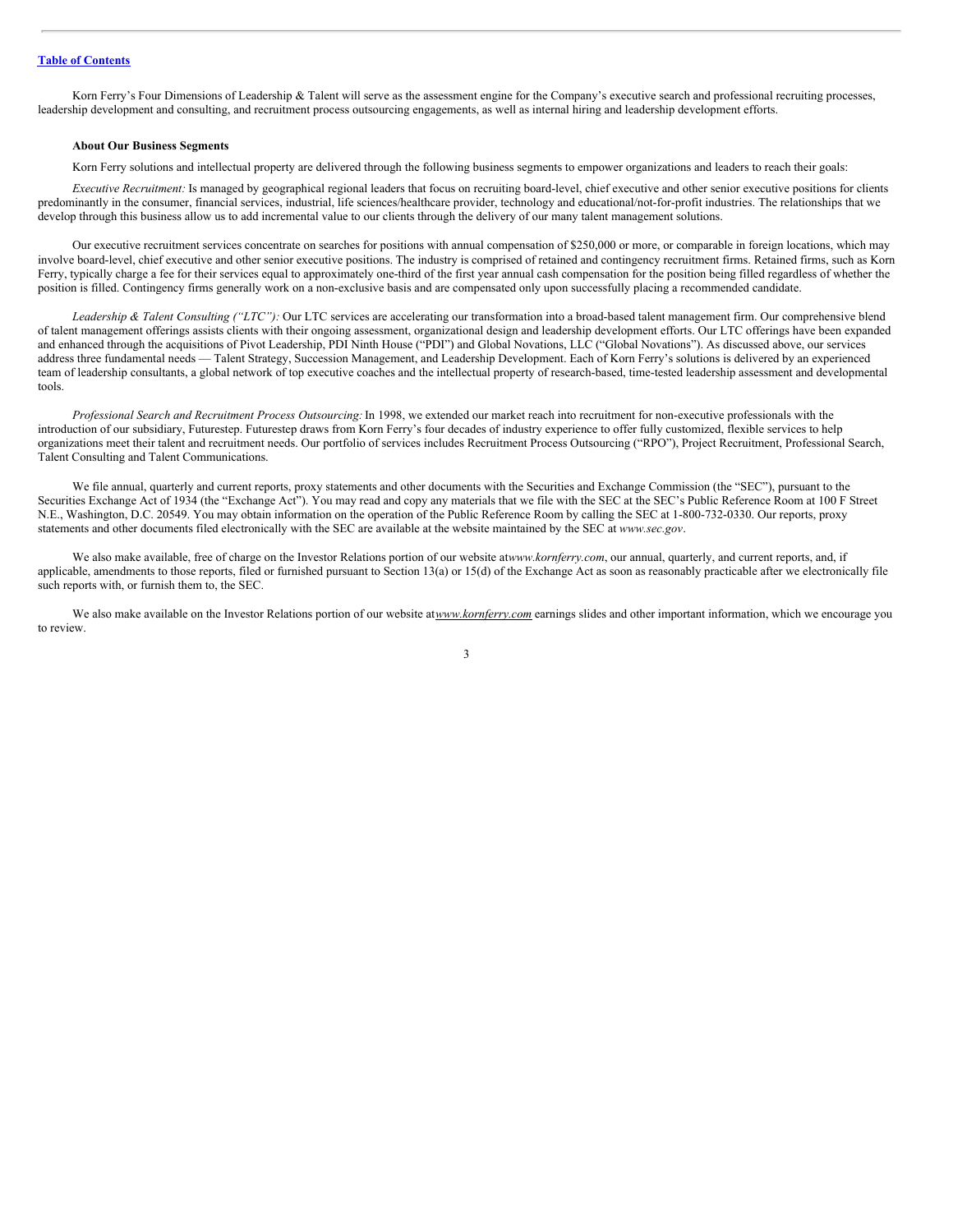Our Corporate Governance Guidelines, Code of Business Conduct and Ethics and the charters of the Audit Committee, Compensation and Personnel Committee, and Nominating and Corporate Governance Committee of our Board of Directors are also posted on our website at *http://ir.kornferry.com*. Stockholders may request copies of these documents by writing to our Corporate Secretary at 1900 Avenue of the Stars, Suite 2600, Los Angeles, California 90067.

#### **Industry Trends**

Despite a relatively healthy global economic environment, our clients are finding that growth is difficult to sustain. CEOs are increasingly demanding an agile workforce that can innovate and drive growth across borders. We believe Korn Ferry is uniquely positioned to help organizations align their strategy, talent, and culture to unlock growth.

*Consolidation of Talent Management Solution Providers*— In choosing recruitment and human resource service providers, we believe:

- Companies are actively in search of preferred providers in order to create efficiencies and consolidate vendor relationships;
- Companies that can offer a full suite of talent management solutions are becoming increasingly attractive; and
- Clients seek trusted advisors who understand their business and unique organizational culture in order to manage the multiple needs of their business on a global scale.

*Skills Gaps* — There are not enough highly "skilled" people coming into the labor market to fill open jobs. Particularly at the senior management levels, the available talent pool is inadequate. New leaders must step into bigger, more complex, and more global roles faster — and with less experience — than their predecessors. Given this, learning agility — one's ability to solve complex problems, easily adapt in a constantly changing world and drive change — is more important than ever. We believe employers will increasingly seek service providers who can help them find, develop and retain highly qualified, learning agile talent that secures a competitive advantage.

Human Capital Is One of the Top CEO Challenges— The people, the minds, the alliances and the culture that can create and then nurture innovative ideas — are seen as central to CEOs. In fact, according to the Conference Board, human capital — how best to develop, engage, manage and retain talent — is the single biggest challenge facing CEOs in 2015.

*Emerging Markets Are Our Focus for New Growth –*We are experiencing a global workforce imbalance as slower-growth countries are facing hiring slowdowns and emerging economies' need for talent is increasing. If emerging markets in Asia, Eastern Europe and Africa are to continue their growth trajectory, they will need to solve human capital issues such as how to attract, engage and retain highly competent, innovative talent, as well as how to develop effective leaders to drive the business. As companies expand internationally, and different markets present more attractive business opportunities, they have to think about their workforce and talent in this way too. Clients are turning to firms that understand the global complexities impacting workforce planning today.

*Talent Analytics* — Companies are increasingly leveraging big data and predictive analytics to measure the influence of activities across all aspects of their business, including HR. They expect their service providers to deliver superior metrics and measures and better ways of communicating results. Korn Ferry's go-to-market approach is increasingly focused on talent analytics. Leveraging a large set of data on talent accumulated over decades of research, we have cataloged the elements of talent and isolated the most potent facets. The result, Korn Ferry's Four Dimensions of Leadership & Talent, is the talent intelligence engine that powers all our solutions and products.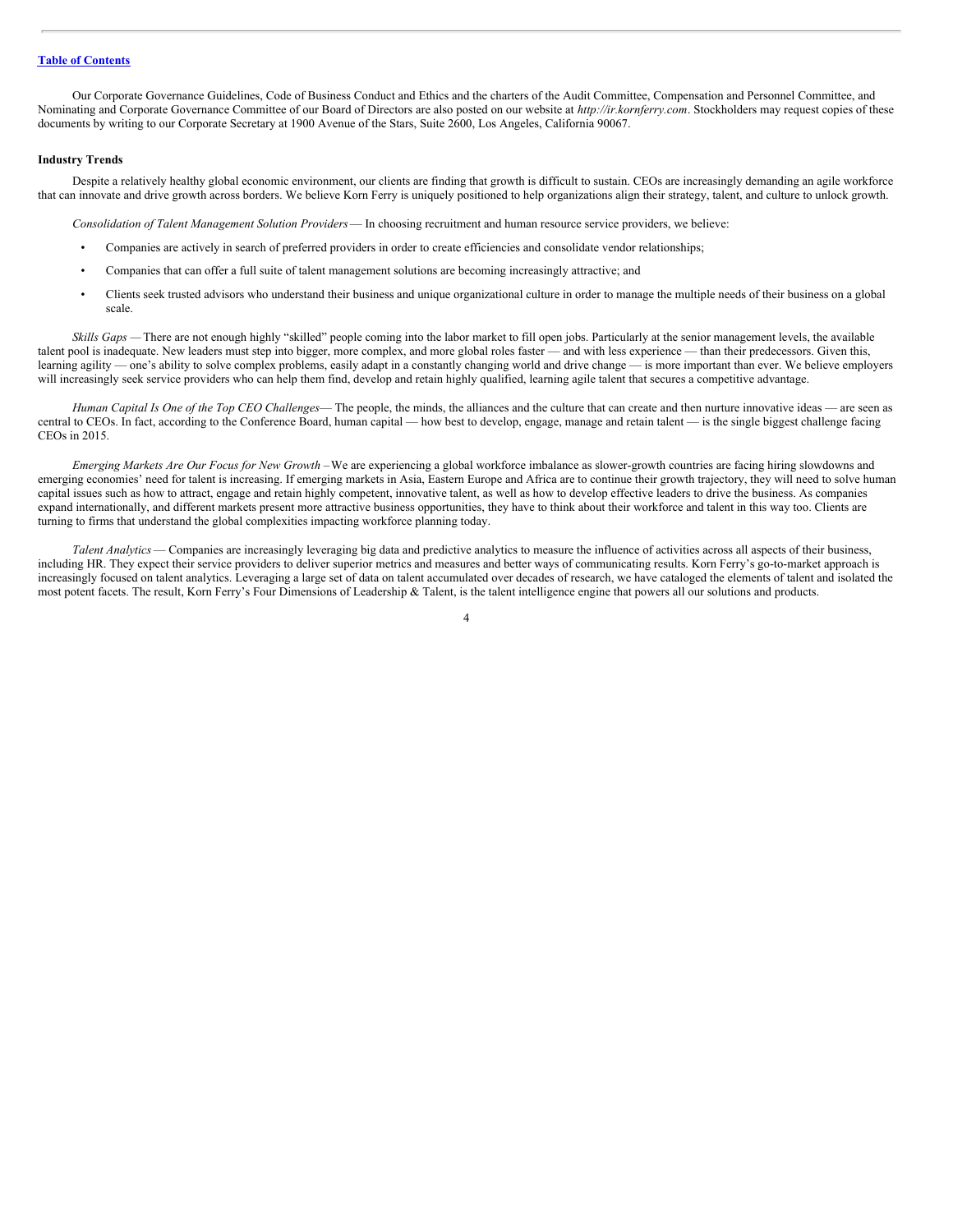*Increased Outsourcing of Recruitment Functions*— More companies are focusing on core competencies and outsourcing non-core, back-office functions to providers who can provide efficient, high-quality services. Third-party providers can apply immediate and long-term approaches for improving all aspects of talent acquisition. Advantages to outsourcing part or all of the recruitment function include:

- Access to a diverse and highly qualified pool of candidates, which is refreshed on a regular basis;
- Reduction or elimination of the costs required to maintain and train an in-house recruiting department in a rapidly changing industry;
- Ability to use the workflow methodologies we have developed over tens of thousands of assignments, which allows clients to fulfill positions on a streamlined basis;
- Ability to quickly review millions of resumes and provide the right fit for the client;
- Access to the most updated industry and geographic market information;
- Access to cutting-edge search technology software; and
- Ability to maintain management focus on core strategic business issues.

*Other Industry Trends*— In addition to the industry trends mentioned above, we believe the following factors will have a long-term positive impact on the talent management industry:

- Increasing demand for professionals with not just the right technical skills, but also the right leadership style, values and motivation to meet the specific requirements of the position and organizational culture;
- Decreasing executive management tenure and more frequent job changes;
- Retiring baby boomers, creating a skills gap in the workforce;
- Shifting balance of power towards the employee as more people take charge of their own careers, and the new norm of employee-driven development;
- Increasing importance of talent mobility in engaging and developing people within an organization; and
- Increased attention on succession planning due to heightened scrutiny on CEOs, pressure to generate growth, shorter CEO tenures and the emphasis being placed on making succession planning a systemic governance process within global organizations.

#### **Growth Strategy**

Our objective is to expand our position as a single source of leadership and talent consulting services. In order to meet this objective, we will continue to pursue five strategic initiatives:

#### *1. Drive an Integrated, Solutions-Based Go-to-Market Strategy*

*Dif erentiating Client Value Proposition*— Korn Ferry offers its clients a global, integrated, enterprise-wide talent management solution. To that end, we have made progress in helping clients design talent strategies that accelerate business outcomes. Where there are critical gaps, we build talent from within and attract new talent from the outside.

In analyzing talent management across the entire value chain, Korn Ferry has developed a robust suite of offerings and leverages our market-leading position in executive recruitment to extend the value we bring our clients through our diversified capabilities along the rest of the talent lifecycle through our LTC and Futurestep service lines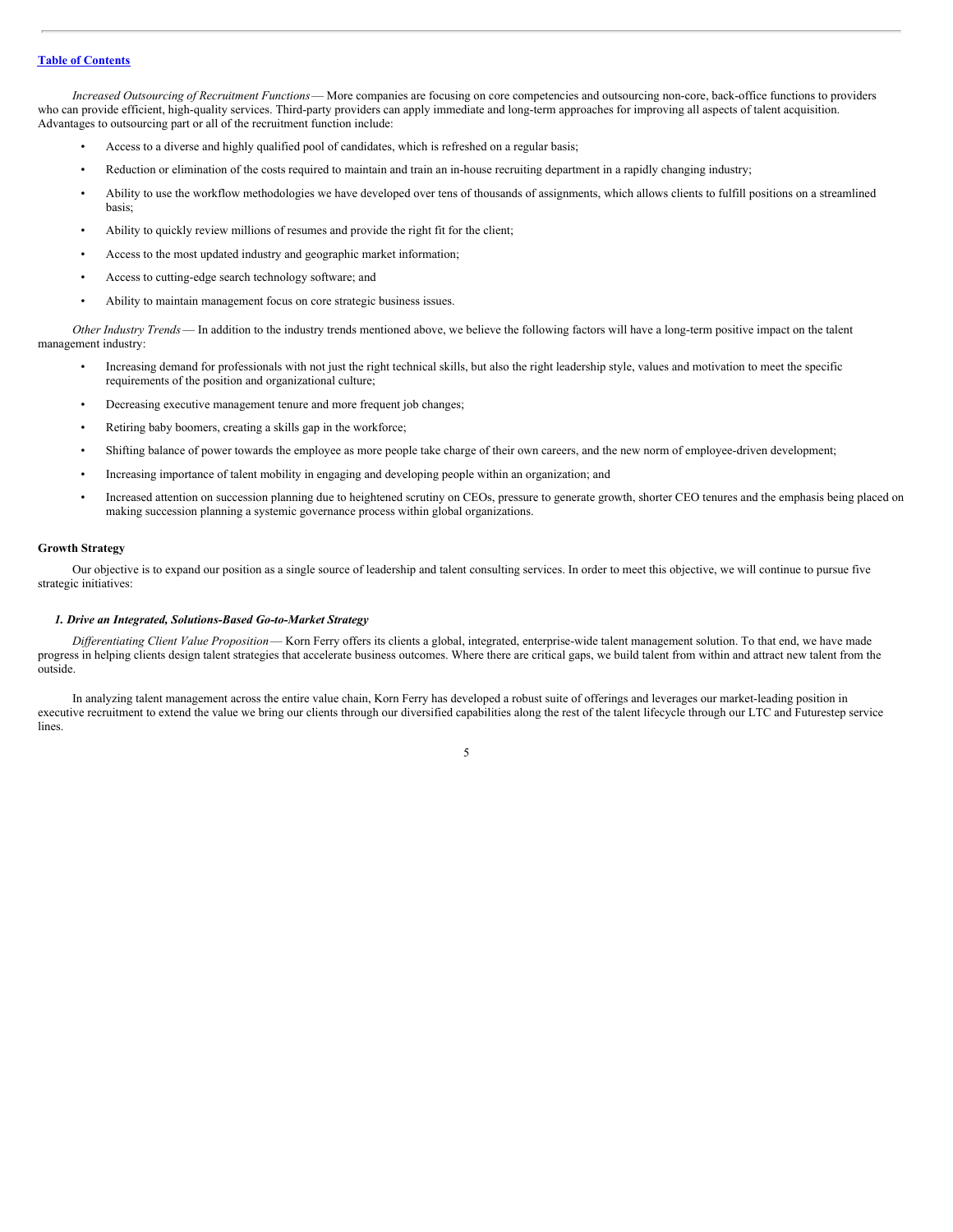Our synergistic go-to-market strategy, utilizing all three of our service lines, is driving more integrated, scalable client relationships, while accelerating our evolution to a consultative solutions-based organization. This is evidenced by the fact that approximately 60% of our revenues come from clients that utilize multiple lines of business.

We are an increasingly diversified enterprise in the world of human capital services and products, an industry that represents an estimated \$600 billion global market opportunity.

In an effort to better coordinate global recruiting and to gain operational efficiencies, we expect that multinational clients increasingly will turn to strategic partners who can manage their recruitment and talent management needs on a centralized basis. This will require vendors with a global network of offices and technological support systems to manage multiple hires across geographical regions. We established our Strategic Accounts program to act as a catalyst for change as we transform our Company from individual operators to an integrated talent solutions provider, in an effort to drive major global and regional strategic account development as well as to provide a framework for all of our client development activities. Today, the program consists of global colleagues from every line of business and geography. We are cascading this methodology throughout every market, country and office.

#### *2. Deliver Unparalleled Client Excellence*

*World-class Intellectual Property —* Korn Ferry continues to scale and more deeply embed our industry-leading intellectual property within the talent management processes of our global clients.

Our IP-driven tools and services are being utilized by our clients for everything from organizational development and job profiling to selection, training, individual and team development, succession planning and more. Our Global Products Group helps us generate long-term relationships with our clients. We continue to seek ways to scale our product offering to our global clients.

Global organizations utilizing our Company's validated assessment capability are realizing the power and benefits of Korn Ferry IP in their talent evaluation process. Our assessment capability, currently utilized by more than 70% of our Executive Recruitment clients, can improve executive retention and prospects of promotion.

Our IP orientation is further expanded by our acquisitions of Pivot Leadership, PDI Ninth House and Global Novations. These firms offer a variety of leadership development, coaching and assessment solutions for different organizational levels, as well as technology-driven talent management solutions.

*Technology —* Information technology is a critical element of all of our businesses. In fiscal 2015, we continued to invest in enhanced tools and knowledge management to gain a competitive advantage. We introduced a new technology platform to support delivery of *Korn Ferry's Four Dimensions of Leadership*("*KF4D"*), our newest and most robust assessment for Executive Recruitment, LTC and Futurestep. We enhanced *KF Insight*, an iOS mobile application that enables our consultants to have a 360-degree view of all activities across Korn Ferry at their clients, providing them the secure tools to enable more integrated, scalable client relationships, while connecting it to our new global customer relationship management platform. We continued to invest in our IT security team and enhanced our security infrastructure in an effort to protect the Company's assets against today's cyber-security threats.

The technology supporting LTC continued to evolve in fiscal 2015 through the integration of our intellectual property into our assessment and talent management services. Through the PDI acquisition, we acquired a sophisticated technology platform (*PALMS*) and a robust library of intellectual property. PALMS provides Korn Ferry with a client-facing technology platform to launch all assessment activities, a centralized database to track and analyze all assessment data and an e-learning platform to launch interactive, simulation based learning modules. In fiscal 2015, we integrated our scalable intellectual property content repository, allowing us to leverage our IP across all products and services, within LTC and across lines of business. This enables us to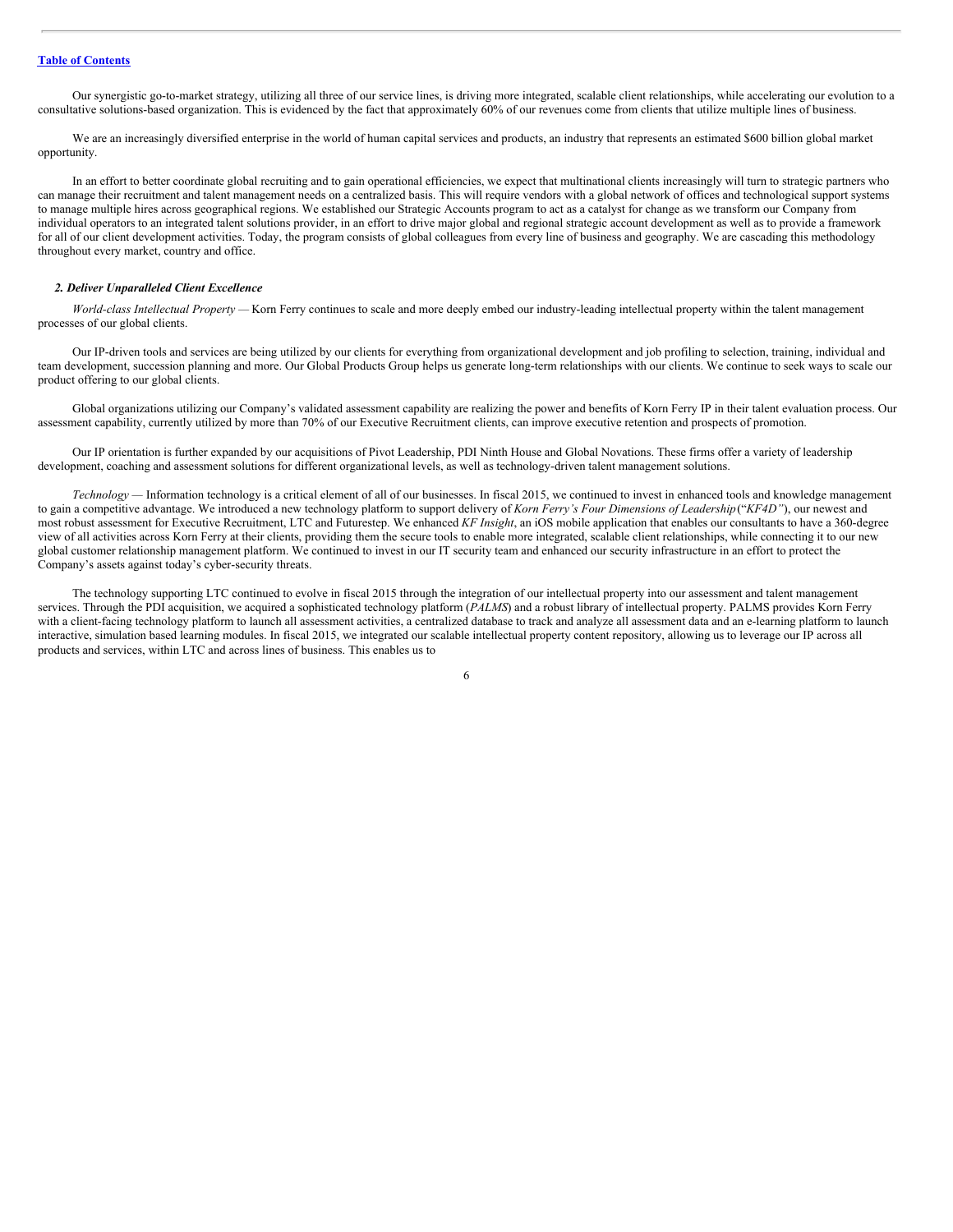continue to integrate services provided across the entire LTC portfolio, as well as Executive Recruitment and Futurestep, and we have continued work on a unified talent analytics layer to support Korn Ferry's strategy to address this key industry trend.

Information technology is a key driver of Futurestep's growth in RPO, project recruitment and search. Database technology and the Internet have greatly improved capabilities in identifying, targeting and reaching potential candidates. In fiscal 2015, we continued the integration of advanced, Internet-based sourcing, assessment and selection technologies into the engagement workflow. We expanded the use of *Foresight*, our data aggregation warehouse for analytical reporting of Futurestep recruiting activities across internal systems and external clients' applicant tracking systems.

We are committed to investing in technology across all lines of business — extending the Company's brand through integration with social networks — and delivering our unique intellectual property through smart phones and tablets. In fiscal 2015, *Forte*, a mobile/desktop application for career development and transitions, was enhanced to be used in more client situations, not just for RPO, but as a value-added component of broader LTC service offerings. It enables users to build a customized, personal development plan drawing on the Korn Ferry assessment and development portfolio.

We will continue to enhance our technology in order to strengthen our relationships with clients, expand our markets through new delivery channels and maintain a competitive advantage in offering the full range of executive talent management services.

#### *3. Extend and Elevate the Korn Ferry Brand*

Next to our people, the Korn Ferry brand is the strongest asset of the Company. Since inception, Korn Ferry has always maintained an aggressive stance in building our global presence and supporting our vision and ongoing growth through a comprehensive marketing approach. At the highest level, we will continue to extend and elevate the Korn Ferry brand to raise awareness and drive higher market share within key segments.

Our leadership in executive recruitment enables us to grow our business by increasing the number of recruitment assignments we handle for existing clients. We also believe that our strong relationships and well-recognized brand name will enable us to bring a broader base of solutions and services to our existing client base and to potential new clients, while allowing us to build communities of candidates to whom we can directly market our services.

For example, we will leverage the work our Board & CEO Services practice performs at the top of our clients' organizations to promote awareness of our various solutions at the highest levels. We believe these engagements will create "trickle-down" revenue opportunities across all of our lines of business and lead to the expansion of other high-level, consultative relationships within the board and CEO community.

We drive additional awareness and brand equity through a global marketing program that leverages Korn Ferry Institute-generated thought leadership (whitepapers, bylined articles, and our award-winning *Briefings* periodical), aggressive media relations, social media, a sophisticated demand generation platform and other vehicles that include sponsorships, speaking opportunities, advertising and events.

#### *4. Advance Korn Ferry as a Premier Career Destination*

As our business strategy evolves, so should our talent strategy in order to drive the growth we need and the culture we want, at a pace we can absorb. Our talent strategy is what allows us to build and attract the best talent for ourselves (and, by extension, for our clients) to achieve our business potential.

Our goal is to become the premier career destination for top talent through offering a client-focused culture, promotional/developmental opportunities and compensation that aligns employee behavior to corporate strategy.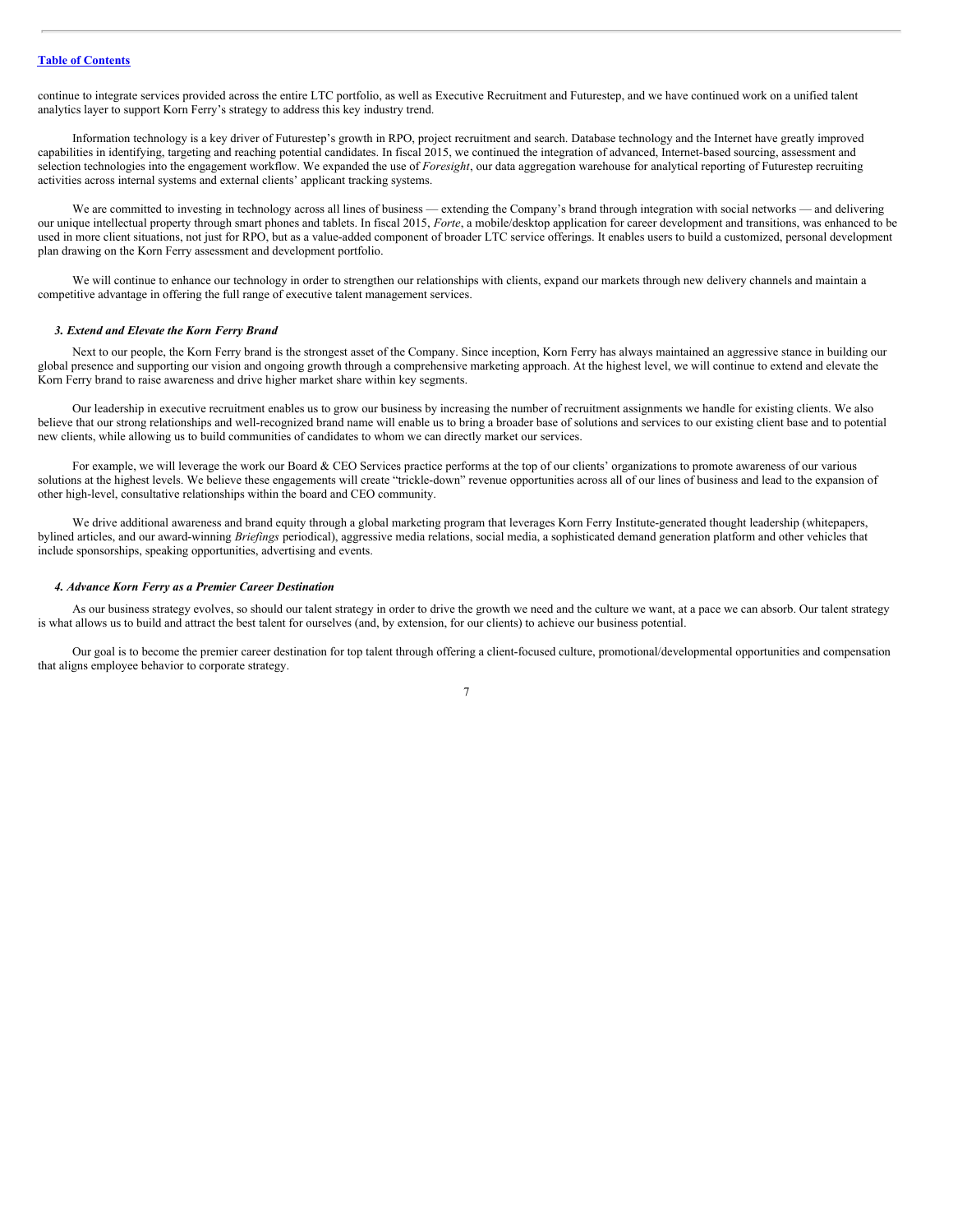We continue to support an in-depth and ongoing professional development program called The Edge for our consultants and client-facing practitioners to further train them on our strategy, our various solutions and a systematic approach for broadening the conversations, and subsequently, the relationships with our clients. Additional initiatives include aligning workforce and leadership competencies to our strategy, enhancing performance practices, developing succession slates across the Company, and evolving our rewards system.

#### *5. Pursue Transformational Opportunities Along the Broad Human Resources Spectrum*

In addition to our heritage as a provider of executive recruitment, we also offer clients RPO, Project Recruitment, Professional Search, Talent Consulting and Talent Communications services through Futurestep, and Talent Strategy, Succession Management and Leadership Development services through LTC.

We will continue to internally develop and add new products and services that our clients demand while pursuing a disciplined acquisition strategy. We have developed a core competency in the identification, acquisition and integration of M&A targets that play a significant role in the attainment of our strategic objectives. As we look forward, we will continue building Korn Ferry as the leading authority on those talent management strategies that truly drive the execution of business strategies. Our disciplined approach to M&A will continue to play a vital role in this journey.

#### **Our Services and Organization**

#### **Organization**

The Company operates in three global business segments: Executive Recruitment, LTC, and Futurestep. Our executive recruitment business is managed on a geographic basis throughout our four regions: North America, Europe, the Middle East and Africa ("EMEA"), Asia Pacific and South America. LTC and Futurestep are managed on a global basis with operations in North America, Europe, Asia Pacific and South America.

We address the global recruitment and talent management needs of our clients at all levels of management by offering the following services:

#### *Executive Recruitment Services*

*Overview* — Our executive recruitment services are typically used to fill executive-level positions, such as board directors, CEOs, chief financial officers, chief operating officers, chief information officers and other senior executive officers. As part of being retained by a client to conduct a search, we assemble a team comprised of consultants with appropriate geographic, industry and functional expertise. Our search consultants serve as management advisors who work closely with the client in identifying, assessing and placing qualified candidates. In fiscal 2015, we executed 8,480 executive recruitment assignments.

We utilize a standardized approach to placing talent that integrates research based IP with our practical experience. Providing a more complete view of the candidate than is otherwise possible, we believe our proprietary tools generate better results in attracting the right person for the position.

We emphasize a close working relationship with the client and a comprehensive understanding of the client's business issues, strategy and culture. Initially, the search team invites the client to an online portal where they complete a series of exercises designed to capture the most relevant, critical requirements for the role. The input gathered in the client exercises is the lever that controls the *Unique Client Profile*, the benchmark against which all candidates are compared. Once the Unique Client Profile is finalized, a research team identifies, through the use of our proprietary databases and other information resources, companies in related industries facing similar issues and with operating characteristics similar to those of the client. In addition, the team consults with its established network of resources and searches our databases containing profiles of approximately five million executives to assist in identifying individuals with the right background, cultural fit and abilities. These resources are a critical element in assessing the marketplace.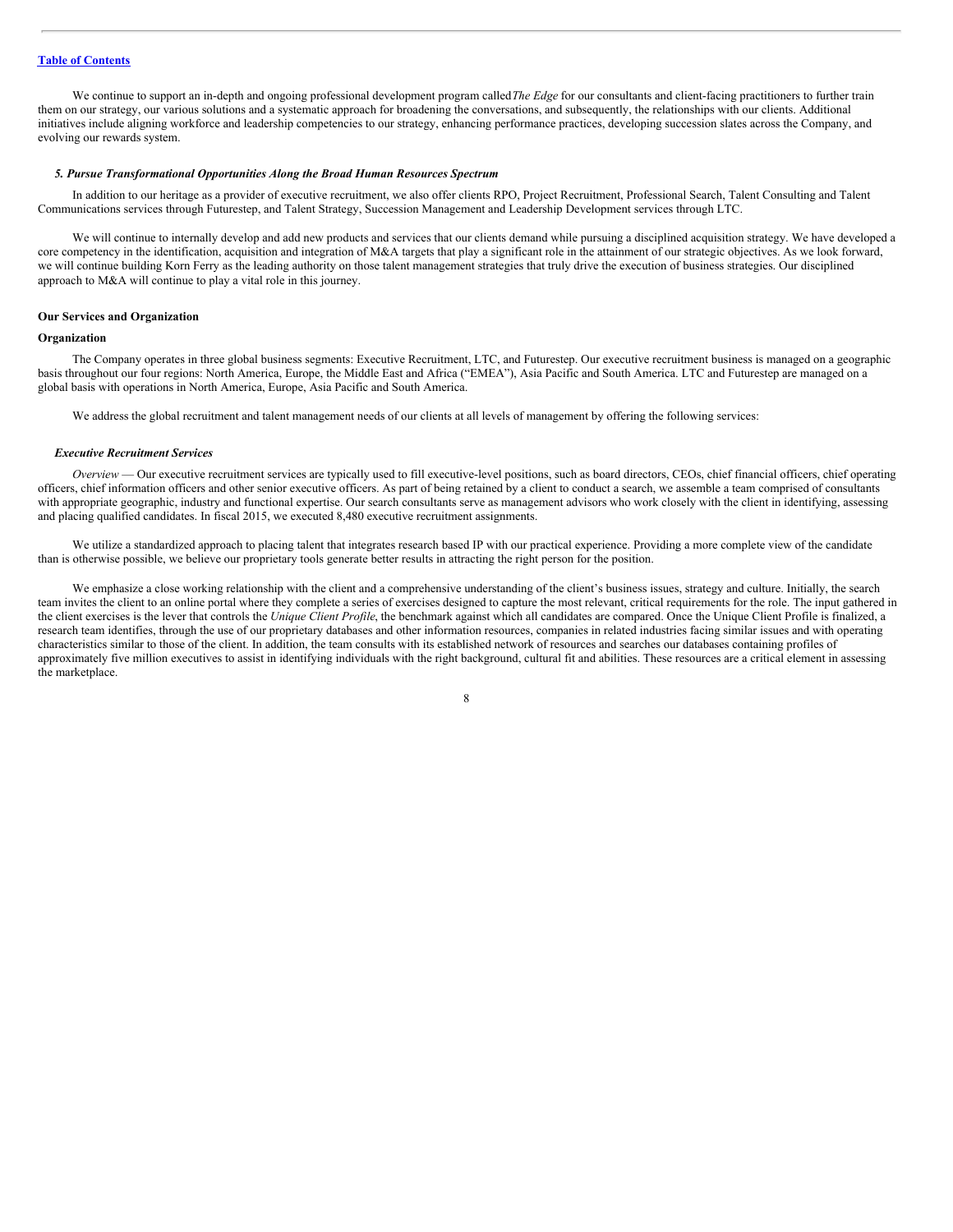An original list of candidates is carefully screened through phone interviews, video conferences and in-person meetings. Candidates also complete*Korn Ferry's Four Dimensional Executive Assessment*. Launched in fiscal 2015 and powered by Korn Ferry's Four Dimensions of Leadership & Talent, this tool gives clients insights about each candidate's competencies, personality traits, drivers, and past experiences that are aligned to the role. We conduct due diligence and background verification of the candidates throughout this process, at times with the assistance of an independent third party.

The finalist for the position will usually meet with the client for a second and possibly a third round of discussions. At this point, the compensation package will have been discussed in detail, increasing the likelihood that an offer will be accepted. Throughout the process, ongoing communication with the client is critical to keep client management apprised of progress.

*Industry Specialization* — Consultants in our five global markets and one regional specialty practice groups bring an in-depth understanding of the market conditions and strategic management issues faced by clients within their specific industry and geography. We are continually looking to expand our specialized expertise through internal development and strategic hiring in targeted growth areas.

#### **Percentage of Fiscal 2015 Assignments by Industry Specialization**

| <b>Global Markets:</b>            |       |
|-----------------------------------|-------|
| Industrial                        | 29%   |
| Life Sciences/Healthcare Provider | 20%   |
| <b>Financial Services</b>         | 17%   |
| Consumer                          | 17%   |
| Technology                        | 11%   |
| <b>Regional Specialties:</b>      |       |
| Education/Not-for-Profit          | $6\%$ |

*Functional Expertise* — We have organized executive recruitment centers of functional expertise, composed of consultants who have extensive backgrounds in placing executives in certain functions, such as board directors, CEOs and other senior executive officers. Our Board & CEO Services group, for example, focuses exclusively on placing CEOs and board directors in organizations around the world. This is a dedicated team from the most senior ranks of the Company. Their work is with CEOs and in the board room, and their expertise is organizational leadership and governance. They conduct hundreds of engagements every year, tapping talent from every corner of the globe. This work spans all ranges of organizational scale and purpose. Members of functional groups are located throughout our regions and across our industry groups.

#### **Percentage of Fiscal 2015 Assignments by Functional Expertise**

| Board Level/CEO/CFO/Senior Executive and General Management   | 72%   |
|---------------------------------------------------------------|-------|
| Finance and Control                                           | $9\%$ |
| Marketing and Sales                                           | $6\%$ |
| Human Resources and Administration                            | $5\%$ |
| Manufacturing/Engineering/Research and Development/Technology | $4\%$ |
| <b>Information Systems</b>                                    | $4\%$ |

#### *Regions*

*North America* — We currently have 20 offices throughout the United States and Canada. In fiscal 2015, the region generated fee revenue of \$330.6 million and opened 2,196 new engagements with an average of 207 consultants.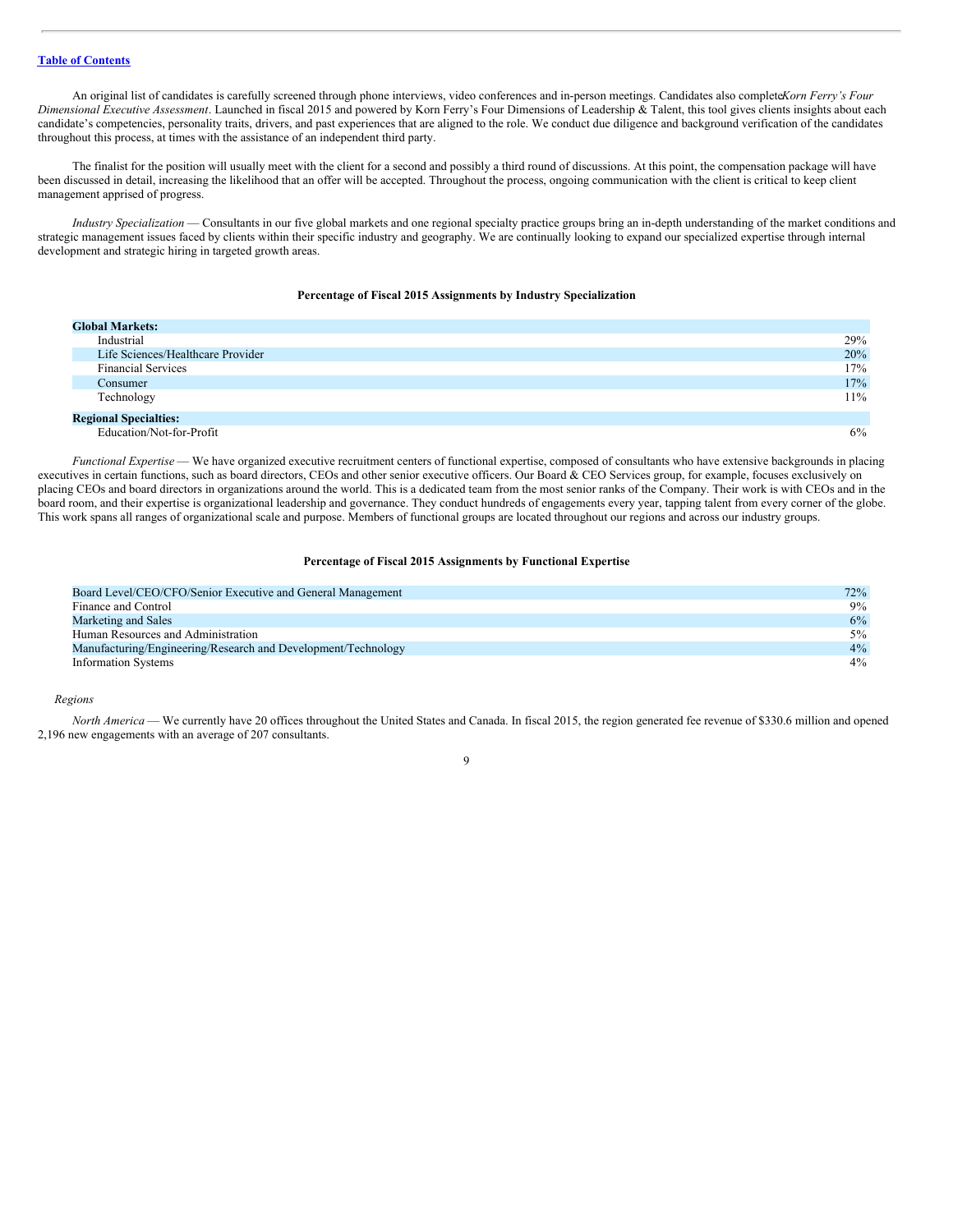*EMEA* — We currently have 19 offices in 17 countries throughout the region. In fiscal 2015, the region generated fee revenue of \$153.5 million and opened 1,533 new engagements with an average of 128 consultants.

*Asia Pacific* — We currently have 16 offices in 10 countries throughout the region. In fiscal 2015, the region generated fee revenue of \$84.1 million and opened 984 new engagements with an average of 86 consultants.

*South America* — We currently operate a network of 7 offices in 7 countries covering the entire South American region. The region generated fee revenue of \$29.2 million in fiscal 2015 and opened 452 new engagements with an average of 21 consultants.

*Mexico* — We currently serve our clients' needs in two offices in Mexico through a subsidiary in which we hold a minority interest. Our share of the net earnings from our Mexico subsidiary was \$1.8 million for the year ended April 30, 2015 and is included in equity in earnings of unconsolidated subsidiaries on the consolidated statement of income for the year ended April 30, 2015.

*Client Base* — Our 5,350 clients include many of the world's largest and most prestigious public and private companies, and 56% of FORTUNE 500 companies were clients in fiscal 2015. In fiscal 2015, only three clients represented more than 1% of fee revenue, with those clients representing a combined 3.6% of fee revenue.

*Competition* — Other multinational executive recruitment firms include Egon Zehnder International, Heidrick & Struggles International, Inc., Russell Reynolds Associates and Spencer Stuart. Although these firms are our largest competitors in executive search, we also compete with smaller boutique firms that specialize in specific regional, industry or functional searches. We believe our brand name, differentiated business model, systematic approach to client service, cutting-edge technology, global network, prestigious clientele, strong specialty practices and high-caliber colleagues are recognized worldwide. We also believe our long-term incentive compensation arrangements, as well as other executive benefits, distinguish us from most of our competitors and are important in attracting and retaining our key consultants.

#### *Leadership & Talent Consulting Services*

Our strategic management assessment and executive coaching and development services are consolidated under the name*Leadership & Talent Consulting* to reflect the array of solutions we offer and to accommodate further growth. We have made significant investments in these service areas with the acquisitions of Lominger Limited, Inc., Lominger Consulting ("Lominger") and LeaderSource in fiscal 2007, Lore International in fiscal 2009, SENSA Solutions in fiscal 2010, PDI and Global Novations in fiscal 2013 and Pivot Leadership in fiscal 2015. Our comprehensive blend of talent management offerings assists clients with the ongoing assessment and development of their senior executives and management teams and addresses three fundamental needs:

- 1. Talent Strategy;
- 2. Succession Management; and
- 3. Leadership Development

While Korn Ferry's Four Dimensions of Leadership & Talent has thus far been embedded into the recruitment process, our research shows the four dimensions are highly predictive of many other key talent variables: engagement, retention, productivity, leadership effectiveness, and leadership potential. Korn Ferry intends to embed this intelligence and methodology into all of LTC solutions — providing clients with a more intelligent, sophisticated and real-time understanding of their overall global workforce performance and potential, including talent strengths and gaps, areas to develop, and industry benchmarks.

Each of Korn Ferry's solutions is delivered by an experienced team of leadership consultants, a global network of top executive coaches and the intellectual property of research-based, time-tested leadership assessment and developmental tools. As of April 30, 2015, we had LTC operations in 16 cities in North America, 10 in Europe, 12 in Asia Pacific, and 7 in Latin America.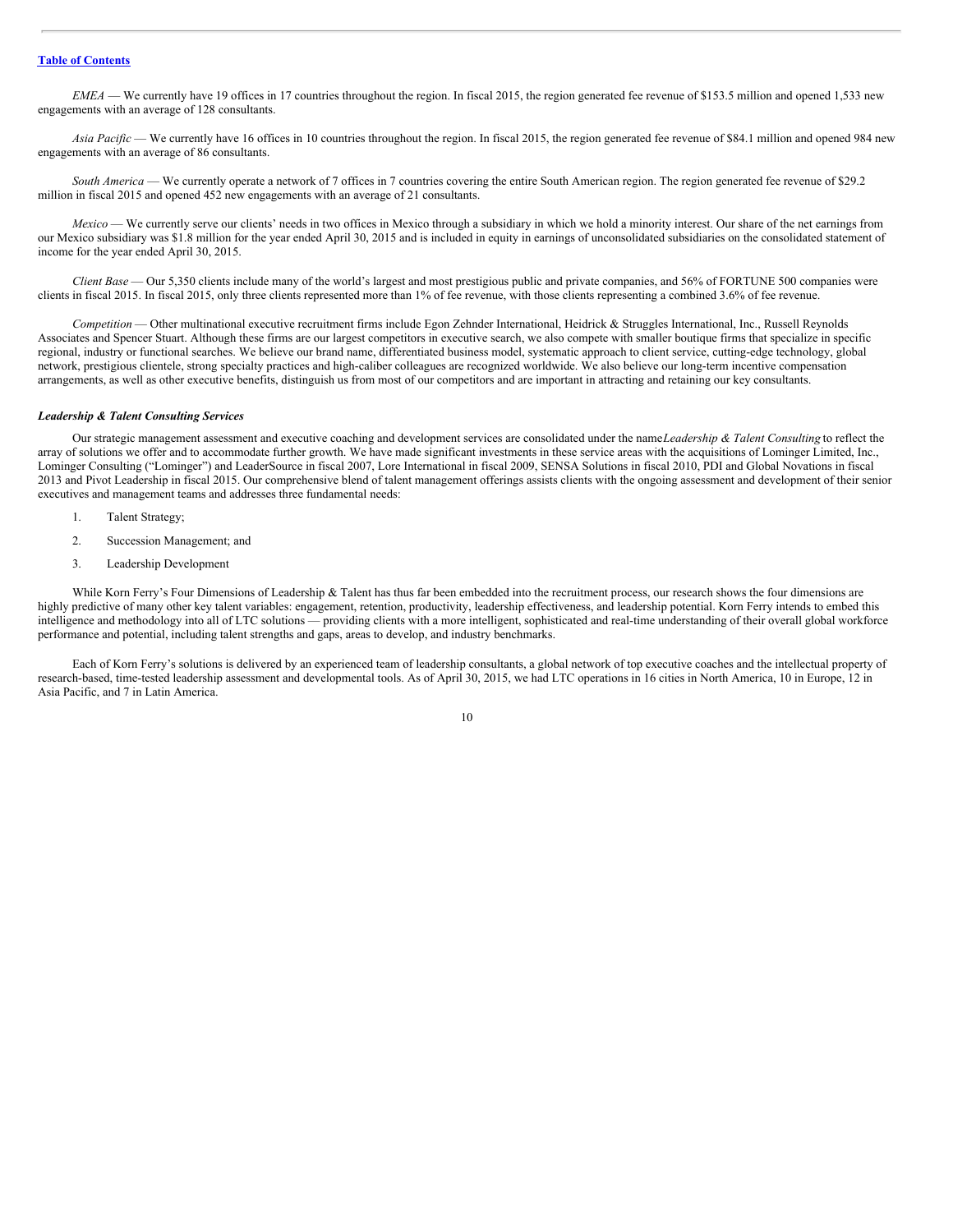*Client Base* — During fiscal 2015, LTC partnered with 2,363 clients across the globe, including 61% of the FORTUNE 500.

*Competition* — Our main competitors include firms like Development Dimensions International, Center for Creative Leadership, Right Management, Mercer, Egon Zehnder, Kenexa, Hay Group, YSC and SHL, a subsidiary of Corporate Executive Board. Although these firms are our largest competitors, we also compete with smaller boutique firms that specialize in specific regional, industry or functional aspects of talent management. We believe the strong leadership brands that comprise LTC offer a robust, research-based leadership and talent management content.

#### *Professional Search and Recruitment Process Outsourcing — Futurestep*

*Overview* — Futurestep offers clients a portfolio of talent acquisition solutions, including RPO, Project Recruitment, Professional Search, Talent Consulting and Talent Communications. Each Futurestep engagement leverages a global recruitment process and best-in-class technology to maximize and measure quality.

Futurestep combines traditional recruitment expertise with a multi-tiered portfolio of talent acquisition solutions. Futurestep consultants, based in 19 countries, have access to our databases of pre-screened, mid-level professionals. Our global candidate pool complements our international presence and multi-channel sourcing strategy to aid speed, efficiency and quality service for clients worldwide.

Futurestep's customizable end-to-end RPO solution combines our recruiting expertise with state-of-the-art technologies and sophisticated methodologies to help companies streamline recruitment processes, enhance candidate experience, and improve quality of hire.

Project Recruitment services offer a proven, outsourced approach for delivering the right talent in the right numbers and in the right location — within a specific timeframe.

In terms of Search, Futurestep's brand association with Korn Ferry has helped us become regarded by today's industry leaders as a trusted resource for securing emerging leaders and specialized talent on a professional level.

Talent Consulting services support clients with the wider aspects of the talent lifecycle including talent acquisition advisory, candidate assessment and selection and recruitment technology services.

Talent Communications services help clients create a compelling employer brand experience. We use the latest research techniques to identify each client's unique Employer Value Proposition and then bring it to life across the full range of traditional and digital media.

*Regions* — We opened our first Futurestep office in Los Angeles in May 1998. In January 2000, we acquired the Executive Search & Selection business of PA Consulting with operations in Europe and Asia Pacific. As of April 30, 2015, we had Futurestep operations in 12 cities in North America, 10 in Europe, 15 in Asia Pacific, and 2 in Latin America.

*Client Base* — During fiscal 2015, Futurestep partnered with 1,181 clients across the globe and 38% of Futurestep's fiscal 2015 fee revenue was referred from Korn Ferry's Executive Recruitment and LTC segments.

*Competition* — Futurestep primarily competes for business with other RPO providers such as Cielo Talent, Alexander Mann Solutions, Hays, Kenexa, Spherion, KellyOCG and The RightThing and competes for search assignments with regional contingency recruitment firms and large national retained recruitment firms.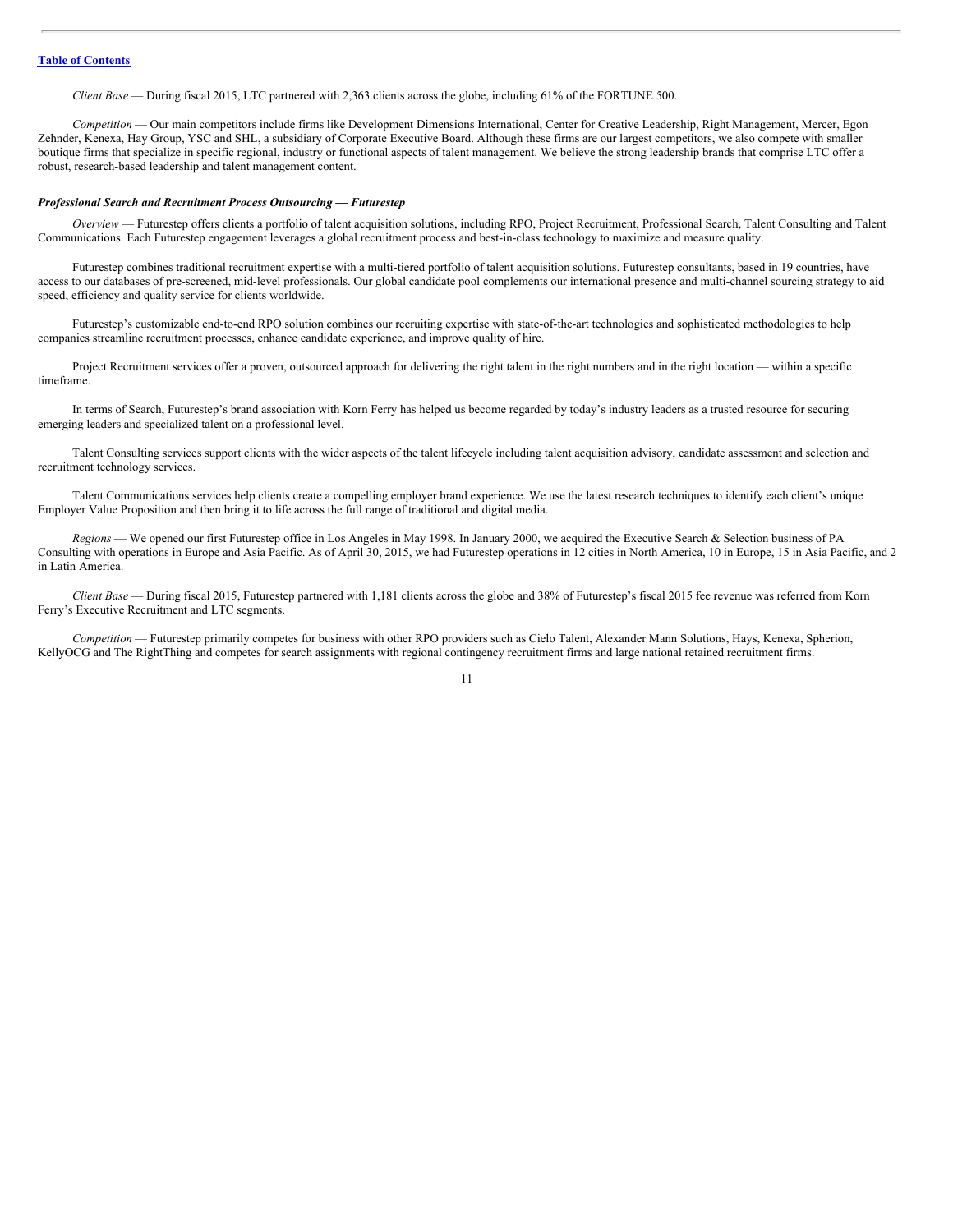#### *Professional Staf and Employees*

We have a wealth of talent at our disposal. Our Company brings together the best and brightest from a wide range of disciplines and professions — everything from academic research and technology development to executive recruiting, consulting, and business leadership. We are also a culturally diverse organization. Our people come from all over the world and speak a multitude of languages. For us, this diversity is a key source of strength. It means we have people who are able to challenge convention, offer unique perspectives, and generate innovative ideas. Equally important, it means we can think and act globally — just like our clients.

As of April 30, 2015, we had a total of 3,687 full-time employees. Of this, 1,562 were executive recruitment employees consisting of 452 consultants and 1,110 associates, researchers, administrative and support staff. LTC had 894 employees as of April 30, 2015, consisting of 164 consultants and 730 associates, researchers, administrative and support staff. Futurestep had 1,147 employees as of April 30, 2015, consisting of 78 consultants and 1,069 administrative and support staff. Corporate had 84 professionals at April 30, 2015. We are not party to a collective bargaining agreement and consider our relations with our employees to be good. Korn Ferry is an equal opportunity employer.

In Executive Recruitment, senior associates, associates and researchers support the efforts of our consultants with candidate sourcing and identification, but do not generally lead assignments. These colleagues are developed through our training and professional development programs. Promotion to senior client partner is based on a variety of factors, including demonstrated superior execution and business development skills, the ability to identify solutions to complex issues, personal and professional ethics, a thorough understanding of the market and the ability to develop and help build effective teams. In addition, we have a program for recruiting experienced professionals into our Company.

The following table provides information relating to each of our business segments for fiscal 2015. Financial information regarding our business segments for fiscal 2014 and 2013 and additional information for fiscal 2015 is contained in Note 11 *— Business Segments*, in the Notes to our Consolidated Financial Statements included in this Annual Report on Form 10-K, which is incorporated herein by reference.

|                                 | Fee         | Operating<br>Income | Number of<br>Offices as of | Number of<br><b>Consultants as of</b> |
|---------------------------------|-------------|---------------------|----------------------------|---------------------------------------|
|                                 | Revenue     | (Loss)              | April 30, 2015             | April 30, 2015                        |
|                                 |             |                     | (dollars in thousands)     |                                       |
| <b>Executive Recruitment:</b>   |             |                     |                            |                                       |
| North America                   | \$ 330,634  | \$80,818            | 20                         | 214                                   |
| <b>EMEA</b>                     | 153,465     | 18,867              | 19                         | 129                                   |
| Asia Pacific                    | 84.148      | 14,631              | 16                         | 87                                    |
| South America                   | 29,160      | 4,704               |                            | 22                                    |
| Total Executive Recruitment (1) | 597,407     | 119,020             | 62                         | 452                                   |
| LTC(2)                          | 267,018     | 28,175              |                            | 164                                   |
| Futurestep (3)                  | 163,727     | 19,940              | 0                          | 78                                    |
| Corporate                       |             | (53,107)            |                            |                                       |
| Total                           | \$1,028,152 | \$114,028           | 70                         | 694                                   |

(1) Executive Recruitment partially occupies 2 of Futurestep offices globally in 2 countries and 1 LTC office globally in 1 country.

(2) Leadership & Talent Consulting partially occupies 38 of the executive recruitment offices globally in 23 countries.

(3) Futurestep partially occupies 30 of the executive recruitment offices globally in 16 countries.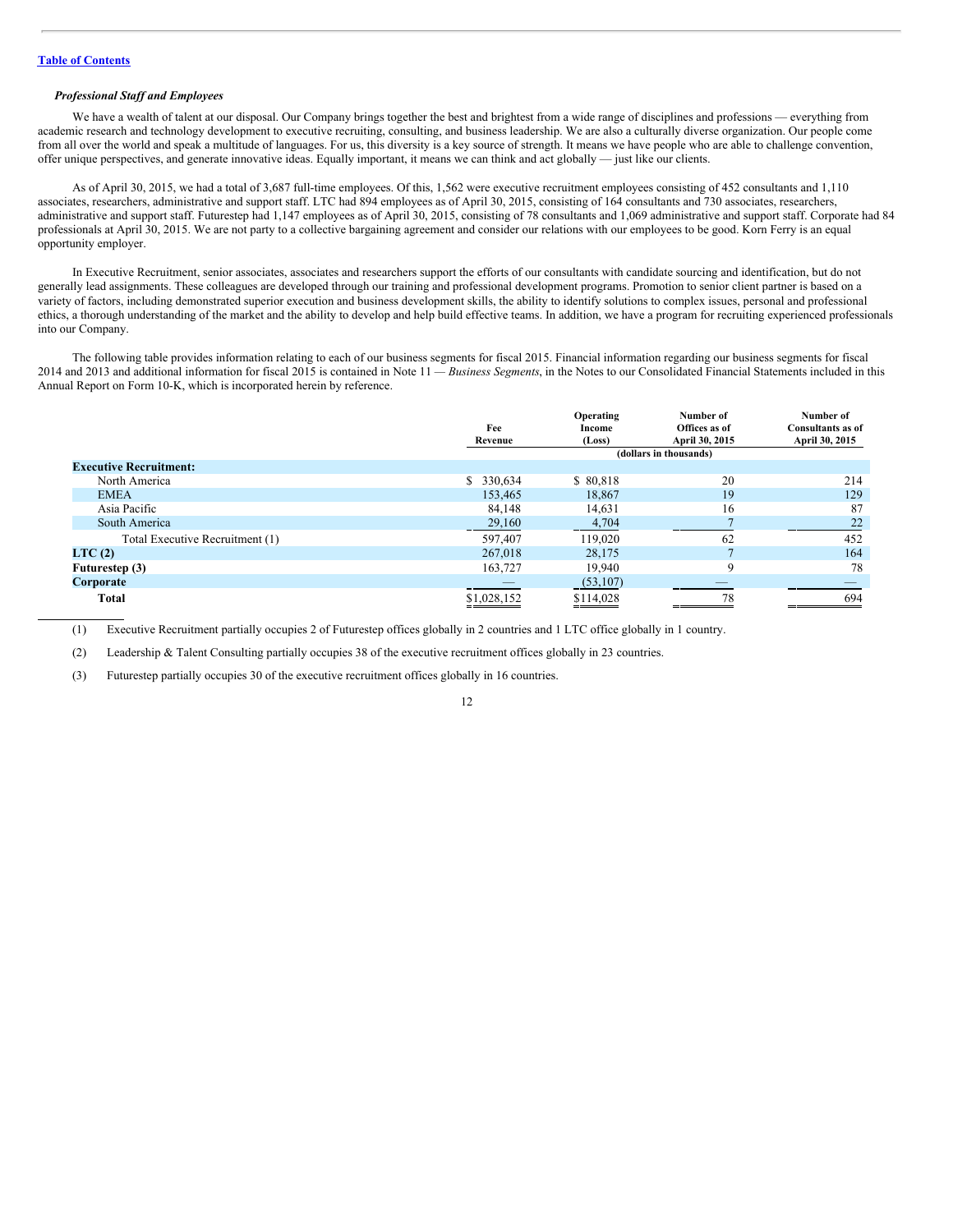The following table provides information on fee revenues for each of the last three fiscal years attributable to the regions in which the Company operates:

|                      |             | Year Ended April 30, |            |  |
|----------------------|-------------|----------------------|------------|--|
|                      | 2015        | 2014                 |            |  |
|                      |             | (in thousands)       |            |  |
| <b>Fee Revenue:</b>  |             |                      |            |  |
| <b>United States</b> | 557,024     | \$507,280            | \$416,987  |  |
| Canada               | 39,252      | 38,113               | 42,263     |  |
| <b>EMEA</b>          | 248,865     | 232,329              | 192.242    |  |
| Asia Pacific         | 145,625     | 145,452              | 124,720    |  |
| South America        | 37,386      | 37,127               | 36,619     |  |
| Total                | \$1,028,152 | \$960,301            | \$ 812,831 |  |
|                      |             |                      |            |  |

Additional financial information regarding the regions in which the Company operates can be found in Note 11 —*Business Segments*, in the Notes to our Consolidated Financial Statements included in this Annual Report on Form 10-K.

#### <span id="page-14-0"></span>**Item 1A.** *Risk Factors*

The risks described below are the material risks facing our Company. Additional risks not presently known to us or that we currently deem immaterial may also impair our business operations. Our business, financial condition or results of operations could be materially adversely affected by any of these risks.

#### Competition in our industries could result in our losing market share and/or require us to charge lower prices for services, which could reduce our revenue.

We compete for executive recruitment business with numerous executive recruitment firms and businesses that provide job placement services, including other large global executive search firms, smaller specialty firms and web-based firms. Traditional executive recruitment competitors include Egon Zehnder International, Heidrick & Struggles International, Inc., Russell Reynolds Associates and Spencer Stuart. In each of our markets, one or more of our competitors may possess greater resources, greater name recognition, lower overhead or other costs and longer operating histories than we do, which may give them an advantage in obtaining future clients, capitalizing on new technology and attracting qualified professionals in these markets. Additionally, specialty firms can focus on regional or functional markets or on particular industries and executive search firms that have a smaller client base may be subject to fewer off-limits arrangements. There are no extensive barriers to entry into the executive recruitment industry and new recruiting firms continue to enter the market. We believe the continuing development and increased availability of information technology will continue to attract new competitors, especially web-enabled professional and social networking website providers and these providers may be facilitating a company's ability to insource their recruiting capabilities. As these providers continue to evolve, they may develop offerings similar to or more expansive than ours, thereby increasing competition for our services or more broadly causing disruption in the executive recruitment industry. The human resource consulting business has been traditionally fragmented and a number of large consulting firms, such as Accenture, Aon Hewitt and Towers Watson are building businesses in human resource management consulting to serve these needs. Increased competition, whether as a result of these professional and social networking website providers or traditional executive recruitment firms, may lead to pricing pressures that could negatively impact our business. For example, increased competition could require us to charge lower prices, and/or cause us to lose market share, each of which could reduce our fee revenue.

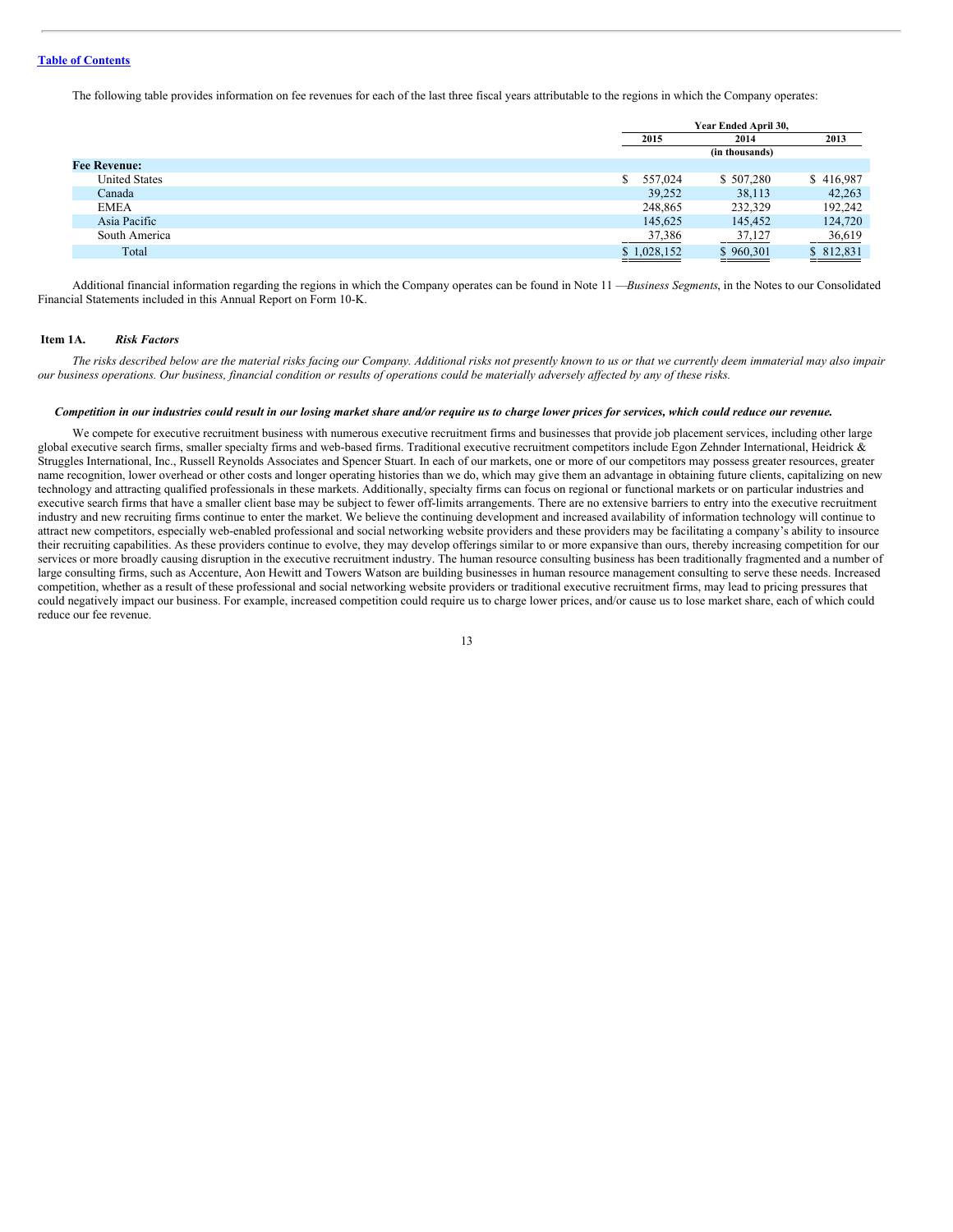#### If we fail to attract and retain qualified and experienced consultants, our revenue could decline and our business could be harmed.

We compete with other executive recruitment and consulting firms for qualified and experienced consultants. These other firms may be able to offer greater compensation and benefits or more attractive lifestyle choices, career paths or geographic locations than we do. Attracting and retaining consultants in our industry is particularly important because, generally, a small number of consultants have primary responsibility for a client relationship. Because client responsibility is so concentrated, the loss of key consultants may lead to the loss of client relationships. In 2015, for example, our top three executive search consultants had primary responsibility for generating business equal to approximately 1% of our net revenues, and our top ten executive search consultants had primary responsibility for generating business equal to approximately 4% of our net revenues. This risk is heightened due to the general portability of a consultant's business; consultants have in the past, and will in the future, terminate their employment with our Company. Any decrease in the quality of our reputation, reduction in our compensation levels relative to our peers or restructuring of our compensation program, whether as a result of insufficient revenue, a decline in the market price of our common stock or for any other reason, could impair our ability to retain existing consultants or attract additional qualified consultants with the requisite experience, skills and established client relationships. Our failure to retain our most productive consultants, whether in Executive Recruitment, LTC or Futurestep, or maintain the quality of service to which our clients are accustomed and the ability of a departing consultant to move business to his or her new employer could result in a loss of clients, which could in turn cause our fee revenue to decline and our business to be harmed. We may also lose clients if the departing executive search, LTC or Futurestep consultant has widespread name recognition or a reputation as a specialist in his or her line of business in a specific industry or management function. We could also lose additional consultants if they choose to join the departing executive search consultant at another executive search or consulting firm. If we fail to limit departing consultants from moving business or recruiting our consultants to a competitor, our business, financial condition and results of operations could be adversely affected.

#### *Acquisitions, or our inability to ef ect acquisitions, may have an adverse ef ect on our business.*

As part of our growth strategy, we have completed strategic acquisitions of businesses in the last several years, including our acquisitions of Pivot Leadership in fiscal 2015 and PDI and Global Novations in fiscal 2013. While we may pursue additional acquisitions in the future, our ability to consummate such acquisitions on satisfactory terms will depend on:

- the extent to which acquisition opportunities become available;
- our success in bidding for the opportunities that do become available;
- negotiating terms that we believe are reasonable; and
- regulatory approval, if required.

Our ability to make strategic acquisitions may also be conditioned on our ability to fund such acquisitions through the incurrence of debt or the issuance of equity. Our senior unsecured revolving credit agreement, as amended as of June 3, 2015, limits us from consummating permitted acquisitions, paying dividends to our stockholders and making share repurchases in any fiscal year to a cumulative total of \$125.0 million. The senior unsecured revolving credit agreement also limits the amount of consideration paid with respect to acquisitions to \$100.0 million in any fiscal year, which amount is further limited by any shares repurchased and dividends paid to stockholders, as discussed above. If we are required to incur substantial indebtedness in connection with an acquisition, and the results of the acquisition are not favorable, the increased indebtedness could decrease the value of our equity. In addition, if we need to issue additional equity to consummate an acquisition, doing so would cause dilution to existing stockholders.

If we are unable to make strategic acquisitions, or the acquisitions we do make are not on terms favorable to us or not effected in a timely manner, it may impede the growth of our business, which could adversely impact our profitability and our stock price.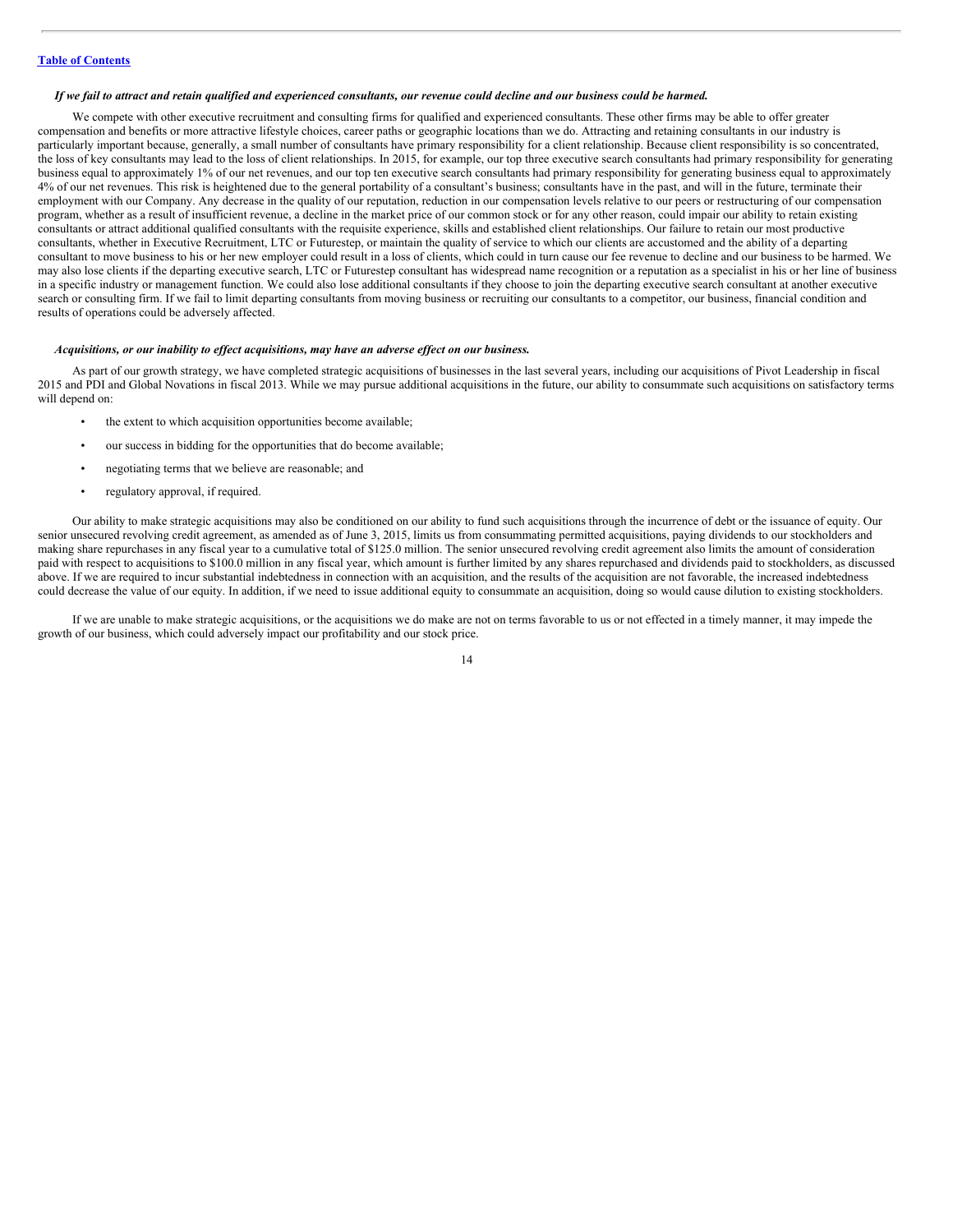#### *Our ability to integrate future acquisitions, if any, could negatively af ect our business and profitability.*

Our future success may depend in part on our ability to complete the integration of acquisition targets successfully into our operations. The process of integrating an acquired business may subject us to a number of risks, including:

- diversion of management attention;
- amortization of intangible assets, adversely affecting our reported results of operations;
- inability to retain and/or integrate the management, key personnel and other employees of the acquired business;
- inability to properly integrate businesses resulting in operating inefficiencies;
- inability to establish uniform standards, disclosure controls and procedures, internal control over financial reporting and other systems, procedures and policies in a timely manner;
- inability to retain the acquired company's clients;
- exposure to legal claims for activities of the acquired business prior to acquisition; and
- incurrence of additional expenses in connection with the integration process.

If our acquisitions are not successfully integrated, our business, financial condition and results of operations, as well as our professional reputation, could be materially adversely affected.

#### *We are a cyclical Company whose performance is tied to local and global economic conditions.*

Demand for our services is affected by global economic conditions and the general level of economic activity in the geographic regions and industries in which we operate. When conditions in the global economy, including the credit markets, deteriorate, or economic activity slows, many companies hire fewer permanent employees and some companies, as a cost-saving measure, choose to rely on their own human resources departments rather than third-party search firms to find talent, which negatively affects our financial condition and results of operations, as evidenced by our results of operations during the Great Recession of 2008 and 2009 that continued to impact our results of operations through fiscal 2010. We may also experience more competitive pricing pressure during periods of economic decline. While the economic activity in the regions and industries in which we operate has shown improvement, general market uncertainty continues to exist. If such uncertainty persists, if the national or global economy or credit market conditions in general deteriorate, or if the unemployment rate increases, such uncertainty or changes could put negative pressure on demand for our services and our pricing, resulting in lower cash flows and a negative effect on our business, financial condition and results of operations. In addition, some of our clients may experience reduced access to credit and lower revenues resulting in their inability to meet their payment obligations to us.

#### If we are unable to retain our executive officers and key personnel, or integrate new members of our senior management who are critical to our business, we may not be *able to successfully manage our business in the future.*

Our future success depends upon the continued service of our executive officers and other key management personnel. Competition for qualified personnel is intense, and we may compete with other companies that have greater financial and other resources than we do. If we lose the services of one or more of our executives or key employees, or if one or more of them decides to join a competitor or otherwise compete directly or indirectly with us, or if we are unable to integrate new members of our senior management who are critical to our business, we may not be able to successfully manage our business or achieve our business objectives.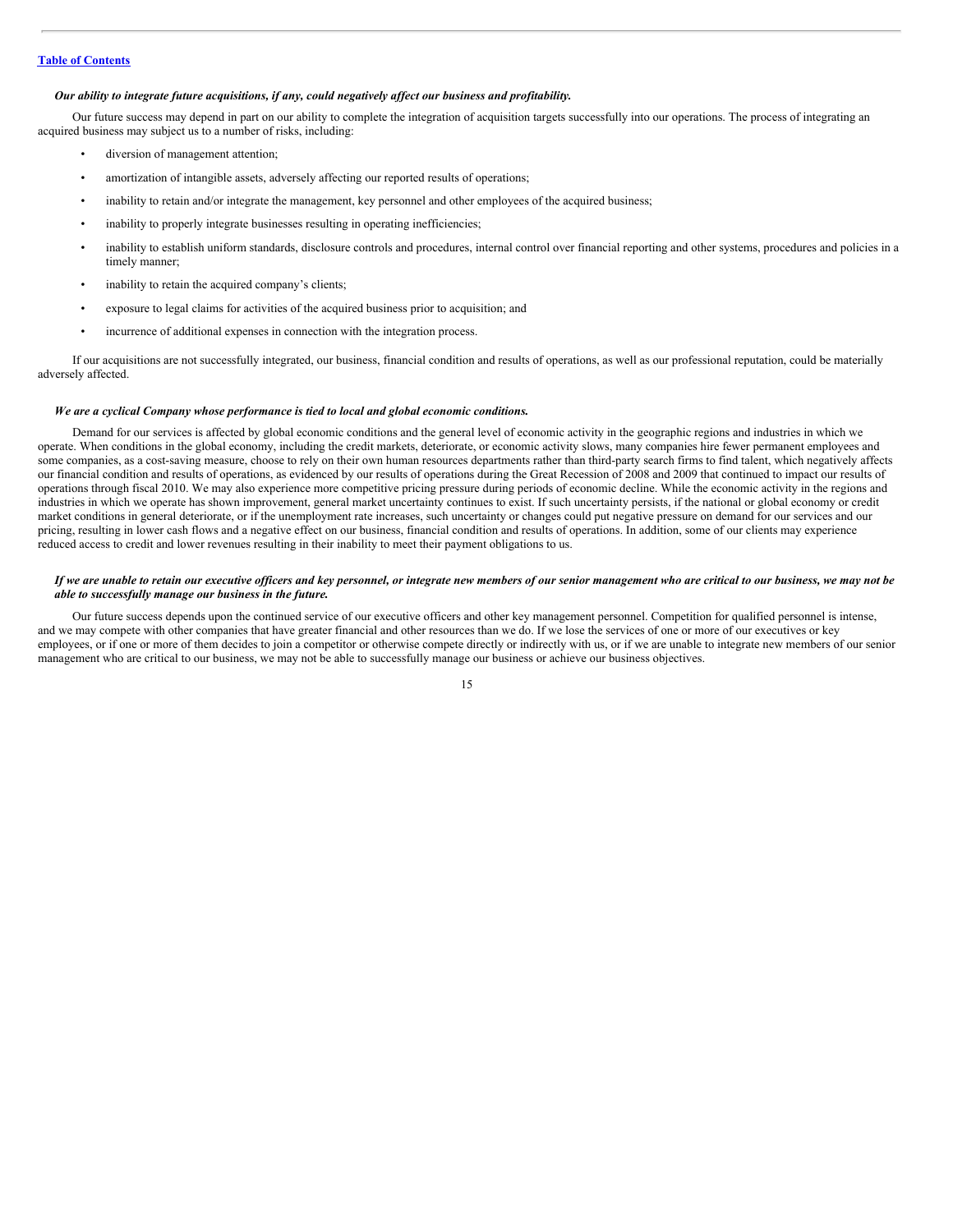#### *If we are unable to maintain our professional reputation and brand name, our business will be harmed.*

We depend on our overall reputation and brand name recognition to secure new engagements and to hire qualified professionals. Our success also depends on the individual reputations of our professionals. We obtain a majority of our new engagements from existing clients or from referrals by those clients. Any client who is dissatisfied with our services can adversely affect our ability to secure new engagements.

If any factor, including poor performance or negative publicity, whether or not true, hurts our reputation, we may experience difficulties in competing successfully for both new engagements and qualified consultants. Failing to maintain our professional reputation and the goodwill associated with our brand name could seriously harm our business.

#### The expansion of social media platforms presents new risks and challenges that can cause damage to our brand and reputation.

The inappropriate and/or unauthorized use of certain media vehicles could cause damage to our brand or information leakage that could lead to legal implications, including improper collection and/or dissemination of personally identifiable information of candidates and clients. In addition, negative or inaccurate posts or comments about us on any social networking website could damage our reputation, brand image and goodwill.

#### We are subject to potential legal liability from clients, employees and candidates for employment. Insurance coverage may not be available to cover all of our potential *liability and available coverage may not be suf icient to cover all claims that we may incur.*

Our ability to obtain liability insurance, its coverage levels, deductibles and premiums are all dependent on market factors, our loss history and insurers' perception of our overall risk profile. We are exposed to potential claims with respect to the executive recruitment process. For example, a client could assert a claim for matters such as breach of an off-limit agreement or recommending a candidate who subsequently proves to be unsuitable for the position filled. Further, the current employer of a candidate whom we placed could file a claim against us alleging interference with an employment contract, a candidate could assert an action against us for failure to maintain the confidentiality of the candidate's employment search, and a candidate or employee could assert an action against us for alleged discrimination, violations of labor and employment law or other matters. Also, in various countries, we are subject to data protection laws impacting the processing of candidate information and other regulatory requirements.

Additionally, as part of our LTC services, we often send a team of leadership consultants to our client's workplaces. Such consultants generally have access to client information systems and confidential information. An inherent risk of such activity includes possible claims of misuse or misappropriation of client intellectual property, confidential information, funds, or other property; harassment; criminal activity; torts; or other claims. Such claims may result in negative publicity, injunctive relief, criminal investigations and/or charges, payment by us of monetary damages or fines, or other material adverse effects on our business.

We cannot ensure that our insurance will cover all claims or that insurance coverage will be available at economically acceptable rates. Our insurance may also require us to meet a deductible. Significant uninsured liabilities could have a material adverse effect on our business, financial condition and results of operations.

#### We rely heavily on our information systems and if we lose that technology, or fail to further develop our technology, our business could be harmed.

Our success depends in large part upon our ability to store, retrieve, process, manage and protect substantial amounts of information. To achieve our strategic objectives and to remain competitive, we must continue to develop and enhance our information systems. This may require the acquisition of equipment and software and the development of new proprietary software, either internally or through independent consultants. If we are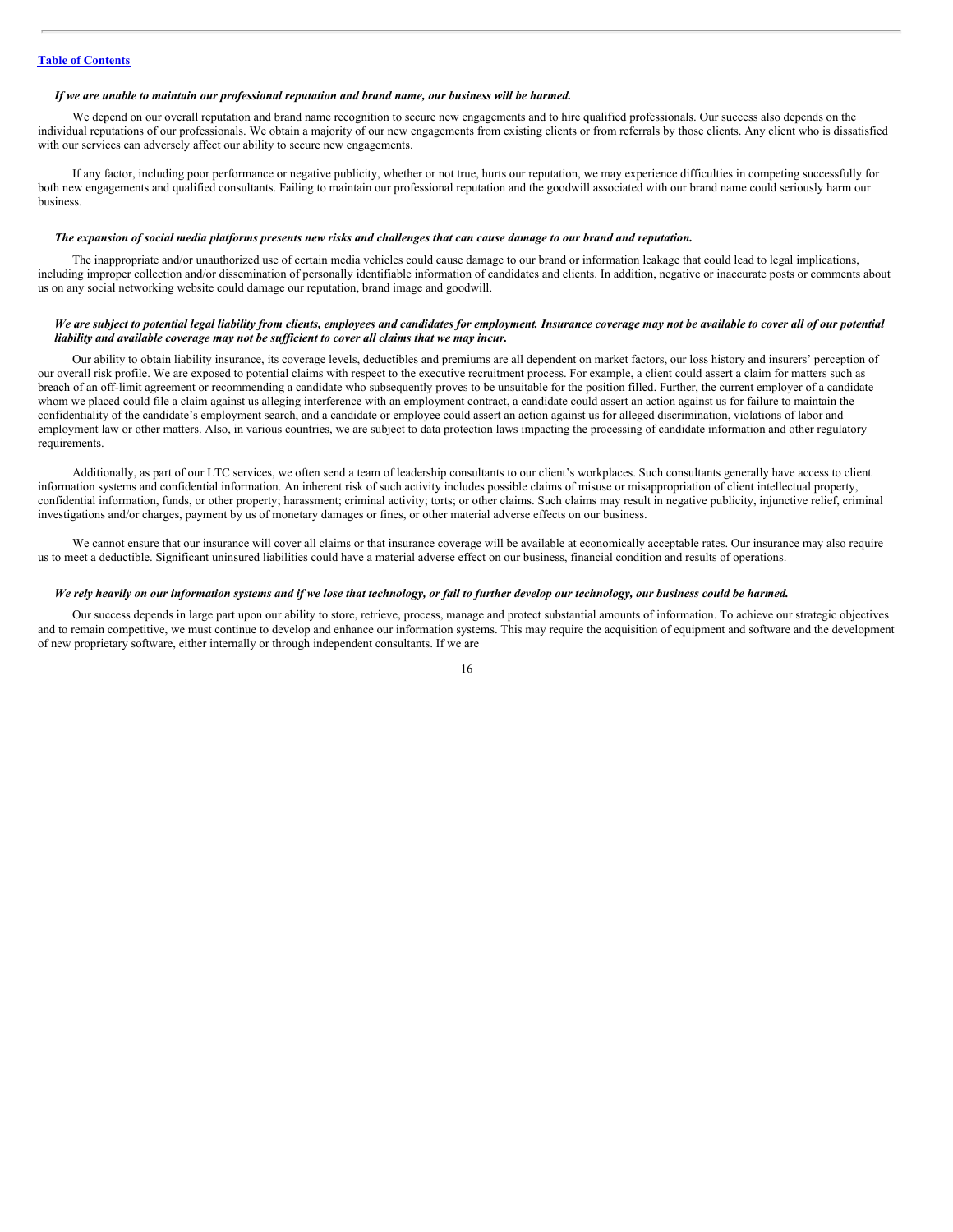unable to design, develop, implement and utilize, in a cost-effective manner, information systems that provide the capabilities necessary for us to compete effectively, or for any reason any interruption or loss of our information processing capabilities occurs, this could harm our business, results of operations and financial condition. Although we have disaster recovery procedures in place and insurance to protect against the effects of a disaster on our information technology, we cannot be sure that insurance or these services will continue to be available at reasonable prices, cover all our losses or compensate us for the possible loss of clients occurring during any period that we are unable to provide business services.

#### Cyber security vulnerabilities could lead to improper disclosure of information obtained from our clients, candidates and employees that could result in liability and harm *our reputation.*

We use information technology and other computer resources to carry out operational and marketing activities and to maintain our business records. The continued occurrence of high-profile data breaches against various entities and organizations provides evidence of an external environment increasingly hostile to information security. This environment demands that we continuously improve our design and coordination of security controls across our business groups and geographies in order to protect information that we develop or that is obtained from our clients, candidates and employees. Despite these efforts, given the ongoing and increasingly sophisticated attempts to access the information of entities, our security controls over this information, our training of employees, and other practices we follow may not prevent the improper disclosure of such information. In fiscal 2013, we discovered that our computer network was the target of a criminal data breach that accessed certain such information obtained from our clients, candidates and employees. The information we collected about this breach suggests that the intrusion falls within the category of an "Advanced Persistent Threat", which is activity consistent with state sponsored cyber criminals. Although this data breach was limited in scope, and as such, did not have a material adverse effect on our operations or financial reporting capabilities, future breaches of this nature as well as any other security breach or other misuse of our data could lead to improper disclosure of Company information, including information obtained from our clients, candidates and employees, that could harm our reputation, lead to legal exposure, divert management attention and resources, increase our operating expenses due to the employment of consultants and third party experts and the purchase of additional infrastructure, and/or subject us to liability, resulting in increased costs and loss of revenue. More specifically, since fiscal 2013, we have incurred such costs to bolster our security against future attacks; such efforts and expenditures, however, cannot provide absolute assurance that future data breaches will not occur. We depend on our overall reputation and brand name recognition to secure new engagements. Perceptions that we do not adequately protect the privacy of information could inhibit attaining new engagements and qualified consultants, and could potentially damage currently existing client relationships.

#### Limited protection of our intellectual property could harm our business, and we face the risk that our services or products may infringe upon the intellectual property *rights of others.*

We cannot guarantee that trade secret, trademark and copyright law protections are adequate to deter misappropriation of our intellectual property (which has become an increasingly important part of our business). Existing laws of some countries in which we provide services or products may offer only limited protection of our intellectual property rights. Redressing infringements may consume significant management time and financial resources. Also, we may be unable to detect the unauthorized use of our intellectual property and take the necessary steps to enforce our rights, which may have a material adverse impact on our business, financial condition or results of operations. We cannot be sure that our services and products, or the products of others that we offer to our clients, do not infringe on the intellectual property rights of third parties, and we may have infringement claims asserted against us or our clients. These claims may harm our reputation, result in financial liability and prevent us from offering some services or products.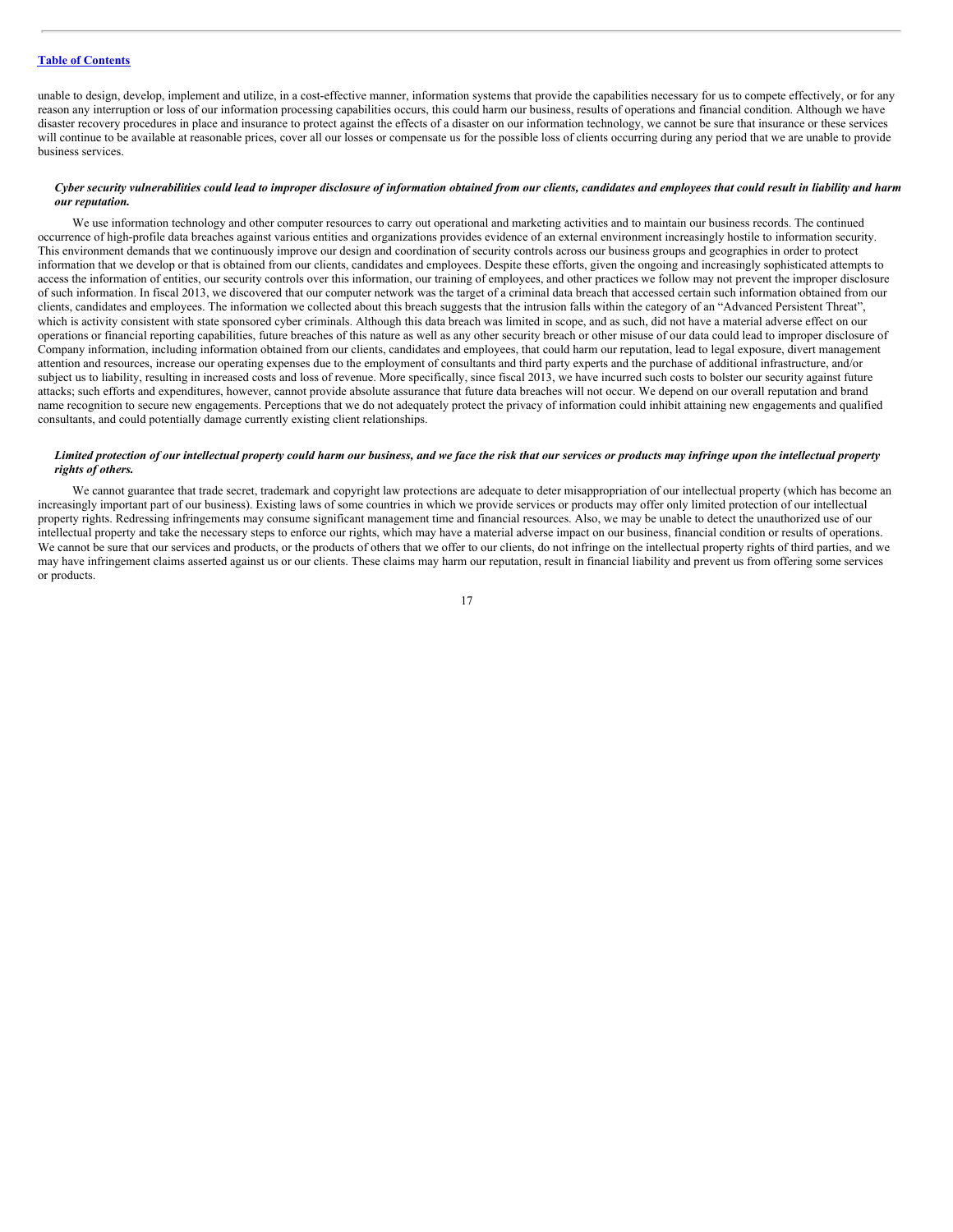#### We have invested in specialized technology and other intellectual property for which we may fail to fully recover our investment or which may become obsolete.

We have invested in developing specialized technology and intellectual property, including proprietary systems, processes and methodologies, such as Searcher Express and KF Insight, that we believe provide us a competitive advantage in serving our current clients and winning new engagements. Many of our service and product offerings rely on specialized technology or intellectual property that is subject to rapid change, and to the extent that this technology and intellectual property is rendered obsolete and of no further use to us or our clients, our ability to continue offering these services, and grow our revenues, could be adversely affected. There is no assurance that we will be able to develop new, innovative or improved technology or intellectual property or that our technology and intellectual property will effectively compete with the intellectual property developed by our competitors. If we are unable to develop new technology and intellectual property or if our competitors develop better technology or intellectual property, our revenues and results of operations could be adversely affected.

#### We face risks associated with social and political instability, legal requirements, economic conditions and currency fluctuations in our international operations.

We operate in 37 countries and during the year ended April 30, 2015, generated 46% of our fee revenue from operations outside of the United States. We are exposed to the risk of changes in social, political, legal and economic conditions inherent in international operations. Examples of risks inherent in transacting business worldwide that we are exposed to include:

- changes in and compliance with applicable laws and regulatory requirements, including U.S. laws affecting the activities of U.S. companies abroad, including the Foreign Corrupt Practices Act of 1977 and sanctions programs administered by the U.S. Department of the Treasury Office of Foreign Assets Control, and similar foreign laws such as the U.K. Bribery Act, as well the fact that many countries have legal systems, local laws and trade practices that are unsettled and evolving, and/or commercial laws that are vague and/or inconsistently applied;
- difficulties in staffing and managing global operations, which could impact our ability to maintain an effective system of internal control;
- difficulties in building and maintaining a competitive presence in existing and new markets;
- social, economic and political instability;
- differences in cultures and business practices;
- fluctuations in currency exchange rates;
- statutory equity requirements;
- differences in accounting and reporting requirements;
- repatriation controls;
- differences in labor and market conditions;
- potential adverse tax consequences; and
- multiple regulations concerning pay rates, benefits, vacation, statutory holiday pay, workers' compensation, union membership, termination pay, the termination of employment, and other employment laws.

We have no hedging or similar foreign currency contracts and therefore, as described below, fluctuations in the value of foreign currencies could impact our global results of operations. We cannot ensure that one or more of these factors will not harm our business, financial condition or results of operations.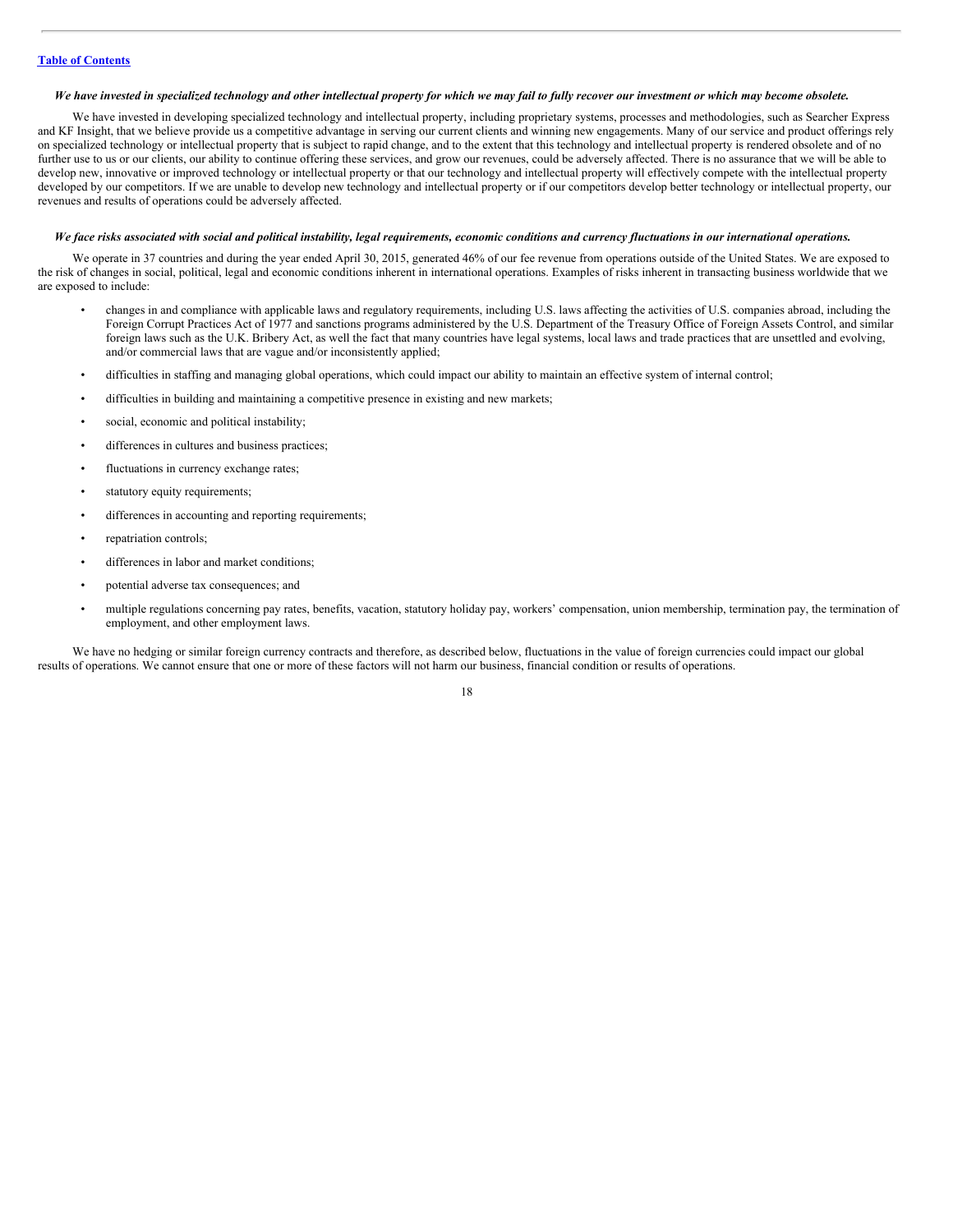#### *Foreign currency exchange rate risks may adversely af ect our results of operations.*

A material portion of our revenue and expenses are generated by our operations in foreign countries, and we expect that our foreign operations will account for a material portion of our revenue and expenses in the future. Most of our international expenses and revenue are denominated in foreign currencies. As a result, our financial results could be affected by factors, such as changes in foreign currency exchange rates or weak economic conditions in foreign markets in which we have operations. Fluctuations in the value of those currencies in relation to the United States dollar have caused and will continue to cause dollar-translated amounts to vary from one period to another. Given the volatility of exchange rates, we may not be able to manage effectively our currency translation or transaction risks, which may adversely affect our financial condition and results of operations.

#### We may be limited in our ability to recruit candidates from our clients and we could lose those opportunities to our competition, which could harm our business.

Either by agreement with clients, or for client relations or marketing purposes, we sometimes refrain from, for a specified period of time, recruiting candidates from a client when conducting searches on behalf of other clients. These off-limit agreements can generally remain in effect for up to two years following completion of an assignment. The duration and scope of the off-limit agreement, including whether it covers all operations of the client and its affiliates or only certain divisions of a client, generally are subject to negotiation or internal policies and may depend on factors such as the scope, size and complexity of the client's business, the length of the client relationship and the frequency with which we have been engaged to perform executive searches for the client. If a prospective client believes that we are overly restricted by these off-limit agreements from recruiting employees of our existing clients, these prospective clients may not engage us to perform their executive searches. Therefore, our inability to recruit candidates from these clients may make it difficult for us to obtain search assignments from, or to fulfill search assignments for, other companies in that client's industry. We cannot ensure that off-limit agreements will not impede our growth or our ability to attract and serve new clients, or otherwise harm our business.

#### *Consolidation in the industries that we serve could harm our business.*

Companies in the industries that we serve may seek to achieve economies of scale and other synergies by combining with or acquiring other companies. If two or more of our clients merge or consolidate and combine their operations, we may experience a decrease in the amount of services we perform for these clients. If one of our clients merges or consolidates with a company that relies on another provider for its services, we may lose work from that client or lose the opportunity to gain additional work. The increased market power of larger companies could also increase pricing and competitive pressures on us. Any of these possible results of industry consolidation could harm our business, results of operations and financial condition.

#### *We have provisions that make an acquisition of us more dif icult and expensive.*

Anti-takeover provisions in our Certificate of Incorporation, our Bylaws and under Delaware law make it more difficult and expensive for us to be acquired in a transaction that is not approved by our Board of Directors. Some of the provisions in our Certificate of Incorporation and Bylaws include:

- limitation on stockholder actions:
- advance notification requirements for director nominations and actions to be taken at stockholder meetings; and
- the ability to issue one or more series of preferred stock by action of our Board of Directors.

These provisions could discourage an acquisition attempt or other transaction in which stockholders could receive a premium over the current market price for the common stock.

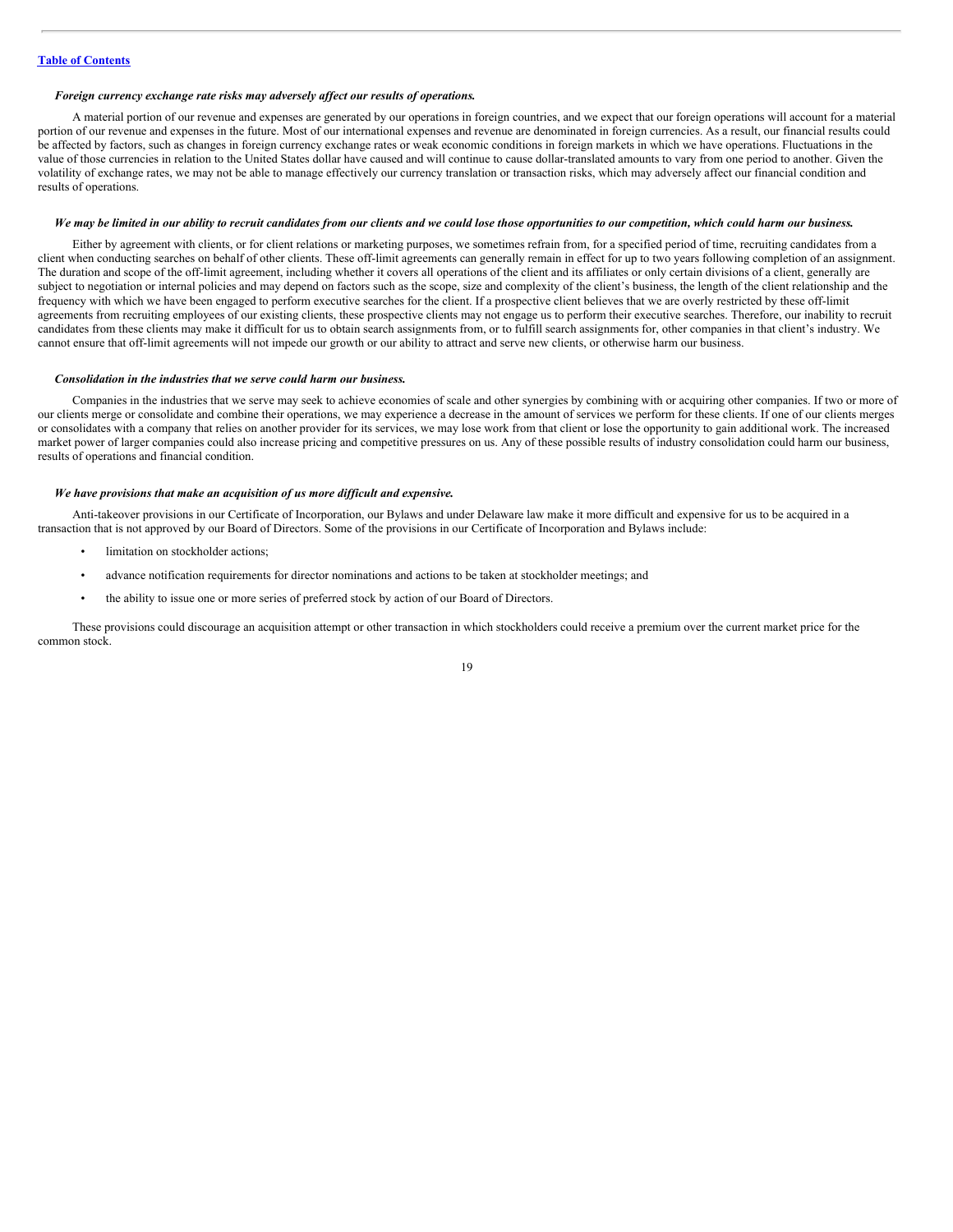#### *Unfavorable tax laws, tax law changes and tax authority rulings may adversely af ect results.*

We are subject to income taxes in the United States and in various foreign jurisdictions. Domestic and international tax liabilities are subject to the allocation of income among various tax jurisdictions. Our effective tax rate could be adversely affected by changes in the mix of earnings among countries with differing statutory tax rates or changes in tax laws. The amount of income taxes and other taxes are subject to ongoing audits by United States federal, state and local tax authorities and by non-United States authorities. If these audits result in assessments different from estimated amounts recorded, future financial results may include unfavorable tax adjustments.

#### *We have deferred tax assets that we may not be able to use under certain circumstances.*

If we are unable to generate sufficient future taxable income in certain jurisdictions, or if there is a significant change in the time period within which the underlying temporary differences become taxable or deductible, we could be required to increase our valuation allowances against our deferred tax assets. This would result in an increase in our effective tax rate, and an adverse effect on our future operating results. In addition, changes in statutory tax rates may also change our deferred tax assets or liability balances, with either a favorable or unfavorable impact on our effective tax rate. Our deferred tax assets may also be impacted by new legislation or regulation.

#### An impairment in the carrying value of goodwill and other intangible assets could negatively impact our consolidated results of operations and net worth.

Goodwill is initially recorded as the excess of amounts paid over the fair value of net assets acquired. While goodwill is not amortized, it is reviewed for impairment at least annually or more frequently if impairment indicators are present. In assessing the carrying value of goodwill, we make qualitative and quantitative assumptions and estimates about revenues, operating margins, growth rates and discount rates based on our business plans, economic projections, anticipated future cash flows and marketplace data. There are inherent uncertainties related to these factors and management's judgment in applying these factors. Goodwill valuations have been calculated using an income approach based on the present value of future cash flows of each reporting unit and a market approach. We could be required to evaluate the carrying value of goodwill prior to the annual assessment, if we experience unexpected significant declines in operating results or sustained market capitalization declines. These types of events and the resulting analyses could result in goodwill impairment charges in the future. Impairment charges could substantially affect our results of operations and net worth in the periods of such charges.

#### We may not be able to align our cost structure with our revenue level which in turn may require additional financing in the future that may not be available at all or may *be available only on unfavorable terms.*

We continuously evaluate our cost base in relation to projected near to mid-term demand for our services in an effort to align our cost structure with the current realities of our markets. If actual or projected fee revenues are negatively impacted by weakening customer demand, we may find it necessary to take cost cutting measures so that we can minimize the impact on our profitability. There is, however, no guarantee that if we do take such measures that such measures will properly align our cost structure to our revenue level. Any failure to maintain a balance between our cost structure and our revenue could adversely affect our business, financial condition, and results of operations and lead to negative cash flows, which in turn might require us to obtain additional financing to meet our capital needs. If we are unable to secure additional financing on favorable terms, or at all, our ability to fund our operations could be impaired, which could have a material adverse effect on our results of operations.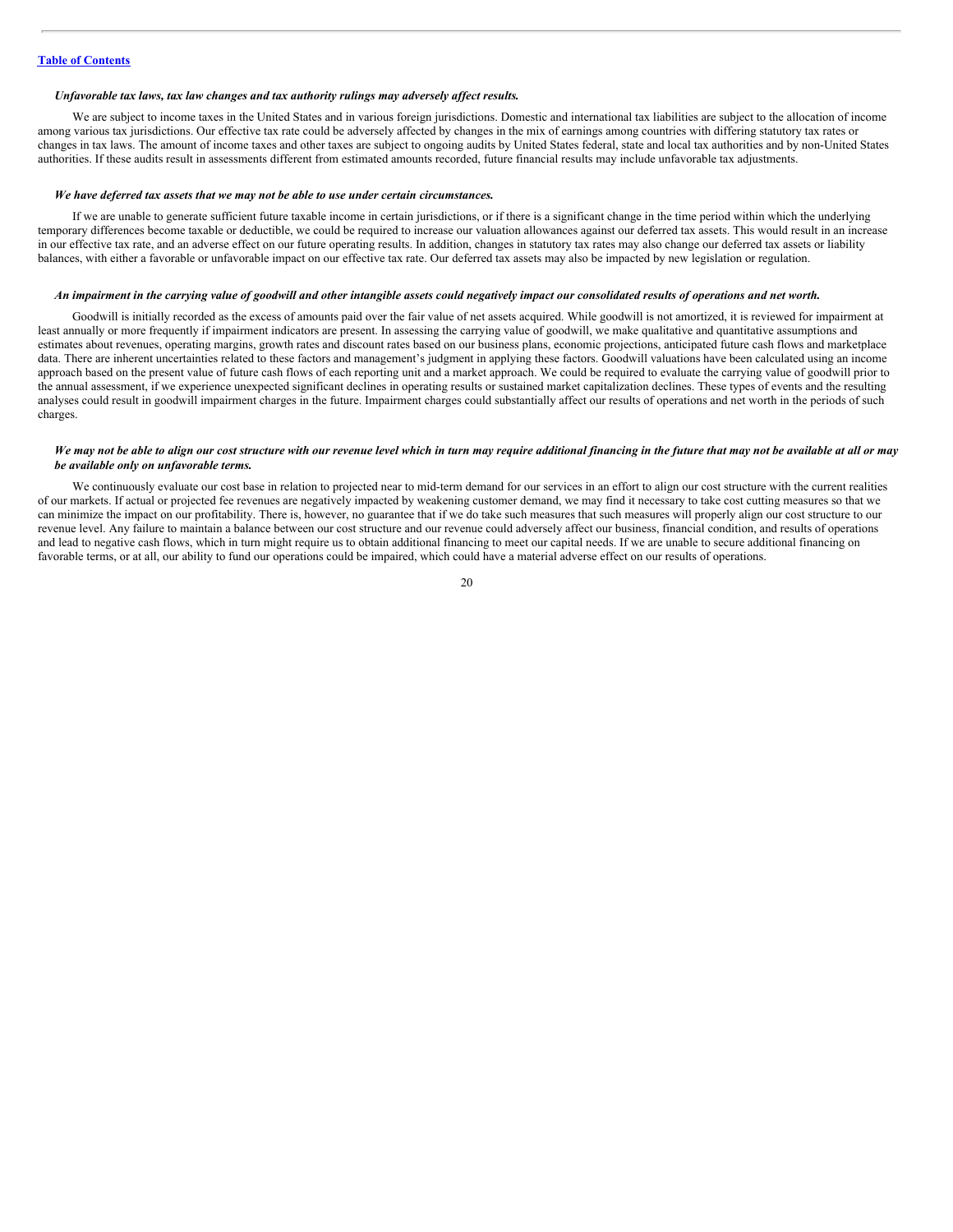#### We invest in marketable securities classified as trading and available for sale and if the market value of these securities declines materially, they could have an adverse *ef ect on our financial position and results of operations.*

Marketable securities consist of mutual funds and investments in corporate bonds, commercial paper and U.S. Treasury and agency securities. The primary objectives of the mutual funds are to meet the obligations under certain of our deferred compensation plans, while the other securities are available for general corporate purposes. If the financial markets in which these securities trade were to materially decline in value, the unrealized losses and potential realized losses could negatively impact the Company's financial position and results of operations.

#### Our inability to successfully recover should we experience a disaster or other business continuity problem could cause material financial loss, loss of human capital, *regulatory actions, reputational harm or legal liability.*

Should we experience a disaster or other business continuity problem, such as an earthquake, hurricane, terrorist attack, pandemic, security breach, power loss, telecommunications failure or other natural or man-made disaster, our continued success will depend, in part, on the availability of our personnel, our office facilities, and the proper functioning of our computer, telecommunication and other related systems and operations. In such an event, we could experience near-term operational challenges with regard to particular areas of our operations. In particular, our ability to recover from any disaster or other business continuity problem will depend on our ability to protect our technology infrastructure against damage from business continuity events that could have a significant disruptive effect on our operations. We could potentially lose client data or experience material adverse interruptions to our operations or delivery of services to our clients in a disaster. We will continue to regularly assess and take steps to improve upon our business continuity plans. However, a disaster on a significant scale or affecting certain of our key operating areas within or across regions, or our inability to successfully recover should we experience a disaster or other business continuity problem, could materially interrupt our business operations and cause material financial loss, loss of human capital, regulatory actions, reputational harm, damaged client relationships or legal liability.

#### Changes in our accounting estimates and assumptions could negatively affect our financial position and results of operations.

We prepare our consolidated financial statements in accordance with U.S. generally accepted accounting principles ("GAAP"). These accounting principles require us to make estimates and assumptions that affect the reported amounts of assets and liabilities, and the disclosure of contingent assets and liabilities at the date of our financial statements. We are also required to make certain judgments that affect the reported amounts of revenues and expenses during each reporting period. We periodically evaluate our estimates and assumptions including those relating to revenue recognition, restructuring, deferred compensation, goodwill and other intangible assets, contingencies, annual performance related bonuses, allowance for doubtful accounts, marketable securities, share-based payments and deferred income taxes. We base our estimates on historical experience and various assumptions that we believe to be reasonable based on specific circumstances. Actual results could differ from these estimates, and changes in accounting standards could have an adverse impact on our future financial position and results of operations.

#### You may not receive the level of dividends provided for in the dividend policy our Board of Directors has adopted or any dividends at all.

We are not obligated to pay dividends on our common stock. Our Board of Directors adopted a dividend policy on December 8, 2014, that reflects an intention to distribute to our stockholders a regular quarterly cash dividend of \$0.10 per share of common stock. We paid our first dividend under this program on April 9, 2015. The declaration and payment of all future dividends to holders of our common stock are subject to the discretion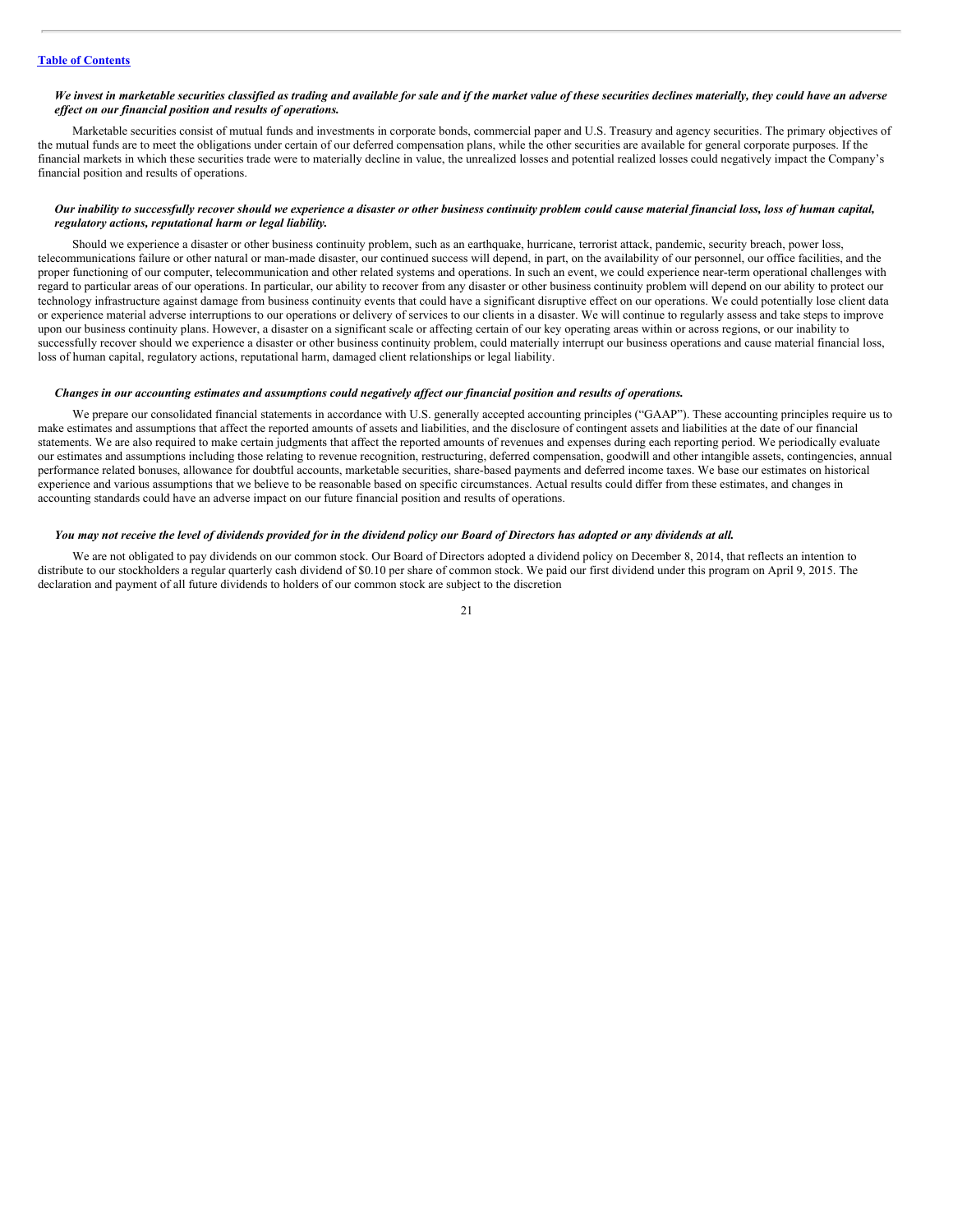of our Board of Directors, which may amend, revoke or suspend our dividend policy at any time and for any reason, including, earnings, capital requirements, financial conditions, and other factors our Board of Directors may deem relevant. The terms of our indebtedness may also restrict us from paying cash dividends on our common stock under certain circumstances. See below "— Our ability to pay dividends will be restricted by agreements governing our debt, including our credit agreement, and by Delaware law"

Over time, our capital and other cash needs may change significantly from our current needs, which could affect whether we pay dividends and the level of any dividends we may pay in the future. If we were to use borrowings under our credit facility to fund our payment of dividends, we would have less cash and/or borrowing capacity available for future dividends and other purposes, which could negatively affect our financial condition, our results of operations, our liquidity and our ability to maintain and expand our business. Accordingly, you may not receive dividends in the intended amounts, or at all. Any reduction or elimination of dividends may negatively affect the market price of our common stock.

#### Our ability to pay dividends will be restricted by agreements governing our debt, including our credit agreement, and by Delaware law.

Our credit agreement restricts our ability to pay dividends. See "Management's Discussion and Analysis of Financial Condition and Results of Operations — Liquidity and Capital Resources — Long-Term Debt" where we describe the terms of our indebtedness, including provisions limiting our ability to declare and pay dividends. As a result of such restrictions, we may be limited in our ability to pay dividends unless we amend our credit agreement or otherwise obtain a waiver from our lenders. In addition, as a result of general economic conditions, conditions in the lending markets, the results of our business or for any other reason, we may elect or be required to amend or refinance our senior credit facility, at or prior to maturity, or enter into additional agreements for indebtedness. Any such amendment, refinancing or additional agreement may contain covenants which could limit in a significant manner or entirely our ability to pay dividends to you.

Additionally, under the Delaware General Corporation Law ("DGCL"), our Board of Directors may not authorize payment of a dividend unless it is either paid out of surplus, as calculated in accordance with the DGCL, or if we do not have a surplus, it is paid out of net profits for the fiscal year in which the dividend is declared and/or the preceding fiscal year.

If, as a result of these restrictions, we are required to reduce or eliminate the payment of dividends, a decline in the market price or liquidity, or both, of our common stock could result. This may in turn result in losses by you.

#### *Our dividend policy may limit our ability to pursue growth opportunities.*

If we pay dividends at the level currently anticipated under our dividend policy, we may not retain a sufficient amount of cash to finance growth opportunities, meet any large unanticipated liquidity requirements or fund our operations in the event of a significant business downturn. In addition, because a portion of cash available will be distributed to holders of our common stock under our dividend policy, our ability to pursue any material expansion of our business, including through acquisitions, increased capital spending or other increases of our expenditures, will depend more than it otherwise would on our ability to obtain third party financing. We cannot assure you that such financing will be available to us at all, or at an acceptable cost. If we are unable to take timely advantage of growth opportunities, our future financial condition and competitive position may be harmed, which in turn may adversely affect the market price of our common stock.

#### As we develop new services, clients and practices, enter new lines of business, and focus more of our business on providing a full range of client solutions, our operating *risks increase.*

As part of our corporate strategy, we are attempting to leverage our research and advisory services to sell a full range of services across the life cycle of a policy, program, project, or initiative, and we are regularly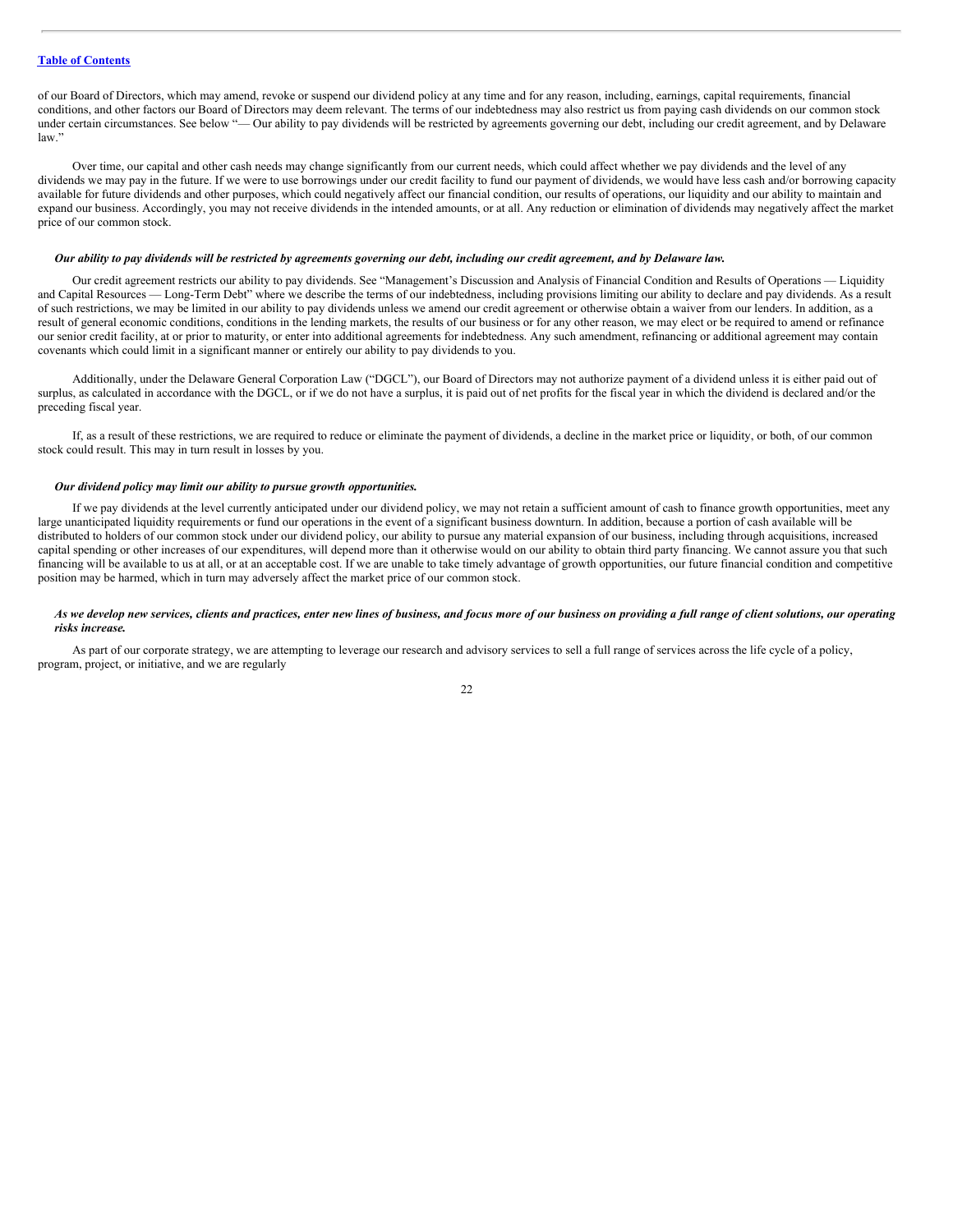searching for ways to provide new services to clients. In addition, we plan to extend our services to new clients, into new lines of business, and into new geographic locations. As we focus on developing new services, clients, practice areas and lines of business; open new offices; and do business in new geographic locations, those efforts could be unsuccessful and adversely affect our results of operations.

Such growth efforts place substantial additional demands on our management and staff, as well as on our information, financial, administrative and operational systems. We may not be able to manage these demands successfully. Growth may require increased recruiting efforts, opening new offices, increased business development, selling, marketing and other actions that are expensive and entail increased risk. We may need to invest more in our people and systems, controls, compliance efforts, policies and procedures than we anticipate. Therefore, even if we do grow, the demands on our people and systems, controls, compliance efforts, policies and procedures may be sufficiently great that the quality of our work, our operating margins, and our operating results suffer, at least in the short-term, and perhaps in the long-term.

Efforts involving a different focus, new services, new clients, new practice areas, new lines of business, new offices and new geographic locations entail inherent risks associated with our inexperience and competition from mature participants in those areas. Our inexperience may result in costly decisions that could harm our profit and operating results. In particular, new or improved services often relate to the development, implementation and improvement of critical infrastructure or operating systems that our clients may view as "mission critical," and if we fail to satisfy the needs of our clients in providing these services, our clients could incur significant costs and losses for which they could seek compensation from us. Finally, as our business continues to evolve and we provide a wider range of services, we will become increasingly dependent upon our employees, particularly those operating in business environments less familiar to us. Failure to identify, hire, train and retain talented employees who share our values could have a negative effect on our reputation and our business.

#### <span id="page-24-0"></span>**Item 1B.** *Unresolved Staf Comments*

Not applicable.

#### <span id="page-24-1"></span>**Item 2.** *Properties*

Our corporate office is located in Los Angeles, California. We lease all 78 of our Executive Recruitment, Leadership & Talent Consulting, and Futurestep offices located in North America, EMEA, Asia Pacific and South America. As of April 30, 2015, we leased an aggregate of approximately 853,906 square feet of office space. The leases generally are for terms of one to 11 years and contain customary terms and conditions. We believe that our facilities are adequate for our current needs and we do not anticipate any difficulty replacing such facilities or locating additional facilities to accommodate any future growth.

#### <span id="page-24-2"></span>**Item 3.** *Legal Proceedings*

From time to time, we are involved in litigation both as a plaintiff and a defendant, relating to claims arising out of our operations. As of the date of this report, we are not engaged in any legal proceedings that are expected, individually or in the aggregate, to have a material adverse effect on our business, financial condition or results of operations.

#### <span id="page-24-3"></span>**Item 4.** *Mine Safety Disclosures*

Not applicable.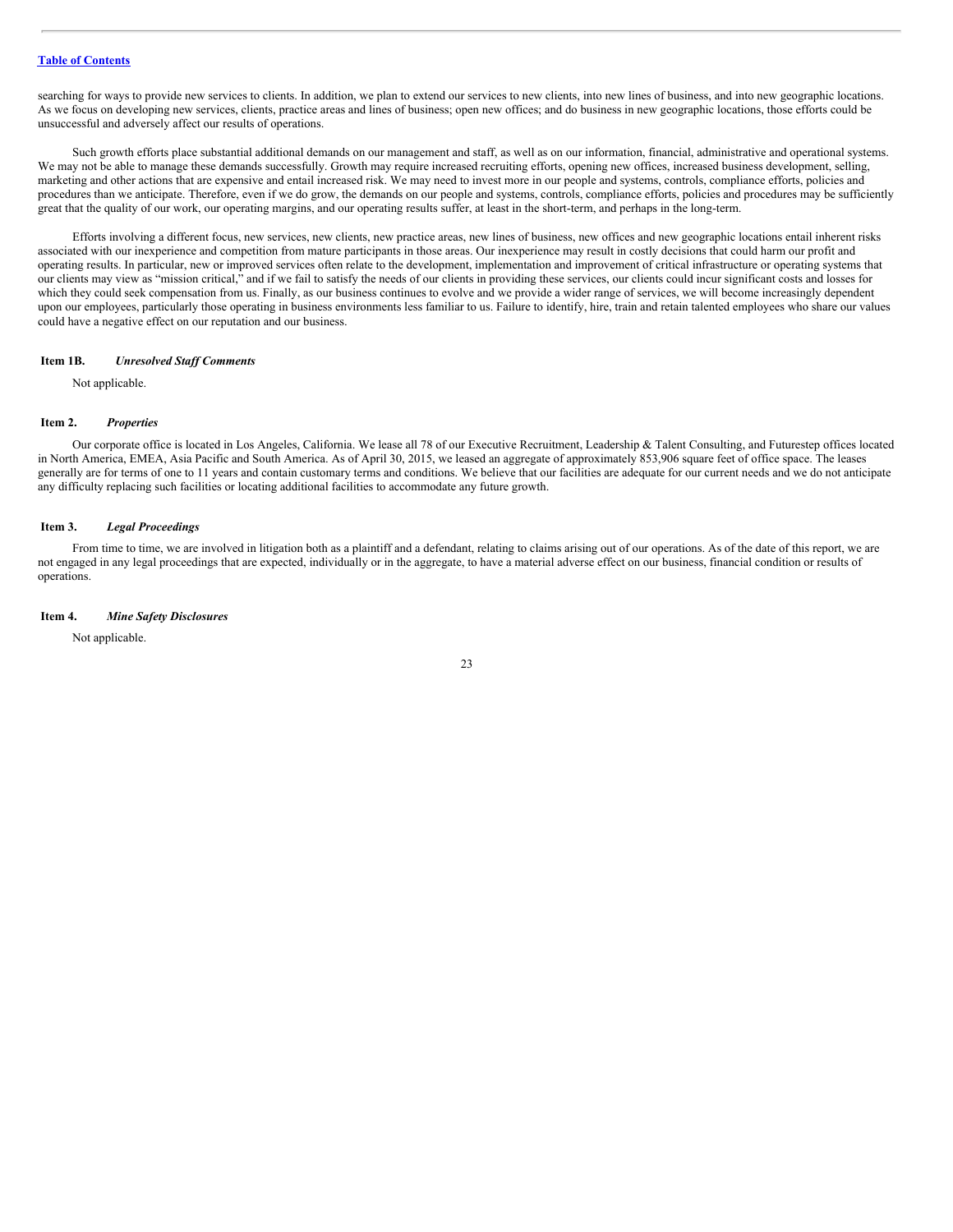#### <span id="page-25-0"></span>**Executive Officers of the Registrant**

| Name                   | <u>Age</u> | Position                                                  |
|------------------------|------------|-----------------------------------------------------------|
| Gary D. Burnison       | 54         | President and Chief Executive Officer                     |
| Robert P. Rozek        | 54         | Executive Vice President and Chief Financial Officer      |
| Matthew Reilly         | -46        | Chief Executive Officer of Leadership & Talent Consulting |
| <b>Byrne Mulrooney</b> | 54         | Chief Executive Officer, Futurestep                       |

Our executive officers serve at the discretion of our Board of Directors. There is no family relationship between any executive officer or director. The following information sets forth the business experience for at least the past five years for each of our executive officers.

*Gary D. Burnison* has been President and Chief Executive Officer since July 2007. He was Executive Vice President and Chief Financial Officer from March 2002 until June 30, 2007 and Chief Operating Officer from November 2003 until June 30, 2007. Prior to joining Korn Ferry, Mr. Burnison was Principal and Chief Financial Officer of Guidance Solutions, a privately held consulting firm, from 1999 to 2001. Prior to that, he served as an executive officer and a member of the board of directors of Jefferies and Company, Inc., the principal operating subsidiary of Jefferies Group, Inc. from 1995 to 1999. Earlier, Mr. Burnison was a partner at KPMG Peat Marwick.

*Robert P. Rozek* joined the Company in February 2012 as our Executive Vice President and Chief Financial Officer. Prior to joining Korn Ferry, he served as Executive Vice President and Chief Financial Officer of Cushman & Wakefield, Inc., a privately held commercial real estate services firm, from June 2008 to February 2012. Prior to joining Cushman & Wakefield, Inc., Mr. Rozek served as Senior Vice President and Chief Financial Officer of Las Vegas Sands Corp, a leading global developer of destination properties (integrated resorts) that feature premium accommodations, world-class gaming and entertainment, convention and exhibition facilities and many other amenities, from 2006 to 2008. Prior to that, Mr. Rozek held senior leadership positions at Eastman Kodak, and spent five years as a partner with PricewaterhouseCoopers LLP.

*Matthew Reilly* was appointed Chief Executive Officer of Leadership & Talent Consulting in May 2015. He is responsible for driving the global growth of our Leadership & Talent Consulting services. Prior to joining Korn Ferry, he led numerous operating divisions for organizations such as Accenture, a multinational management consulting, technology services, and outsourcing firm, and held the Chief Executive role at the George Group, a global operations and strategy firm. Mr. Reilly served as Global Industry Managing Director: Auto, Industrial, Infrastructure, Travel & Transportation at Accenture from October 2014 until May 2015, and as Accenture's Head of Management Consulting, North America from 2011 to October 2014. Prior to that, he held several positions at George Group, which was acquired by Accenture in September 2007, including Chief Executive and Global Managing Partner from 2008 to 2011, Managing Partner, North America and Latin America Business from 2005 to 2007 and Managing Partner, Operations Strategy Business from 2004 to 2005. Previously, he was a strategy consultant with A.T. Kearney from 2000 to 2004.

*Byrne Mulrooney* joined the Company in April 2010 as Chief Executive Officer of Futurestep. Prior to joining Korn Ferry, he was President and Chief Operating Officer of Flynn Transportation Services, a third party logistics company, from 2007 to 2010. Prior to that, he led Spherion's workforce solutions business in North America, which provides workforce solutions in professional services and general staffing, including recruitment process outsourcing and managed services, from 2003 to 2007. Mr. Mulrooney held executive positions for almost 20 years at EDS and IBM in client services, sales, marketing and operations. Mr. Mulrooney is a graduate of Villanova University in Pennsylvania. He holds a master's degree in management from Northwestern University's J.L. Kellogg Graduate School of Management.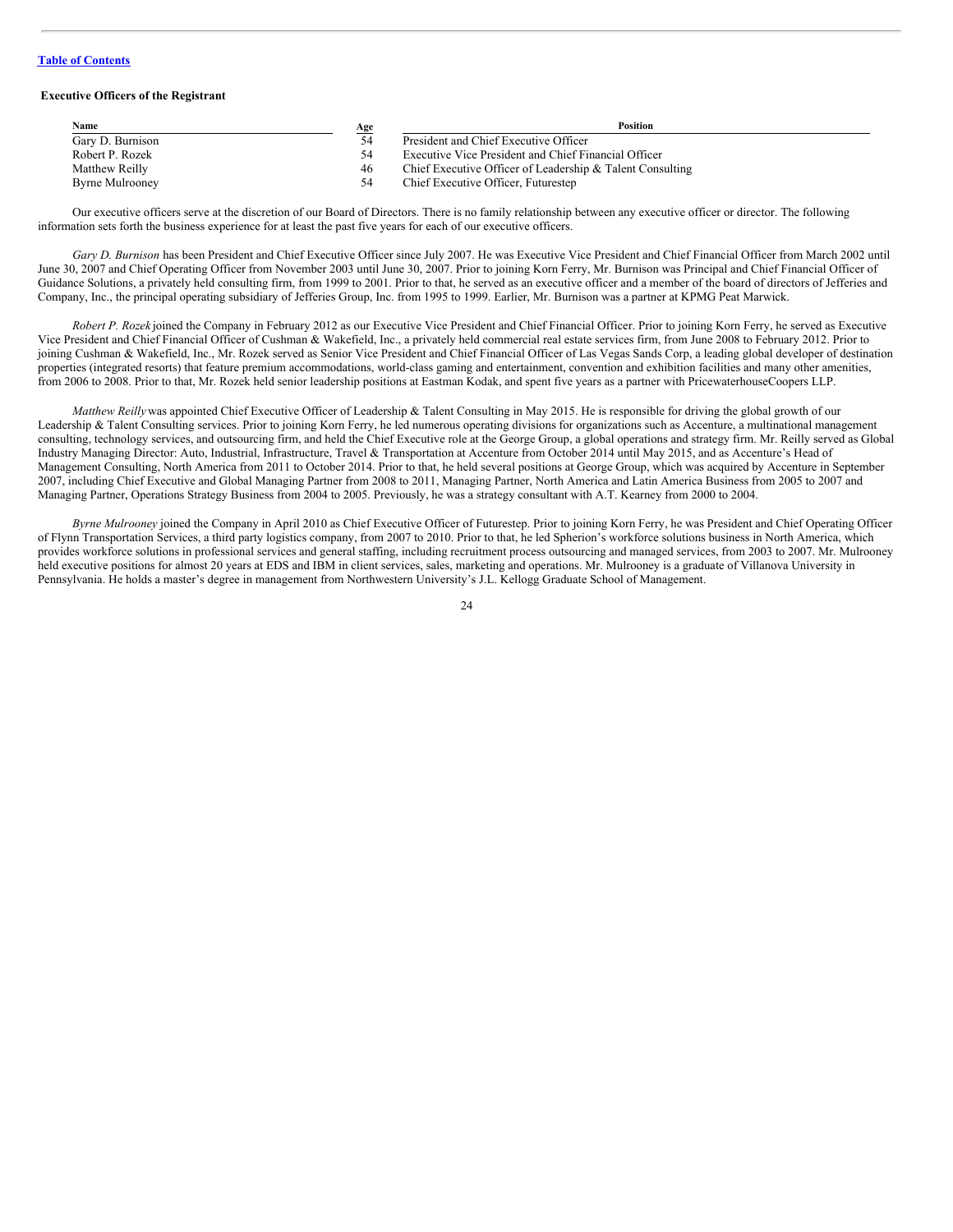#### <span id="page-26-0"></span>**PART II.**

#### <span id="page-26-1"></span>Item 5. Market for Registrant's Common Equity, Related Stockholder Matters and Issuer Purchases of Equity Securities

#### **Common Stock**

Our common stock is listed on the New York Stock Exchange under the symbol "KFY". The following table sets forth the high and low sales price per share of the common stock for the periods indicated, as reported on the New York Stock Exchange:

|                                  | High    | <b>Low</b> |
|----------------------------------|---------|------------|
| Fiscal Year Ended April 30, 2015 |         |            |
| First Ouarter                    | \$32.78 | \$27.55    |
| <b>Second Quarter</b>            | \$31.78 | \$24.13    |
| Third Quarter                    | \$29.85 | \$25.57    |
| Fourth Quarter                   | \$33.72 | \$27.89    |
| Fiscal Year Ended April 30, 2014 |         |            |
| <b>First Ouarter</b>             | \$20.66 | \$15.73    |
| Second Quarter                   | \$24.05 | \$17.48    |
| Third Quarter                    | \$26.58 | \$22.21    |
| Fourth Quarter                   | \$30.75 | \$21.89    |

On June 19, 2015, the last reported sales price on the New York Stock Exchange for the Company's common stock, was \$35.14 per share and there were approximately 14,900 beneficial stockholders of the Company's common stock.

#### **Performance Graph**

We have presented below a graph comparing the cumulative total stockholder return on the Company's shares with the cumulative total stockholder return on (1) the Standard & Poor's 500 Stock Index and (2) a company-established peer group. Cumulative total return for each of the periods shown in the performance graph is measured assuming an initial investment of \$100 on April 30, 2010 and the reinvestment of any dividends paid by any company in the peer group on the date the dividends were declared.

In fiscal 2011, we established a new peer group, which the Company continues to use today, comprised of a broad number of publicly traded companies, which are principally or in significant part involved in either professional staffing or consulting. The peer group is comprised of the following 15 companies: CBIZ, Inc. (CBZ), FTI Consulting, Inc. (FCN), Heidrick & Struggles International, Inc. (HSII), Huron Consulting Group Inc. (HURN), ICF International, Inc. (ICFI), Insperity, Inc. (NSP), Kelly Services, Inc. (KELYA), Kforce Inc. (KFRC), Navigant Consulting, Inc. (NCI), Resources Connection, Inc. (RECN), Robert Half International Inc. (RHI), The Corporate Executive Board Company (CEB), The Dun & Bradstreet Corporation (DNB), Towers Watson & Co. (TW) and TrueBlue, Inc. (TBI). We believe this group of professional services firms, is reflective of similar sized companies in terms of our market capitalization, revenue or profitability, and therefore provides a more meaningful comparison of stock performance. The returns of each company have been weighted according to their respective stock market capitalization at the beginning of each measurement period for purposes of arriving at a peer group average.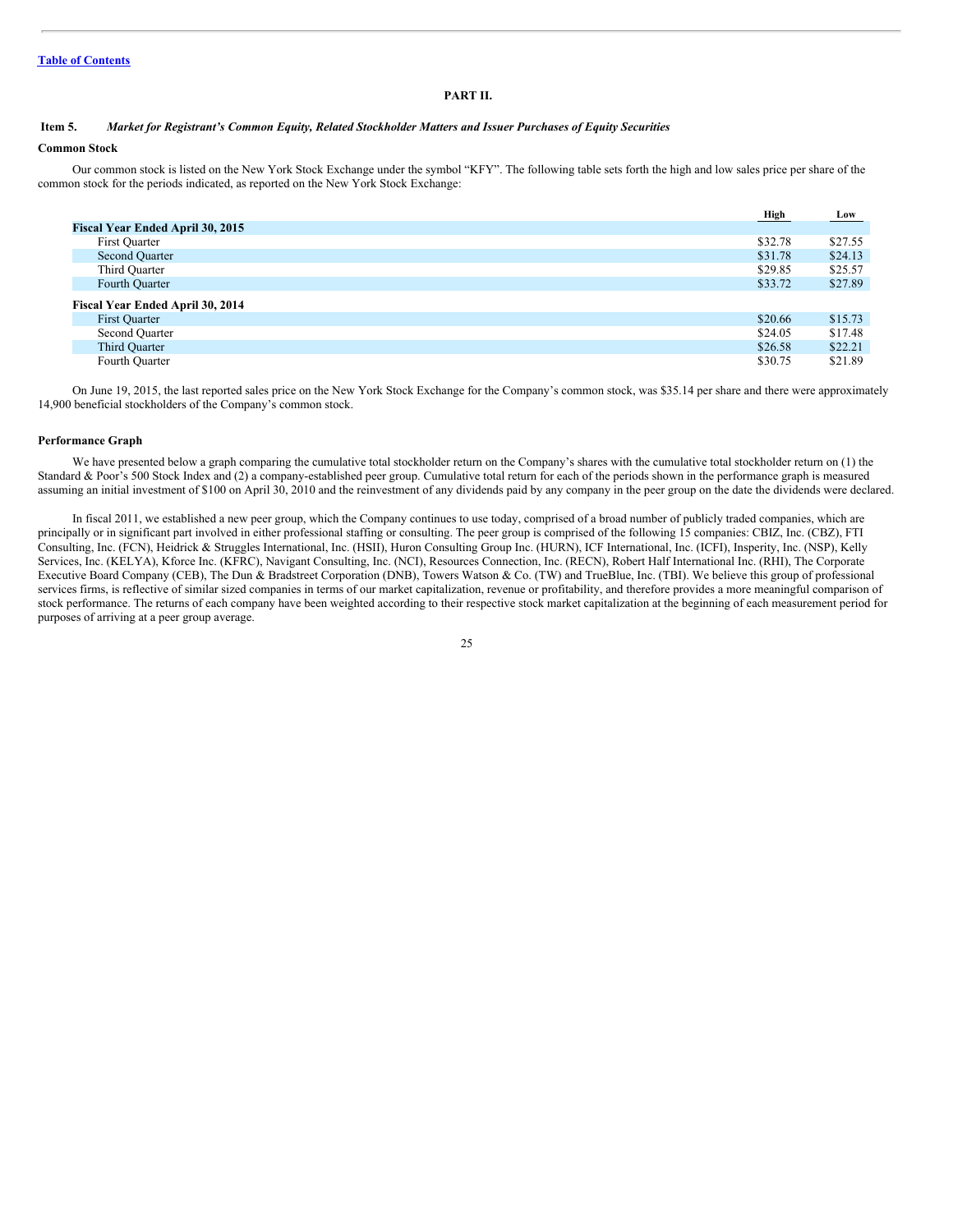The stock price performance depicted in this graph is not necessarily indicative of future price performance. This graph will not be deemed to be incorporated by reference by any general statement incorporating this Form 10-K into any filing by us under the Securities Act of 1933 or the Securities Exchange Act of 1934, except to the extent we specifically incorporate this information by reference, and shall not otherwise be deemed soliciting material or deemed filed under the Securities Act of 1933 or the Securities Exchange Act of 1934.

COMPARISON OF 5 YEAR CUMULATIVE TOTAL RETURN\*



Copyright © 2015, S&P, a division of McGraw-Hill Financial. All rights reserved.

#### **Dividends**

On December 8, 2014, the Board of Directors adopted a dividend policy, reflecting an intention to distribute to our stockholders a regular quarterly cash dividends of \$0.10 per share. On March 4, 2015, the Board of Directors of the Company declared its first ever quarterly cash dividend under this policy of \$0.10 per share, which was paid on April 9, 2015 to stockholders of record on March 25, 2015. Except for such dividend, the Company did not declare any dividends during fiscal 2015 or fiscal 2014.

On June 10, 2015, in accordance with the dividend policy, the Board of Directors of the Company declared a cash dividend of \$0.10 per share, payable on July 15, 2015 to stockholders of record on June 25, 2015. The declaration and payment of future dividends under the quarterly dividend policy will be at the discretion of the Board of Directors and will depend upon many factors, including the Company's earnings, capital requirements, financial conditions, the terms of the Company's indebtedness and other factors that the Board of Directors may deem to be relevant. The Board may amend, revoke or suspend the dividend policy at any time and for any reason.

Our senior unsecured revolving credit agreement, as amended as of June 3, 2015, limits us to consummating permitted acquisitions, paying dividends to our stockholders and making share repurchases in any fiscal year to a cumulative total of \$125.0 million. Subject to the foregoing, pursuant to our senior unsecured revolving credit agreement, we are permitted to pay up to \$75.0 million in dividends and share repurchases, in the aggregate, in any fiscal year (subject to the satisfaction of certain conditions).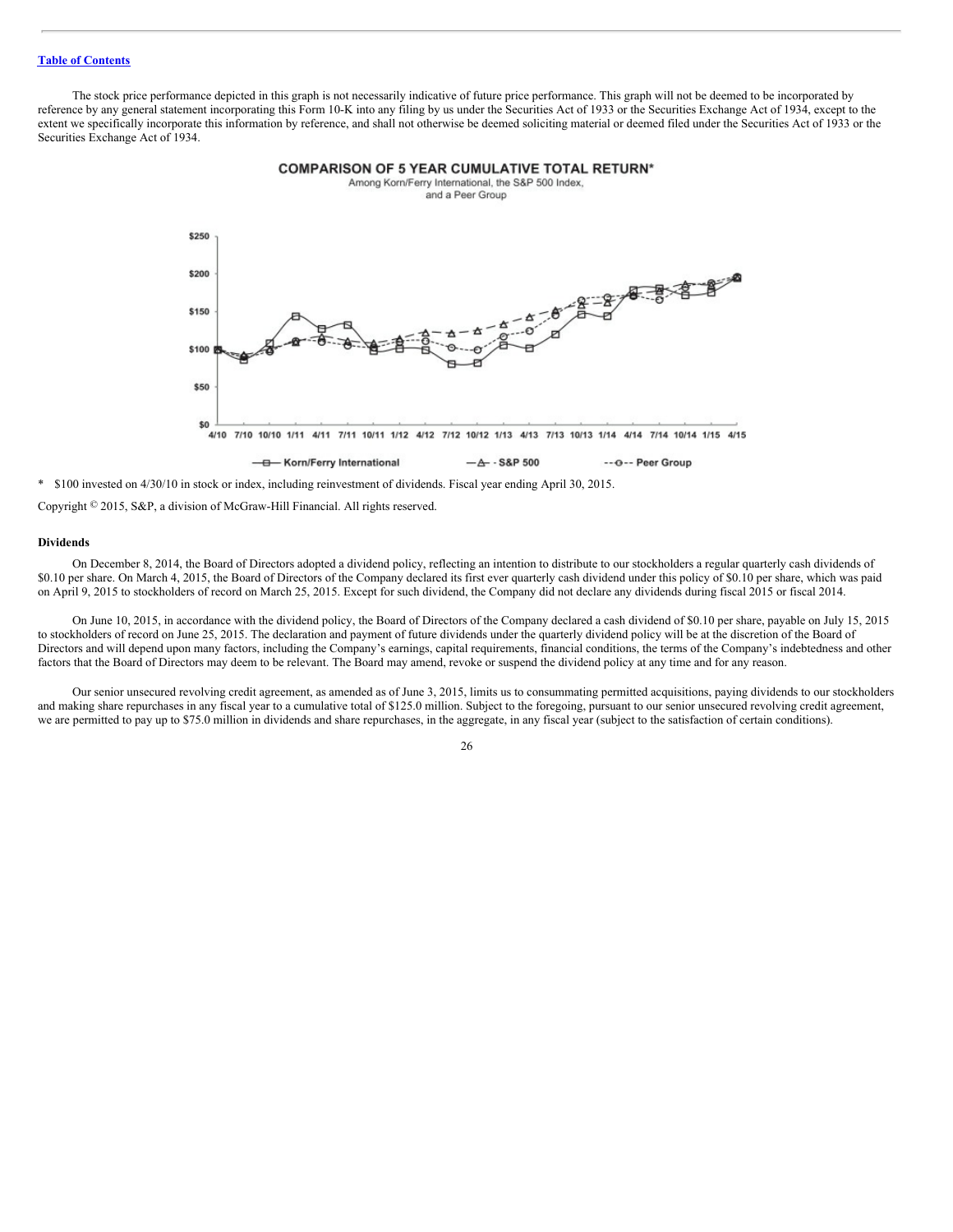#### **Stock Repurchase Program**

On December 8, 2014, the Board of Directors approved an increase in the Company's stock repurchase program to an aggregate of \$150 million. Common stock may be repurchased from time to time in open market or privately negotiated transactions at the Company's discretion subject to market conditions and other factors. As of April 30, 2015, no shares have been repurchased under this program. Our dividend policy as well as any decision to execute on our currently outstanding issuer repurchase program will depend on our earnings, capital requirements, financial condition and other factors considered relevant by our Board of Directors. Our senior unsecured revolving credit agreement, as amended as of June 3, 2015, limits us to consummating permitted acquisitions, paying dividends to our stockholders and making share repurchases in any fiscal year to a cumulative total of \$125.0 million. Subject to the foregoing, pursuant to our senior unsecured revolving credit agreement, we are permitted to make up to \$75.0 million in share repurchases and dividend payments, in the aggregate, in any fiscal year (subject to the satisfaction of certain conditions).

#### **Issuer Purchases of Equity Securities**

The following table summarizes common stock repurchased by us during the fourth quarter of fiscal 2015:

|                                      |               |                              |                                                                 | Approximate<br><b>Dollar Value of</b>                      |
|--------------------------------------|---------------|------------------------------|-----------------------------------------------------------------|------------------------------------------------------------|
|                                      | <b>Shares</b> | Average<br><b>Price Paid</b> | <b>Shares Purchased</b><br>as Part of<br>Publicly-<br>Announced | <b>Shares</b> that<br>May Yet be<br>Purchased<br>under the |
|                                      | Purchased (1) | Per Share                    | Programs (2)                                                    | Programs (2)                                               |
| February 1, 2015 — February 28, 2015 | 6.036         | \$30.52                      | $\overline{\phantom{a}}$                                        | \$150.0 million                                            |
| March 1, 2015 — March 31, 2015       | 368           | S.<br>31.09                  | $\overline{\phantom{a}}$                                        | \$150.0 million                                            |
| April 1, 2015 — April 30, 2015       |               | $\overline{\phantom{a}}$     |                                                                 | $$150.0$ million                                           |
| Total                                | 6,404         | 30.55<br>\$                  |                                                                 | \$150.0 million                                            |

(1) Represents withholding of a portion of restricted shares to cover taxes upon vesting of restricted shares.

(2) On December 8, 2014, the Board of Directors also approved an increase in the Company's stock repurchase program to an aggregate of \$150.0 million. The shares can be repurchased in open market transactions or privately negotiated transactions at the Company's discretion. 27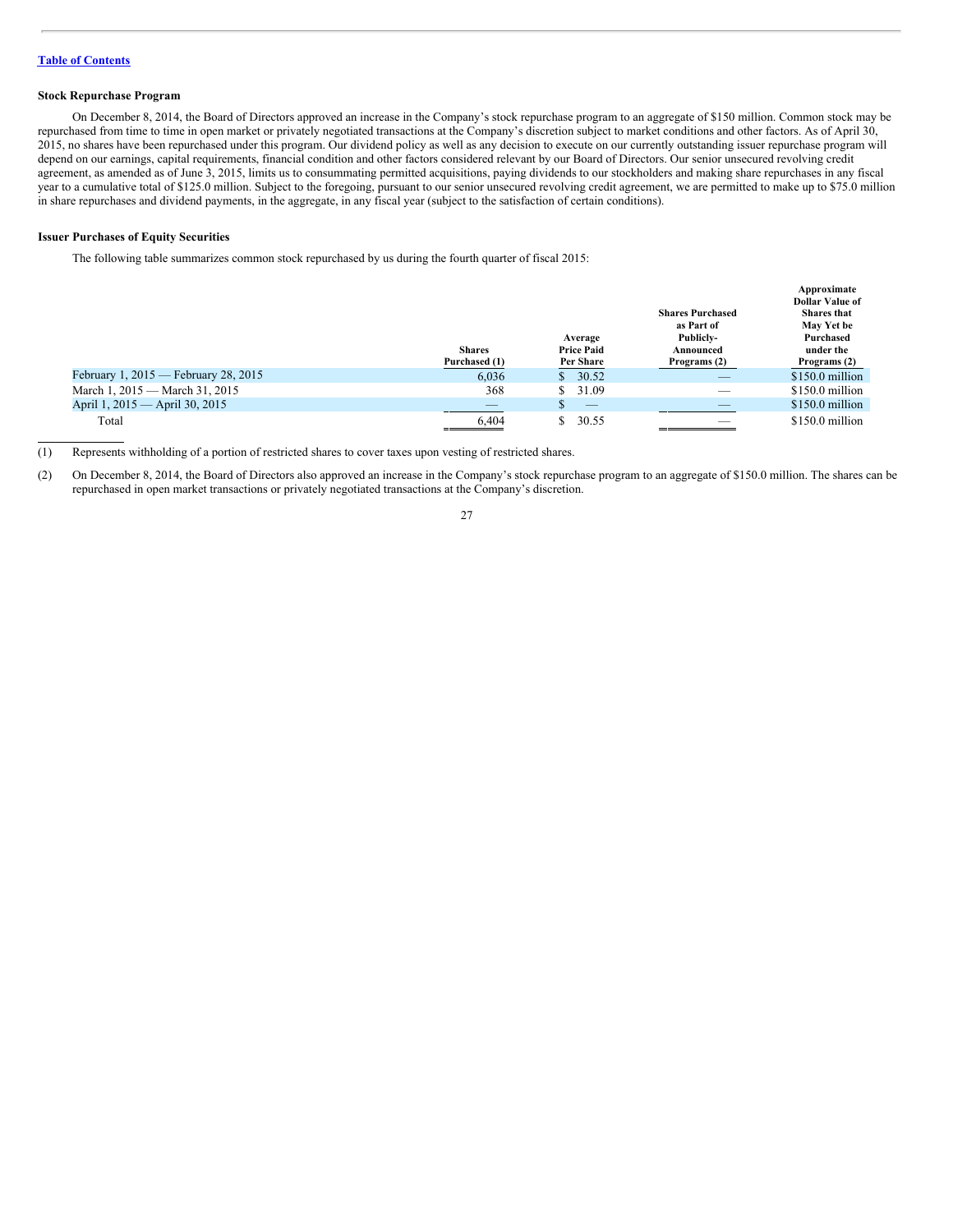#### <span id="page-29-0"></span>**Item 6.** *Selected Financial Data*

The following selected financial data are qualified by reference to, and should be read together with, our "Audited Consolidated Financial Statements and Notes to Consolidated Financial Statements" and "Management's Discussion and Analysis of Financial Condition and Results of Operations" appearing elsewhere in this Annual Report on Form 10-K. The selected statement of income data set forth below for the fiscal years ended April 30, 2015, 2014 and 2013 and the selected balance sheet data as of April 30, 2015 and 2014 are derived from our consolidated financial statements, audited by Ernst & Young LLP, appearing elsewhere in this Form 10-K. The selected balance sheet data as of April 30, 2013, 2012 and 2011 and the selected statement of income data set forth below for the fiscal years ended April 30, 2012 and 2011 are derived from consolidated financial statements and notes thereto which are not included in this Form 10-K report and were audited by Ernst & Young LLP.

|                                                        |              | Year Ended April 30,                                     |                                |                                |                               |                      |
|--------------------------------------------------------|--------------|----------------------------------------------------------|--------------------------------|--------------------------------|-------------------------------|----------------------|
|                                                        |              | 2015(1)                                                  | 2014                           | 2013(2)                        | 2012                          | 2011                 |
|                                                        |              | (in thousands, except per share data and other operating |                                |                                |                               |                      |
| <b>Selected Statement of Income Data:</b>              |              |                                                          |                                | data)                          |                               |                      |
| Fee revenue                                            |              | \$1,028,152                                              | \$960,301                      | \$812,831                      | \$790,505                     | \$744,249            |
| Reimbursed out-of-pocket engagement expenses           |              | 37,914                                                   | 35,258                         | 36,870                         | 36,254                        | 32,002               |
|                                                        |              |                                                          |                                |                                |                               |                      |
| Total revenue                                          |              | 1,066,066                                                | 995,559                        | 849,701                        | 826,759                       | 776,251              |
| Compensation and benefits                              |              | 691.450                                                  | 646,889                        | 555,346                        | 534,186                       | 507,405              |
| General and administrative expenses                    |              | 145,917                                                  | 152,040                        | 142,771                        | 138,872                       | 116,494              |
| Reimbursed expenses<br>Cost of services                |              | 37,914                                                   | 35,258                         | 36,870                         | 36,254                        | 32,002               |
| Depreciation and amortization                          |              | 39,692<br>27,597                                         | 39,910                         | 28,977                         | 19,635                        | 19,764               |
|                                                        |              |                                                          | 26,172                         | 19,004                         | 14,017                        | 12,671               |
| Restructuring charges, net (3)                         |              | 9,468<br>952,038                                         | 3,682<br>903,951               | 22,857<br>805,825              | 929<br>743,893                | 2,130<br>690,466     |
| Total operating expenses                               |              |                                                          |                                |                                |                               |                      |
| Operating income                                       |              | 114,028                                                  | 91,608                         | 43,876                         | 82,866                        | 85,785               |
| Other income (loss), net                               |              | 7,458                                                    | 9,769                          | 6,309                          | (271)                         | 6,454                |
| Interest expense, net                                  |              | (1,784)                                                  | (2,363)                        | (2,365)                        | (1,791)                       | (2, 535)             |
| Equity in earnings of unconsolidated subsidiaries, net |              | 2,181                                                    | 2,169                          | 2,110                          | 1,850                         | 1,862                |
| Provision for income taxes                             |              | 33,526                                                   | 28,492                         | 16,637                         | 28,351                        | 32,692               |
| Net income                                             | \$<br>÷      | 88,357                                                   | 72,691<br>\$                   | \$<br>33,293                   | 54,303<br>\$                  | 58,874<br>S          |
| Basic earnings per share                               | S            | 1.78                                                     | \$<br>1.51                     | 0.71<br>\$                     | 1.17<br>S                     | S<br>1.30            |
| Diluted earnings per share                             | $\mathbb{S}$ | 1.76                                                     | \$<br>1.48                     | $\mathbb{S}$<br>0.70           | $\mathbb{S}$<br>1.15          | $\mathbb{S}$<br>1.27 |
| Basic weighted average common shares outstanding       |              | 49,052                                                   | 48,162                         | 47,224                         | 46,397                        | 45,205               |
| Diluted weighted average common shares outstanding     |              | 49,766                                                   | 49,145                         | 47,883                         | 47,261                        | 46,280               |
| Cash dividends declared per common share               | S            | 0.10                                                     | \$<br>$\overline{\phantom{0}}$ | \$<br>$\overline{\phantom{0}}$ | S<br>$\overline{\phantom{m}}$ | S                    |
| <b>Other Operating Data:</b>                           |              |                                                          |                                |                                |                               |                      |
| Fee revenue by business segment:                       |              |                                                          |                                |                                |                               |                      |
| Executive recruitment:                                 |              |                                                          |                                |                                |                               |                      |
| North America                                          | S            | 330.634                                                  | \$306,768                      | \$290,317                      | \$ 305,717                    | \$ 306,180           |
| <b>EMEA</b>                                            |              | 153,465                                                  | 147,917                        | 128,807                        | 141,409                       | 137,398              |
| Asia Pacific                                           |              | 84,148                                                   | 84,816                         | 73,221                         | 82,230                        | 81,951               |
| South America                                          |              | 29,160                                                   | 29,374                         | 30,134                         | 31,846                        | 29,177               |
| Total executive recruitment                            |              | 597,407                                                  | 568,875                        | 522,479                        | 561,202                       | 554,706              |
| Leadership & Talent Consulting                         |              | 267,018                                                  | 254,636                        | 168,115                        | 115,407                       | 99,352               |
| Futurestep                                             |              | 163,727                                                  | 136,790                        | 122,237                        | 113,896                       | 90,191               |
| Total fee revenue                                      |              | \$1,028,152                                              | \$960,301                      | \$812,831                      | \$790,505                     | \$744,249            |
|                                                        |              |                                                          |                                |                                |                               |                      |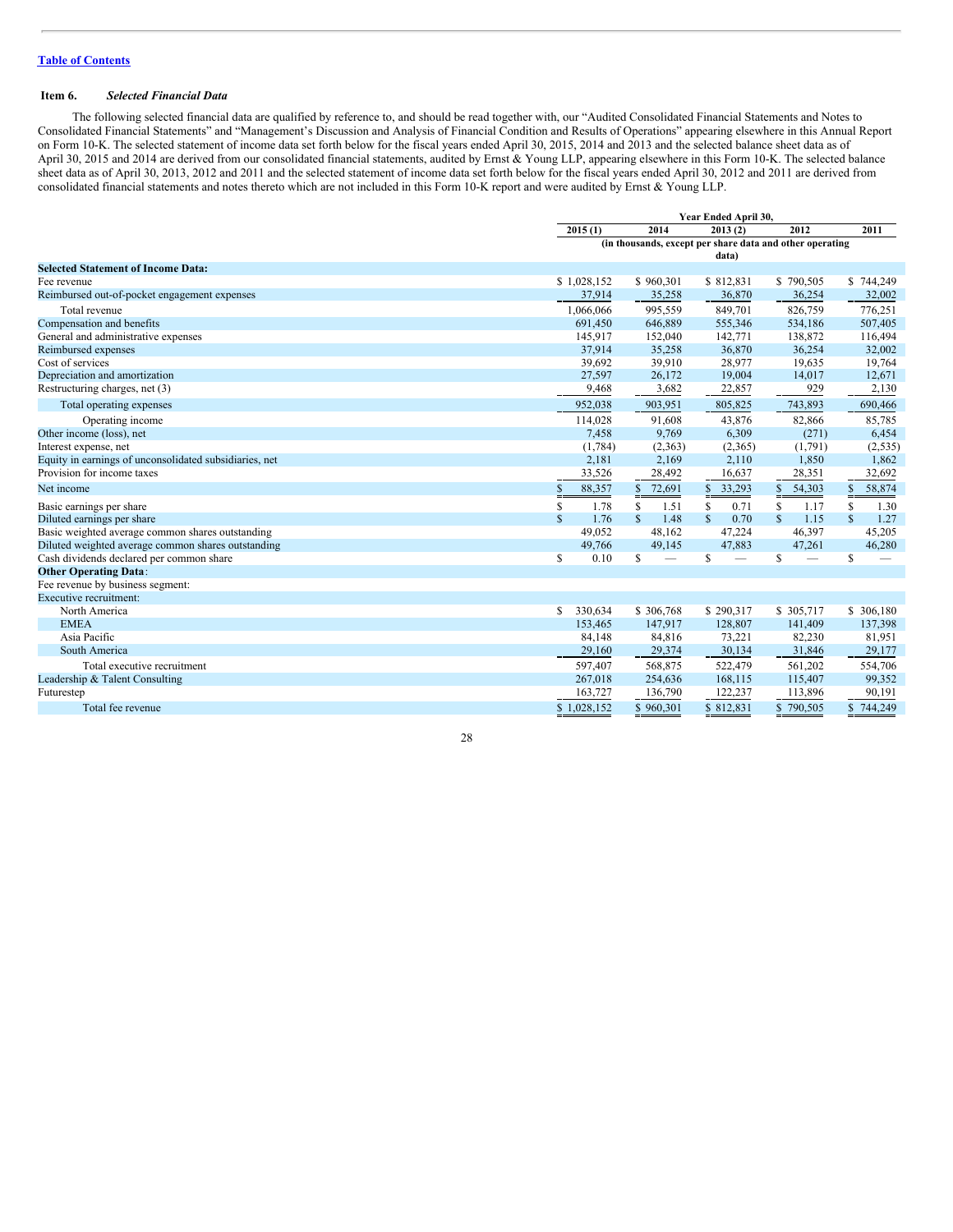|                                             |            | Year Ended April 30,                                           |           |           |           |  |
|---------------------------------------------|------------|----------------------------------------------------------------|-----------|-----------|-----------|--|
|                                             | 2015(1)    | 2014                                                           | 2013(2)   | 2012      | 2011      |  |
|                                             |            | (in thousands, except per share data and other operating data) |           |           |           |  |
| Number of offices (at period end) (4)       | 78         | 84                                                             | 87        | 76        | 76        |  |
| Number of consultants (at period end)       | 694        | 646                                                            | 607       | 522       | 562       |  |
| Number of new engagements opened            | 7,307      | 7,479                                                          | 7,058     | 7,672     | 8,215     |  |
| Number of full-time employees:              |            |                                                                |           |           |           |  |
| Executive recruitment                       | 1,562      | 1,566                                                          | 1,471     | 1,471     | 1,494     |  |
| Leadership & Talent Consulting              | 894        | 794                                                            | 886       | 291       | 280       |  |
| Futurestep                                  | 1,147      | 958                                                            | 835       | 826       | 628       |  |
| Corporate                                   | 84         | 78                                                             | 80        | 66        | -61       |  |
| Total full-time employees                   | 3,687      | 3,396                                                          | 3,272     | 2,654     | 2,463     |  |
| Selected Balance Sheet Data as of April 30: |            |                                                                |           |           |           |  |
| Cash and cash equivalents                   | \$ 380,838 | \$333,717                                                      | \$224,066 | \$282,005 | \$246,856 |  |
| Marketable securities (5)                   | 144,576    | 134,559                                                        | 141,916   | 135,734   | 122,231   |  |
| Working capital                             | 334,975    | 275,021                                                        | 178,549   | 278,343   | 207,731   |  |
| Total assets                                | 1,317,801  | 1,233,666                                                      | 1,115,229 | 1,014,689 | 971,680   |  |
| Long-term obligations                       | 196,542    | 191,197                                                        | 182,210   | 163,489   | 159,477   |  |
| Total stockholders' equity                  | 815,249    | 755,536                                                        | 664,468   | 629,476   | 578,337   |  |

- (1) Due to the acquisition of Pivot Leadership, which accounted for \$3.7 million and \$20.0 million of fee revenue and total assets, respectively, during fiscal 2015, financial data trends for fiscal 2015 are not comparative to prior periods. See Note 12 *— Acquisitions*, in the Notes to our Consolidated Financial Statements in this Annual Report on Form 10-K for discussion of fiscal 2015 acquisitions.
- (2) Due to the acquisitions of PDI and Global Novations, which collectively accounted for \$45.6 million and \$162.4 million of fee revenue and total assets, respectively, during fiscal 2013, financial data trends for fiscal years 2015, 2014 and 2013 are not comparative to prior periods. See Note 12 — *Acquisitions,* in the Notes to our Consolidated Financial Statements in this Annual Report on Form 10-K for discussion of fiscal 2013 acquisitions.
- (3) During fiscal 2015, the Company took actions to rationalize its cost structure as a result of efficiencies obtained from prior year technology investments that enabled further integration of the legacy business and the recent acquisitions (PDI and Global Novations), as well as other cost saving initiatives. As a result, we recorded \$9.2 million of severance and \$0.3 million relating to the consolidation/abandonment of premises. In fiscal 2014, the Company continued the implementation of the fiscal 2013 restructuring plan in order to integrate the prior year acquisitions by consolidating and eliminating certain redundant office space around the world and by continuing to consolidate certain overhead functions. As a result, we recorded \$0.8 million and \$16.3 million of severance during fiscal 2014 and 2013, respectively, and \$2.9 million and \$6.5 million relating to the consolidation of premises during fiscal 2014 and 2013, respectively. During fiscal 2012 and 2011, we increased our previously recorded restructuring charges by \$0.9 million and \$2.1 million, respectively, primarily related to the inability to sublease space, which was included in the original estimate.
- (4) The number of offices declined by 6 as of April 30, 2015 compared to 2014, due to the consolidation/abandonment of premises in fiscal 2015.
- (5) As of April 30, 2015, 2014, 2013, 2012 and 2011, the Company's marketable securities included \$131.4 million, \$116.2 million, \$98.0 million, \$82.2 million, and \$71.4 million, respectively, held in trust for settlement of the Company's obligations under certain of its deferred compensation plans. See Note 5 — *Marketable Securities* in the Notes to the Consolidated Financial Statements in this Annual Report on Form 10-K.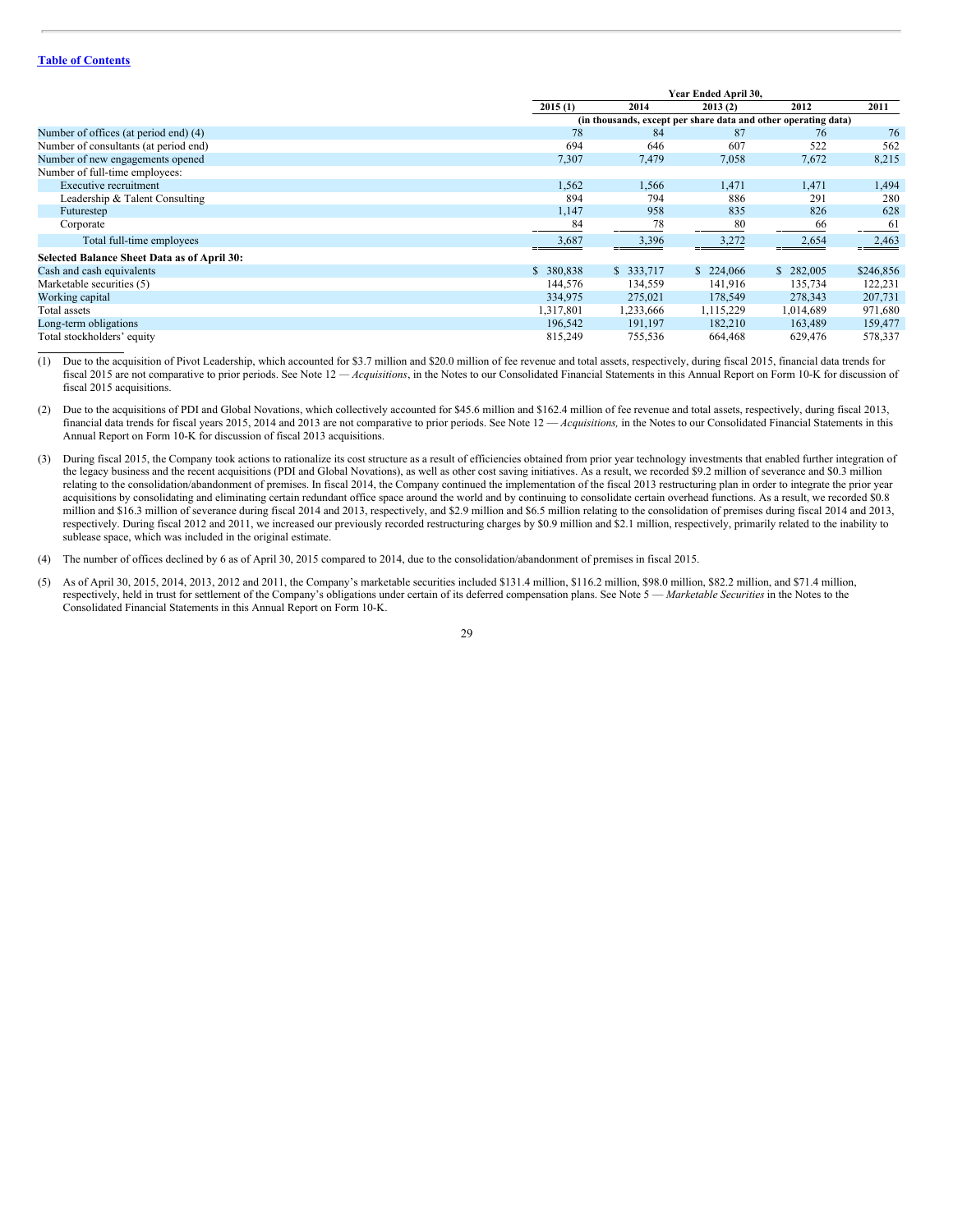#### <span id="page-31-0"></span>**Item 7.** *Management's Discussion and Analysis of Financial Condition and Results of Operations*

#### **Forward-looking Statements**

This Annual Report on Form 10-K may contain certain statements that we believe are, or may be considered to be, "forward-looking" statements, within the meaning of Section 27A of the Securities Act of 1933 and Section 21E of the Securities Exchange Act of 1934. These forward-looking statements generally can be identified by use of statements that include phrases such as "believe," "expect," "anticipate," "intend," "plan," "foresee," "may," "will," "likely," "estimates," "potential," "continue" or other similar words or phrases. Similarly, statements that describe our objectives, plans or goals also are forward-looking statements. All of these forward-looking statements are subject to risks and uncertainties that could cause our actual results to differ materially from those contemplated by the relevant forward-looking statement. The principal risk factors that could cause actual performance and future actions to differ materially from the forward-looking statements include, but are not limited to, dependence on attracting and retaining qualified and experienced consultants, maintaining our brand name and professional reputation, potential legal liability and regulatory developments, portability of client relationships, global and local political or economic developments in or affecting countries where we have operations, currency fluctuations in our international operations, risks related to growth, restrictions imposed by off-limits agreements, competition, reliance on information processing systems, cyber security vulnerabilities, limited protection of our intellectual property, our ability to enhance and develop new technology, our ability to successfully recover from a disaster or business continuity problems, employment liability risk, an impairment in the carrying value of goodwill and other intangible assets, deferred tax assets that we may not be able to use, our ability to develop new products and services, changes in our accounting estimates and assumptions, alignment of our cost structure, risks related to the integration of recently acquired businesses, seasonality and the matters disclosed under the heading "Risk Factors" in the Company's Exchange Act reports, including Item 1A included in this Annual Report. Readers are urged to consider these factors carefully in evaluating the forward-looking statements. The forward-looking statements included in this Annual Report on Form 10-K are made only as of the date of this Annual Report on Form 10-K and we undertake no obligation to publicly update these forward-looking statements to *reflect subsequent events or circumstances.*

The following presentation of management's discussion and analysis of our financial condition and results of operations should be read together with our consolidated *financial statements and related notes included in this Annual Report on Form 10-K.*

#### **Executive Summary**

Korn/Ferry International (referred to herein as the "Company," "Korn Ferry," or in the first person notations "we," "our," and "us") is a premier global provider of talent management solutions that helps clients design talent strategies as well as assist them in the execution of building and attracting their talent. We are a premier provider of executive recruitment, leadership and talent consulting and talent acquisition solutions with the broadest global presence in the recruitment industry. Our services include Executive Recruitment, consulting and solutions services through Leadership & Talent Consulting ("LTC") and recruitment for non-executive professionals and recruitment process outsourcing ("RPO") through Futurestep. Approximately 72% of the executive recruitment searches we performed in fiscal 2015 were for board level, chief executive and other senior executive and general management positions. Our 5,350 clients in fiscal 2015 included many of the world's largest and most prestigious public and private companies, including approximately 56% of the FORTUNE 500, middle market and emerging growth companies, as well as government and nonprofit organizations. We have built strong client loyalty, with 79% of assignments performed during fiscal 2015 having been on behalf of clients for whom we had conducted assignments in the previous three fiscal years. Approximately 60% of our revenues were generated from clients that utilize multiple lines of business.

In an effort to maintain our long-term strategy of being the leading provider of talent management solutions, our strategic focus for fiscal 2016 centers upon enhancing the integration of our multi-service strategy. In fiscal 2015, we undertook an effort to bring together all our internally developed and acquired intellectual property in Korn Ferry Four Dimension of Leadership Talent ("KF4D"), our newest and most robust assessment for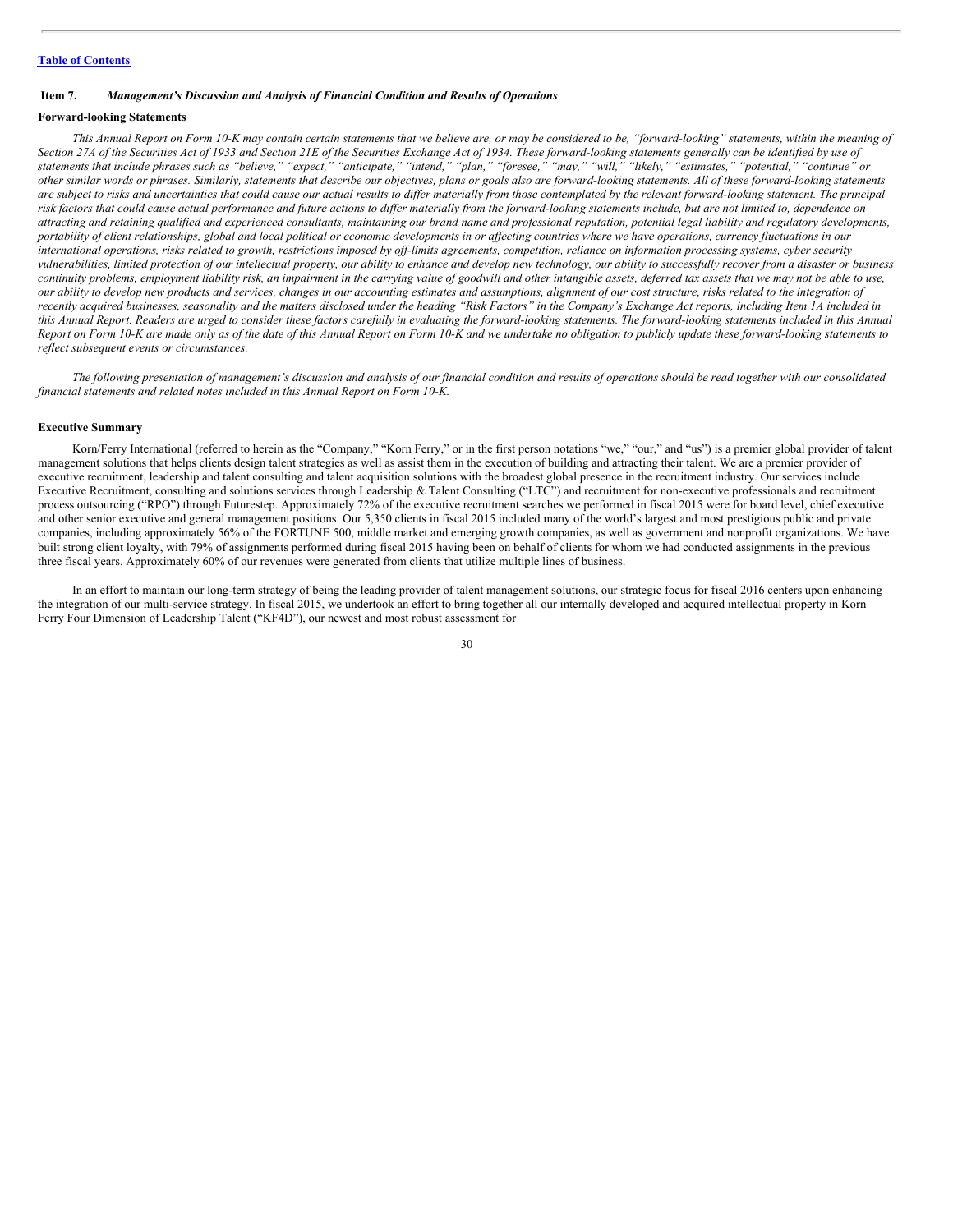Executive Recruitment, LTC and Futurestep. We have identified four crucial areas that matter most for individual and organizational success. The analytics we collect enable us to help organizations accentuate strengths and identify areas to develop, as well as understand how they stack up against their competition:

- **Competencies** the skills and behaviors required for success that can be observed.
- **Experiences** assignments or roles that prepare a person for future opportunities.
- **Traits** inclinations, aptitudes and natural tendencies a person leans toward, including personality and intellectual capacity.
- **Drivers** values and interests that influence a person's career path, motivation, and engagement.

Leveraging KF4D, we plan to continue to address areas of increasing client demand including LTC and RPO. We further plan to explore new products and services, continue to pursue a disciplined acquisition strategy, enhance our technology and processes and aggressively leverage our brand through thought leadership and intellectual capital projects as a means of delivering world-class service to our clients.

During fiscal 2015, the Company took actions to rationalize its cost structure as a result of efficiencies obtained from prior year technology investments that enabled further integration of the legacy business and recent acquisitions as well as other cost saving initiatives. As a result, we recorded \$9.5 million in restructuring charges, net in fiscal 2015, of which \$9.2 million relates to severance and \$0.3 million related to consolidation/abandonment of premises. During fiscal 2014, we progressed the restructuring plan that we implemented in fiscal 2013 which focused on realizing the planned synergies associated with prior year acquisitions and recorded \$3.7 million of restructuring charges, net, of which \$2.9 million was for facility costs in order to integrate PDI Ninth House ("PDI") by consolidating and eliminating redundant office space around the world and of \$0.8 million of which was for severance costs to consolidate certain overhead functions.

The Company currently operates in three global business segments: Executive Recruitment, LTC and Futurestep. See Note 11 —*Business Segments,* in the Notes to our Consolidated Financial Statements in this Annual Report on Form 10-K, for discussion of the Company's global business segments. The Company evaluates performance and allocates resources based on the chief operating decision maker's review of (1) fee revenue and (2) adjusted earnings before interest, taxes, depreciation and amortization ("Adjusted EBITDA"). To the extent that such charges occur, Adjusted EBITDA excludes restructuring charges, integration and acquisition costs and certain separation costs and certain non-cash charges (goodwill, intangible asset and other than temporary impairment). Adjusted EBITDA is a non-GAAP financial measure. It has limitations as an analytical tool, should not be viewed as a substitute for financial information determined in accordance with U.S. generally accepted accounting principles ("GAAP"), and should not be considered in isolation or as a substitute for analysis of the Company's results as reported under GAAP. In addition, it may not necessarily be comparable to non-GAAP performance measures that may be presented by other companies. Management believes the presentation of this non-GAAP financial measure provides meaningful supplemental information regarding Korn Ferry's performance by excluding certain charges and other items that may not be indicative of Korn Ferry's ongoing operating results. The use of this non-GAAP financial measure facilitates comparisons to Korn Ferry's historical performance. Korn Ferry includes this non-GAAP financial measure because management believes it is useful to investors in allowing for greater transparency with respect to supplemental information used by management in its evaluation of Korn Ferry's ongoing operations and financial and operational decision-making. The accounting policies for the reportable segments are the same as those described in the summary of significant accounting policies in the accompanying consolidated financial statements, except that the above noted items are excluded from EBITDA to arrive at Adjusted EBITDA.

Fee revenue increased \$67.9 million, or 7% in fiscal 2015 to \$1,028.2 million compared to \$960.3 million in fiscal 2014, with increases in fee revenue in all business segments. During fiscal 2015, we recorded operating income of \$114.0 million with Executive Recruitment, LTC and Futurestep segments contributing \$119.0 million, \$28.2 million and \$19.9 million, respectively, offset by corporate expenses of \$53.1 million. Net income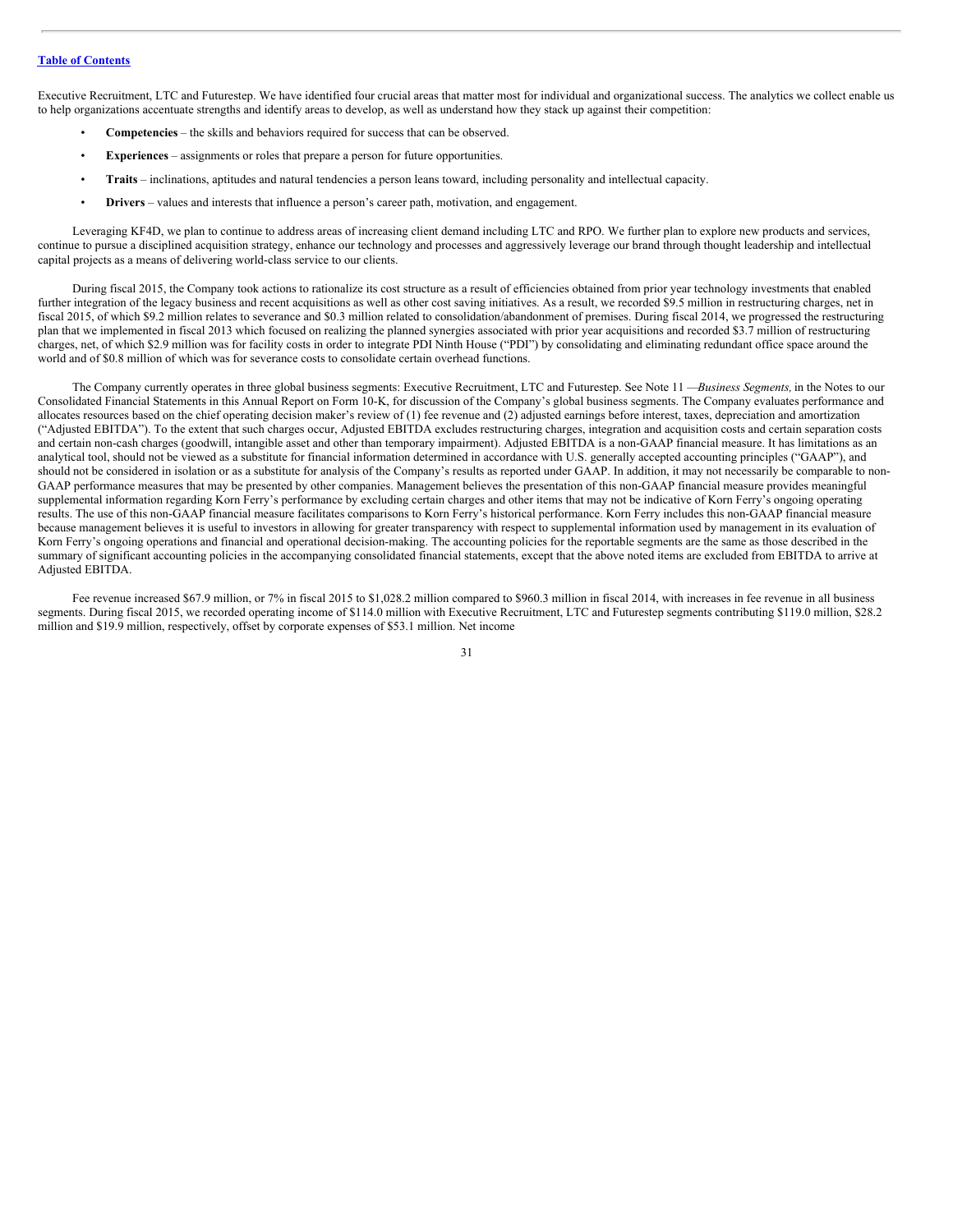for fiscal 2015 and 2014 was \$88.4 million and \$72.7 million, respectively. Adjusted EBITDA during fiscal 2015 was \$161.7 million with Executive Recruitment, LTC and Futurestep segments contributing \$132.4 million, \$44.4 million, and \$23.0 million, respectively, offset by corporate expenses of \$38.1 million. Adjusted EBITDA increased \$23.4 million in fiscal 2015 to \$161.7 million from Adjusted EBITDA of \$138.3 million in fiscal 2014.

Our cash, cash equivalents and marketable securities increased \$57.1 million, or 12%, to \$525.4 million at April 30, 2015, compared to \$468.3 million at April 30, 2014. This increase is mainly due to cash provided by operations, partially offset by bonuses earned in fiscal 2014 and paid during the first quarter of fiscal 2015, \$15.3 million for the acquisition of Pivot Leadership and \$5.1 million for dividends paid during fiscal 2015. As of April 30, 2015, we held marketable securities to settle obligations under our Executive Capital Accumulation Plan ("ECAP") with a cost value of \$123.3 million and a fair value of \$131.4 million. Our vested and unvested obligations for which these assets were held in trust totaled \$129.1 million as of April 30, 2015. Our working capital increased by \$60.0 million to \$335.0 million in fiscal 2015. We believe that cash on hand and funds from operations will be sufficient to meet our anticipated working capital, capital expenditures, general corporate requirements and dividend payments under our dividend policy, in the next twelve months. We had no long-term debt or any outstanding borrowings under our credit facility at April 30, 2015 or 2014. There is no restricted cash requirement under our current senior unsecured revolving credit agreement. As of April 30, 2015 and 2014, there was \$2.8 million of standby letters of credit issued under our long-term debt arrangements. We have a total of \$1.6 million and \$1.5 million of standby letters of credits with other financial institutions as of April 30, 2015 and 2014, respectively.

#### **Critical Accounting Policies**

The following discussion and analysis of our financial condition and results of operations are based on our consolidated financial statements. Preparation of our periodic filings requires us to make estimates and assumptions that affect the reported amount of assets and liabilities and disclosure of contingent assets and liabilities at the date of our financial statements and the reported amounts of revenue and expenses during the reporting period. Actual results could differ from those estimates and assumptions and changes in the estimates are reported in current operations as new information is learned or upon the amounts becoming fixed and determinable. In preparing our consolidated financial statements and accounting for the underlying transactions and balances, we apply our accounting policies as disclosed in the notes to our consolidated financial statements. We consider the policies discussed below as critical to an understanding of our consolidated financial statements because their application places the most significant demands on management's judgment and estimates. Specific risks for these critical accounting policies are described in the following paragraphs. Senior management has discussed the development, selection and key assumptions of the critical accounting estimates with the Audit Committee of the Board of Directors.

*Revenue Recognition.* Management is required to establish policies and procedures to ensure that revenue is recorded over the performance period for valid engagements and related costs are matched against such revenue. We provide professional services related to executive recruitment performed on a retained basis, recruitment for nonexecutive professionals, recruitment process outsourcing and leadership & talent consulting services. Fee revenue from executive recruitment activities and recruitment for nonexecutive professionals is generally one-third of the estimated first year cash compensation of the placed executive or non-executive professional, as applicable, plus a percentage of the fee to cover indirect engagement related expenses. The Company generally recognizes revenue on a straight-line basis over a three-month period, commencing upon client acceptance, as this is the period over which the recruitment services are performed. Fees earned in excess of the initial contract amount are recognized upon completion of the engagement, which reflect the difference between the final actual compensation of the placed executive and the estimate used for purposes of the previous billings. Since the initial fees are typically not contingent upon placement of a candidate, our assumptions primarily relate to establishing the period over which such service is performed. These assumptions determine the timing of revenue recognition and profitability for the reported period. If these assumptions do not accurately reflect the period over which revenue is earned, revenue and profit could differ. Any revenue associated with services that are provided on a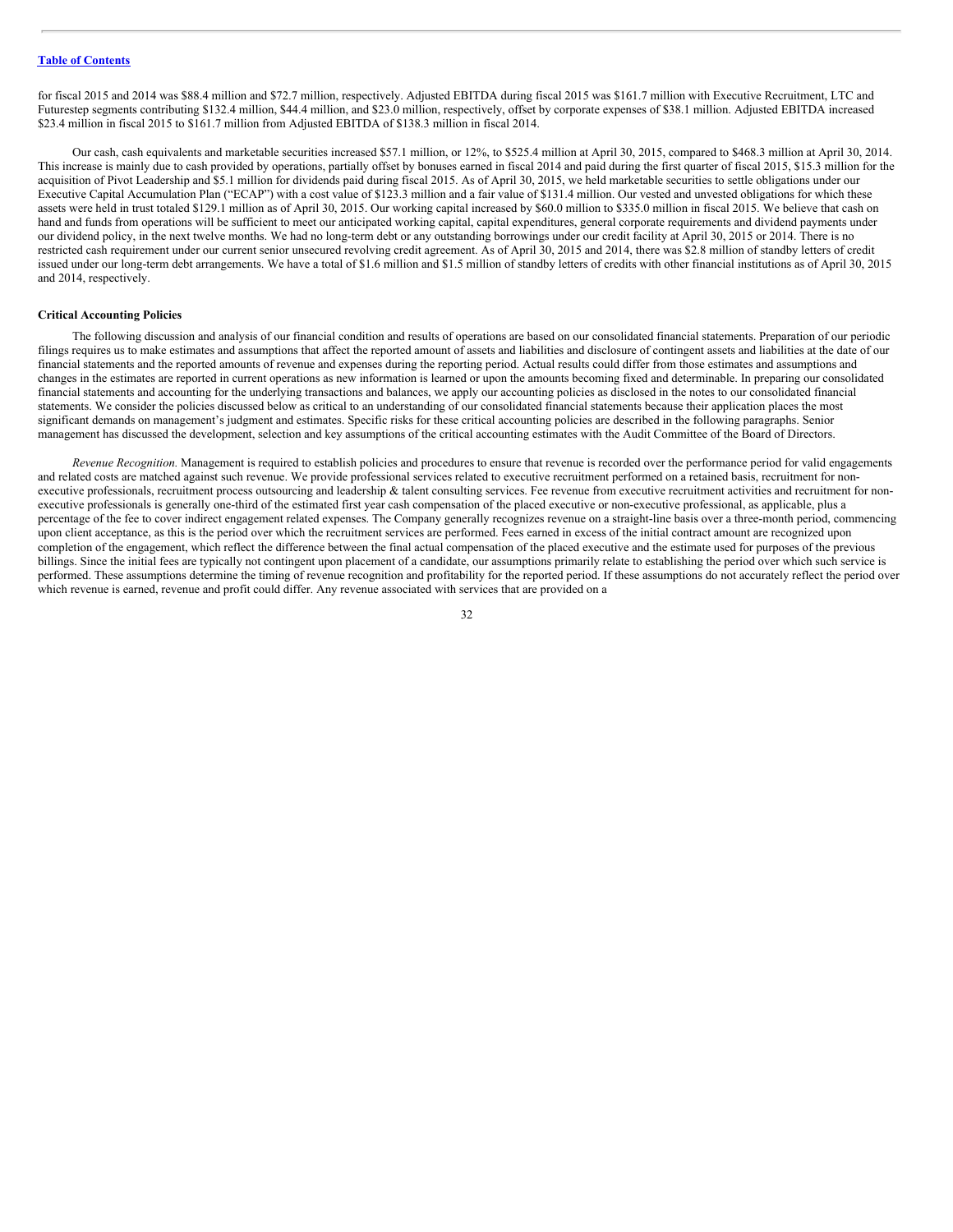contingent basis are recognized once the contingency is resolved. In addition to recruitment for non-executive professionals, Futurestep provides RPO services and fee revenue is recognized as services are rendered and/or as milestones are achieved. Fee revenue from LTC services is recognized as services are rendered for consulting engagements and other time based services, measured by total hours incurred to the total estimated hours at completion. It is possible that updated estimates for the consulting engagement may vary from initial estimates with such updates being recognized in the period of determination. Depending on the timing of billings and services rendered, the Company accrues or defers revenue as appropriate. LTC revenue is also derived from the sale of solution services, which includes revenue from licenses and from the sale of products. Revenue from licenses is recognized using a straight-line method over the term of the contract (generally 12 months). Under the fixed term licenses, the Company is obligated to provide the licensee with access to any updates to the underlying intellectual property that are made by the Company during the term of the license. Once the term of the agreement expires, the client's right to access or use the intellectual property expires and the Company has no further obligations to the client under the license agreement. Revenue from perpetual licenses is recognized when the license is sold since the Company's only obligation is to provide the client access to the intellectual property but is not obligated to provide maintenance, support, updates or upgrades. Products sold by the Company mainly consist of books and automated services covering a variety of topics including performance management, team effectiveness and coaching and development. The Company recognizes revenue for its products when the product has been sold or shipped in the case of books. Furthermore, a provision for doubtful accounts on recognized revenue is established with a charge to general and administrative expenses based on historical loss experience, assessment of the collectability of specific accounts, as well as expectations of future collections based upon trends and the type of work for which services are rendered.

*Annual Performance Related Bonuses*. Each quarter, management makes its best estimate of its annual performance related bonuses, which requires management to, among other things, project annual consultant productivity (as measured by engagement fees billed and collected by executive recruitment consultants and revenue and other performance metrics for LTC and Futurestep consultants), the level of engagements referred by a fee earner in one line of business to a different line of business, Company performance including profitability, competitive forces and future economic conditions and their impact on our results. At the end of each fiscal year, annual performance related bonuses take into account final individual consultant productivity (including referred work), Company results including profitability, the achievement of strategic objectives, the results of individual performance appraisals, and the current economic landscape. Because annual performance-based bonuses are communicated and paid only after the Company reports its full fiscal year results, actual performance-based bonus payments may differ from the prior year's estimate. Such changes in the bonus estimate historically have been immaterial and are recorded in current operations in the period in which they are determined.

*Deferred Compensation.* Estimating deferred compensation requires assumptions regarding the timing and probability of payments of benefits to participants and the discount rate. Changes in these assumptions could significantly impact the liability and related cost on our consolidated balance sheet and statement of income, respectively. For certain deferred compensation plans, management engages an independent actuary to periodically review these assumptions in order to confirm that they reflect the population and economics of our deferred compensation plans in all material respects and to assist us in estimating our deferred compensation liability and the related cost. The actuarial assumptions we use may differ from actual results due to changing market conditions or changes in the participant population. These differences could have a significant impact on our deferred compensation liability and the related cost.

*Carrying Values.* Valuations are required under GAAP to determine the carrying value of various assets. Our most significant assets for which management is required to prepare valuations are carrying value of receivables, goodwill, intangible assets, fair value of contingent consideration, and recoverability of deferred income taxes. Management must identify whether events have occurred that may impact the carrying value of these assets and make assumptions regarding future events, such as cash flows and profitability. Differences between the assumptions used to prepare these valuations and actual results could materially impact the carrying amount of these assets and our operating results.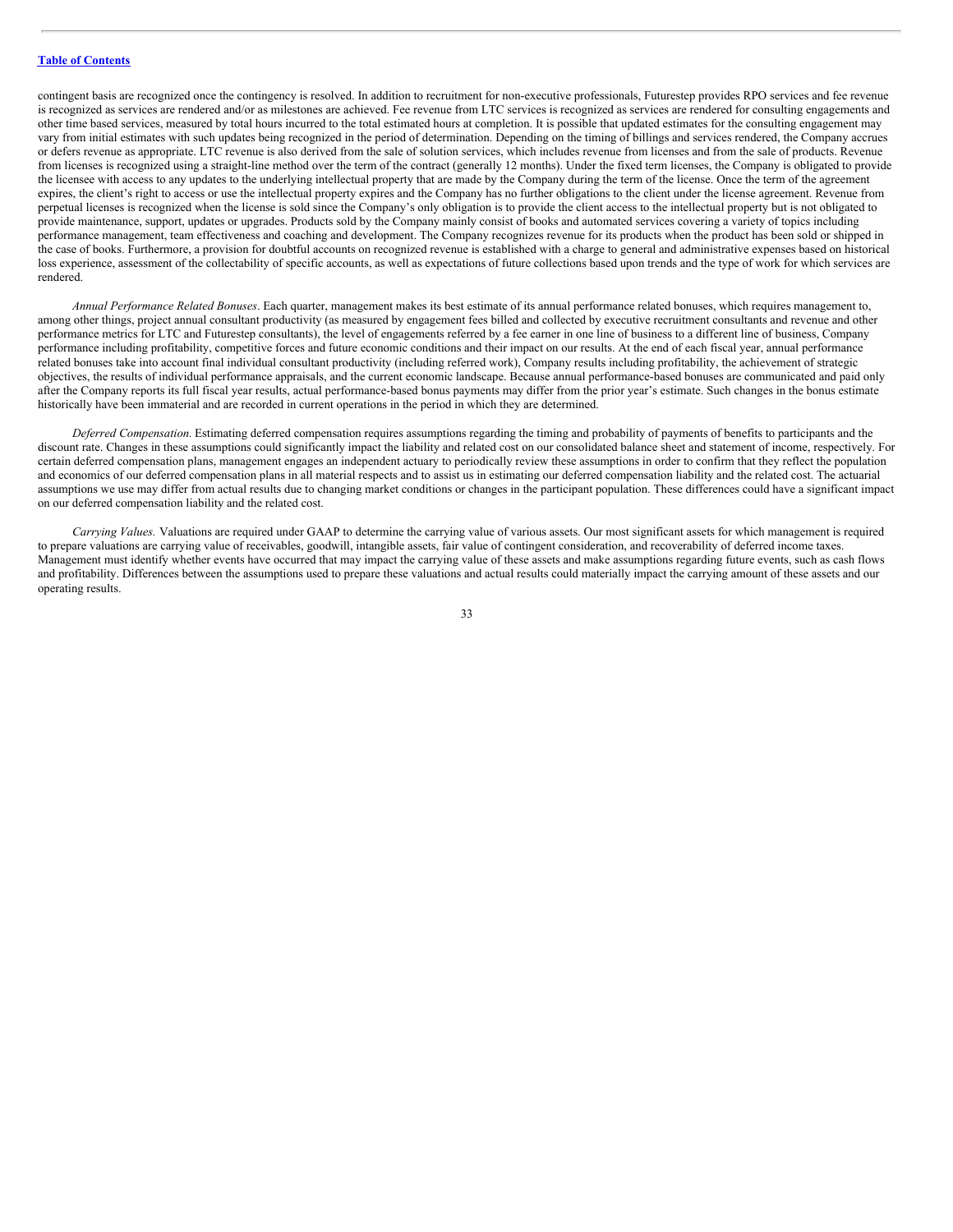Of the assets mentioned above, goodwill is the largest asset requiring a valuation. Fair value of goodwill for purposes of the goodwill impairment test is determined utilizing 1) a discounted cash flow analysis based on forecast cash flows (including estimated underlying revenue and operating income growth rates) discounted using an estimated weighted-average cost of capital for market participants and 2) a market approach, utilizing observable market data such as comparable companies in similar lines of business that are publicly traded or which are part of a public or private transaction (to the extent available). The Company also reconciles the results of these analyses to its market capitalization. If the carrying amount of a reporting unit exceeds its estimated fair value, goodwill is considered potentially impaired and further tests are performed to measure the amount of impairment loss, if any. We recorded no goodwill impairment in conjunction with our annual goodwill impairment assessment performed as of January 31, 2015. While historical performance and current expectations have resulted in fair values of goodwill in excess of carrying values, if our assumptions are not realized, it is possible that in the future an impairment charge may need to be recorded. However, it is not possible at this time to determine if an impairment charge would result or if such a charge would be material. Fair value determinations require considerable judgment and are sensitive to changes in underlying assumptions and factors. As a result, there can be no assurance that the estimates and assumptions made for purposes of the annual goodwill impairment test will prove to be accurate predictions of the future. As of our testing date, the fair value of each reporting unit exceeded its carrying amount and no reporting units were at risk of failing the impairment test. As a result, no impairment charge was recognized. There was also no indication of potential impairment during the fourth quarter of fiscal 2015 that would have required further testing.

Examples of events or circumstances that could reasonably be expected to negatively affect the underlying key assumptions and ultimately impact the estimated fair value of the reporting units may include such items as follows:

- A prolonged downturn in the business environment in which the reporting units operate;
- An economic climate that significantly differs from our future profitability assumptions in timing or degree;
- The deterioration of the labor markets; and
- Volatility in equity and debt markets.

#### **Results of Operations**

The following table summarizes the results of our operations as a percentage of fee revenue:

|                                              | Year Ended April 30, |        |         |
|----------------------------------------------|----------------------|--------|---------|
|                                              | 2015                 | 2014   | 2013    |
| Fee revenue                                  | 100.0%               | 100.0% | 100.0%  |
| Reimbursed out-of-pocket engagement expenses | $\frac{3.7}{2}$      | 3.7    | $-4.5$  |
| Total revenue                                | 103.7                | 103.7  | 104.5   |
| Compensation and benefits                    | 67.2                 | 67.4   | 68.3    |
| General and administrative expenses          | 14.2                 | 15.8   | 17.6    |
| Reimbursed expenses                          | 3.7                  | 3.7    | 4.5     |
| Cost of services                             | 3.9                  | 4.2    | 3.6     |
| Depreciation and amortization                | 2.7                  | 2.7    | 2.3     |
| Restructuring charges, net                   | 0.9                  | 0.4    | 2.8     |
| Operating income                             | 11.1                 | 9.5    | 5.4     |
| Net income                                   | 8.6%                 | 7.6%   | $4.1\%$ |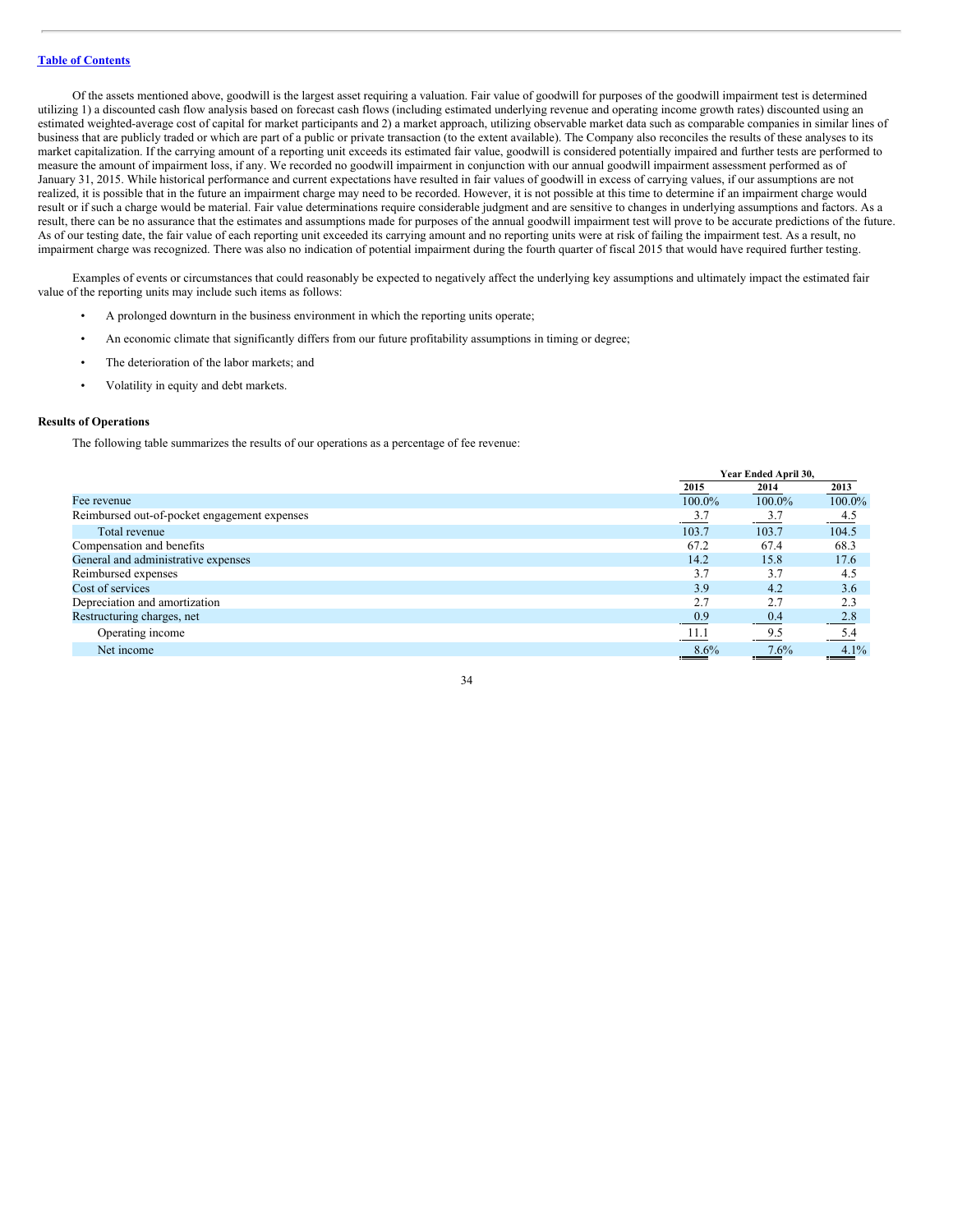The following tables summarize the results of our operations by business segment:

|                                             |                | Year Ended April 30, |                        |               |                   |                 |  |  |  |
|---------------------------------------------|----------------|----------------------|------------------------|---------------|-------------------|-----------------|--|--|--|
|                                             | 2015           |                      | 2014                   |               | 2013              |                 |  |  |  |
|                                             | <b>Dollars</b> | $\frac{0}{0}$        | <b>Dollars</b>         | $\frac{6}{9}$ | <b>Dollars</b>    | $\%$            |  |  |  |
|                                             |                |                      | (dollars in thousands) |               |                   |                 |  |  |  |
| <b>Fee revenue</b>                          |                |                      |                        |               |                   |                 |  |  |  |
| <b>Executive Recruitment:</b>               |                |                      |                        |               |                   |                 |  |  |  |
| North America                               | \$330,634      | 32.2%                | \$306,768              | 31.9%         | \$290,317         | 35.7%           |  |  |  |
| <b>EMEA</b>                                 | 153,465        | 14.9                 | 147,917                | 15.4          | 128,807           | 15.9            |  |  |  |
| Asia Pacific                                | 84.148         | 8.2                  | 84.816                 | 8.8           | 73,221            | 9.0             |  |  |  |
| South America                               | 29,160         | $-2.8$               | 29,374                 | 3.1           | 30,134            | $\frac{3.7}{2}$ |  |  |  |
| <b>Total Executive Recruitment</b>          | 597,407        | 58.1                 | 568,875                | 59.2          | 522,479           | 64.3            |  |  |  |
| <b>LTC</b>                                  | 267,018        | 26.0                 | 254,636                | 26.5          | 168,115           | 20.7            |  |  |  |
| <b>Futurestep</b>                           | 163,727        | 15.9                 | 136,790                | 14.3          | 122,237           | 15.0            |  |  |  |
| <b>Total fee revenue</b>                    | 1,028,152      | 100.0%               | 960,301                | 100.0%        | 812,831           | 100.0%          |  |  |  |
| Reimbursed out-of-pocket engagement expense | 37,914         |                      | 35,258                 |               | 36,870            |                 |  |  |  |
| <b>Total revenue</b>                        | \$1,066,066    |                      | \$995,559              |               | \$849,701<br>____ |                 |  |  |  |

|                                    |                | Year Ended April 30, |                        |            |                |            |  |  |  |
|------------------------------------|----------------|----------------------|------------------------|------------|----------------|------------|--|--|--|
|                                    |                | 2015                 |                        | 2014       |                | 2013       |  |  |  |
|                                    | <b>Dollars</b> | Margin (1)           | <b>Dollars</b>         | Margin (1) | <b>Dollars</b> | Margin (1) |  |  |  |
|                                    |                |                      | (dollars in thousands) |            |                |            |  |  |  |
| <b>Operating income (loss)</b>     |                |                      |                        |            |                |            |  |  |  |
| <b>Executive Recruitment:</b>      |                |                      |                        |            |                |            |  |  |  |
| North America                      | \$80.818       | 24.4%                | \$70,256               | 22.9%      | \$58,832       | $20.3\%$   |  |  |  |
| <b>EMEA</b>                        | 18,867         | 12.3                 | 23,168                 | 15.7       | 9,173          | 7.1        |  |  |  |
| Asia Pacific                       | 14.631         | 17.4                 | 17,274                 | 20.4       | 6,973          | 9.5        |  |  |  |
| South America                      | 4,704          | 16.1                 | 5,654                  | 19.2       | 5,987          | 19.9       |  |  |  |
| <b>Total Executive Recruitment</b> | 119,020        | 19.9                 | 116,352                | 20.5       | 80,965         | 15.5       |  |  |  |
| <b>LTC</b>                         | 28,175         | 10.6                 | 23,847                 | 9.4        | 6,424          | 3.8        |  |  |  |
| <b>Futurestep</b>                  | 19.940         | 12.2                 | 13,352                 | 9.8        | 10,975         | 9.0        |  |  |  |
| Corporate                          | (53, 107)      |                      | (61, 943)              |            | (54, 488)      |            |  |  |  |
| Total operating income (loss)      | \$114,028      | 11.1%                | \$91,608               | 9.5%       | \$43,876       | $5.4\%$    |  |  |  |

(1) Margin calculated as a percentage of fee revenue by business segment.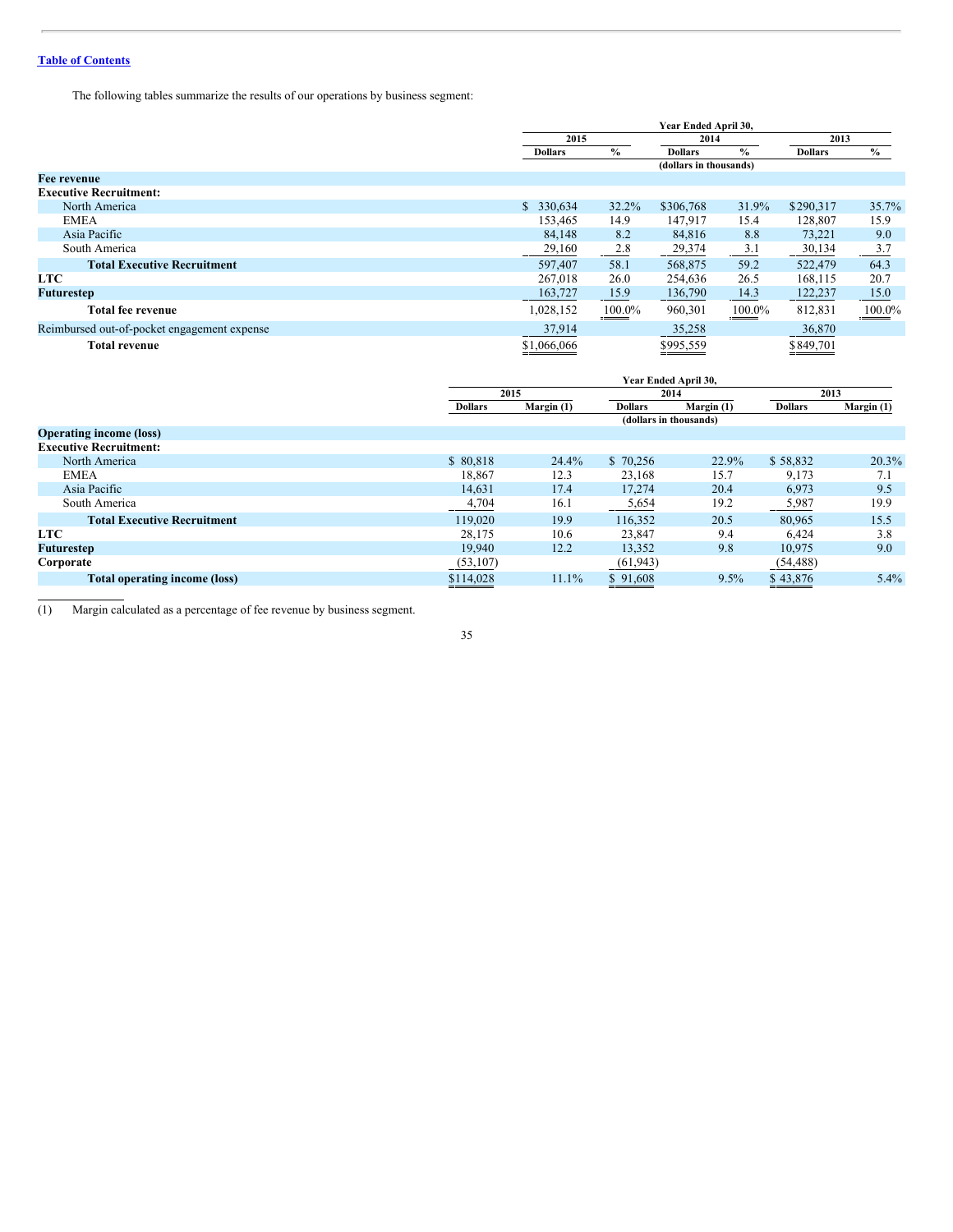|                                                        | Year Ended April 30, 2015 |             |                              |             |                 |             |              |                   |    |             |              |
|--------------------------------------------------------|---------------------------|-------------|------------------------------|-------------|-----------------|-------------|--------------|-------------------|----|-------------|--------------|
|                                                        |                           |             | <b>Executive Recruitment</b> |             |                 |             |              |                   |    |             |              |
|                                                        | North                     |             | Asia                         | South       |                 |             |              |                   |    |             |              |
|                                                        | America                   | <b>EMEA</b> | Pacific                      | America     | <b>Subtotal</b> | <b>LTC</b>  |              | <b>Futurestep</b> |    | Corporate   | Consolidated |
|                                                        |                           |             |                              |             | (in thousands)  |             |              |                   |    |             |              |
| Fee revenue                                            | \$330,634                 | \$153,465   | \$84,148                     | \$29,160    | \$597,407       | \$267,018   | -S           | 163,727           | \$ |             | ,028,152     |
| Total revenue                                          | \$344,913                 | \$158,052   | \$87,142                     | \$29,218    | \$619,325       | \$275,220   |              | \$ 171,521        |    |             | ,066,066     |
| Net income                                             |                           |             |                              |             |                 |             |              |                   |    |             | 88,357       |
| Other income, net                                      |                           |             |                              |             |                 |             |              |                   |    |             | (7, 458)     |
| Interest expense, net                                  |                           |             |                              |             |                 |             |              |                   |    |             | 1,784        |
| Equity in earnings of unconsolidated subsidiaries, net |                           |             |                              |             |                 |             |              |                   |    |             | (2,181)      |
| Income tax provision                                   |                           |             |                              |             |                 |             |              |                   |    |             | 33,526       |
| Operating income (loss)                                | \$80,818                  | \$18,867    | \$14,631                     | S.<br>4,704 | \$119,020       | \$28,175    | $\mathbf{s}$ | 19,940            |    | \$ (53,107) | 114,028      |
| Depreciation and amortization                          | 3,515                     | 1,764       | 1,045                        | 350         | 6,674           | 13,427      |              | 1,882             |    | 5,614       | 27,597       |
| Other income (loss), net                               | 288                       | 83          | 369                          | 109         | 849             | (22)        |              | 54                |    | 6,577       | 7,458        |
| Equity in earnings of unconsolidated subsidiaries, net | 426                       |             |                              |             | 426             |             |              |                   |    | 1,755       | 2,181        |
| <b>EBITDA</b>                                          | 85,047                    | 20,714      | 16,045                       | 5,163       | 126,969         | 41,580      |              | 21,876            |    | (39,161)    | 151,264      |
| Restructuring charges, net                             | 1,151                     | 3,987       | 17                           | 229         | 5,384           | 2,758       |              | 1,154             |    | 172         | 9,468        |
| Acquisition costs                                      |                           |             |                              |             |                 |             |              |                   |    | 959         | 959          |
| <b>Adjusted EBITDA</b>                                 | \$86,198                  | \$ 24,701   | \$16,062                     | 5,392<br>P. | \$132,353       | 44,338<br>ъ |              | 23,030            | S  | (38,030)    | 161,691      |
| Adjusted EBITDA margin                                 | 26.1%                     | 16.1%       | 19.1%                        | 18.5%       | 22.2%           | 16.6%       |              | 14.1%             |    |             | 15.7%        |

|                                                        | Year Ended April 30, 2014    |             |          |          |                |            |    |            |    |           |    |              |
|--------------------------------------------------------|------------------------------|-------------|----------|----------|----------------|------------|----|------------|----|-----------|----|--------------|
|                                                        | <b>Executive Recruitment</b> |             |          |          |                |            |    |            |    |           |    |              |
|                                                        | North                        |             | Asia     | South    |                |            |    |            |    |           |    |              |
|                                                        | America                      | <b>EMEA</b> | Pacific  | America  | Subtotal       | <b>LTC</b> |    | Futurestep |    | Corporate |    | Consolidated |
|                                                        |                              |             |          |          | (in thousands) |            |    |            |    |           |    |              |
| Fee revenue                                            | \$306,768                    | \$147,917   | \$84,816 | \$29,374 | \$568,875      | \$254,636  | S. | 136,790    |    |           |    | 960,301      |
| Total revenue                                          | \$321,473                    | \$152,525   | \$87,606 | \$29,586 | \$591,190      | \$262,962  |    | \$141,407  | S  | _         |    | 995,559      |
| Net income                                             |                              |             |          |          |                |            |    |            |    |           | ж  | 72,691       |
| Other income, net                                      |                              |             |          |          |                |            |    |            |    |           |    | (9,769)      |
| Interest expense, net                                  |                              |             |          |          |                |            |    |            |    |           |    | 2,363        |
| Equity in earnings of unconsolidated subsidiaries, net |                              |             |          |          |                |            |    |            |    |           |    | (2,169)      |
| Income tax provision                                   |                              |             |          |          |                |            |    |            |    |           |    | 28,492       |
| Operating income (loss)                                | \$70,256                     | \$23,168    | \$17,274 | \$5,654  | \$116,352      | \$23,847   | -S | 13,352     | \$ | (61, 943) | S. | 91,608       |
| Depreciation and amortization                          | 3,579                        | 2,727       | 1,383    | 323      | 8,012          | 12,491     |    | 1,797      |    | 3,872     |    | 26,172       |
| Other income, net                                      | 631                          | 632         | 203      | 303      | 1,769          | 106        |    | 583        |    | 7,311     |    | 9,769        |
| Equity in earnings of unconsolidated subsidiaries, net | 383                          |             |          |          | 383            |            |    |            |    | 1,786     |    | 2,169        |
| <b>EBITDA</b>                                          | 74,849                       | 26,527      | 18,860   | 6,280    | 126,516        | 36,444     |    | 15,732     |    | (48,974)  |    | 129,718      |
| Restructuring charges, net                             | 816                          | 460         | 60       |          | 1,336          | 1,149      |    | 1,134      |    | 63        |    | 3,682        |
| Separation costs                                       |                              |             |          |          |                |            |    |            |    | 4,500     |    | 4,500        |
| Integration costs                                      |                              |             |          |          |                |            |    |            |    | 394       |    | 394          |
| Adjusted EBITDA                                        | \$75,665                     | \$26,987    | \$18,920 | \$6,280  | \$127,852      | \$37,593   |    | 16,866     |    | (44, 017) |    | 138,294      |
| Adjusted EBITDA margin                                 | 24.7%<br><b>CONTRACTOR</b>   | 18.2%       | 22.3%    | 21.4%    | 22.5%          | 14.8%      |    | 12.3%      |    |           |    | 14.4%        |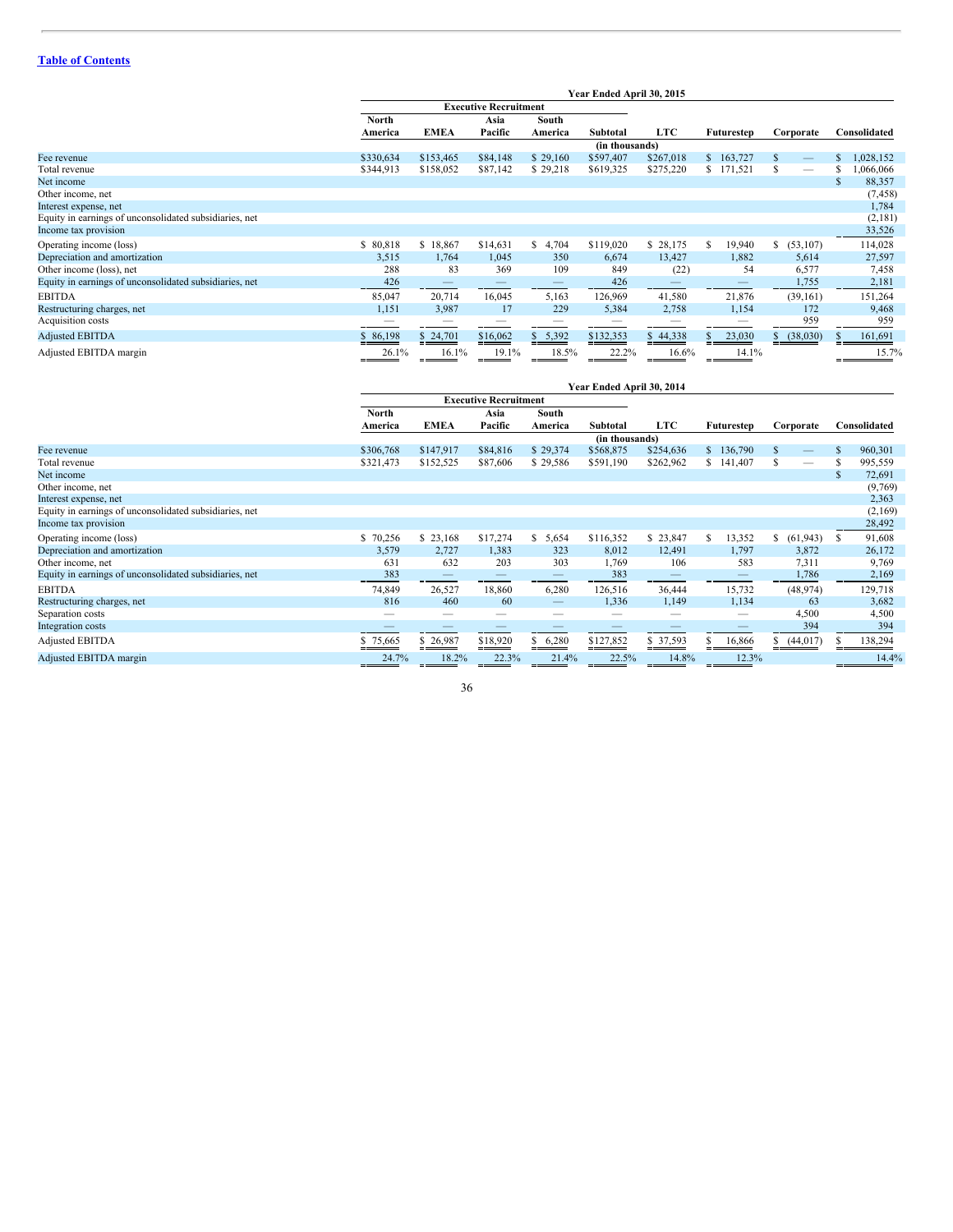|                                                        | Year Ended April 30, 2013 |             |                              |                          |                |                          |    |                   |    |           |        |              |
|--------------------------------------------------------|---------------------------|-------------|------------------------------|--------------------------|----------------|--------------------------|----|-------------------|----|-----------|--------|--------------|
|                                                        |                           |             | <b>Executive Recruitment</b> |                          |                |                          |    |                   |    |           |        |              |
|                                                        | North                     |             | Asia                         | South                    |                |                          |    |                   |    |           |        |              |
|                                                        | America                   | <b>EMEA</b> | Pacific                      | America                  | Subtotal       | <b>LTC</b>               |    | <b>Futurestep</b> |    | Corporate |        | Consolidated |
|                                                        |                           |             |                              |                          | (in thousands) |                          |    |                   |    |           |        |              |
| Fee revenue                                            | \$290,317                 | \$128,807   | \$73,221                     | \$30,134                 | \$522,479      | \$168,115                | S. | 122,237           |    |           |        | 812,831      |
| Total revenue                                          | \$305,993                 | \$132,988   | \$75,359                     | \$ 30,491                | \$544,831      | \$176,566                |    | \$128,304         |    |           |        | 849,701      |
| Net income                                             |                           |             |                              |                          |                |                          |    |                   |    |           |        | 33,293       |
| Other income, net                                      |                           |             |                              |                          |                |                          |    |                   |    |           |        | (6,309)      |
| Interest expense, net                                  |                           |             |                              |                          |                |                          |    |                   |    |           |        | 2,365        |
| Equity in earnings of unconsolidated subsidiaries, net |                           |             |                              |                          |                |                          |    |                   |    |           |        | (2,110)      |
| Income tax provision                                   |                           |             |                              |                          |                |                          |    |                   |    |           |        | 16,637       |
| Operating income (loss)                                | \$58,832                  | 9,173<br>S. | \$6,973                      | 5,987<br>S.              | \$ 80,965      | 6,424<br>S               | S  | 10,975            | S. | (54, 488) |        | 43,876       |
| Depreciation and amortization                          | 4,726                     | 2,347       | 1,546                        | 372                      | 8,991          | 6,012                    |    | 1,180             |    | 2,821     |        | 19,004       |
| Other income (loss), net                               | 466                       | 95          | 200                          | 32                       | 793            | (75)                     |    | 51                |    | 5,540     |        | 6,309        |
| Equity in earnings of unconsolidated subsidiaries, net | 434                       |             |                              |                          | 434            |                          |    |                   |    | 1,676     |        | 2,110        |
| <b>EBITDA</b>                                          | 64,458                    | 11,615      | 8,719                        | 6,391                    | 91,183         | 12,361                   |    | 12,206            |    | (44, 451) |        | 71,299       |
| Restructuring charges, net                             | 3,583                     | 3,982       | 629                          |                          | 8,194          | 10,198                   |    | 3,527             |    | 938       |        | 22,857       |
| Transaction and integration costs                      | _                         |             |                              | $\overline{\phantom{a}}$ |                | _                        |    |                   |    | 3,106     |        | 3,106        |
| Separation costs                                       |                           | 516         |                              |                          | 516            | $\overline{\phantom{m}}$ |    | _                 |    |           |        | 516          |
| <b>Adjusted EBITDA</b>                                 | \$68,041                  | \$16,113    | \$9,348                      | \$6,391                  | 99,893<br>s    | \$22,559                 |    | 15,733            | \$ | (40, 407) |        | 97,778       |
| Adjusted EBITDA margin                                 | 23.4%<br>$-$              | 12.5%       | 12.8%                        | 21.2%                    | 19.1%          | 13.4%                    |    | 12.9%             |    |           | $\sim$ | 12.0%        |

## **Fiscal 2015 Compared to Fiscal 2014**

# *Fee Revenue*

*Fee Revenue.* Fee revenue went up by \$67.9 million, or 7%, to \$1,028.2 million in fiscal 2015 compared to \$960.3 million in fiscal 2014. This increase was attributable to higher fee revenue in Executive Recruitment, Futurestep and LTC. Exchange rates unfavorably impacted fee revenue by \$23.9 million or 2% in fiscal 2015, when compared to fiscal 2014.

*Executive Recruitment.* Executive Recruitment reported fee revenue of \$597.4 million, an increase of \$28.5 million, or 5%, in fiscal 2015 compared to \$568.9 million in fiscal 2014. As detailed below, Executive Recruitment fee revenue was higher in the North America and EMEA regions, partially offset by small decreases in fee revenue in Asia Pacific and South America regions in fiscal 2015 as compared to fiscal 2014. The higher fee revenue in Executive Recruitment was mainly due to a 4% increase in the number of Executive Recruitment engagements billed and a  $1\%$  increase in the weighted-average fees billed per engagement during fiscal 2015 as compared to the prior year. Exchange rates unfavorably impacted fee revenue by \$15.0 million, or 3%, in fiscal 2015, when comparing to fiscal 2014.

North America reported fee revenue of \$330.6 million, an increase of \$23.8 million, or 8%, in fiscal 2015 compared to \$306.8 million in fiscal 2014. North America's fee revenue was higher primarily due to a 4% increase in both the number of engagements billed and in the weighted-average fees billed per engagement during fiscal 2015 compared to fiscal 2014. The overall increase in fee revenue was driven by growth in the consumer goods, industrial, life sciences/healthcare, and financial services sectors as compared to fiscal 2014, partially offset by a decline in the technology and education/non-profit sectors. Exchange rates unfavorably impacted fee revenue by \$2.1 million, or 1%, in fiscal 2015, when compared to fiscal 2014.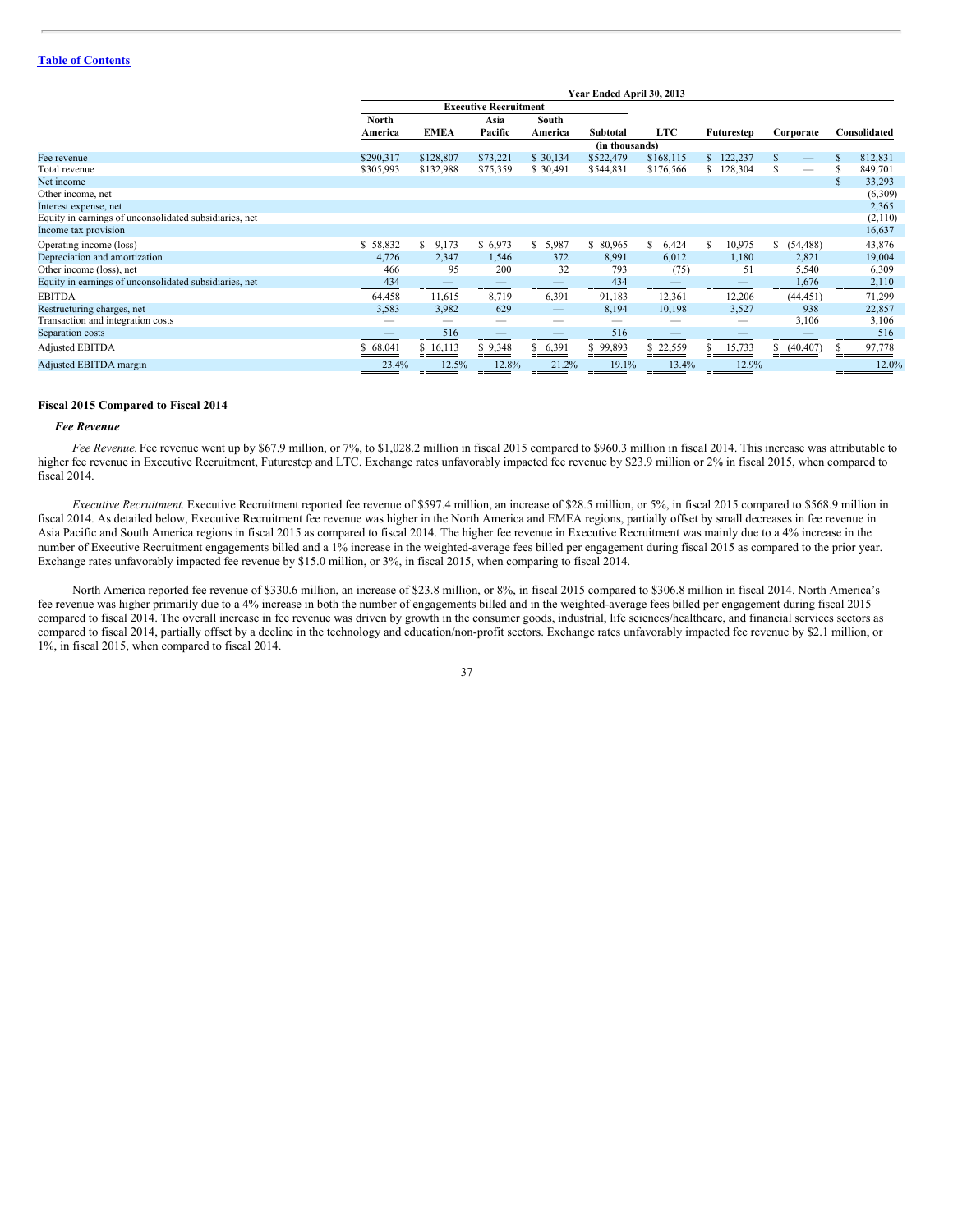EMEA reported fee revenue of \$153.5 million, an increase of \$5.6 million, or 4%, in fiscal 2015 compared to \$147.9 million in fiscal 2014. Exchange rates unfavorably impacted fee revenue by \$7.1 million, or 5%, in fiscal 2015, when compared to fiscal 2014. The higher fee revenue was primarily driven by a 5% increase in the number of engagements billed, offset by a 1% decline in weighted-average fees billed per engagement in fiscal 2015 as compared to fiscal 2014. The performance in existing offices in the Sweden, Switzerland, France, United Kingdom, and Spain were the primary contributors to the increase in fee revenue in fiscal 2015 compared to fiscal 2014, partially offset by a decrease in fee revenue in Germany, Belgium, and the Netherlands. In terms of business sectors, industrial, financial services, and life sciences/healthcare experienced the largest growth in fee revenue in fiscal 2015 as compared to fiscal 2014, partially offset by a decrease in the consumer goods and technology sectors.

Asia Pacific reported fee revenue of \$84.1 million, a slight decrease of \$0.7 million, or 1%, in fiscal 2015 compared to \$84.8 million in fiscal 2014. Exchange rates unfavorably impacted fee revenue by \$2.6 million, or 3%, in fiscal 2015, when compared to fiscal 2014. The decline in fee revenue was mainly due to a 7% decrease in weighted-average fees billed per engagement, partially offset by a 6% increase in the number of engagements billed in fiscal 2015 compared to fiscal 2014. The performance in Singapore and Japan were the primary contributors to the decrease in fee revenue in fiscal 2015 compared to fiscal 2014, partially offset by an increase in fee revenue in Hong Kong, China, and India. Life sciences/healthcare and consumer goods were the main sectors contributing to the decrease in fee revenue in fiscal 2015 as compared to fiscal 2014, partially offset by an increase in fee revenue in the financial services sector.

South America reported fee revenue of \$29.2 million, a slight decrease of \$0.2 million, or 1%, in fiscal 2015 compared to \$29.4 million in fiscal 2014. Exchange rates unfavorably impacted fee revenue for South America by \$3.2 million, or 11%, in fiscal 2015, when compared to fiscal 2014. The decline in fee revenue was mainly due to a 1% decrease in weighted-average fees billed per engagement in fiscal 2015 compared to fiscal 2014. The performance in Brazil was the primary contributor to lower fee revenue in fiscal 2015 compared to fiscal 2014, partially offset by growth in Venezuela and Colombia. Technology and consumer goods were the main sectors contributing to the decline in fee revenue in fiscal 2015 compared to fiscal 2014, partially offset by an increase in fee revenue in the industrial and financial services sectors during the same period.

*Leadership & Talent Consulting.* LTC reported fee revenue of \$267.1 million, an increase of \$12.5 million, or 5%, in fiscal 2015 compared to \$254.6 million in fiscal 2014. Fee revenue increased due to higher consulting fee revenue of \$8.4 million, or 4%, in fiscal 2015 compared to the year-ago period, and an increase in product revenue of \$4.1 million, or 7%, compared to fiscal 2014. The increase in consulting fee revenue includes \$3.7 million of fee revenue generated from the acquisition of Pivot Leadership on March 1, 2015. Exchange rates unfavorably impacted fee revenue by \$4.3 million, or 2%, in fiscal 2015.

*Futurestep.* Futurestep reported fee revenue of \$163.7 million, an increase of \$26.9 million, or 20%, in fiscal 2015 compared to \$136.8 million in fiscal 2014. The increase in Futurestep's fee revenue was due to an 18% increase in the weighted-average fees billed per engagement and a 2% increase in the number of engagements billed in fiscal 2015 compared to the year-ago period. The increase in the weighted-average fees billed was driven by a 25% increase in fee revenue from recruitment process outsourcing and a 22% increase in professional recruitment, as these tend to generate higher fees per engagement than other services performed by Futurestep. Exchange rates unfavorably impacted fee revenue by \$4.6 million, or 3%, in fiscal 2015.

#### *Compensation and Benefits*

Compensation and benefits expense increased \$44.6 million, or 7%, to \$691.5 million in fiscal 2015 from \$646.9 million in fiscal 2014. This increase was due in large part to higher performance related bonus expense of \$21.0 million and an increase of \$16.1 million, \$4.9 million, \$3.3 million, \$2.2 million and \$1.8 million in salaries and related payroll taxes, outside contractors, employee insurance cost, recruitment expense and stock based compensation, respectively. These increases in compensation and benefits expense were partially offset by management separation charges of \$4.5 million recorded in fiscal 2014 with no such charge in fiscal 2015. The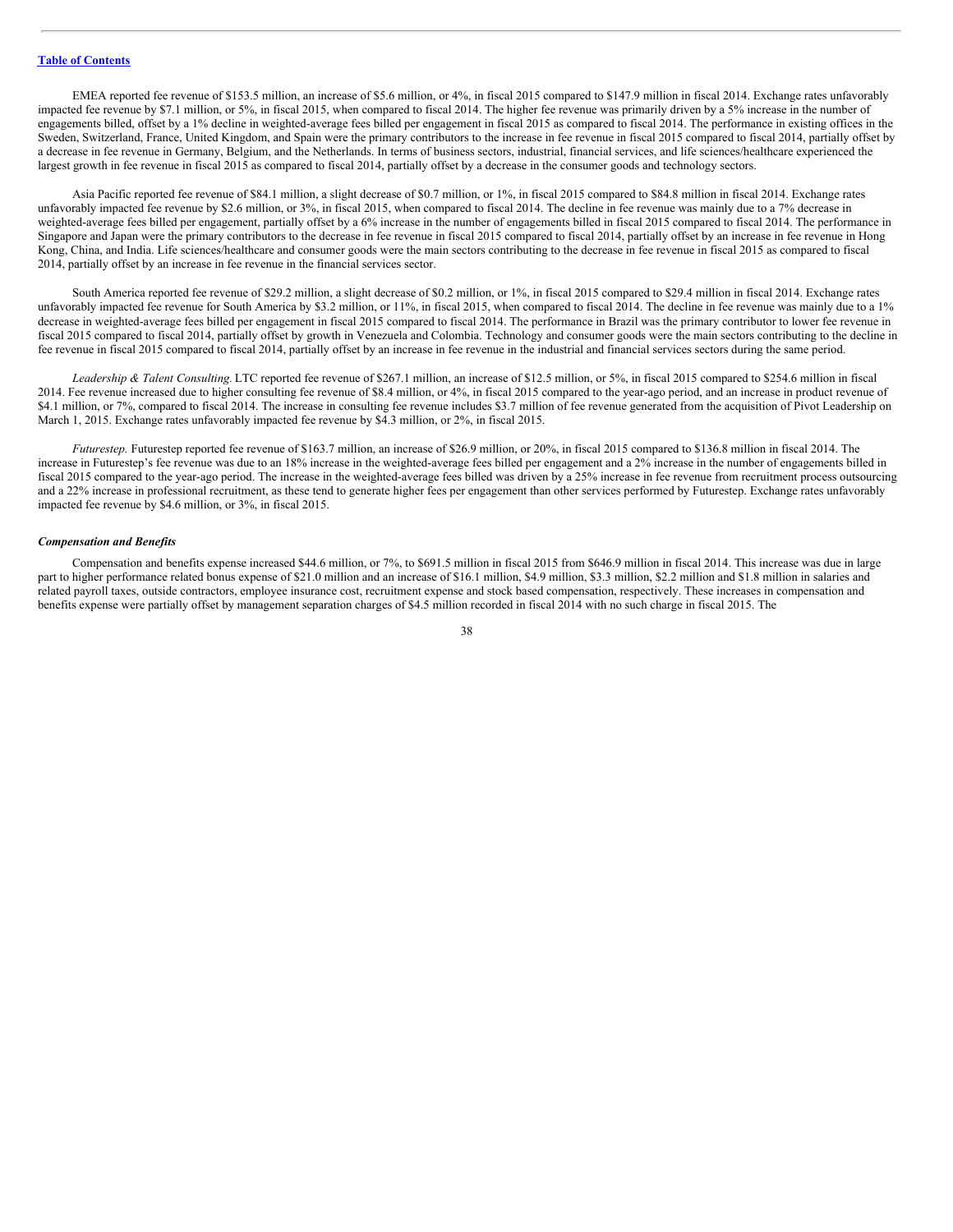increase in performance related bonus expense was due to an increase in fee revenue and profitability due to the continued adoption of our strategy, including referrals between lines of business and an increase in average headcount. The higher level of salaries and related payroll expense and employee insurance costs, were due to an increase in average headcount for Executive Recruitment and Futurestep. The increase in headcount, recruiting expense and stock based compensation reflects our continued growth-related investments back into the business. Exchange rates favorably impacted compensation and benefits expenses by \$16.2 million, or 3%, in fiscal 2015.

Executive Recruitment compensation and benefits expense went up by \$18.6 million, or 5%, to \$393.3 million in fiscal 2015 compared to \$374.7 million in fiscal 2014. This increase was primarily due to an increase of \$11.1 million in salaries and related payroll taxes and higher employee insurance cost of \$1.5 million due to a 3% increase in the average headcount. In addition, performance related bonus expense was higher by \$4.9 million due to higher revenue and profitability from the continued adoption of our strategy. These changes were offset by a decrease in expense from certain deferred compensation plans during fiscal 2015 compared to fiscal 2014. Executive Recruitment compensation and benefits expense as a percentage of fee revenue was 66% in both fiscal 2015 and 2014.

LTC compensation and benefits expense increased \$9.7 million, or 7%, to \$158.9 million in fiscal 2015 from \$149.2 million in fiscal 2014. The change was driven by higher performance related bonus expense of \$8.0 million primarily associated with an increase in fee revenue, profitability, and referrals between lines of business during fiscal 2015 compared to fiscal 2014. The rest of the change was due to increases in outside contractors of \$1.2 million and recruitment expenses of \$1.1 million, both as a result of supporting higher level of fee revenue. LTC compensation and benefits expense as a percentage of fee revenue increased to 60% in fiscal 2015 from 59% in fiscal 2014.

Futurestep compensation and benefits expense increased \$18.0 million, or 19%, to \$111.8 million in fiscal 2015 from \$93.8 million in fiscal 2014. The increase was primarily driven by an increase of \$7.3 million in performance related bonus expense due to a higher level of fee revenue, profitability, and referrals between lines of business and an increase in average headcount. The rest of the change was due to higher salaries and related payroll taxes of \$5.4 million and \$3.8 million in outside contractors. The increase in salaries and related payroll taxes was due to a 17% increase in the average headcount and the increase in the use of outside contractors was primarily associated with the increase in staffing to accommodate the increase in fee revenue from our RPO business. Futurestep compensation and benefits expense as a percentage of fee revenue was 68% in fiscal 2015 compared to 69% in fiscal 2014.

Corporate compensation and benefits expense decreased by \$1.7 million, or 6%, to \$27.5 million in fiscal 2015 from \$29.2 million in fiscal 2014 mainly due to management separation charges of \$4.5 million recorded in fiscal 2014 with no such charge in fiscal 2015, offset with higher salaries and related payroll taxes of \$2.2 million and \$1.2 million more in stock based compensation due to overall profitability of the Company.

## *General and Administrative Expenses*

General and administrative expenses decreased by \$6.1 million, or 4%, to \$145.9 million in fiscal 2015 compared to \$152.0 million in fiscal 2014. General and administrative expenses as a percentage of fee revenue was 14% in fiscal 2015 compared to 16% in fiscal 2014. The decrease is attributable to a \$7.2 million decline in legal and other professional fees and a decline in marketing and business development expense of \$3.5 million in fiscal 2015 compared to fiscal 2014. The lower legal and other professional fees are primarily due to a \$6.2 million insurance reimbursement for previously incurred legal fees while the decrease in business development expense is due to ongoing cost control initiatives and higher than normal costs in fiscal 2014 related to the integration of the PDI and Global Novation acquisitions into the LTC business without such costs being incurred in fiscal 2015. This decrease in general and administrative expenses was partially offset by an increase in our foreign currency loss of \$3.7 million in fiscal 2015 compared to fiscal 2014 and an increase in premise and office expense of \$1.0 million. Exchange rates favorably impacted general and administrative expenses by \$4.8 million, or 3% during fiscal 2015.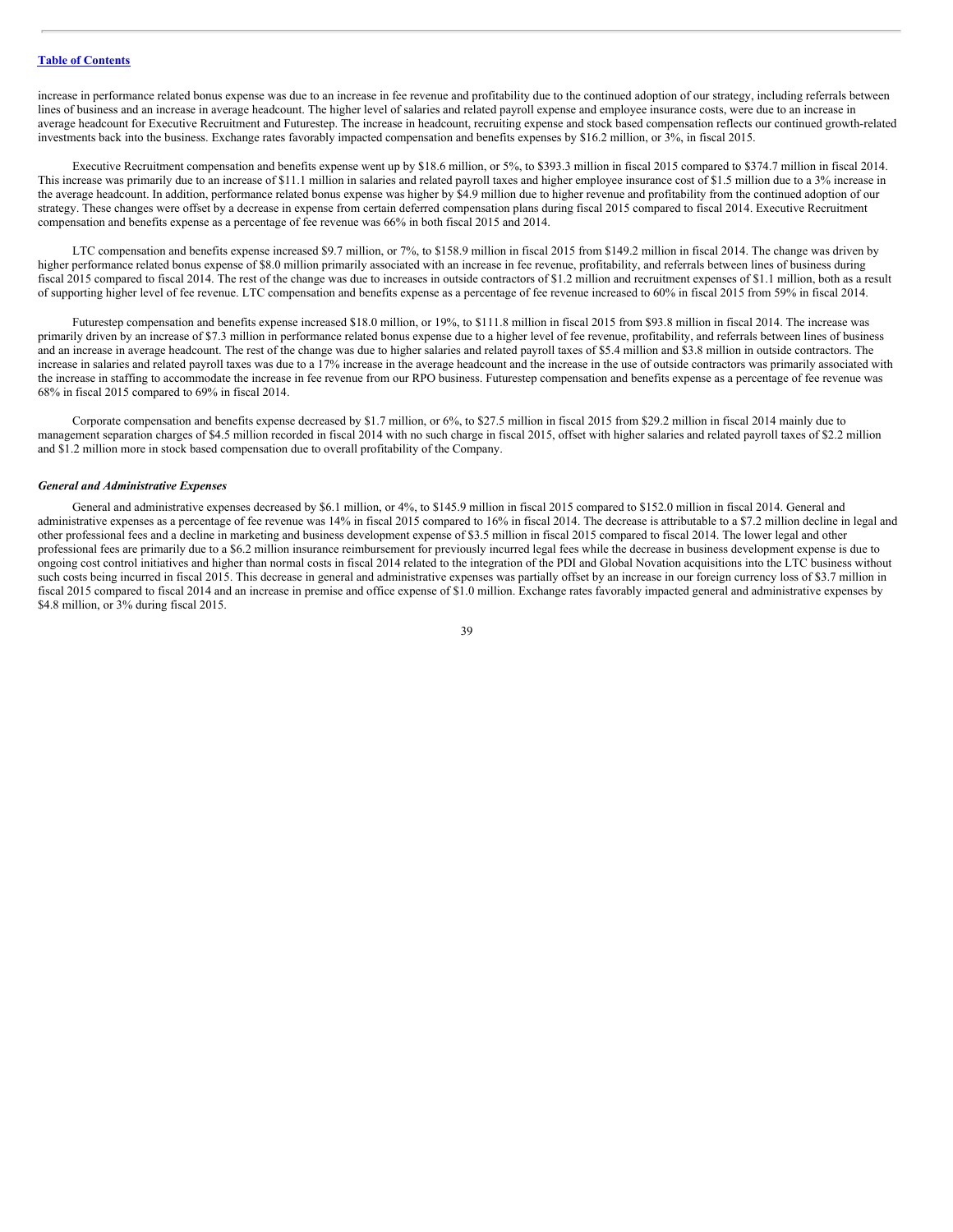Executive Recruitment general and administrative expenses increased \$3.7 million, or 5%, to \$71.5 million in fiscal 2015 from \$67.8 million in fiscal 2014. General and administrative expenses increased due to higher foreign exchange loss recognized of \$2.5 million in fiscal 2015 compared to fiscal 2014. The remaining change was due to higher premise and office expense of \$0.9 million. Executive Recruitment general and administrative expenses as a percentage of fee revenue was 12% in both fiscal 2015 and 2014.

LTC general and administrative expenses declined by \$0.5 million, or 1%, to \$35.3 million in fiscal 2015 from \$35.8 million in fiscal 2014. The decrease is attributable to lower marketing and business development expenses and other general and administrative expenses of \$2.3 million, offset by an increase in foreign exchange loss of \$1.8 million in fiscal 2015 compared to fiscal 2014. The decrease in marketing and business development expense is due to higher than normal costs in fiscal 2014 related to the integration of the PDI and Global Novation acquisitions into the LTC business. LTC general and administrative expenses as a percentage of fee revenue was 13% in fiscal 2015 compared to 14% in fiscal 2014.

Futurestep general and administrative expenses decreased \$0.3 million, or 2%, to \$19.3 million in fiscal 2015 compared to \$19.6 million in fiscal 2014. Futurestep general and administrative expenses as a percentage of fee revenue was 12% in fiscal 2015 compared to 14% in fiscal 2014.

Corporate general and administrative expenses decreased \$9.0 million, or 31%, to \$19.8 million in fiscal 2015 compared to \$28.8 million in fiscal 2014. The decrease in general and administrative expenses was driven by \$8.5 million in lower legal fees and other professional fees, primarily related to a \$6.2 million insurance reimbursement for previously incurred legal fees and a decline in other legal fees during fiscal 2015 compared to fiscal 2014. The rest of the change was due to lower business development expenses of \$1.2 million resulting from our ongoing cost control initiatives.

#### *Cost of Services Expense*

Cost of services expense consist primarily of non-billable contractor and product costs related to the delivery of various services and products. Cost of services expense decreased \$0.2 million, or 1%, to \$39.7 million in fiscal 2015 compared to \$39.9 million in fiscal 2014. Cost of services expense as a percentage of fee revenue was 4% in both fiscal 2015 and 2014.

#### *Depreciation and Amortization Expenses*

Depreciation and amortization expenses were \$27.6 million, an increase of \$1.4 million in fiscal 2015 compared to \$26.2 million in fiscal 2014. The increase relates primarily to technology investments that were made in the current and prior year. This expense relates mainly to computer equipment, software, furniture and fixtures, leasehold improvements, and intangible assets.

#### *Restructuring Charges, Net*

During fiscal 2015, we took actions to rationalize our cost structure as a result of efficiencies obtained from prior year technology investments that enabled further integration of the legacy business and recent acquisitions, as well as other cost saving initiatives. As a result, we recorded \$9.5 million in restructuring charges, net in fiscal 2015, of which \$9.2 million relates to severance and \$0.3 million relates to consolidation/abandonment of premises. During fiscal 2014, as part of the integration of PDI, we recorded \$3.7 million of restructuring charges, net, of which \$2.9 million related to consolidation of premises and \$0.8 million related to severance.

#### *Operating Income*

Operating income increased \$22.4 million to \$114.0 million in fiscal 2015 as compared to \$91.6 million in fiscal 2014. This increase in operating income resulted from an increase of \$67.9 million in fee revenue and a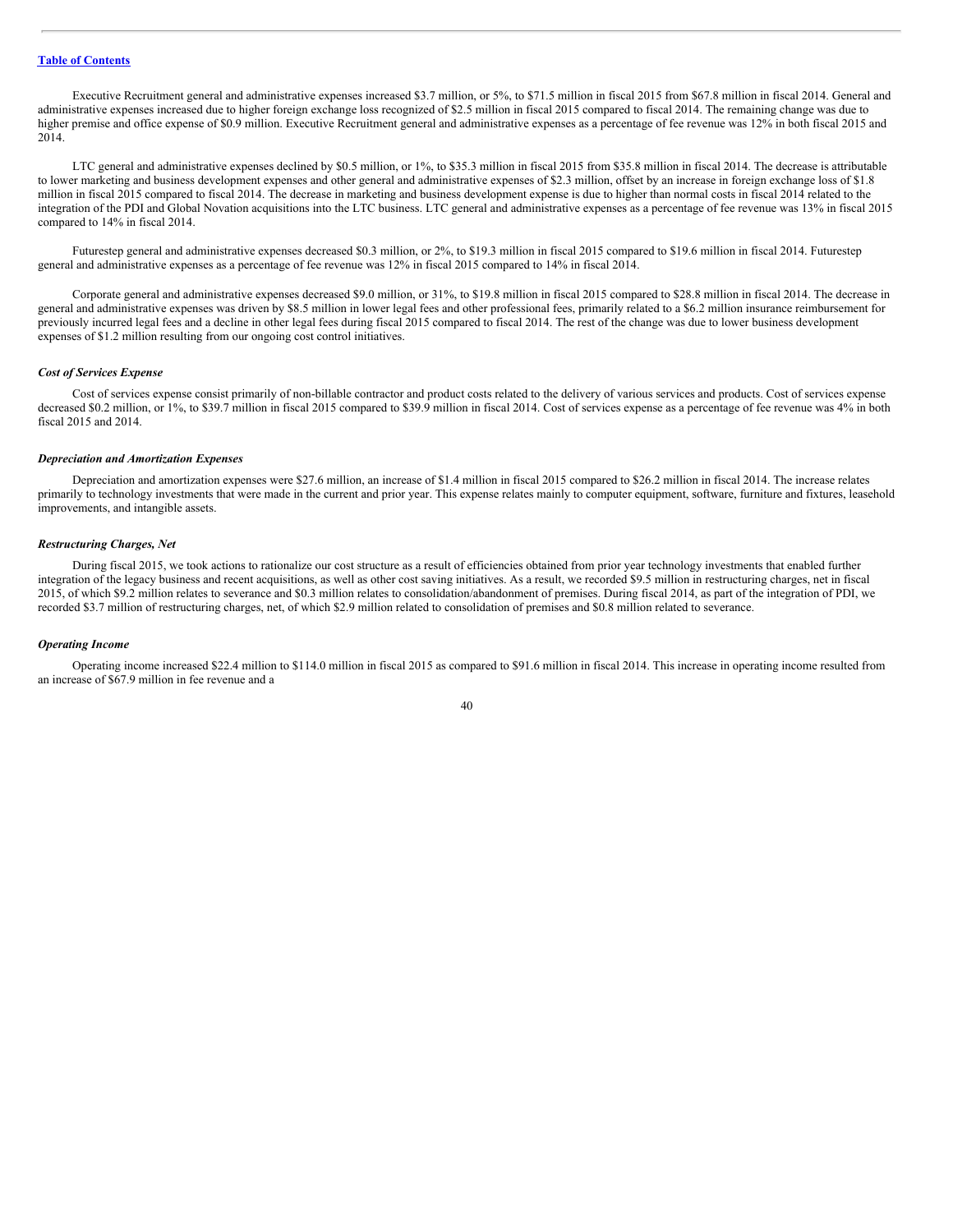decrease of \$6.1 million in general and administrative expenses. These changes were offset by higher compensation and benefits expense of \$44.6 million, restructuring charges, net of \$5.8 million, and \$1.4 million in depreciation and amortization expenses during fiscal 2015 as compared to fiscal 2014.

Executive Recruitment operating income increased \$2.6 million to \$119.0 million in fiscal 2015 as compared to \$116.4 million in fiscal 2014. The increase in Executive Recruitment operating income was driven by higher fee revenue of \$28.5 million and decline in depreciation and amortization expense of \$1.3 million offset by increases in compensation and benefits expense of \$18.6 million, general and administrative expenses of \$3.7 million and restructuring charges, net of \$4.1 million. The increase in compensation and benefits expense was due in part to investments in headcount to grow the business (an increase in the average headcount of 45 positions), as well as higher incentive compensation tied to referrals between Executive Recruitment, LTC and Futurestep resulting from continued adoption of our strategy. Executive Recruitment operating income as a percentage of fee revenue was 20% in both fiscal 2015 and 2014.

LTC operating income increased \$4.4 million to \$28.2 million in fiscal 2015 as compared to \$23.8 million in fiscal 2014. The increase in LTC operating income was primarily due to a \$12.5 million increase in fee revenue and a decline of \$3.8 million in cost of services expense, partially offset by higher compensation and benefit expense of \$9.7 million and restructuring charges, net of \$1.6 million. LTC operating income as a percentage of fee revenue was 11% in fiscal 2015 compared to 9% in fiscal 2014.

Futurestep operating income increased by \$6.6 million to \$19.9 million in fiscal 2015 from \$13.3 million in fiscal 2014. The increase in Futurestep operating income was primarily due to \$26.9 million in higher fee revenue and a decline in general and administrative expenses of \$0.3 million, partially offset by an increase of \$18.0 million in compensation and benefits expense and \$2.6 million in cost of services expense in fiscal 2015 compared to fiscal 2014. Futurestep operating income as a percentage of fee revenue was 12% in fiscal 2015 as compared to 10% in fiscal 2014.

#### *Adjusted EBITDA*

Adjusted EBITDA increased \$23.4 million to \$161.7 million in fiscal 2015 as compared to \$138.3 million in fiscal 2014. This increase was driven by higher fee revenue of \$67.9 million and a decrease of \$6.6 million in general and administrative expenses (excluding integration/acquisition costs). Offsetting these changes in Adjusted EBITDA was higher compensation and benefits expense (excluding certain separation costs) of \$49.1 million and a decrease in other income, net of \$2.3 million during fiscal 2015 compared to fiscal 2014. Adjusted EBITDA as a percentage of fee revenue was 16% in fiscal 2015 as compared to 14% in fiscal 2014.

Executive Recruitment Adjusted EBITDA was \$132.4 million and \$127.8 million in fiscal 2015 and 2014, respectively. Adjusted EBITDA increased \$4.6 million in fiscal 2015 as compared to fiscal 2014 due to higher fee revenue of \$28.5 million, offset by increases of \$18.6 million in compensation and benefits expense and \$3.7 million in general and administrative expenses and a decline in other income, net of \$1.0 million. The increase in compensation and benefits expense was due in part to investments in headcount to grow the business, as well as higher incentive compensation tied to referrals between Executive Recruitment, LTC and Futurestep resulting from continued adoption of our strategy. The increase in general and administrative expenses was partially due to increased levels of business activity as well as other increases such as foreign exchange loss. Executive Recruitment Adjusted EBITDA as a percentage of fee revenue was 22% in both fiscal 2015 and 2014.

LTC Adjusted EBITDA increased by \$6.8 million to \$44.4 million in fiscal 2015 as compared to \$37.6 million in fiscal 2014. This increase was due to higher fee revenue of \$12.5 million and a decline in cost of services of \$3.8 million, offset by an increase in compensation and benefit expense of \$9.7 million. The decrease in cost of services primarily relates to an increased focus on the utilization of internal resources versus outside contractors as evidenced by the 400 basis points increase in our staff utilization to a rate of 71% during fiscal 2015. The increase in compensation and benefit expenses was due to an increase in performance related bonus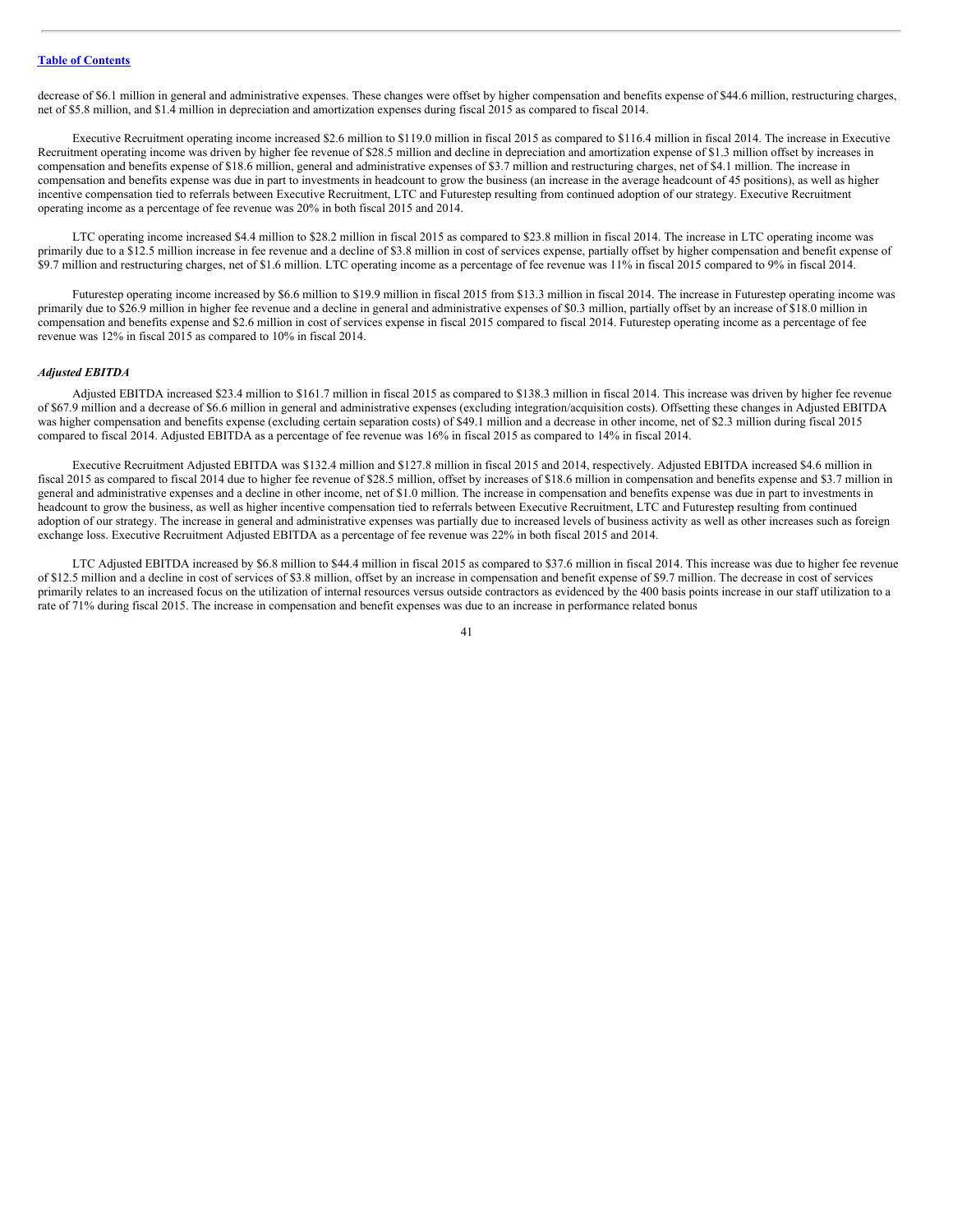expense resulting from higher fee revenue and the continued adoption of the Company's integrated go to market strategy across all three of our lines of businesses. LTC Adjusted EBITDA as a percentage of fee revenue was 17% in fiscal 2015 as compared to 15% in fiscal 2014.

Futurestep Adjusted EBITDA increased by \$6.1 million to \$23.0 million in fiscal 2015 as compared to \$16.9 million in fiscal 2014. The increase in Futurestep Adjusted EBITDA was primarily due to an increase in fee revenue of \$26.9 million, offset by an increase of \$18.0 million in compensation and benefits expense and \$2.6 million in cost of services expense during fiscal 2015 as compared to fiscal 2014. The increase in compensation and benefits expense was primarily driven by higher performance related bonus expense due to a higher level of fee revenue and higher salaries and related payroll taxes due to an increase in average headcount. Futurestep Adjusted EBITDA as a percentage of fee revenue was 14% in fiscal 2015 as compared to 12% in fiscal 2014.

#### *Other Income, Net*

Other income, net decreased by \$2.3 million, to \$7.5 million in fiscal 2015 as compared to \$9.8 million in fiscal 2014. The decrease in other income, net is due to a smaller increase in the fair value of our marketable securities during fiscal 2015 compared to fiscal 2014.

#### *Interest Expense, Net*

Interest expense, net primarily relates to borrowings under our COLI policies, which is partially offset by interest earned on cash and cash equivalent balances. Interest expense, net was \$1.8 million in fiscal 2015 as compared to \$2.4 million in fiscal 2014.

# *Equity in Earnings of Unconsolidated Subsidiaries*

Equity in earnings of unconsolidated subsidiaries is comprised of our less than 50% interest in our Mexican subsidiary and IGroup, LLC. We report our interest in earnings or loss of our Mexican subsidiary and IGroup, LLC on the equity basis as a one-line adjustment to net income. Equity in earnings was \$2.2 million in both fiscal 2015 and 2014.

### *Income Tax Provision*

The provision for income taxes was \$33.5 million in fiscal 2015 compared to \$28.5 million in fiscal 2014. The provision for income taxes in fiscal 2015 and 2014 reflects a 28% and 29% effective tax rate, respectively.

#### **Fiscal 2014 Compared to Fiscal 2013**

## *Fee Revenue*

Fee Revenue. Fee revenue increased \$147.5 million, or 18%, to \$960.3 million in fiscal 2014 compared to \$812.8 million in fiscal 2013. Adjusting for the prior year acquisitions, fee revenue increased \$75.6 million as compared to the year-ago period. This increase in fee revenue was primarily attributable to an increase in fee revenue in Executive Recruitment, and to a lesser extent, an increase in LTC and Futurestep fee revenue. Exchange rates unfavorably impacted fee revenue by \$7.5 million or 1% in fiscal 2014.

*Executive Recruitment.* Executive Recruitment reported fee revenue of \$568.9 million, an increase of \$46.4 million, or 9%, in fiscal 2014 compared to \$522.5 million in fiscal 2013. As detailed below, Executive Recruitment fee revenue increased in North America, EMEA and Asia Pacific offset by a decrease in fee revenue in South America in fiscal 2014 compared to fiscal 2013. The increase in Executive Recruitment fee revenue was mainly due to an 8% increase in the number of Executive Recruitment engagements billed in fiscal 2014 compared to fiscal 2013 and a 1% increase in the weighted-average fees billed per engagement during the same period. Exchange rates unfavorably impacted fee revenue by \$5.3 million or 1% in fiscal 2014.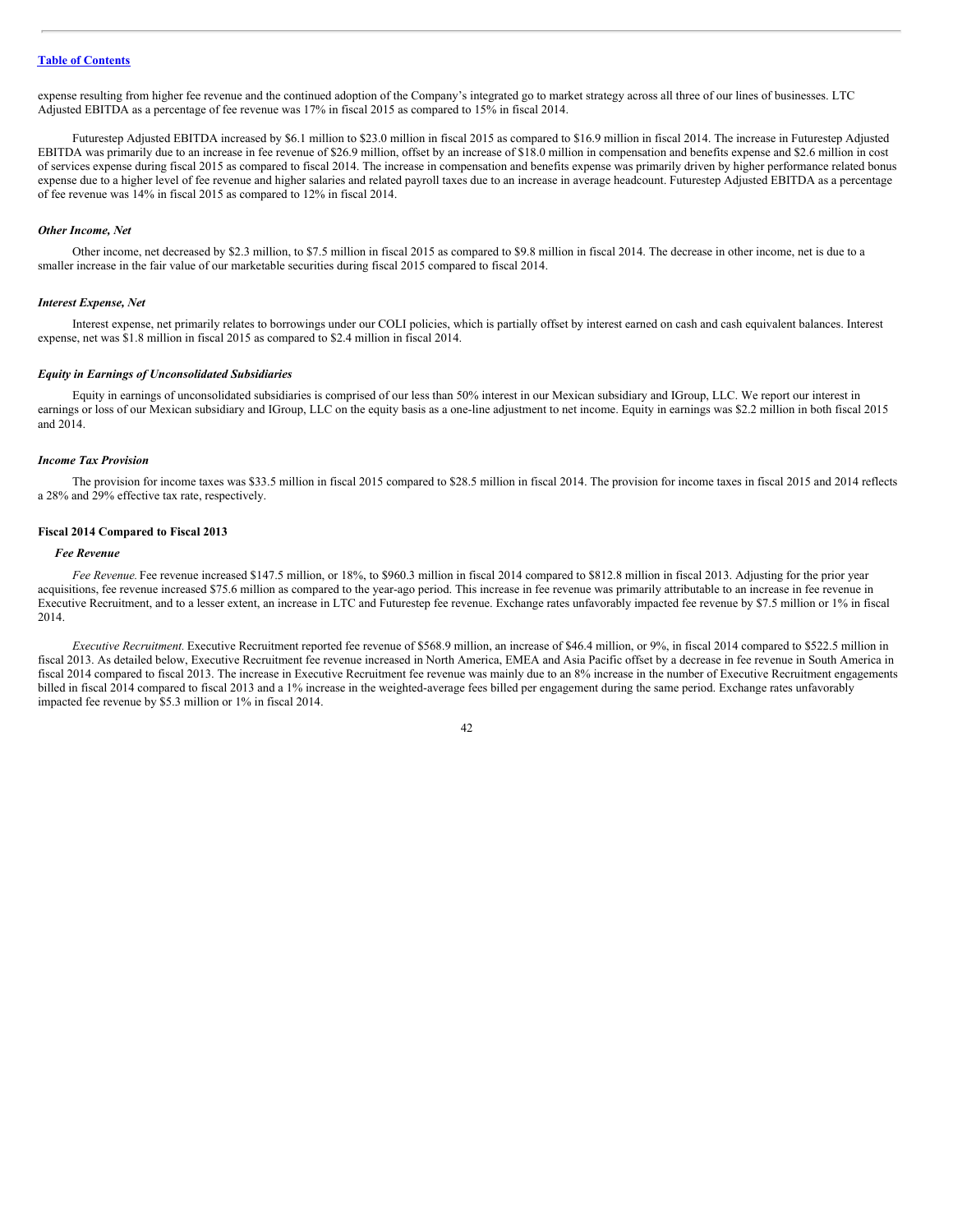North America reported fee revenue of \$306.8 million, an increase of \$16.5 million, or 6%, in fiscal 2014 compared to \$290.3 million in fiscal 2013. North America's increase in fee revenue was primarily due to a 3% increase in the number of engagements billed and a 2% increase in the weighted-average fees billed per engagement during fiscal 2014 compared to fiscal 2013. The overall increase in fee revenue was primarily driven by increases in fee revenue in the life sciences/healthcare, financial services, technology and education/non-profit sectors, partially offset by a decline in the industrial sector. Exchange rates unfavorably impacted fee revenue by \$1.7 million or 1% in fiscal 2014.

EMEA reported fee revenue of \$147.9 million, an increase of \$19.1 million, or 15%, in fiscal 2014 compared to \$128.8 million in fiscal 2013. EMEA's increase in fee revenue was primarily driven by an 11% increase in the number of engagements billed and a 3% increase in the weighted-average fees billed per engagement in fiscal 2014 compared to fiscal 2013. The increase in performance in the United Kingdom, France, Netherlands, Belgium and Germany were the primary contributors to the increase in fee revenue in fiscal 2014 compared to fiscal 2013. In terms of business sectors, industrial, financial services, life sciences/healthcare, consumer goods and technology experienced the largest increases in fee revenue in fiscal 2014 compared to the prior year. Exchange rates favorably impacted fee revenue by \$3.8 million or 3% in fiscal 2014.

Asia Pacific reported fee revenue of \$84.8 million, an increase of \$11.6 million, or 16%, in fiscal 2014 compared to \$73.2 million in fiscal 2013. The increase in fee revenue was mainly due to a 15% increase in the number of engagements billed and a 1% increase in weighted-average fees billed per engagement in fiscal 2014 compared to fiscal 2013. The increase in performance in Australia, Singapore and China were the primary contributors to the increase in fee revenue. The largest increases in fee revenue were experienced in the life sciences/healthcare, financial services, industrial and consumer goods sectors in fiscal 2014 compared to the prior year, partially offset by a decrease in the technology sector. Exchange rates unfavorably impacted fee revenue by \$4.3 million or 6% in fiscal 2014.

South America reported fee revenue of \$29.4 million, a decrease of \$0.8 million, or 3%, in fiscal 2014 compared to \$30.2 million in fiscal 2013. The decrease in fee revenue was mainly due to a 7% decrease (a 2% increase on a constant currency basis) in the weighted-average fees billed per engagement, offset by a 5% increase in the number of engagements billed in fiscal 2014 compared to fiscal 2013. The decrease in performance in Peru, Colombia and Chile were the primary contributors to the decrease in fee revenue, offset by an increase in fee revenue in Venezuela and Brazil. In terms of business sectors, industrial and education/non-profit sectors were the main sectors contributing to the decrease in fee revenue in fiscal 2014 compared to the prior year, partially offset by an increase in fee revenue in the life sciences/healthcare and consumer goods sectors during the same period. Exchange rates unfavorably impacted fee revenue for South America by \$3.1 million or 10% in fiscal 2014.

*Leadership & Talent Consulting.* LTC reported fee revenue of \$254.6 million, an increase of \$86.5 million, or 51%, in fiscal 2014 compared to \$168.1 million in fiscal 2013. Adjusting for the two prior year acquisitions, fee revenue increased \$14.6 million, or 9%, as compared to the prior year. Fee revenue increased due to an increase in consulting fee revenue of \$11.2 million, or 8%, in fiscal 2014 compared to fiscal 2013, and an increase in product revenue of \$3.4 million during the same period. Exchange rates unfavorably impacted fee revenue by \$0.8 million in fiscal 2014.

*Futurestep.* Futurestep reported fee revenue of \$136.8 million, an increase of \$14.6 million, or 12%, in fiscal 2014 compared to \$122.2 million in fiscal 2013. Improvement in Futurestep fee revenue was primarily driven by increases in recruitment process outsourcing and non-executive and other professional recruitment. The increase in Futurestep's fee revenue was due to a 6% increase in the weighted-average fees billed per engagement and a 6% increase in the number of engagements billed in fiscal 2014 compared to the prior year. Exchange rates unfavorably impacted fee revenue by \$1.4 million or 1% in fiscal 2014.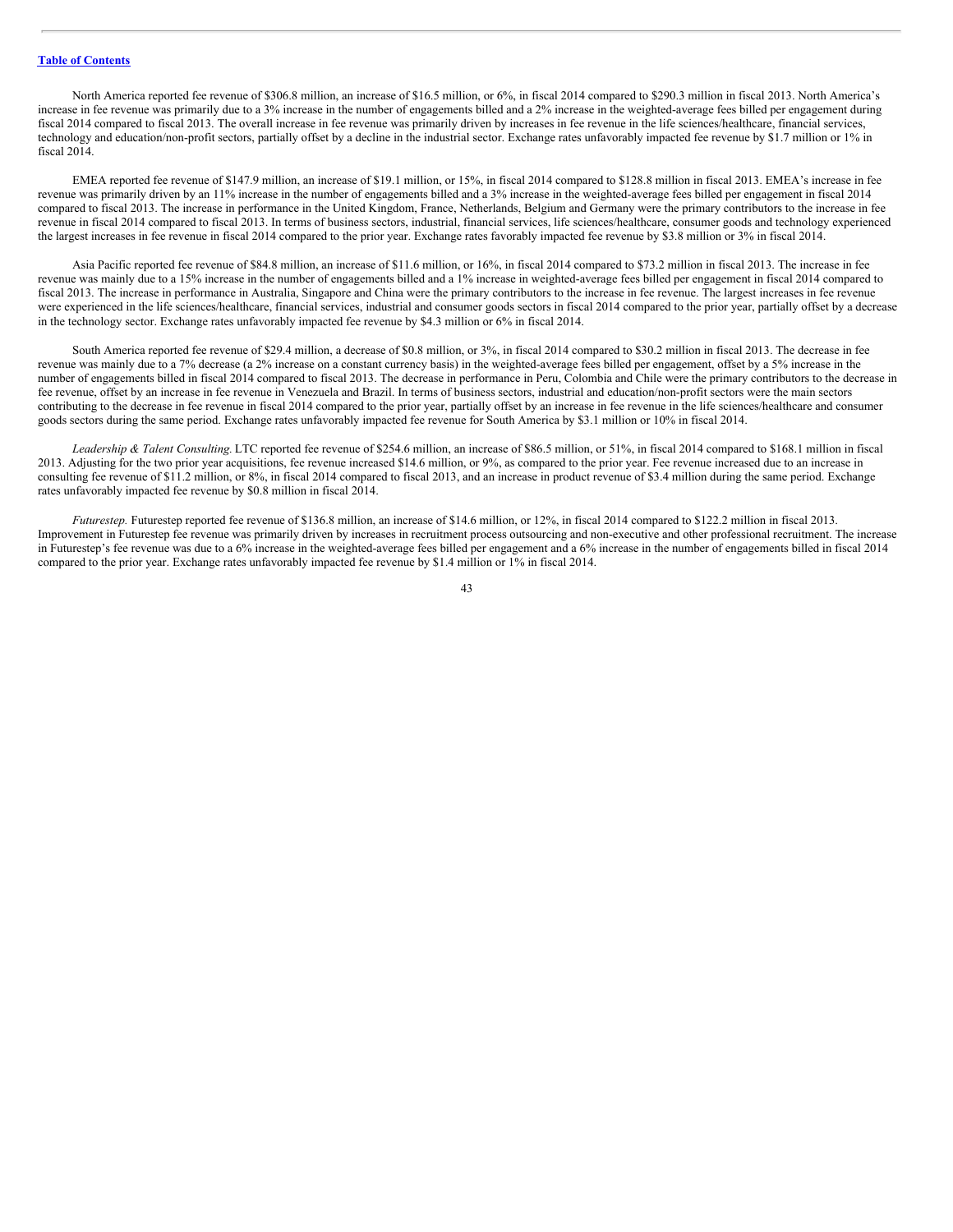## *Compensation and Benefits*

Compensation and benefits expense increased \$91.6 million, or 16%, to \$646.9 million in fiscal 2014 from \$555.3 million in fiscal 2013. Adjusting for the prior year acquisitions, compensation and benefits increased \$50.2 million as compared to fiscal 2013. Contributing to the increase in compensation and benefits expense was an increase in performance related bonus expense of \$29.9 million due to the mix in pre-bonus earnings before restructuring charges by operating segment and an increase in fee revenue for fiscal 2014 compared to the prior year. In addition, there was an increase of \$15.0 million in salaries and related payroll taxes, \$5.4 million increase in deferred compensation (\$3.2 million was related to amortization of amounts contributed by the Company and \$2.2 million to the increase in fair value of the underlying investments that contributions are allocated to) and \$2.3 million in separation costs, offset by a decrease in employee insurance costs of \$3.2 million and a change in the cash surrender value of the company owned life insurance that decreased compensation and benefits expense by \$1.7 million more in fiscal 2014 compared to the prior year. The increase in salaries and related payroll taxes was due to a 12% increase in the average headcount for fiscal 2014 compared to fiscal 2013. Exchange rates favorably impacted compensation and benefits expenses by \$5.2 million or 1% during fiscal 2014.

The changes in the fair value of vested amounts owed under certain deferred compensation plans increased compensation and benefits expense by \$7.8 million in fiscal 2014 compared to \$5.6 million in fiscal 2013. Offsetting these increases in compensation and benefits expense was an increase in the fair value of marketable securities classified as trading (held in trust to satisfy obligations under certain deferred compensation plan liabilities) of \$9.5 million and \$7.6 million in fiscal 2014 and 2013, respectively, recorded in other income (loss), net on the consolidated statements of income.

Executive Recruitment compensation and benefits expense increased \$20.6 million, or 6%, to \$374.7 million in fiscal 2014 compared to \$354.1 million in fiscal 2013. This increase was primarily due to an increase of \$20.4 million in performance related bonus expense due to the increase in pre-bonus earnings before restructuring. The rest of the increase was due to an increase in salaries and related payroll taxes of \$2.2 million, an increase in the amortization of certain deferred compensation plans of \$1.5 million and a \$1.2 million increase in the fair value of vested amounts owed under certain deferred compensation plans, offset by a decrease in employee insurance costs of \$2.7 million and a decrease in separation costs of \$1.7 million. The increase in salaries and related payroll taxes was due to an increase in the average headcount for fiscal 2014 compared to fiscal 2013. Executive Recruitment compensation and benefits expense decreased as a percentage of fee revenue to 66% in fiscal 2014 from 68% in fiscal 2013.

LTC compensation and benefits expense increased \$53.4 million, or 56%, to \$149.2 million in fiscal 2014 from \$95.8 million in fiscal 2013. Adjusting for the prior year acquisitions, compensation and benefits increased \$12.0 million as compared to fiscal 2013. The change was driven by increases in both performance related bonus expense of \$5.6 million and \$5.0 million in salaries and related payroll taxes, both due to a 43% increase in the average headcount (excluding prior year acquisitions) during fiscal 2014 compared to fiscal 2013. LTC compensation and benefits expense as a percentage of fee revenue was 59% in fiscal 2014 compared to 57% in fiscal 2013.

Futurestep compensation and benefits expense increased \$11.0 million, or 13%, to \$93.8 million in fiscal 2014 from \$82.8 million in fiscal 2013. The change was driven by increases in both salaries and related payroll taxes and temporary contractors of \$4.9 million and \$1.9 million, respectively. The increase in salaries and related payroll taxes was due to a 8% increase in the average headcount and the increase in the use of temporary contractors was primarily associated with an increase in staffing to accommodate a number of larger RPO contracts won by the Company in fiscal 2014 and for which delivery began in the last two quarters of fiscal 2014 and will continue in subsequent periods. Also contributing to an increase in compensation and benefits expense was a \$1.5 million increase in performance related bonus expense due to the increase in pre-bonus earnings before restructuring and an increase in the fair value of vested amounts owed under certain deferred compensation plans of \$0.5 million. Futurestep compensation and benefits expense as a percentage of fee revenue was 69% in fiscal 2014 compared to 68% in fiscal 2013.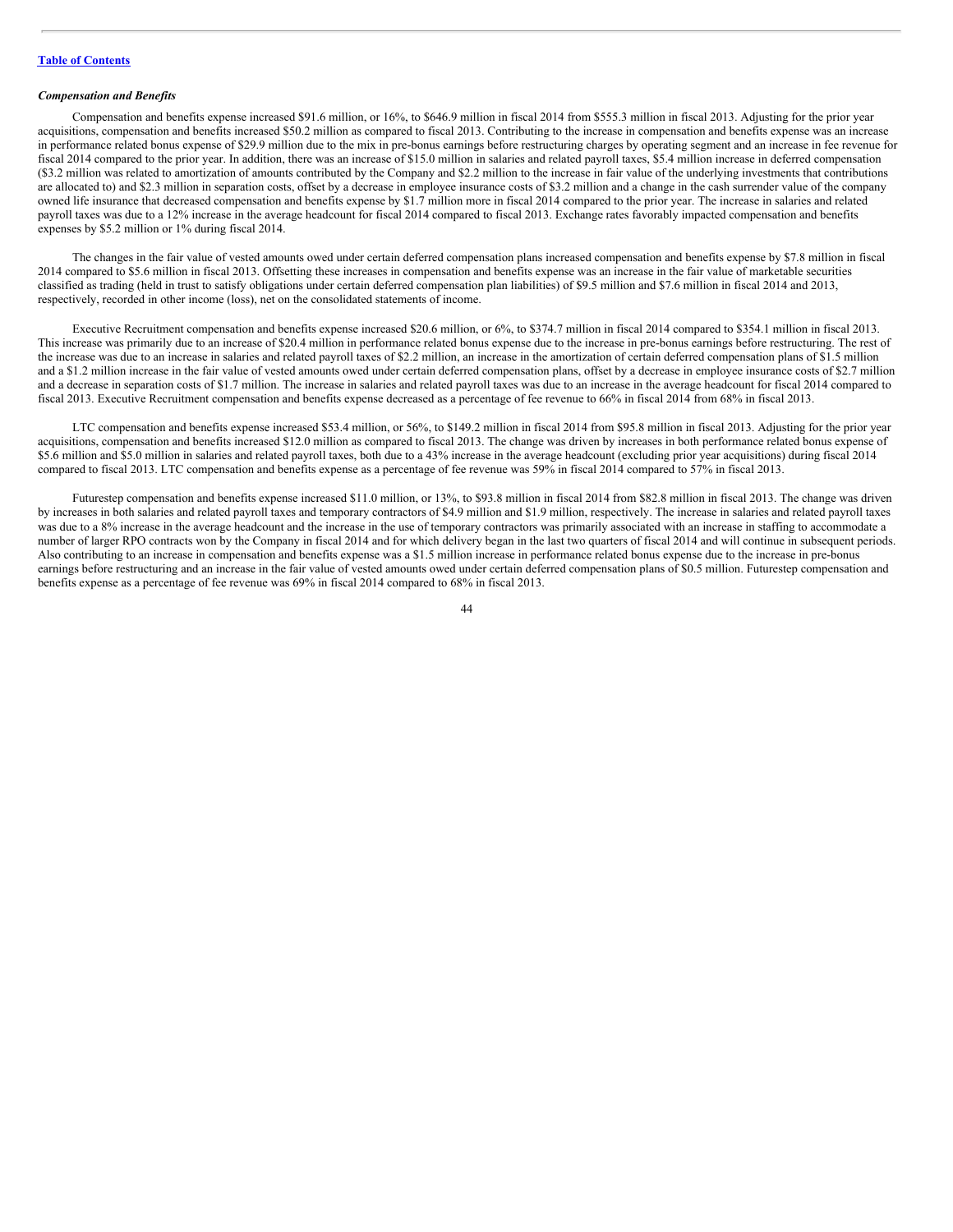Corporate compensation and benefits expense increased \$6.6 million, or 29%, to \$29.2 million in fiscal 2014 from \$22.6 million in fiscal 2013 mainly due to an increase of \$4.2 million in separation charges and \$2.4 million increase in performance related bonus expense. The increases in performance related bonus expense was due to the increase in the Company's overall profitability. Also contributing to an increase in compensation and benefits expense was an increase in the fair value of vested amounts owed under certain deferred compensation plans of \$0.5 million, offset by the change in the CSV of COLI. The change in CSV of COLI reduced compensation and benefits expense by \$8.2 million and \$6.5 million in fiscal 2014 and 2013, respectively. The larger increase in CSV of COLI in fiscal 2014 was due to a larger increase in the underlying investments due to market changes. COLI is held to fund certain deferred compensation retirement plans.

#### *General and Administrative Expenses*

General and administrative expenses increased \$9.2 million, or 6%, to \$152.0 million in fiscal 2014 compared to \$142.8 million in fiscal 2013. Adjusting for the prior year acquisitions, general and administrative expenses decreased by \$1.1 million as compared to fiscal 2013. The decrease in general and administrative expenses was due to a favorable foreign exchange rate that resulted in a foreign exchange gain of \$1.4 million in fiscal 2014 compared to foreign exchange loss of \$0.8 million during fiscal 2013 and a decrease in premise and office expenses of \$1.1 million due to savings obtained from the restructuring associated with the consolidation of premises in prior periods. Offsetting the decrease in general and administrative expenses was an increase in travel and business development related expenses and bad debt expense of \$1.7 million and \$0.6 million, respectively. General and administrative expenses as a percentage of fee revenue was 16% in fiscal 2014 compared to 18% in fiscal 2013. Exchange rates favorably impacted general and administrative expenses by \$1.6 million or 1% during fiscal 2014.

Executive Recruitment general and administrative expenses decreased \$2.1 million, or 3%, to \$67.8 million in fiscal 2014 from \$69.9 million in fiscal 2013. The decrease in general and administrative expenses was driven by favorable foreign exchange rates, resulting in a gain of \$1.8 million in fiscal 2014 compared to a foreign exchange loss of \$0.3 million in fiscal 2013, a decrease in premise and office expenses and legal and other professional services of \$1.6 million and \$0.7 million, respectively, offset by an increase in travel and business development related expenses of \$1.4 million and an increase in bad debt expense of \$0.8 million. The decrease in premise and office expenses was due to LTC occupying more office space leased by Executive Recruitment due to the implementation of the restructuring plans in fiscal 2013. Executive Recruitment general and administrative expenses as a percentage of fee revenue was 12% in fiscal 2014 compared to 13% in fiscal 2013.

LTC general and administrative expenses increased \$10.0 million, or 39%, to \$35.8 million in fiscal 2014 from \$25.8 million in fiscal 2013. Adjusting for the prior year acquisitions, general and administrative expenses decreased \$0.3 million as compared to the prior year. Contributing to the decrease in general and administrative expenses was a decrease in premise and office expenses of \$1.0 million due to sharing more office space with Executive Recruitment and favorable foreign exchange rates, resulting in a decrease in the foreign exchange loss from \$0.6 million in fiscal 2013 to \$0.1 million in fiscal 2014, offset by an increase of \$0.5 million in business development expenses and an increase in legal and other professional services expenses of \$0.5 million. The increase in business development expenses was due to marketing events that LTC participated in order to support the business. LTC general and administrative expenses as a percentage of fee revenue was 14% in fiscal 2014 compared to 15% in fiscal 2013.

Futurestep general and administrative expenses increased \$0.6 million, or 3%, to \$19.6 million in fiscal 2014 compared to \$19.0 million in fiscal 2013. The increase in general and administrative expense was due to an increase in premise and office expense of \$0.5 million and an increase in legal and other professional services expenses of \$0.4 million, offset by a decrease in business development expenses of \$0.2 million in fiscal 2014 compared to the prior year. Futurestep general and administrative expenses as a percentage of fee revenue was 14% in fiscal 2014 compared to 16% in fiscal 2013.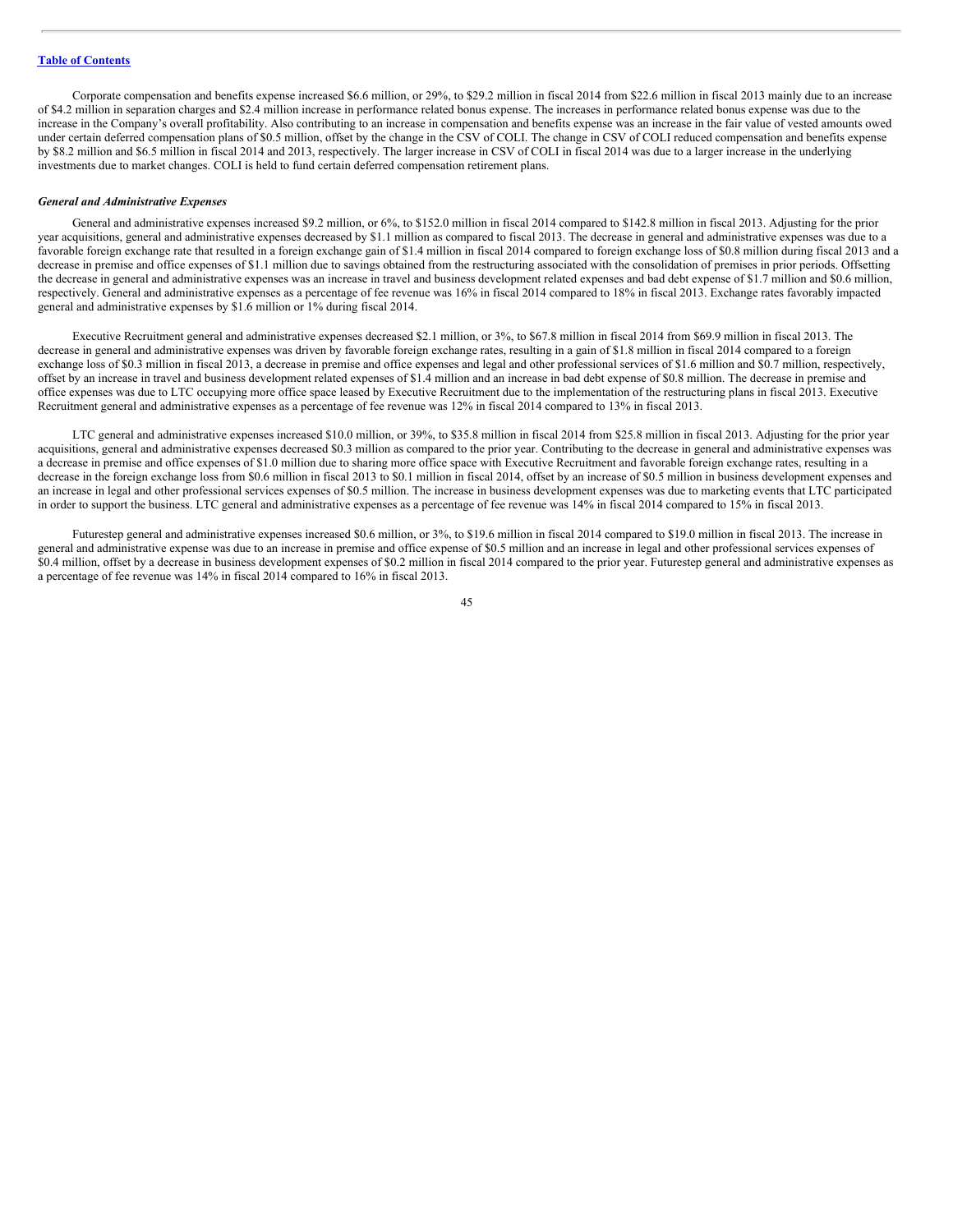Corporate general and administrative expenses increased \$0.7 million, or 2%, to \$28.8 million in fiscal 2014 compared to \$28.1 million in fiscal 2013. The increase in general and administrative expenses was driven by an increase of \$2.7 million in legal and other professional services expenses and an increase of \$1.1 million in premise and office expenses, offset by a decrease in integration/acquisition costs as a result of the PDI acquisition of \$2.7 million and a decrease in travel expenses of \$0.4 million in fiscal 2014 compared to fiscal 2013.

#### *Cost of Services Expense*

Cost of services expense consist primarily of non-billable contractor and product costs related to the delivery of various services and products. Cost of services expense increased \$10.9 million, or 38%, to \$39.9 million in fiscal 2014 compared to \$29.0 million in fiscal 2013. Adjusting for the prior year acquisitions, cost of services expense increased \$1.9 million as compared to the prior year. The increase came from Futurestep in order to support the large RPO contracts won by the Company in fiscal 2014 for which delivery began in the last two quarters of fiscal 2014 and will continue in subsequent periods. Cost of services expense as a percentage of fee revenue was 4% in both fiscal 2014 and 2013.

#### *Depreciation and Amortization Expenses*

Depreciation and amortization expenses were \$26.2 million, an increase of \$7.2 million in fiscal 2014 compared to \$19.0 million in fiscal 2013. Adjusting for the prior year acquisitions, depreciation and amortization expenses increased \$2.1 million as compared to the year-ago period. This expense relates mainly to computer equipment, software, furniture and fixtures, leasehold improvements and intangible assets.

### *Restructuring Charges, Net*

We continued the implementation of the fiscal 2013 restructuring plan during fiscal 2014 in order to integrate the prior year acquisitions by consolidating and eliminating certain redundant office space around the world and by continuing to consolidate certain overhead functions. As a result, we recorded \$3.7 million in restructuring charges, net in fiscal 2014, of which \$2.9 million relates to consolidation of premise and \$0.8 million relates to severance. During fiscal 2013, we implemented restructuring plans in order to rationalize our cost structure in response to anticipated revenue levels and in order to eliminate redundant positions that were created due to the prior year acquisitions. As a result, we recorded \$22.8 million of restructuring charges, net with \$16.3 million of severance costs to align our work force to current levels of business activities and to eliminate redundant positions due to the integration of the prior year acquisitions and \$6.5 million relating to the consolidation of premises during fiscal 2013.

#### *Operating Income*

Operating income increased \$47.7 million to \$91.6 million in fiscal 2014 as compared to \$43.9 million in fiscal 2013. This increase in operating income resulted from an increase in fee revenue of \$147.5 million and a reduction in restructuring expenses of \$19.1 million, offset by an increase in compensation and benefits expense of \$91.6 million, an increase in general and administrative expenses of \$9.2 million, an increase in cost of services expense of \$10.9 million, and an increase in depreciation and amortization expenses of \$7.2 million in fiscal 2014 as compared to fiscal 2013.

Executive Recruitment operating income increased \$35.4 million to \$116.4 million in fiscal 2014 as compared to \$81.0 million in fiscal 2013. The increase in Executive Recruitment operating income is attributable to an increase of \$46.4 million in fee revenue and a decrease of \$6.8 million, \$2.1 million and \$1.0 million in restructuring charges, general and administrative expenses and depreciation and amortization expenses, respectively, offset by an increase of \$20.6 million in compensation and benefits expense during fiscal 2014 compared to the prior year. Executive Recruitment operating income as a percentage of fee revenue was 20% in fiscal 2014 as compared to 16% in fiscal 2013.

<sup>46</sup>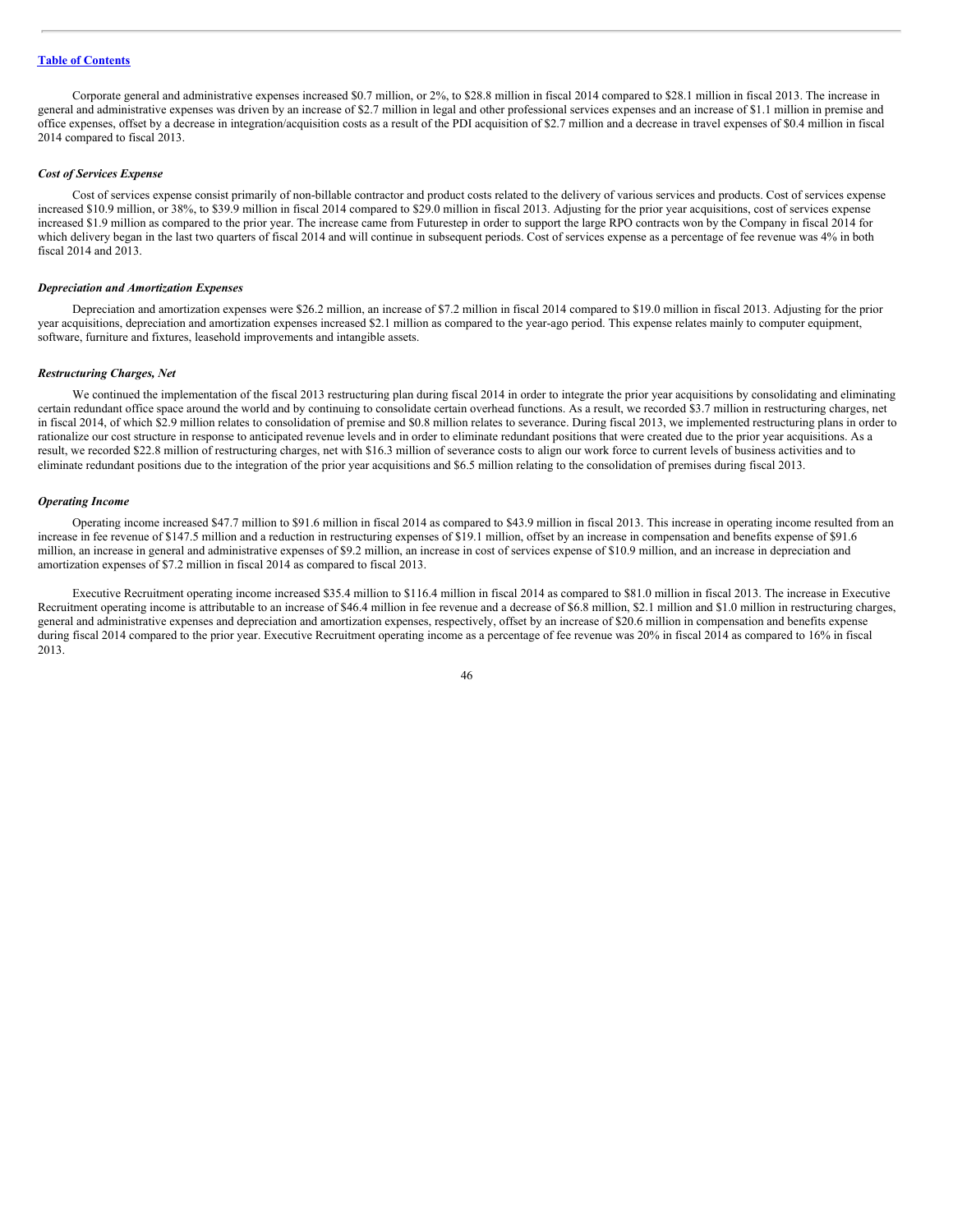LTC operating income increased \$17.4 million to \$23.8 million in fiscal 2014 as compared to \$6.4 million in fiscal 2013. The change in LTC operating income was primarily due to an increase of \$86.5 million in fee revenue, offset by an increase in operating expenses of \$69.1 million during fiscal 2014 compared to the prior year. LTC operating income as a percentage of fee revenue was 9% in fiscal 2014 as compared to 4% in fiscal 2013.

Futurestep operating income increased by \$2.3 million to \$13.3 million in fiscal 2014 from \$11.0 million in fiscal 2013. The increase in Futurestep operating income was primarily due to an increase in fee revenue of \$14.6 million and a reduction in restructuring charges of \$2.3 million, offset by an increase of \$11.0 million in compensation and benefits expense, an increase in cost of services expense of \$2.3 million, an increase in general and administrative expenses of \$0.6 million and an increase in depreciation and amortization expenses of \$0.6 million during fiscal 2014 compared to the prior year. Futurestep operating income as a percentage of fee revenue was 10% in fiscal 2014 as compared to 9% in fiscal 2013.

## *Adjusted EBITDA*

Adjusted EBITDA increased \$40.5 million to \$138.3 million in fiscal 2014 as compared to \$97.8 million in fiscal 2013. This increase in Adjusted EBITDA resulted from an increase of \$147.5 million in fee revenue and an increase of \$3.5 million in other income, mainly due to an increase in the market value of mutual funds held in trust for settlement of our obligations under certain deferred compensation plans during fiscal 2014 compared to the prior year. Offsetting these increases was an increase in compensation and benefits expense (excluding certain separation costs), general and administrative expenses (excluding integration/acquisition costs), and cost of services expense of \$87.7 million, \$11.9 million and \$10.9 million, respectively. Adjusted EBITDA as a percentage of fee revenue was 14% in fiscal 2014 as compared to 12% in fiscal 2013.

Executive Recruitment Adjusted EBITDA increased \$27.9 million to \$127.8 million in fiscal 2014 as compared to \$99.9 million in fiscal 2013. The increase in Executive Recruitment Adjusted EBITDA is attributable to an increase of \$46.4 million in fee revenue, an increase of \$1.0 million in other income, mainly due to an increase in the market value of mutual funds held in trust for settlement of our obligations under certain deferred compensation plans and a decrease of \$2.1 million in general and administrative expenses, offset by an increase of \$21.2 million in compensation and benefits expense during fiscal 2014 compared to the prior year. Executive Recruitment Adjusted EBITDA as a percentage of fee revenue was 22% in fiscal 2014 as compared to 19% in fiscal 2013.

LTC Adjusted EBITDA increased by \$15.0 million to \$37.6 million in fiscal 2014 as compared to \$22.6 million in fiscal 2013. The increase in LTC Adjusted EBITDA is primarily due to an increase of \$86.5 million in fee revenue, offset by an increase of \$53.4 million, \$10.0 million and \$8.4 million in compensation and benefits expense, general and administrative expenses and cost of service expenses, respectively, during fiscal 2014 compared to the prior year. LTC Adjusted EBITDA as a percentage of fee revenue was 15% in fiscal 2014 and 13% in fiscal 2013.

Futurestep Adjusted EBITDA increased by \$1.2 million to \$16.9 million in fiscal 2014 as compared to \$15.7 million in fiscal 2013. The increase in Futurestep Adjusted EBITDA was primarily due to an increase in fee revenue of \$14.6 million and an increase in other income of \$0.5 million, offset by an increase of \$11.0 million, \$2.3 million and \$0.6 million in compensation and benefits expense, cost of services expenses and general and administrative expenses, respectively, during fiscal 2014 compared to the prior year. Futurestep Adjusted EBITDA as a percentage of fee revenue was 12% in fiscal 2014 and 13% in fiscal 2013.

#### *Other Income, Net*

Other income, net increased by \$3.5 million to \$9.8 million in fiscal 2014 as compared to \$6.3 million in fiscal 2013. The increase in other income, net reflects an increase in the market value of mutual funds held in trust for settlement of our obligations under certain deferred compensation plans (see Note 6 — *Deferred*

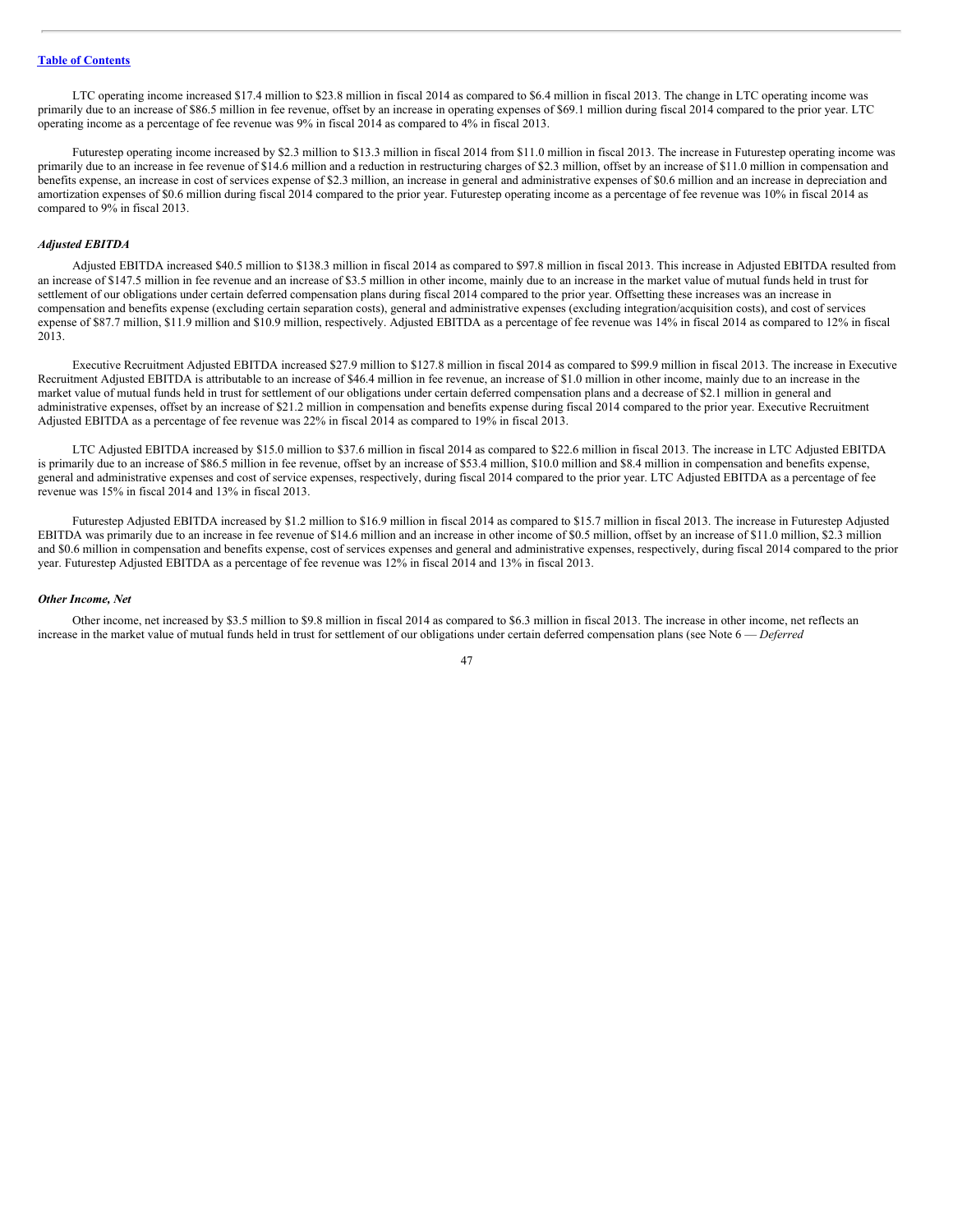*Compensation and Retirement Plans*, in the Notes to our Consolidated Financial Statements in this Annual Report on Form 10-K) during fiscal 2014 of \$9.5 million compared to \$7.6 million in the prior year. Offsetting this increase in other income, net was an increase in certain deferred compensation retirement plan liabilities (see Note 6 -*Deferred Compensation and Retirement Plans*, in the Notes to our Consolidated Financial Statements in this Annual Report on Form 10-K) in fiscal 2014 of \$7.8 million compared to \$5.6 million in fiscal 2013, which resulted in an increase in compensation and benefits expense.

## *Interest Expense, Net*

Interest expense, net primarily relates to borrowings under our COLI policies, which is partially offset by interest earned on cash and cash equivalent balances. Interest expense, net was \$2.4 million in fiscal 2014 as compared to \$2.3 million in fiscal 2013.

# *Income Tax Provision*

The provision for income taxes was \$28.5 million in fiscal 2014 compared to \$16.7 million in fiscal 2013. The provision for income taxes in fiscal 2014 and 2013 reflects a 29% and 35% effective tax rate, respectively. The decrease in the effective tax rate for fiscal 2014 is due to a tax benefit arising in connection with the conclusion of the IRS examination of the Company's U.S. federal income tax returns for the tax years ended April 30, 2010 and 2011, a higher percentage of taxable income arising in jurisdictions with lower statutory tax rates and the reversal of valuation allowance previously recorded against deferred tax assets, including net operating losses of certain foreign subsidiaries that have returned to profitability and are now more-likely-than-not to realize those deferred tax assets.

#### *Equity in Earnings of Unconsolidated Subsidiaries*

Equity in earnings of unconsolidated subsidiaries is comprised of our less than 50% interest in our Mexican subsidiary and IGroup, LLC. We report our interest in earnings or loss of our Mexican subsidiary and IGroup, LLC on the equity basis as a one-line adjustment to net income. Equity in earnings was \$2.2 million in fiscal 2014 compared to \$2.1 million in fiscal 2013.

## **Liquidity and Capital Resources**

The Company and its Board of Directors endorse a balanced approach to capital allocation by utilizing capital for investment in the Company's consultants and intellectual property, as well as the strategic acquisition of businesses.

In addition, on December 8, 2014, the Board of Directors adopted a dividend policy to distribute, to our stockholders, a regular quarterly cash dividend of \$0.10 per share. On March 4, 2015, the Company declared its first ever quarterly dividend under this policy of \$0.10 per share, which was paid on April 9, 2015 to stockholders of record on March 25, 2015. On June 10, 2015, the Company declared a dividend of \$0.10 per share, payable on July 15, 2015 to stockholders of record on June 25, 2015. The declaration and payment of future dividends under the quarterly dividend program will be at the discretion of the Board of Directors and will depend upon many factors. including our earnings, capital requirements, financial conditions, the terms of our indebtedness and other factors our Board of Directors may deem to be relevant. Our Board of Directors may, however, amend, revoke or suspend our dividend policy at any time and for any reason.

On December 8, 2014, the Board of Directors also approved an increase in the Company's stock repurchase program to an aggregate of \$150.0 million. Common stock may be repurchased from time to time in open market or privately negotiated transactions at the Company's discretion subject to market conditions and other factors.

Our performance is subject to the general level of economic activity in the geographic regions and the industries which we service. We believe, based on current economic conditions, that our cash on hand and funds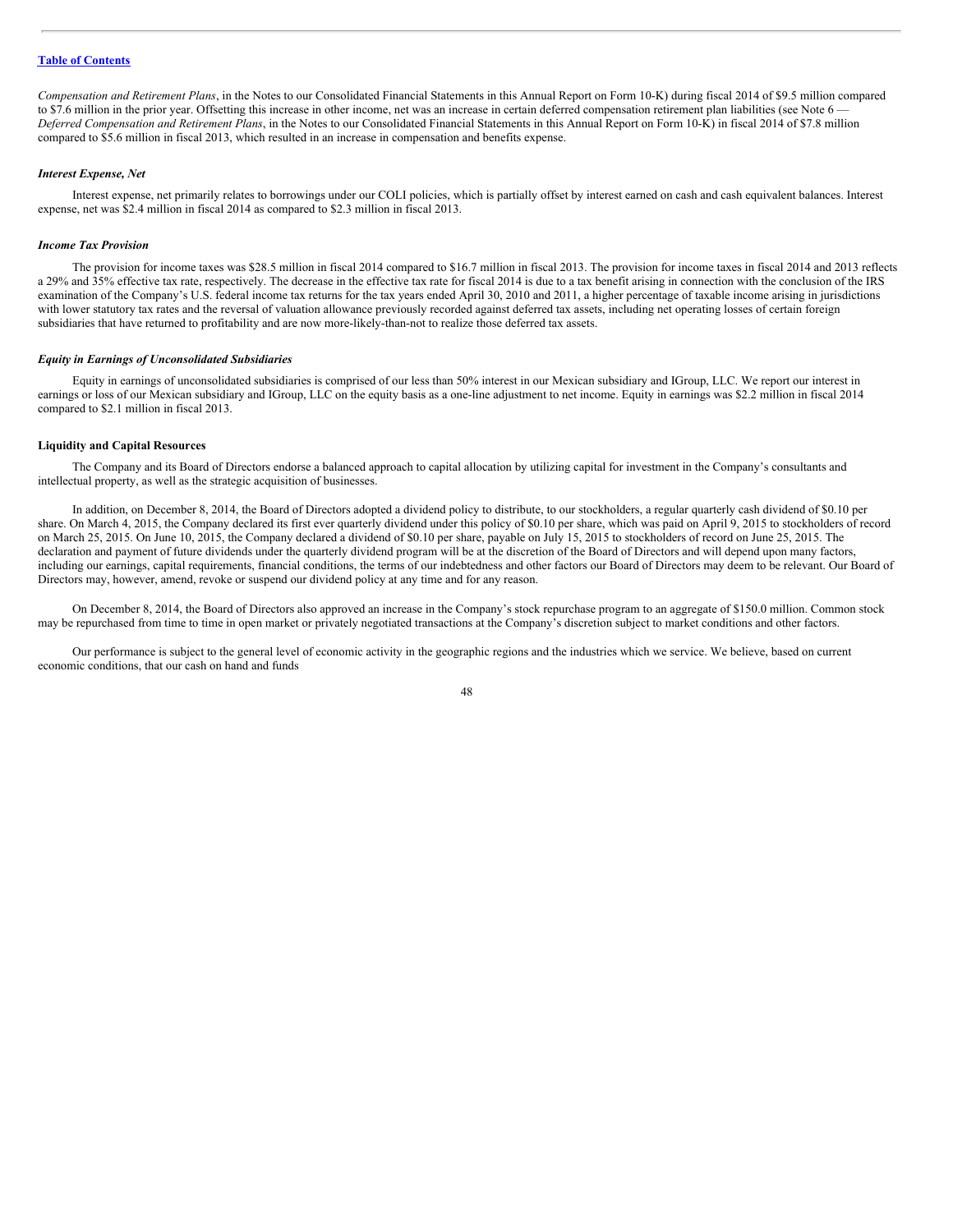from operations will be sufficient to meet anticipated working capital, capital expenditures, general corporate requirements and dividend payments under our dividend policy during the next twelve months. However, if the national or global economy, credit market conditions, and/or labor markets were to deteriorate in the future, such changes would put negative pressure on demand for our services and affect our operating cash flows. If these conditions were to persist over an extended period of time, we may incur negative cash flows, and it might require us to access our existing credit facility to meet our capital needs and/or discontinue our dividend policy.

Cash and cash equivalents and marketable securities were \$525.4 million and \$468.3 million as of April 30, 2015 and 2014, respectively. Net of amounts held in trust for deferred compensation plans and to pay fiscal 2015 bonuses, cash and marketable securities were \$235.6 million and \$211.1 million at April 30, 2015 and 2014, respectively. As of April 30, 2015 and 2014, we held \$143.4 million and \$136.3 million, respectively of cash and cash equivalents in foreign locations, net of amounts held in trust for deferred compensation plans and to pay fiscal 2015 and fiscal 2014 bonuses. If these amounts were distributed to the United States, in the form of dividends, we would be subject to additional U.S. income taxes. The Company has a plan to distribute a small portion of the cash held in foreign locations to the United States. No deferred tax liability has been recorded because no additional taxes would arise in connection with such distributions. Cash and cash equivalents consist of cash and highly liquid investments purchased with original maturities of three months or less. Marketable securities consist of mutual funds and investments in corporate bonds. The primary objectives of our investment in mutual funds are to meet the obligations under certain of our deferred compensation plans, while the corporate bonds and other securities are available for general corporate purposes.

As of April 30, 2015 and 2014, marketable securities of \$144.6 million and \$134.6 million, respectively, included trading securities of \$131.4 million (net of gross unrealized gains of \$8.3 million and gross unrealized losses of \$0.2 million) and \$116.2 million (net of gross unrealized gains of \$9.2 million and gross unrealized losses of \$0.7 million), respectively, held in trust for settlement of our obligations under certain deferred compensation plans, of which \$118.8 million and \$111.7 million, respectively, are classified as non-current. Our vested and unvested obligations for which these assets were held in trust totaled \$129.1 million and \$117.6 million as of April 30, 2015 and 2014, respectively. As of April 30, 2015 and 2014, we had marketable securities classified as available-for-sale with a balance of \$13.2 million and \$18.4 million, respectively.

The net increase in our working capital of \$60.0 million as of April 30, 2015 compared to April 30, 2014 is primarily attributable to increases in cash and cash equivalents, accounts receivable and marketable securities, partially offset by an increase in compensation and benefits payable. The change in cash and cash equivalents was due to an increase in profitability during fiscal 2015 compared to fiscal 2014 while accounts receivable went up due to an increase in total revenue. The increase in marketable securities was due to a rise in the current portion of marketable securities due to the expectation that these investments will be sold in the next twelve months to pay for deferred compensation benefits that come due and an increase in the current portion of our corporate bonds that will mature within a year that we account for as available for sale securities. Compensation and benefits payable went up due to a higher amount of performance related bonuses as profitability and average headcount increased and a rise in the amount expected to be paid on our deferred compensation plans in the next fiscal year. Cash provided by operating activities was \$107.3 million in fiscal 2015, a decrease of \$22.2 million, from cash provided by operating activities of \$129.5 million in fiscal 2014. The decrease in cash provided in operating activities is primarily because fiscal 2014 bonuses paid in fiscal 2015 were higher than fiscal 2013 bonuses paid in fiscal 2014, offset by an increase in cash provided by operations due to an increase in profitability.

Cash used in investing activities was \$30.6 million in fiscal 2015, an increase of \$7.0 million from cash used in investing activities of \$23.6 million in fiscal 2014. The cash used in investing activities was higher primarily due to an increase of \$17.8 million in the net purchase and sales/maturities of marketable securities, payment of \$15.3 million made for the acquisition of Pivot Leadership and \$2.9 million in restricted cash that became unrestricted during fiscal year 2014. These increases in cash used in investing activities were offset by a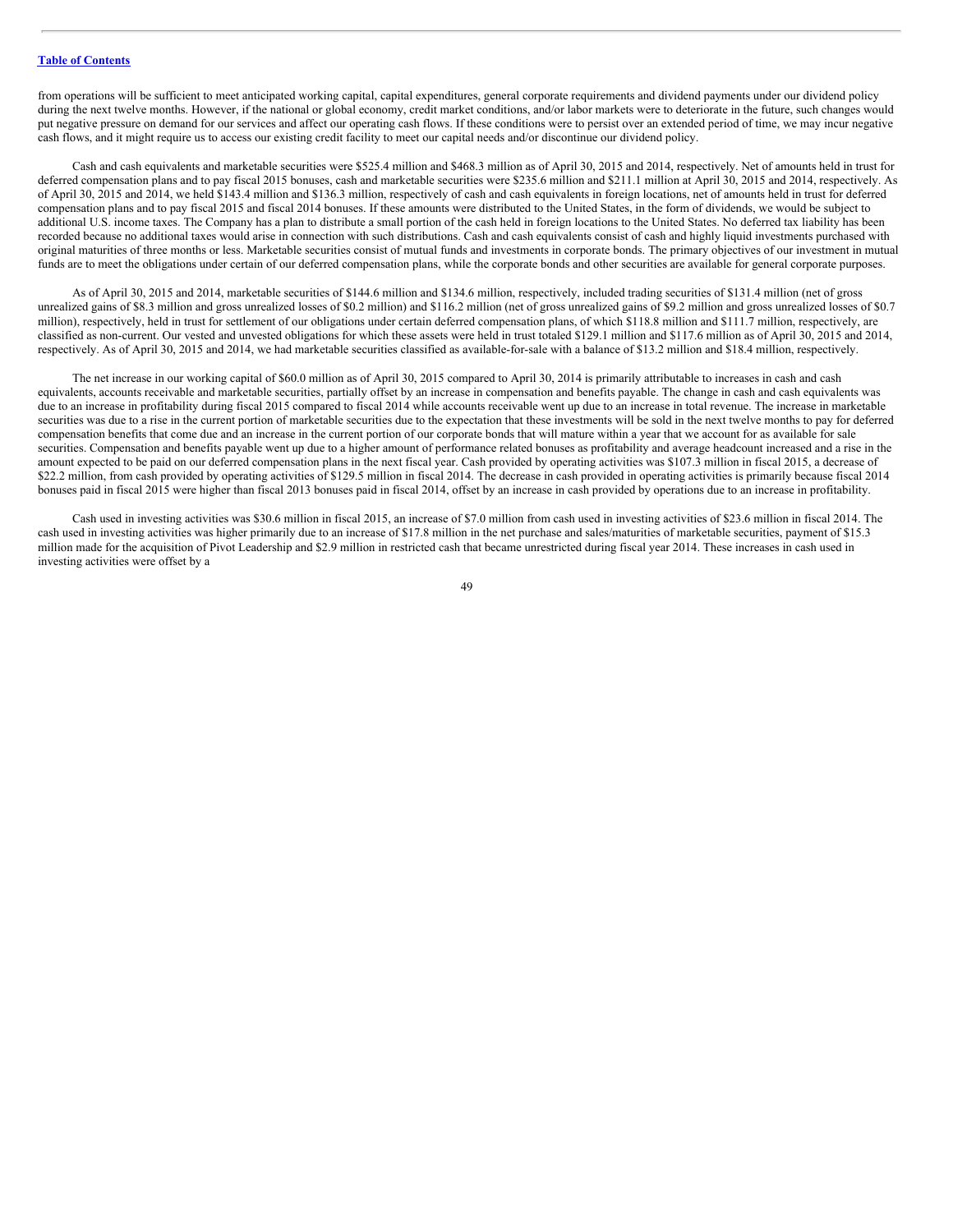\$15.0 million contingent consideration payment made to the selling stockholders of PDI in fiscal 2014, an increase in death benefits proceeds received from life insurance policies of \$7.7 million in fiscal 2015 compared to fiscal 2014 and a decrease of \$6.7 million in cash used to purchase property and equipment.

Cash used by financing activities was \$7.9 million in fiscal 2015 compared to cash provided by financing activities of \$5.6 million in fiscal 2014. Cash used in financing activities increased primarily due to cash dividends paid to stockholders in fiscal 2015 of \$5.1 million, lower cash proceeds from the exercise of employee stock options of \$3.7 million, and an increase of \$2.9 million paid on life insurance policy loans in fiscal 2015 compared to fiscal 2014. The rest of the change is an increase of \$1.8 million in cash used to repurchase shares of common stock to satisfy tax withholding requirements upon the vesting of restricted stock. As of April 30, 2015, \$150.0 million remained available for common stock repurchases under our stock repurchase program.

## **Off-Balance Sheet Arrangements**

We have no off-balance sheet arrangements and have not entered into any transactions involving unconsolidated, special purpose entities.

# **Contractual Obligations**

Contractual obligations represent future cash commitments and liabilities under agreements with third parties, and exclude contingent liabilities for which we cannot reasonably predict future payment. The following table represents our contractual obligations as of April 30, 2015:

|                                     |            |                                      |        | Payments Due in: |           |           |
|-------------------------------------|------------|--------------------------------------|--------|------------------|-----------|-----------|
|                                     |            | <b>More Than</b><br><b>Less Than</b> |        |                  |           |           |
|                                     | Note $(1)$ | Total                                | 1 Year | 1-3 Years        | 3-5 Years | 5 Years   |
|                                     |            |                                      |        | (in thousands)   |           |           |
| Operating lease commitments         | 14         | \$ 317,416                           | 41.624 | \$75,500         | 62,841    | \$137,451 |
| Accrued restructuring charges (2)   |            | 1,135                                | 753    | 382              | -         |           |
| Interest payments on COLI loans (3) | 10         | 44,659                               | 3,928  | 7,855            | 7,838     | 25,038    |
| Total                               |            | \$363,210                            | 46,305 | \$ 83,737        | 70,679    | 162,489   |

(1) See Note in the accompanying consolidated financial statements in Item 15.

(2) Represents rent payments, net of sublease income on an undiscounted basis and severance costs.

In addition to the contractual obligations above, we have liabilities related to certain employee benefit plans. These liabilities are recorded in our Consolidated Balance Sheets. The obligations related to these employee benefit plans are described in Note 6 — *Deferred Compensation and Retirement Plans*, in the Notes to our Consolidated Financial Statements in this Annual Report on Form 10-K.

Lastly, we have contingent commitments under certain employment agreements that are payable upon involuntary, termination without cause, as described in Note 14 *Commitments and Contingencies*, in the Notes to our Consolidated Financial Statements in this Annual Report on Form 10-K.

## *Cash Surrender Value of Company Owned Life Insurance Policies, Net of Loans*

The Company purchased COLI policies or contracts insuring the lives of certain employees eligible to participate in the deferred compensation and pension plans as a means of funding benefits under such plans. As of April 30, 2015 and 2014, we held contracts with gross CSV of \$172.3 million and \$167.2 million,

<sup>(3)</sup> Assumes COLI loans remain outstanding until receipt of death benefits on COLI policies and applies current interest rates on COLI loans ranging from 4.76% to 8.00% with total death benefits payable, net of loans under COLI contracts of \$216.5 million at April 30, 2015.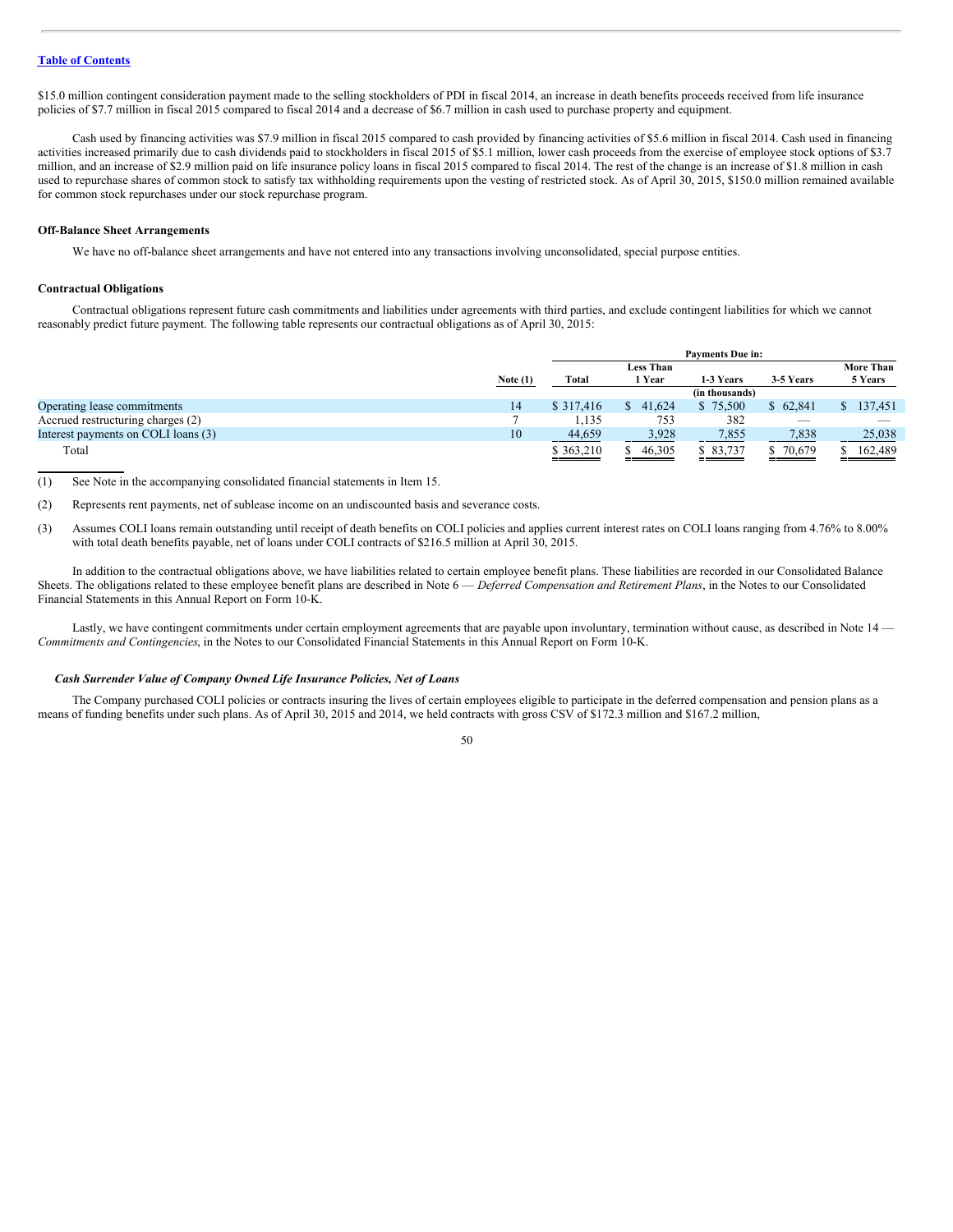respectively. In fiscal 2015 and 2014, we paid our premiums under our COLI contracts from operating cash, and in prior years, we generally borrowed under our COLI contracts to pay related premiums. Such borrowings do not require annual principal repayments, bear interest primarily at variable rates and are secured by the CSV of COLI contracts. Total outstanding borrowings against the CSV of COLI contracts were \$69.6 million and \$72.9 million as of April 30, 2015 and 2014, respectively. At April 30, 2015 and 2014, the net cash value of these policies was \$102.7 million and \$94.3 million, respectively. Total death benefits payable, net of loans under COLI contracts, were \$216.5 million and \$214.2 million at April 30, 2015 and 2014, respectively.

#### *Long-Term Debt*

#### *Original Credit Agreement*

As of April 30, 2015, the Company had a senior unsecured revolving credit facility pursuant to the credit agreement with Wells Fargo Bank, National Association, as lender (the "Lender"), dated January 18, 2013, as amended by Amendment No. 1, dated December 12, 2014 (the "Original Credit Agreement"). The Original Credit Agreement provided for an aggregate availability up to \$75.0 million with an option to increase the facility by an additional \$50.0 million, subject to the Lender's consent, and a \$15.0 million sub-limit for letters of credit. The Original Credit Agreement had an original maturity date of January 18, 2018. Borrowings under the Original Credit Agreement bore interest, at our election, at the adjusted London Interbank Offered Rate ("LIBOR") plus the applicable margin or at the base rate plus the applicable margin. The base rate is the highest of (i) the published prime rate, (ii) the federal funds rate plus 1.50%, and (iii) one month LIBOR plus 1.50%. Under the Original Credit Agreement, the applicable margin was based on a percentage per annum determined in accordance with a specified pricing grid based on the Company's total funded debt to adjusted EBITDA ratio. For LIBOR loans, the applicable margin under the Original Credit Agreement ranged from 0.50% to 1.50% per annum, while for base rate loans, the applicable margin ranged from 0.00% to 0.25% per annum. We were required to pay a quarterly commitment fee of 0.25% to 0.35% on the facility's average daily unused commitments based on the Company's total funded debt to adjusted EBITDA ratio. The financial covenants under the Original Credit Agreement included a maximum total funded debt to adjusted EBITDA ratio, and a minimum adjusted EBITDA, each as defined in the Original Credit Agreement. As of April 30, 2015, we complied with the financial covenants under the Original Credit Agreement. In addition, the Original Credit Agreement imposed a domestic liquidity requirement that we maintain at least \$50.0 million in unrestricted cash and/or marketable securities (excluding any marketable securities that are held in trust for the settlement of our obligations under certain deferred compensation plans) as a condition to consummating permitted acquisitions, paying dividends to our stockholders and making repurchases of our common stock. Under the Original Credit Agreement, we were limited to consummating permitted acquisitions, paying dividends to our stockholders and making share repurchases of our common stock in any fiscal year to a cumulative total of \$125.0 million. Subject to the foregoing, we were permitted to pay up to \$50.0 million in dividends in any fiscal year (subject to the satisfaction of certain conditions). The Original Credit Agreement also contained other usual and customary affirmative and negative covenants, which included limitations on additional indebtedness, guaranties, pledge of assets, investments, and asset sales and mergers. The credit facility was jointly and severally guaranteed by the Company's existing and future subsidiaries (other than immaterial subsidiaries, non-tax preferred subsidiaries, and certain foreign subsidiaries) (the "guarantors"), and could be prepaid and early terminated by the Company at any time without premium or penalty (subject to customary LIBOR breakage fees).

The Original Credit Agreement contained usual and customary events of default which included: non-payment of principal, interest, fees and other amounts; material breach of a representation or warranty; non-performance of covenants and obligations; default on other material debt; material judgments; bankruptcy or insolvency; and change of control. The occurrence of a non-bankruptcy event of default under the Original Credit Agreement could result, at the Lender's option, in the termination of the credit facility and the acceleration of the Company's repayment obligations thereunder. The occurrence of a bankruptcy event of default would automatically result in the termination of the credit facility and the acceleration of the Company's repayment obligations thereunder.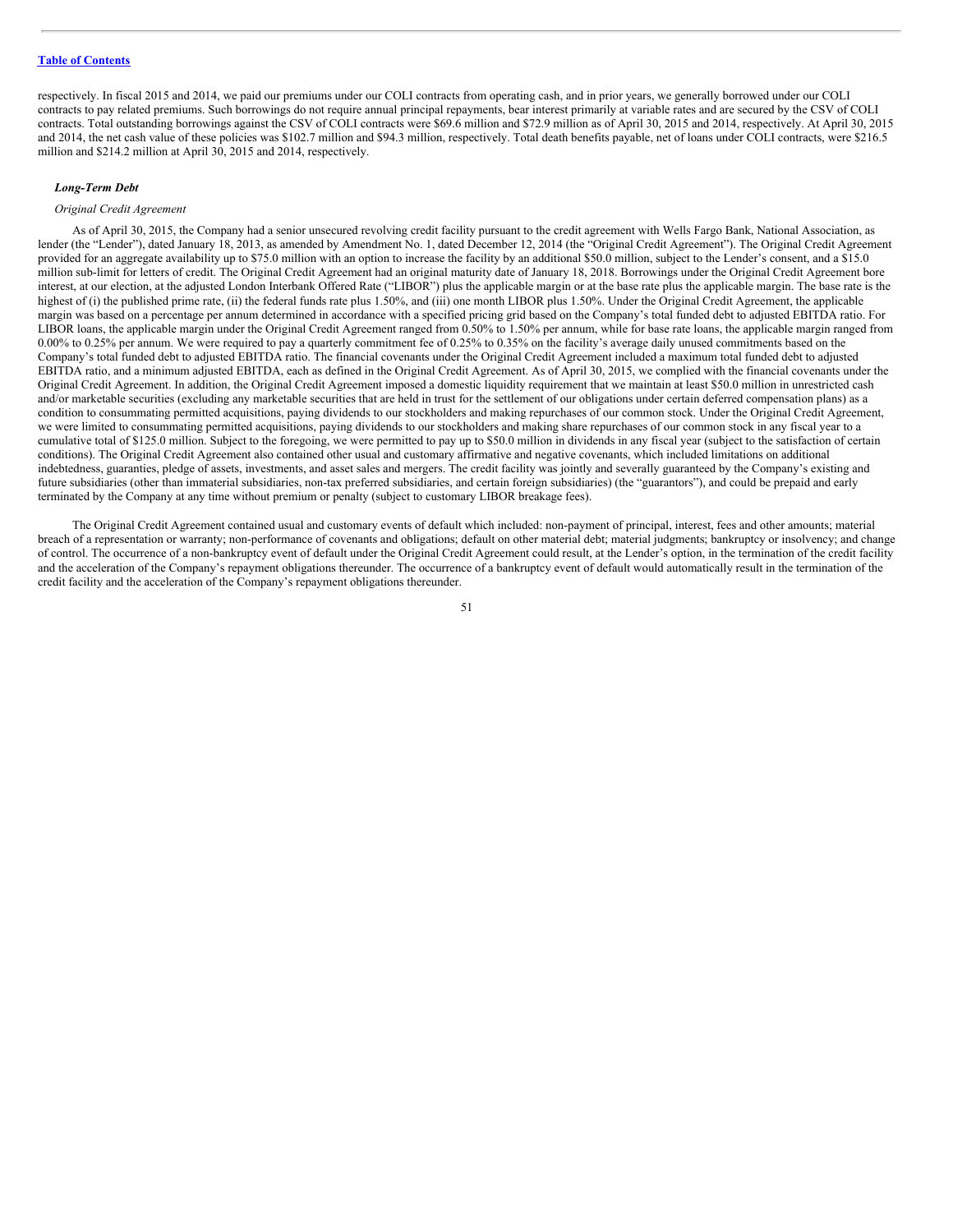As of April 30, 2015 and 2014, the Company had no borrowings under its long-term debt arrangements. At April 30, 2015 and 2014, there was \$2.8 million of standby letters of credit issued under its long-term debt arrangements. The Company has a total of \$1.6 million and \$1.5 million of standby letters of credits with other financial institutions as of April 30, 2015 and 2014, respectively.

#### *Amended Credit Agreement*

On June 3, 2015, we entered into Amendment No. 2 to the Original Credit Agreement which became effective as of June 5, 2015 (the "Amendment No. 2"), in order to amend certain terms of the Original Credit Agreement (as amended pursuant to Amendment No. 2, the "Amended Credit Agreement").

Amendment No. 2, among other things, (i) increased the aggregate amount available under our revolving credit facility to \$150.0 million, which includes a \$15.0 million sub-limit for letters of credit, with an option to increase the credit facility by an additional \$50.0 million prior to December 3, 2019, subject to the Lender's consent and the satisfaction of certain conditions (including the requirement, if the Lender acting in its sole discretion so elects, that the credit facility under the Amended Credit Agreement become secured at such time by substantially all the assets of the Company and the guarantors); (ii) extended the maturity date to June 3, 2020, (iii) amended the financial covenants so as to require the Company to maintain a minimum adjusted EBITDA and a maximum total funded debt to adjusted EBITDA ratio; (iv) amended the pricing applicable to borrowings under the Amended Credit Agreement, as described below; (v) amended certain covenants relating to permitted acquisitions, dividends and share repurchases, including increasing the amount of dividends permitted to be paid in any fiscal year up to \$75.0 million; (vi) amended the definition of "domestic liquidity" to include amounts available to be borrowed under the increased credit facility; and (vii) effected certain technical and conforming changes.

As of June 5, 2015, borrowings under the Amended Credit Agreement will bear interest, at our election, at the adjusted LIBOR plus the applicable margin or at the base rate plus the applicable margin. The applicable margin is based on a percentage per annum determined in accordance with a specified pricing grid based on the Company's total funded debt to adjusted EBITDA ratio. For LIBOR loans, the applicable margin will range from 0.875% to 1.75% per annum, while for base rate loans, the applicable margin will range from 0.00% to 0.75% per annum. As of June 5, 2015, we are required to pay a quarterly commitment fee of 0.25% to 0.40% on the revolving credit facility's average daily unused commitments based on the Company's total funded debt to adjusted EBITDA ratio. The definition of domestic liquidity requirement under the Amended Credit Agreement requires that we maintain at least \$50.0 million in unrestricted cash and/or marketable securities (excluding any marketable securities that are held in trust for the settlement of our obligations under certain deferred compensation plans) as a condition to consummating permitted acquisitions, paying dividends to our stockholders and making share repurchases of our common stock. Undrawn amounts on our line of credit may be used to calculate domestic liquidity. We are limited in consummating permitted acquisitions, paying dividends to our stockholders and making share repurchases of our common stock to a cumulative total of \$125.0 million in any fiscal year. We are permitted to pay up to \$75.0 million in dividends and share repurchases, in aggregate, in any fiscal year (subject to the satisfaction of certain conditions), which amount is further limited by any consideration paid with respect to acquisitions during such fiscal year, as discussed above.

We are not aware of any other trends, demands or commitments that would materially affect liquidity or those that relate to our resources.

# **Accounting Developments**

#### *Recently Adopted Accounting Standards*

In March 2013, the Financial Accounting Standards Board ("FASB") issued guidance on releasing cumulative translation adjustments when a reporting entity (parent) ceases to have a controlling financial interest in a subsidiary or group of assets that is a nonprofit activity or a business within a foreign entity. In addition,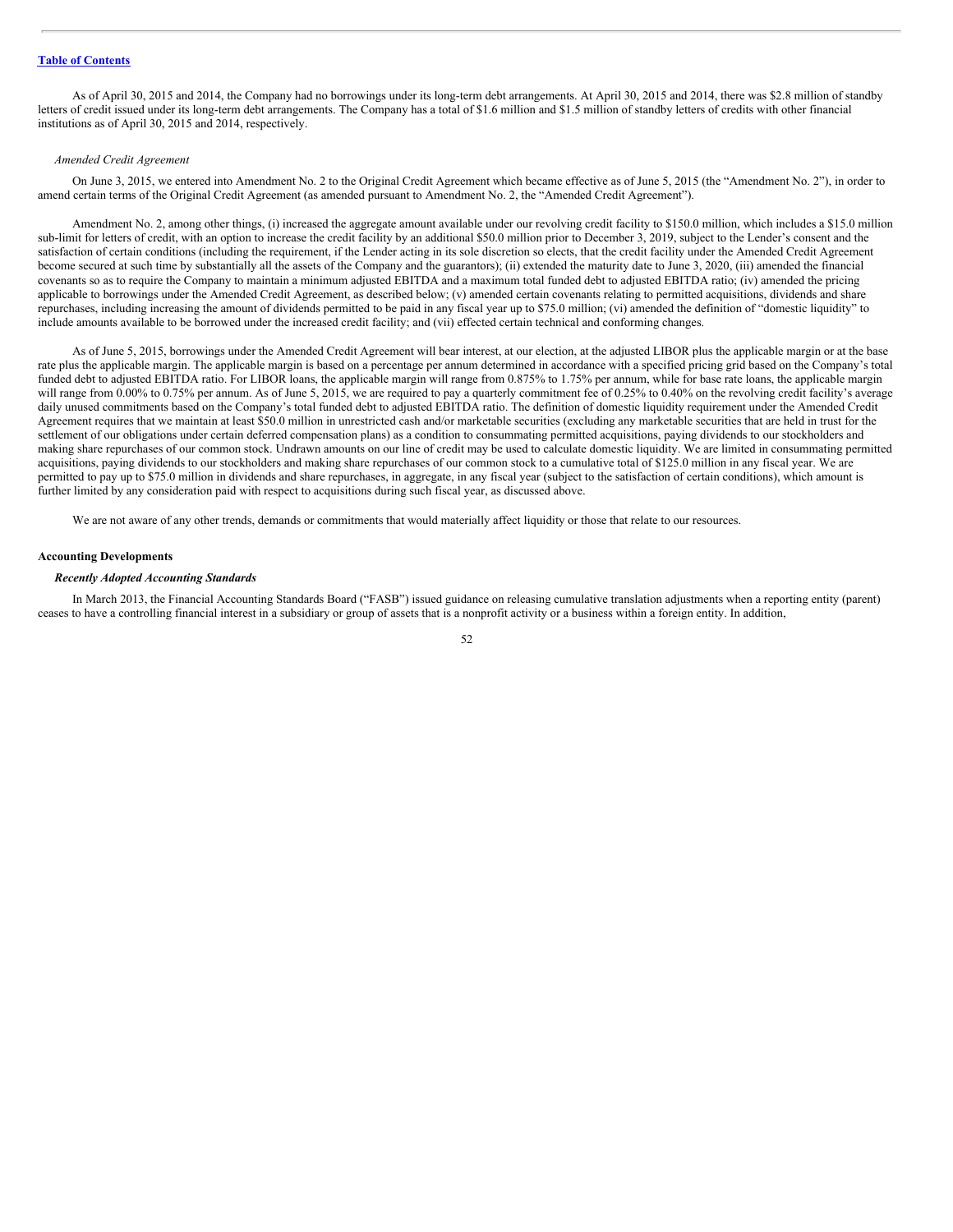these amendments provide guidance on the release of cumulative translation adjustments in partial sales of equity method investments and in step acquisitions. This new guidance was effective on a prospective basis for fiscal years and interim reporting periods beginning after December 15, 2013. The amendments should be applied prospectively to derecognition events occurring after the effective date. Prior periods should not be adjusted and early adoption is permitted. The Company adopted this guidance during fiscal 2015 and the adoption did not have an impact on the financial statements of the Company.

In June 2013, the FASB issued guidance on how a liability for an unrecognized tax benefit should be presented in the financial statements if the ultimate settlement of such liability will not result in a cash payment to the tax authority but will, rather, reduce a deferred tax asset, a net operating loss or tax credit carryforward. The FASB concluded that, when settlement in such manner is available under tax law, the liability for an unrecognized tax benefit should be presented as a reduction of the deferred tax asset associated with the net operating loss or tax credit carryforward. This new guidance was effective for fiscal years and interim periods within those years beginning after December 15, 2013. The Company adopted this guidance during fiscal 2015 and the adoption did not have an impact on the financial statements of the Company.

## *Recently Proposed Accounting Standards*

In May 2014, the FASB issued guidance that supersedes revenue recognition requirements regarding contracts with customers to transfer goods or services or for the transfer of nonfinancial assets. Under the new guidance, entities are required to recognize revenue in order to depict the transfer of promised goods or services to customers in an amount that reflects the consideration to which the entity expects to be entitled in exchange for those goods or services. The guidance provides a five-step analysis to be performed on transactions to determine when and how revenue is recognized. This new guidance is effective for fiscal years and interim periods within those annual years beginning after December 15, 2016. The Company will adopt this guidance in its fiscal year beginning May 1, 2017. The Company is currently evaluating the effect the guidance will have on our financial condition and results of operations.

## **Item 7A.** *Quantitative and Qualitative Disclosures About Market Risk*

As a result of our global operating activities, we are exposed to certain market risks, including foreign currency exchange fluctuations and fluctuations in interest rates. We manage our exposure to these risks in the normal course of our business as described below. We have not utilized financial instruments for trading, hedging or other speculative purposes nor do we trade in derivative financial instruments.

## **Foreign Currency Risk**

Substantially all our foreign subsidiaries' operations are measured in their local currencies. Assets and liabilities are translated into U.S. dollars at the rates of exchange in effect at the end of each reporting period and revenue and expenses are translated at average rates of exchange during the reporting period. Resulting translation adjustments are reported as a component of accumulated other comprehensive income on our consolidated balance sheets.

Transactions denominated in a currency other than the reporting entity's functional currency may give rise to transaction gains and losses that impact our results of operations. Historically, we have not realized significant foreign currency gains or losses on such transactions. Foreign currency losses, on an after tax basis, included in net income were \$1.6 million during fiscal 2015, compared to foreign currency gains, on an after tax basis, included in net income were \$1.0 million during fiscal 2014. Foreign currency losses, on an after tax basis, included in net income were \$0.5 million during fiscal 2013.

Our primary exposure to exchange losses or gains is based on outstanding intercompany loan balances denominated in U.S. dollars. If the U.S. dollar strengthened or weakened by 15%, 25% and 35% against the

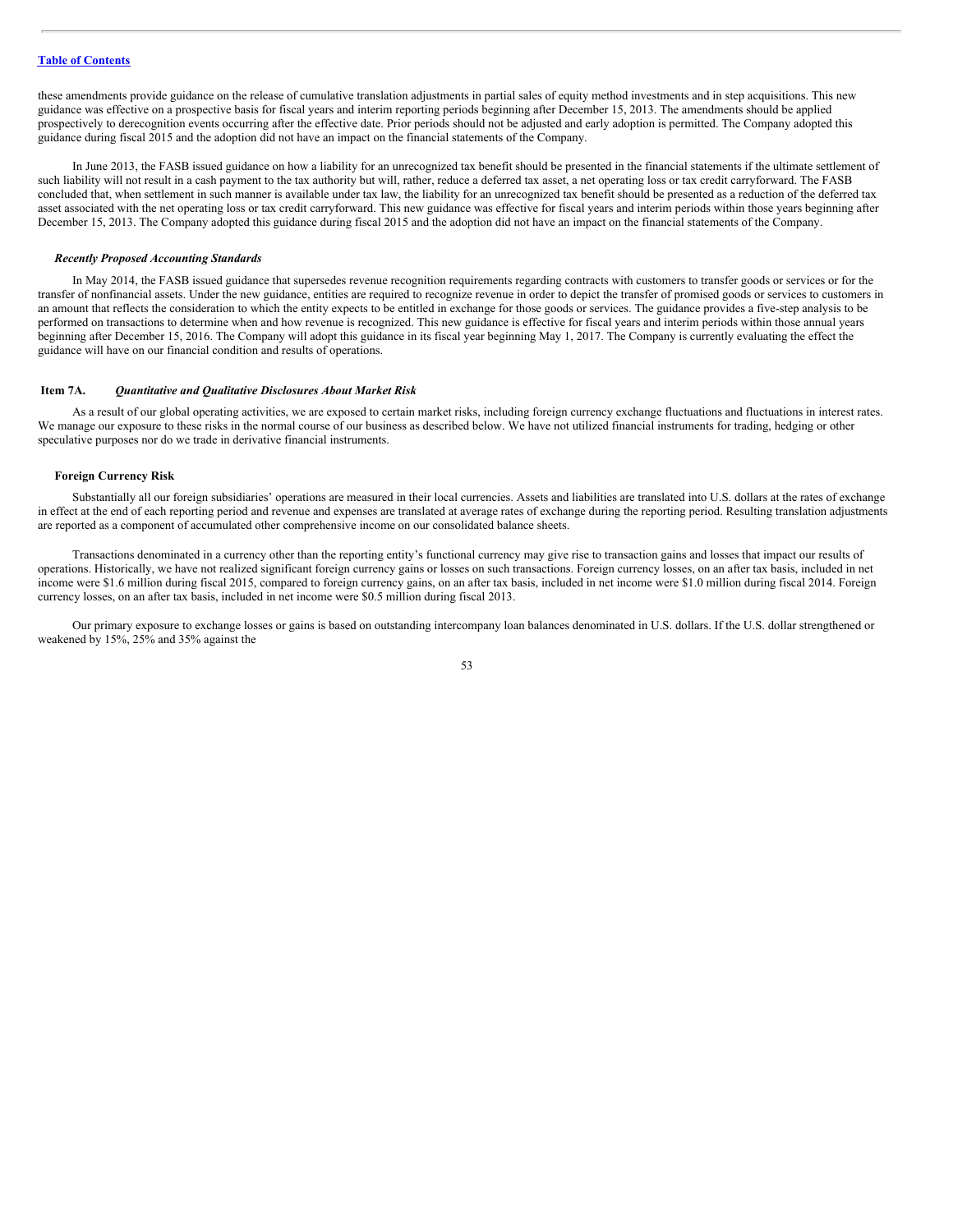Pound Sterling, the Euro, the Canadian dollar, the Australian dollar and the Yen, our exchange loss or gain during fiscal 2015 would have been \$1.8 million, \$3.0 million and \$4.2 million, respectively, based on outstanding balances at April 30, 2015.

# **Interest Rate Risk**

We primarily manage our exposure to fluctuations in interest rates through our regular financing activities, which are short term and provide for variable market rates. As of April 30, 2015 and 2014, we had no outstanding borrowings under our Credit Agreement. We had \$69.6 million and \$72.9 million of borrowings against the CSV of COLI contracts as of April 30, 2015 and 2014, respectively, bearing interest primarily at variable rates. The risk of fluctuations in these variable rates is minimized by the fact that we receive a corresponding adjustment to our borrowed funds crediting rate which has the effect of increasing the CSV on our COLI contracts.

## **Item 8.** *Financial Statements and Supplementary Data*

See Consolidated Financial Statements beginning on page F-1 of this Annual Report on Form 10-K.

Supplemental Financial Information regarding quarterly results is contained in Note 15 — Q*uarterly Results*, in the Notes to our Consolidated Financial Statements in this Annual Report on Form 10-K.

### **Item 9.** *Changes in and Disagreements with Accountants on Accounting and Financial Disclosure*

Not applicable.

#### **Item 9A.** *Controls and Procedures*

(a) Evaluation of Disclosure Controls and Procedures.

Based on their evaluation of our disclosure controls and procedures conducted as of the end of the period covered by this Annual Report on Form 10-K, our Chief Executive Officer and Chief Financial Officer have concluded that our disclosure controls and procedures (as defined in Rules 13a-15(e) and 15d-15(e) under the Exchange Act of 1934 (the "Exchange Act")) are effective.

(b) Changes in Internal Control over Financial Reporting.

There were no changes in our internal control over financial reporting during the fourth fiscal quarter that have materially affected or are reasonably likely to materially affect our internal control over financial reporting. See Management's Report on Internal Control Over Financial Reporting and Report of Independent Registered Public Accounting Firm on Internal Control Over Financial Reporting on pages F-2 and F-3, respectively.

#### **Item 9B.** *Other Information*

Not applicable.

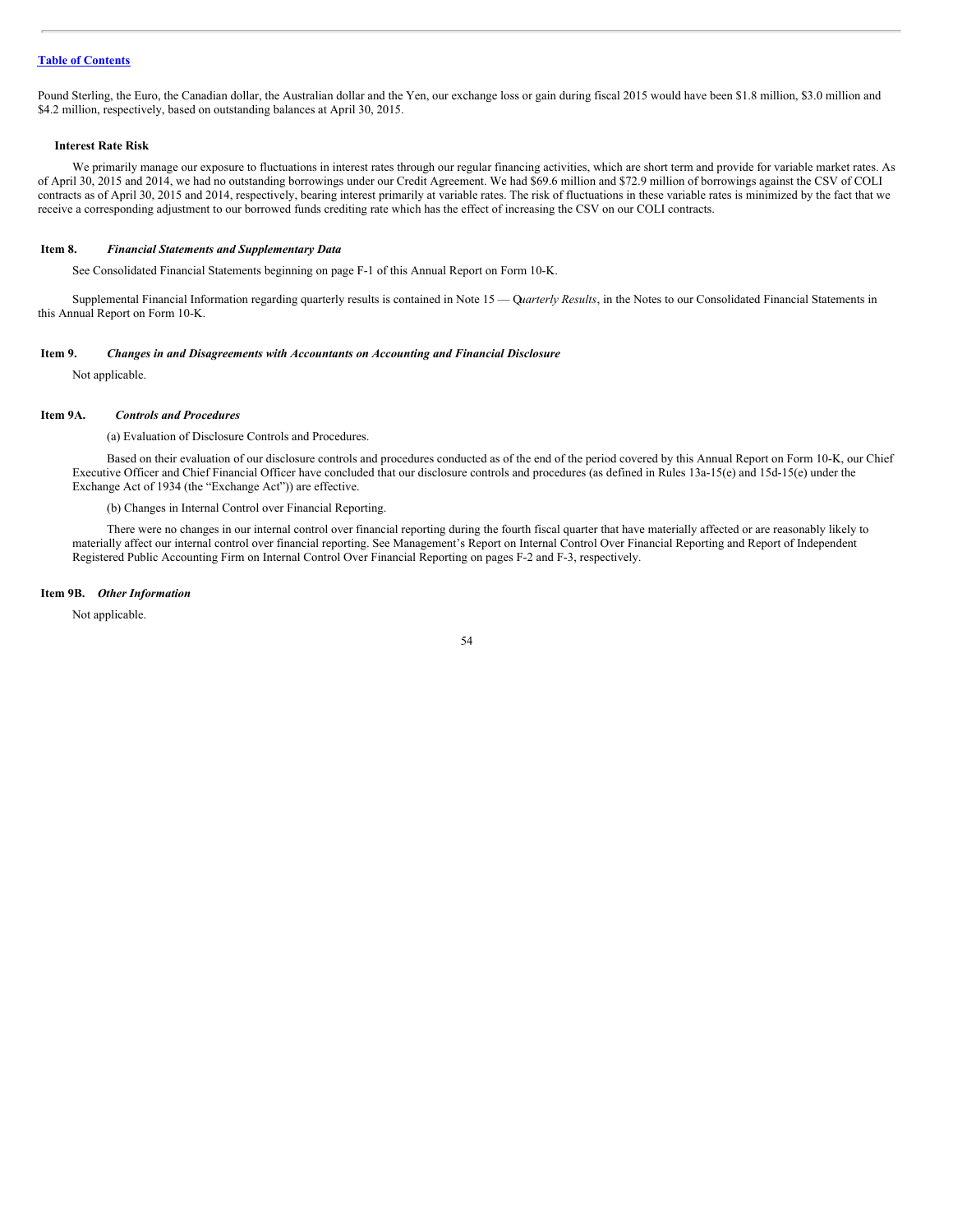# **PART III.**

## **Item 10.** *Directors, Executive Of icers and Corporate Governance*

The information required by this Item will be included under the captions "The Board of Directors" and "Section 16(a) Beneficial Ownership Reporting Compliance" and elsewhere in our 2015 Proxy Statement, and is incorporated herein by reference. The information under the heading "Executive Officers of the Registrant" in Part I of this Annual Report on Form 10-K is also incorporated by reference in this section.

We have adopted a "Code of Business Conduct and Ethics," which is applicable to our directors, chief executive officer and senior financial officers, including our principal financial officer, who is also our principal accounting officer. The Code of Business Conduct and Ethics is available on our website at *www.kornferry.com*. We intend to post amendments to or waivers to this Code of Business Conduct and Ethics on our website when adopted.

## **Item 11.** *Executive Compensation*

The information required by this Item will be included in our 2015 Proxy Statement, and is incorporated herein by reference.

#### **Item 12.** *Security Ownership of Certain Beneficial Owners and Management and Related Stockholder Matters*

The information required by this Item will be included under the caption "Security Ownership of Certain Beneficial Owners and Management" and elsewhere in our 2015 Proxy Statement, and is incorporated herein by reference.

## **Item 13.** *Certain Relationships and Related Transactions, and Director Independence*

The information required by this Item will be included under the caption "Certain Relationships and Related Transactions" and elsewhere in our 2015 Proxy Statement, and is incorporated herein by reference.

# **Item 14.** *Principal Accountant Fees and Services*

The information required by this Item will be included under the captions "Fees Paid to Ernst & Young LLP," and "Audit Committee Pre-Approval Policies and Procedures," and elsewhere in our 2015 Proxy Statement, and is incorporated herein by reference.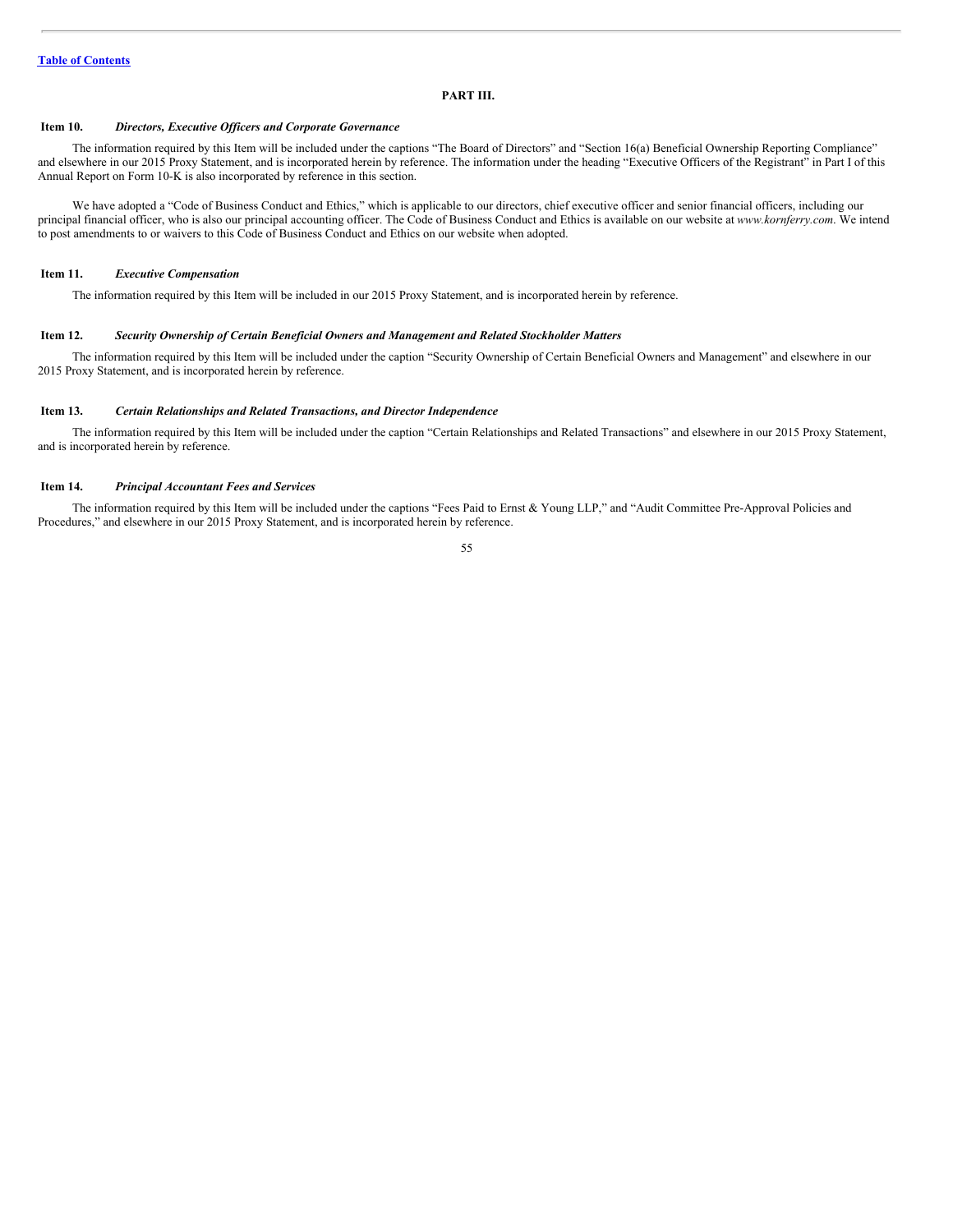# **PART IV.**

# **Item 15.** *Exhibits and Financial Statement Schedules*

# **Financial Statements.**

1. *Index to Financial Statements:*

See Consolidated Financial Statements included as part of this Form 10-K and Schedule II — Valuation and Qualifying Accounts. Pursuant to Rule 7-05 of Regulation S-X, the other schedules have been omitted as the information to be set forth therein is included in the notes of the audited consolidated financial statements F-1

#### **Exhibits:**

| Exhibit<br>Number | <b>Description</b>                                                                                                                                                                                                                                                                                                                                                                                                                      |
|-------------------|-----------------------------------------------------------------------------------------------------------------------------------------------------------------------------------------------------------------------------------------------------------------------------------------------------------------------------------------------------------------------------------------------------------------------------------------|
| $2.1***$          | Agreement and Plan of Merger, dated as of December 5, 2012, by and among Korn/Ferry International, Personnel Decisions International Corporation, Unity<br>Sub, Inc., Personnel Decisions International Corporation, all of the stockholders of Personnel Decisions International Corporation, and PDI Stockholder<br>Representative, LLC, filed as Exhibit 2.1 to the Company's Current Report on Form 8-K, filed on December 6, 2012. |
| $3.1+$            | Restated Certificate of Incorporation of the Company, filed as Exhibit 3.1 to the Company's Quarterly Report on Form 10-Q, filed December 9, 2013.                                                                                                                                                                                                                                                                                      |
| $3.2+$            | Certificate of Designations of 7.5% Convertible Series A Preferred Stock, filed as Exhibit 3.1 to the Company's Current Report on Form 8-K, filed June 18,<br>2002.                                                                                                                                                                                                                                                                     |
| $3.3+$            | Fourth Amended and Restated Bylaws of the Company, filed as Exhibit 3.1 to the Company's Current Report on Form 8-K, filed October 7, 2014.                                                                                                                                                                                                                                                                                             |
| $4.1+$            | Form of Common Stock Certificate of the Company, filed as Exhibit 4.1 to the Company's Registration Statement on Form S-3 (No. 333-49286), filed<br>November 3, 2000.                                                                                                                                                                                                                                                                   |
| $10.1*+$          | Form of Indemnification Agreement between the Company and some of its executive officers and directors, filed as Exhibit 10.1 to the Company's<br>Registration Statement on Form S-1 (No. 333-61697), effective February 10, 1999.                                                                                                                                                                                                      |
| $10.2*+$          | Form of U.S. and International Worldwide Executive Benefit Retirement Plan, filed as Exhibit 10.3 to the Company's Registration Statement on Form S-1<br>(No. 333-61697), effective February 10, 1999.                                                                                                                                                                                                                                  |
| $10.3*+$          | Form of U.S. and International Worldwide Executive Benefit Life Insurance Plan, filed as Exhibit 10.4 to the Company's Registration Statement on Form S-1<br>(No. 333-61697), effective February 10, 1999.                                                                                                                                                                                                                              |
| $10.4*+$          | Worldwide Executive Benefit Disability Plan (in the form of Long-Term Disability Insurance Policy), filed as Exhibit 10.5 to the Company's Registration<br>Statement on Form S-1 (No. 333-61697), effective February 10, 1999.                                                                                                                                                                                                          |
| $10.5*+$          | Form of U.S. and International Enhanced Executive Benefit and Wealth Accumulation Plan, filed as Exhibit 10.6 to the Company's Registration Statement on                                                                                                                                                                                                                                                                                |

10.5\*+ Form of U.S. and International Enhanced Executive Benefit and Wealth Accumulation Plan, filed as Exhibit 10.6 to the Company's Registration Statement on Form S-1 (No. 333-61697), effective February 10, 1999.

10.6\*+ Form of U.S. and International Senior Executive Incentive Plan, filed as Exhibit 10.7 to the Company's Registration Statement on Form S-1 (No. 333-61697), effective February 10, 1999.

56

**Page**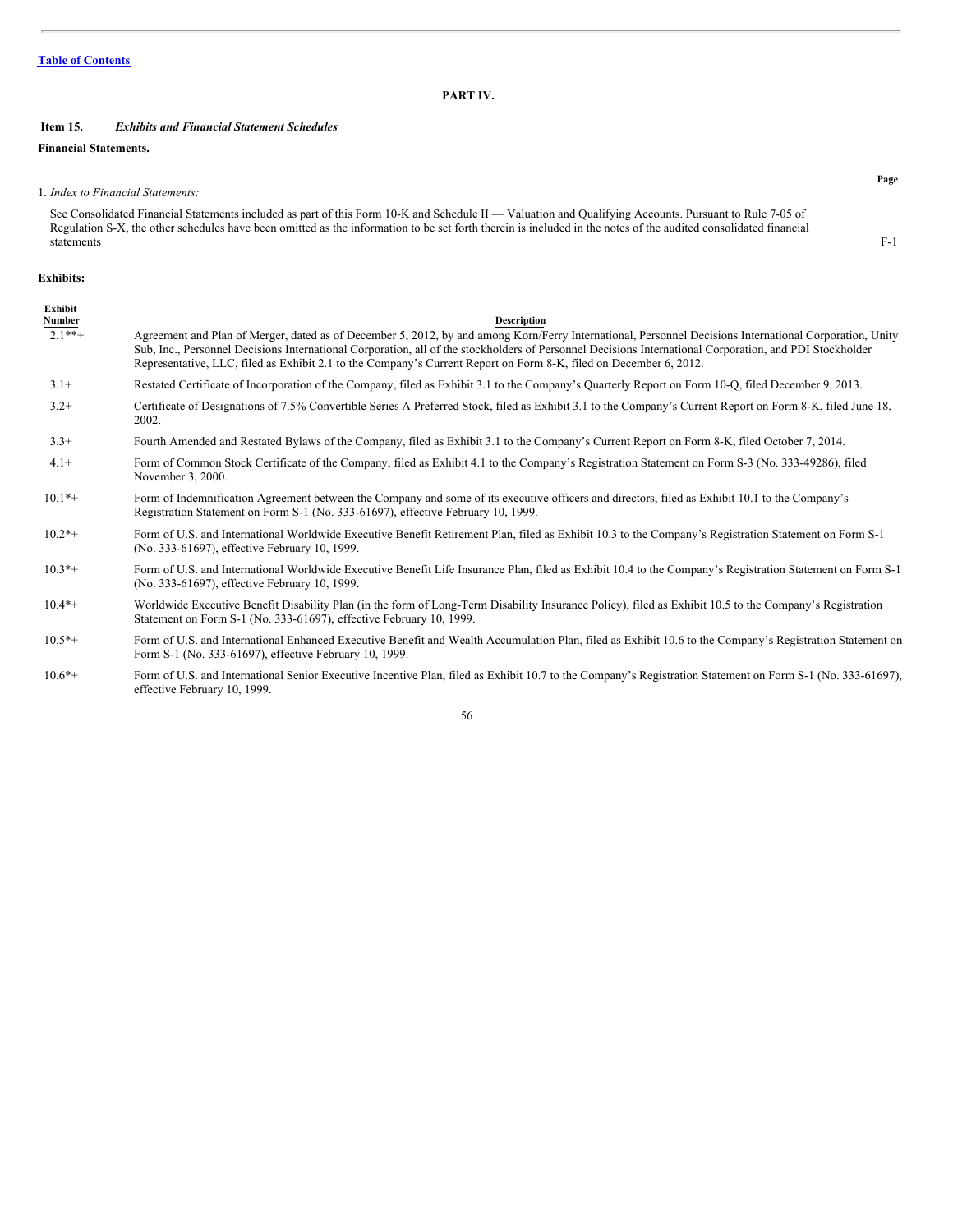| <b>Exhibit</b><br>Number      | <b>Description</b>                                                                                                                                                                                                                                                                         |
|-------------------------------|--------------------------------------------------------------------------------------------------------------------------------------------------------------------------------------------------------------------------------------------------------------------------------------------|
| $\frac{10.7^{*+}}{10.7^{*+}}$ | Executive Salary Continuation Plan, filed as Exhibit 10.8 to the Company's Registration Statement on Form S-1 (No. 333-61697), effective February 10,<br>1999.                                                                                                                             |
| $10.8*+$                      | Form of Amended and Restated Stock Repurchase Agreement, filed as Exhibit 10.10 to the Company's Registration Statement on Form S-1 (No. 333-61697),<br>effective February 10, 1999.                                                                                                       |
| $10.9*+$                      | Form of Standard Employment Agreement, filed as Exhibit 10.11 to the Company's Registration Statement on Form S-1 (No. 333-61697), effective<br>February 10, 1999.                                                                                                                         |
| $10.10*+$                     | Form of U.S. and Foreign Executive Participation Program, filed as Exhibit 10.27 to the Company's Registration Statement on Form S-1 (No. 333-61697),<br>effective February 10, 1999.                                                                                                      |
| $10.11*+$                     | Korn/Ferry International Second Amended and Restated Performance Award Plan, filed as Appendix A to the Company's Definitive Proxy Statement, filed<br>August 12, 2004.                                                                                                                    |
| $10.12*+$                     | Form of Indemnification Agreement between the Company and some of its executive officers and directors, filed as Exhibit 10.4 to the Company's Quarterly<br>Report on Form 10-Q, filed March 12, 2004.                                                                                     |
| $10.13+$                      | Summary of Non-Employee Director Compensation, filed as Exhibit 10.1 to the Company's Current Report on Form 8-K, filed September 10, 2012.                                                                                                                                                |
| $10.14*+$                     | Form of Restricted Stock Award Agreement to Employees Under the Performance Award Plan filed as Exhibit 10.1 to the Company's Current Report on<br>Form 8-K, filed June 29, 2006.                                                                                                          |
| $10.15*+$                     | Form of Restricted Stock Award Agreement to Non-Employee Directors Under the Performance Award Plan filed as Exhibit 10.2 to the Company's Current<br>Report on Form 8-K, filed June 29, 2006.                                                                                             |
| $10.16*+$                     | Stock and Asset Purchase Agreement dated as of August 8, 2006, by and among Lominger Limited, Inc., Lominger Consulting, Inc., Michael M. Lombardo,<br>Robert W. Eichinger, and the Company filed as Exhibit 10.1 to the Company's Quarterly Report on Form 10-Q, filed September 8, 2006. |
| $10.17*+$                     | Letter from the Company to Gary Burnison, dated March 30, 2007, filed as Exhibit 10.38 to the Company's Annual Report on Form 10-K, filed June 29,<br>2007.                                                                                                                                |
| $10.18*+$                     | Employment Agreement between the Company and Gary Burnison, dated April 24, 2007, filed as Exhibit 10.41 to the Company's Annual Report on Form<br>10-K, filed June 29, 2007.                                                                                                              |
| $10.19*+$                     | Form of Restricted Stock Unit Award Agreement to Directors Under the Performance Award Plan, filed as Exhibit 10.2 to the Company's Quarterly Report<br>on Form 10-Q, filed December 10, 2007.                                                                                             |
| $10.20*+$                     | Letter from the Company to Ana Dutra, dated January 16, 2008, filed as Exhibit 10.1 to the Company's Quarterly Report on Form 10-Q, filed March 11,<br>2008.                                                                                                                               |
| $10.21*+$                     | Form of Stock Option Agreement to Employees and Non-Employee Directors Under the Korn/Ferry International 2008 Stock Incentive Plan, filed as Exhibit<br>10.3 to the Company's Current Report on Form 8-K, filed June 12, 2009.                                                            |
| $10.22*+$                     | Korn/Ferry International Executive Capital Accumulation Plan, filed as Exhibit 4.1 to the Company's Registration Statement on Form S-8 (No. 333-111038),<br>filed December 10, 2003.                                                                                                       |
| $10.23*+$                     | Letter Agreement between the Company and Gary D. Burnison dated June 25, 2009, filed as Exhibit 10.51 to the Company's Annual Report on Form 10-K,<br>filed June 29, 2009.                                                                                                                 |
| $10.24*+$                     | Employment Agreement between the Company and Byrne Mulrooney dated March 5, 2010, filed as Exhibit 10.40 to the Company's Annual Report on Form<br>10-K, filed June 29, 2010.                                                                                                              |

10.25\*+ Korn/Ferry International Amended and Restated Employee Stock Purchase Plan, filed as Exhibit 99.1 to the Company's Registration Statement on Form S-8, filed December 10, 2014.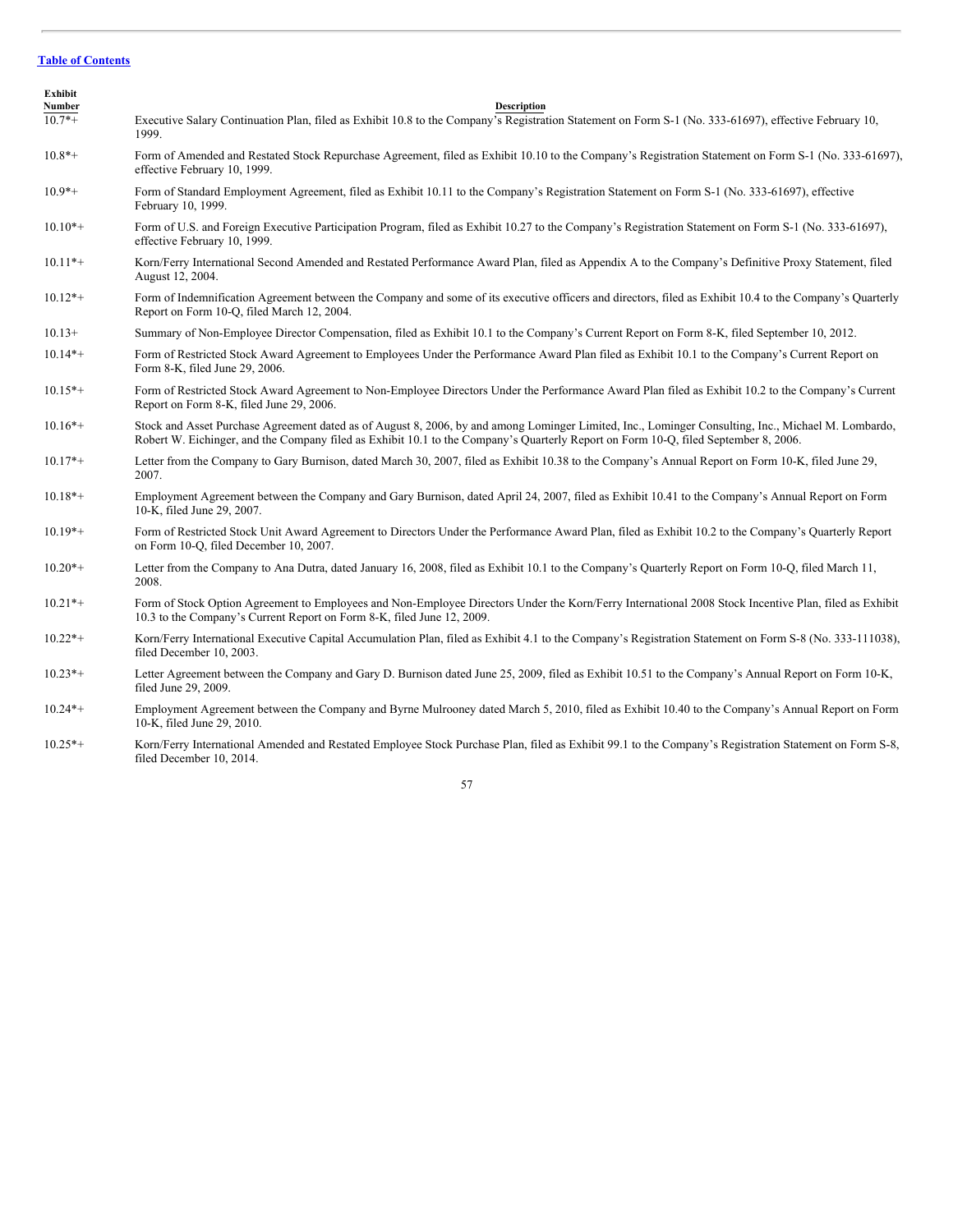| <b>Exhibit</b><br>Number | Description                                                                                                                                                                                                                      |
|--------------------------|----------------------------------------------------------------------------------------------------------------------------------------------------------------------------------------------------------------------------------|
| $10.26*+$                | Employment Agreement between the Company and Robert P. Rozek, filed as Exhibit 10.2 to the Company's Current Report on Form 8-K, filed<br>February 21, 2012.                                                                     |
| $10.27*+$                | Separation and General Release Agreement, between Michael DiGregorio and Korn/Ferry International, dated as of February 17, 2012, filed as Exhibit 10.1<br>to the Company's Current Report on Form 8-K, filed February 21, 2012. |
| $10.28*+$                | Second Amended and Restated Korn/Ferry International 2008 Stock Incentive Plan, filed as Exhibit 10.1 to the Company's Current Report on Form 8-K,<br>filed October 2, 2012.                                                     |
| $10.29*+$                | Form of Restricted Stock Unit Award Agreement to Non-Employee Directors Under the 2008 Stock Incentive Plan, filed as Exhibit 10.38 to the Company's<br>Annual Report on Form 10-K, filed June 25, 2013.                         |
| $10.30*+$                | Form of Restricted Stock Unit Award Agreement to Employees Under the 2008 Stock Incentive Plan, filed as Exhibit 10.39 to the Company's Annual<br>Report on Form 10-K, filed June 25, 2013.                                      |
| $10.31*+$                | Letter Agreement between the Company and R.J. Heckman, Ph.D., dated December 4, 2012, filed as Exhibit 10.40 to the Company's Annual Report on<br>Form 10-K, filed June 25, 2013.                                                |
| $10.32*+$                | Employment Agreement between the Company and Byrne Mulrooney dated June 26, 2014, filed as Exhibit 10.33 to the Company's Annual Report on Form<br>10-K, filed June 27, 2014.                                                    |
| $10.33*+$                | Amended and Restated Employment agreement dated July 25, 2014 between Korn/Ferry International and Gary Burnison, filed as Exhibit 10.1 to the<br>Company's Current Report on Form 8-K, filed August 1, 2014.                    |
| $10.34*+$                | Amended and Restated Korn/Ferry International Executive Capital Accumulation Plan, as of August 13, 2014, filed as Exhibit 10.1 to the Company's<br>Quarterly Report on Form 10-Q, filed December 10, 2014.                      |
| $10.35*+$                | Summary of Non-Employee Director Compensation Program, effective October 1, 2014, filed as Exhibit 10.2 to the Company's Quarterly Report on Form<br>10-Q, filed December 10, 2014.                                              |
| $10.36*+$                | Form of Indemnification Agreement between the Company and some of its directors and executive officers, filed as Exhibit 10.1 to the Company's Current<br>Report on Form 8-K, filed June 15, 2015.                               |
| 21.1                     | Subsidiaries of Korn/Ferry International.                                                                                                                                                                                        |
| 23.1                     | Consent of Ernst & Young LLP, Independent Registered Public Accounting Firm.                                                                                                                                                     |
| 24.1                     | Power of Attorney (contained on signature page).                                                                                                                                                                                 |
| 31.1                     | Chief Executive Officer Certification pursuant to Rule 13a-14(a) under the Exchange Act.                                                                                                                                         |
| 31.2                     | Chief Financial Officer Certification pursuant to Rule 13a-14(a) under the Exchange Act.                                                                                                                                         |
| 32.1                     | Chief Executive Officer and Chief Financial Officer Certification pursuant to 18 U.S.C. Section 1350.                                                                                                                            |
| 101.INS                  | XBRL Instance Document.                                                                                                                                                                                                          |
| 101.SCH                  | XBRL Taxonomy Extension Schema Document.                                                                                                                                                                                         |
| 101.CAL                  | XBRL Taxonomy Extension Calculation Linkbase Document.                                                                                                                                                                           |
| 101.DEF                  | XBRL Taxonomy Extension Definition Linkbase Document.                                                                                                                                                                            |
| 101.LAB                  | XBRL Taxonomy Extension Label Linkbase Document.                                                                                                                                                                                 |
| 101.PRE                  | XBRL Taxonomy Extension Presentation Linkbase Document.                                                                                                                                                                          |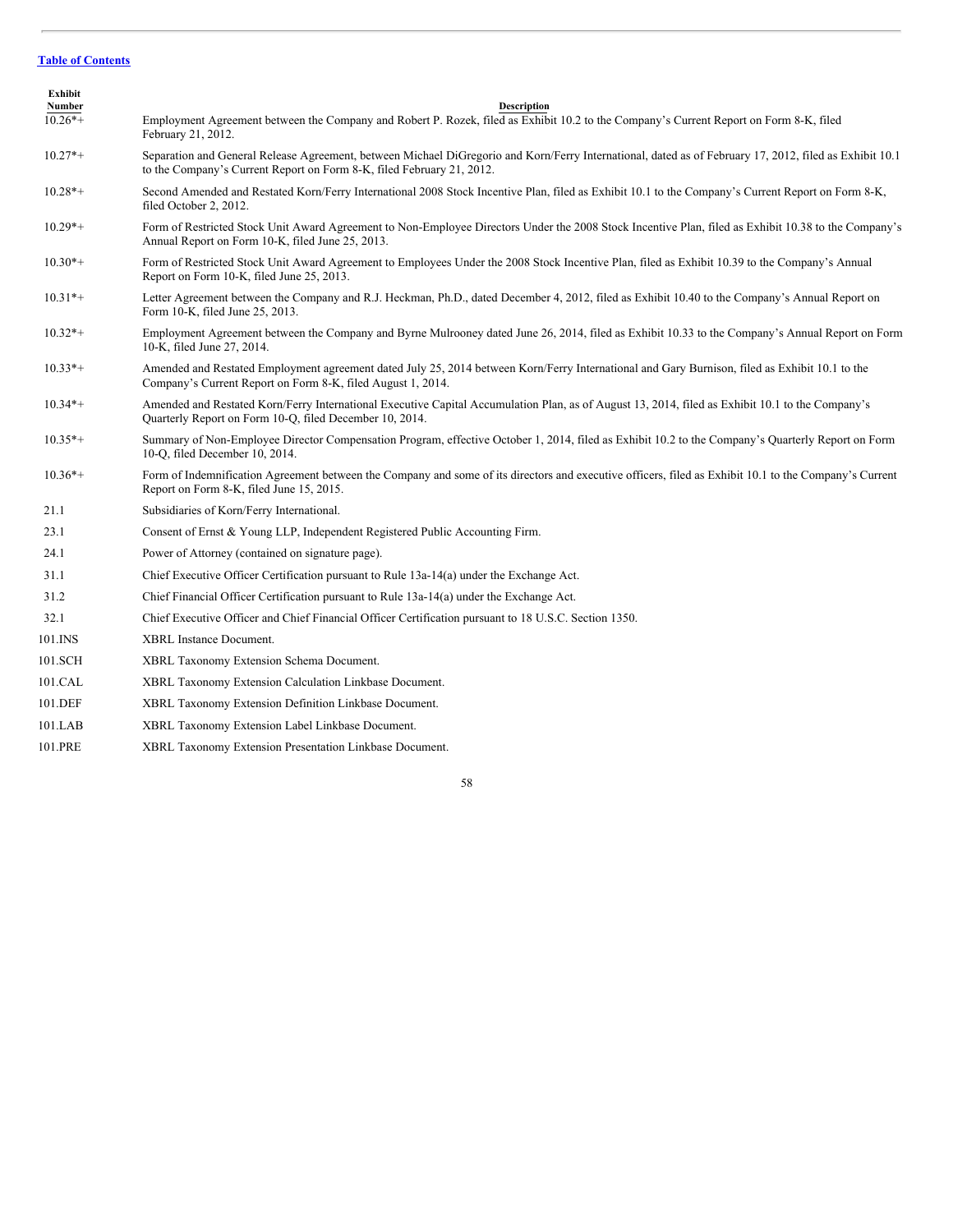- \* Management contract, compensatory plan or arrangement.
- \*\* Schedules omitted pursuant to Item 601(b)(2) of Regulation S-K. The Company agrees to furnish supplementally a copy of any omitted schedule to the Securities and Exchange Commission upon request.
- + Incorporated herein by reference.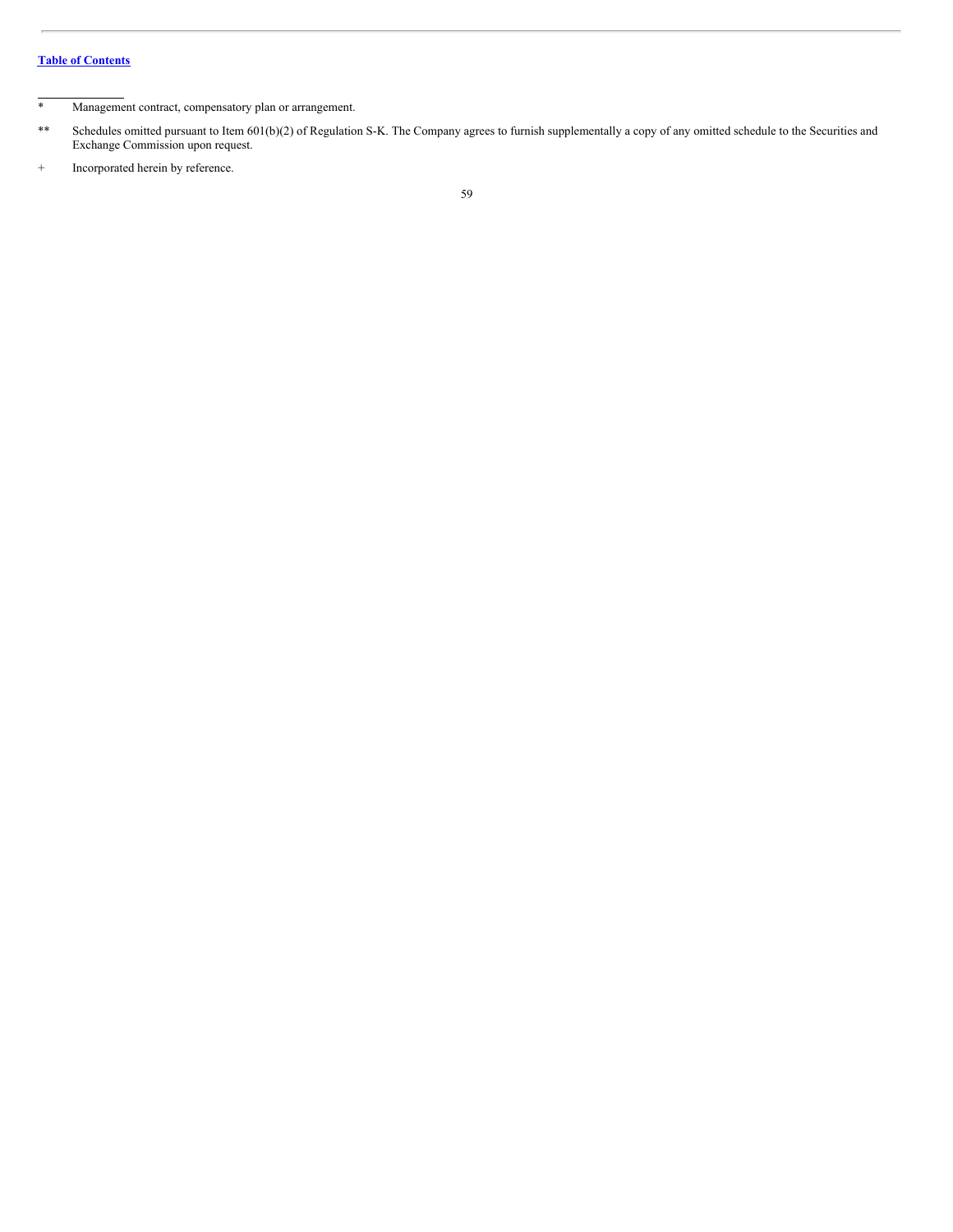# **SIGNATURES**

Pursuant to the requirements of the Securities Exchange Act of 1934, as amended, the registrant has duly caused this report to be signed on its behalf by the **undersigned, thereunto duly authorized.**

KORN/FERRY INTERNATIONAL

By: /s/ Robert P. Rozek

**Robert P. Rozek Executive Vice President and Chief Financial Officer**

Date: June 26, 2015

# **POWER OF ATTORNEY**

KNOW ALL MEN BY THESE PRESENTS, that each of the undersigned officers and directors of the registrant hereby constitutes and appoints Jonathan M. Kuai and Gary D. Burnison, and each of them, as lawful attorney-in-fact and agent for each of the undersigned (with full power of substitution and resubstitution, for and in the name, place and stead of each of the undersigned officers and directors), to sign and file with the Securities and Exchange Commission under the Securities Exchange Act of 1934, as amended, any and all amendments, supplements and exhibits to this report and any and all other documents in connection therewith, hereby granting unto said attorneys-in-fact, and each of them, full power and authority to do and perform each and every act and thing necessary or desirable to be done in order to effectuate the same as fully and to all intents and purposes as each of the undersigned might or could do if personally present, hereby ratifying and confirming all that said attorneys-in-fact and agents, or any of them, or any of their substitutes, may do or cause to be done by virtue hereof.

Pursuant to the requirements of the Securities Exchange Act of 1934, as amended, this report has been signed below by the following persons on behalf of the registrant and in the capacities and on the dates indicated.

| Signature               | Title                                                           | Date          |
|-------------------------|-----------------------------------------------------------------|---------------|
| /S/ GEORGE T. SHAHEEN   | Chairman of the Board and Director                              | June 26, 2015 |
| George T. Shaheen       |                                                                 |               |
| /S/ GARY D. BURNISON    | President & Chief Executive Officer                             | June 26, 2015 |
| <b>Gary D. Burnison</b> | (Principal Executive Officer) and Director                      |               |
| /S/ ROBERT P. ROZEK     | Executive Vice President and Chief Financial Officer (Principal | June 26, 2015 |
| <b>Robert P. Rozek</b>  | Financial Officer and Principal Accounting Officer)             |               |
| /S/ WILLIAM R. FLOYD    | Director                                                        | June 26, 2015 |
| William R. Floyd        |                                                                 |               |
| /s/ CHRISTINA A. GOLD   | Director                                                        | June 26, 2015 |
| Christina A. Gold       |                                                                 |               |
| /S/ JERRY LEAMON        | Director                                                        | June 26, 2015 |
| <b>Jerry Leamon</b>     |                                                                 |               |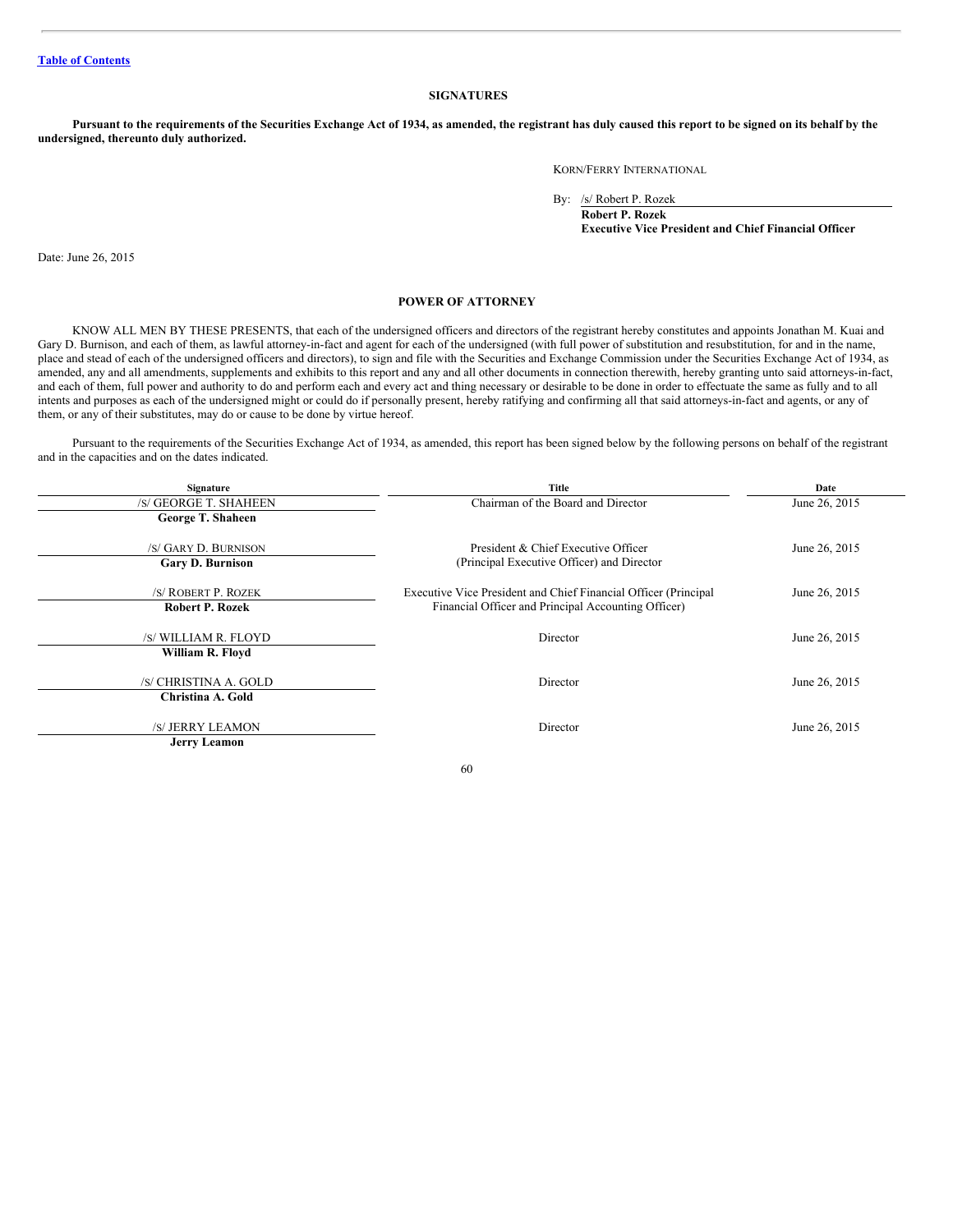| Signature               | Title    | Date          |
|-------------------------|----------|---------------|
| /S/ EDWARD D. MILLER    | Director | June 26, 2015 |
| <b>Edward D. Miller</b> |          |               |
| /S/ DEBRA J. PERRY      | Director | June 26, 2015 |
| Debra J. Perry          |          |               |
| /S/ HARRY L. YOU        | Director | June 26, 2015 |
| Harry L. You            |          |               |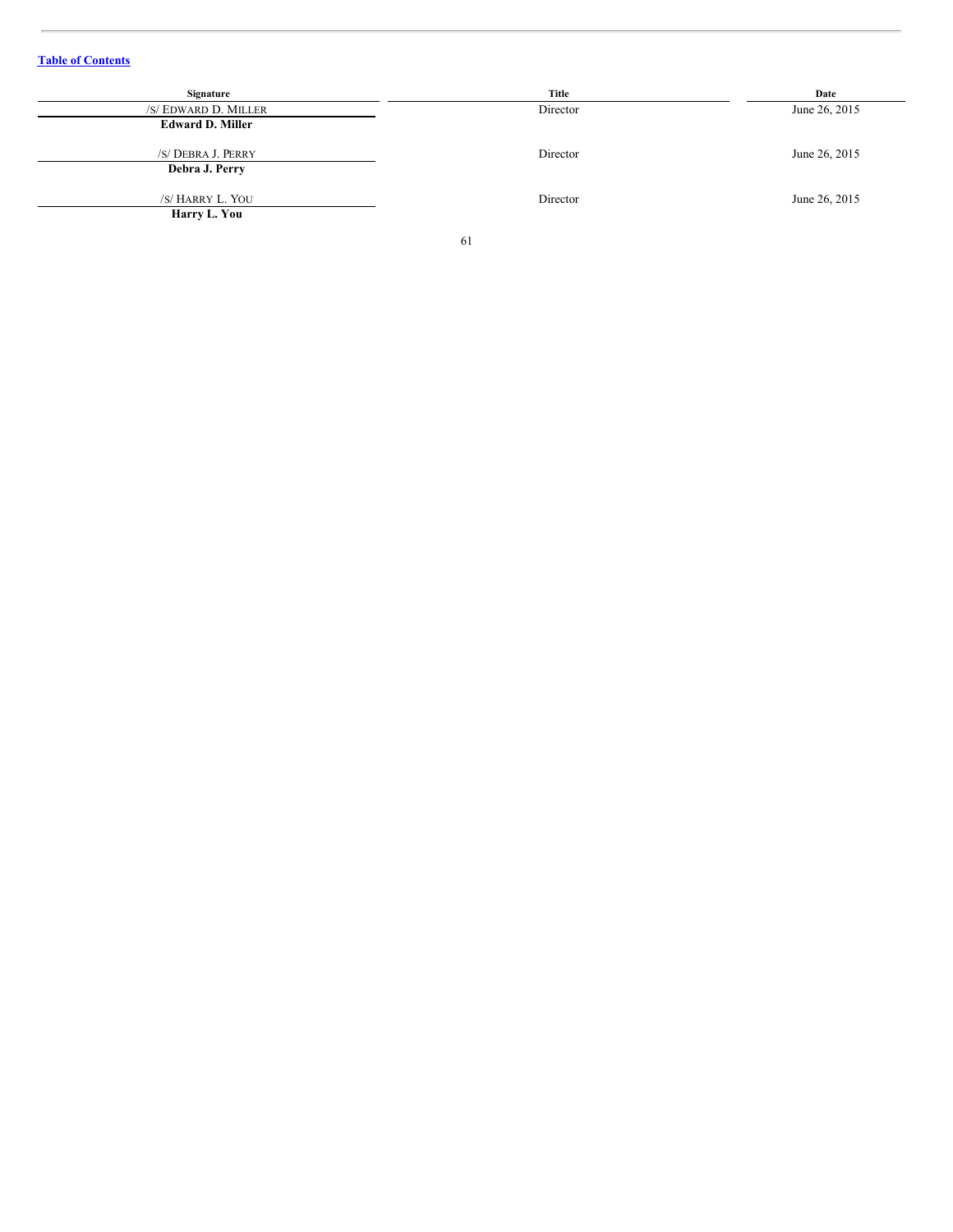# **KORN/FERRY INTERNATIONAL AND SUBSIDIARIES**

# **I NDEX TO CONSOLIDATED FINANCIAL STATEMENTS**

# **APRIL 30, 2015**

|                                                                                                      | Page   |
|------------------------------------------------------------------------------------------------------|--------|
| Management's Report on Internal Control over Financial Reporting                                     | $F-2$  |
| Report of Independent Registered Public Accounting Firm on Internal Control over Financial Reporting | $F-3$  |
| Report of Independent Registered Public Accounting Firm                                              | $F-4$  |
| Consolidated Balance Sheets as of April 30, 2015 and 2014                                            | F-5    |
| Consolidated Statements of Income for the years ended April 30, 2015, 2014 and 2013                  | $F-6$  |
| Consolidated Statements of Comprehensive Income for the years ended April 30, 2015, 2014 and 2013    | $F-7$  |
| Consolidated Statements of Stockholders' Equity for the years ended April 30, 2015, 2014 and 2013    | $F-8$  |
| Consolidated Statements of Cash Flows for the years ended April 30, 2015, 2014 and 2013              | $F-9$  |
| Notes to Consolidated Financial Statements                                                           | $F-10$ |
| Financial Statements Schedule II — Valuation and Qualifying Accounts                                 | $F-44$ |
|                                                                                                      |        |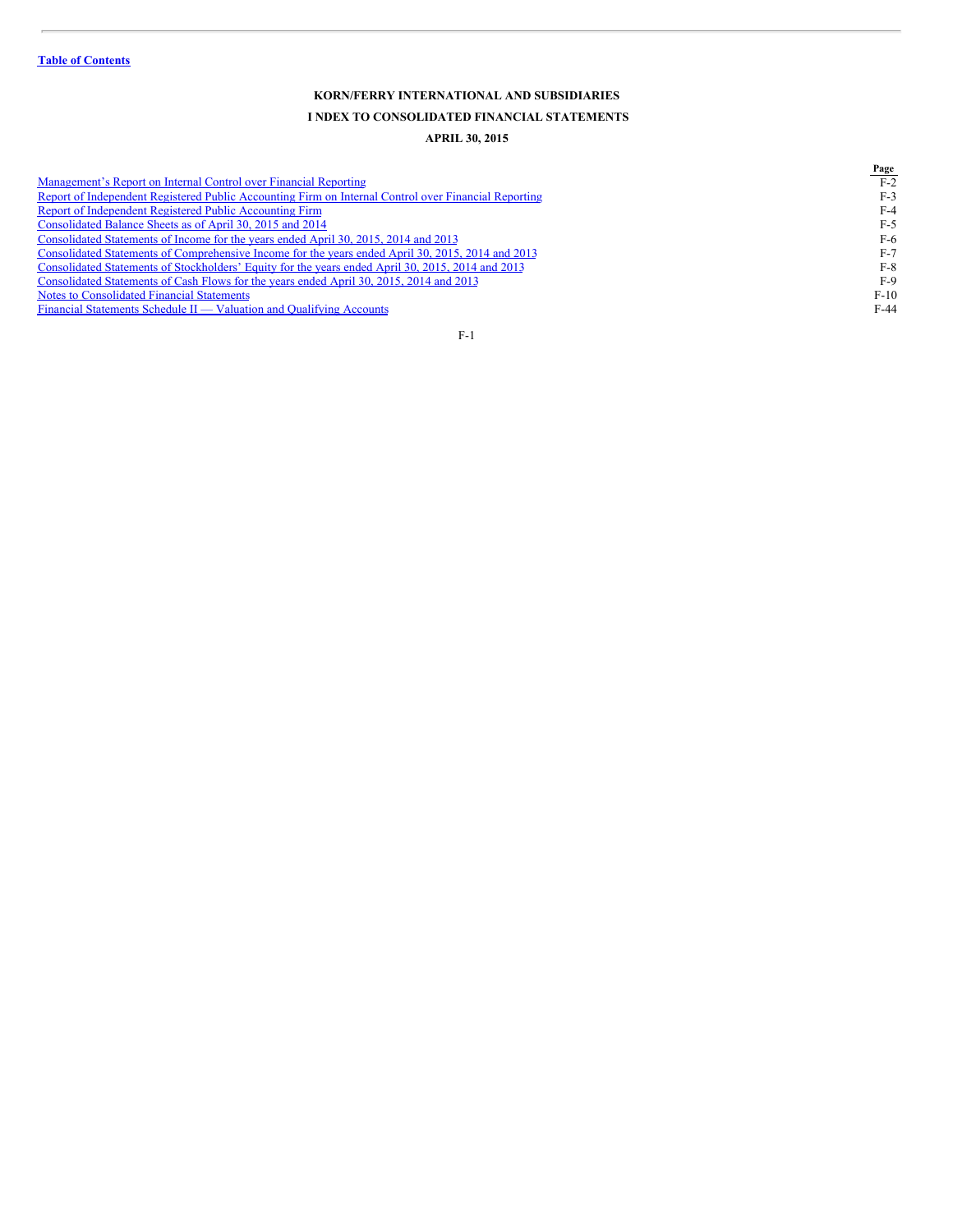## <span id="page-64-0"></span>**MANAGEMENT'S REPORT ON INTERNAL CONTROL OVER FINANCIAL REPORTING**

Management of Korn/Ferry International (the "Company") is responsible for establishing and maintaining adequate internal control over financial reporting and for the assessment of the effectiveness of internal control over financial reporting. As defined by the Securities and Exchange Commission, internal control over financial reporting is a process designed by, or supervised by, the issuer's principal executive and principal financial officers, and effected by the issuer's board of directors, management and other personnel, to provide reasonable assurance regarding the reliability of financial reporting and the preparation of financial statements for external purposes in accordance with U.S. generally accepted accounting principles.

The Company's internal control over financial reporting is supported by written policies and procedures, that (1) pertain to the maintenance of records that, in reasonable detail, accurately and fairly reflect the transactions and dispositions of the Company's assets; (2) provide reasonable assurance that transactions are recorded as necessary to permit preparation of financial statements in accordance with generally accepted accounting principles, and that receipts and expenditures of the Company are being made only in accordance with authorizations of the Company's management and directors; and (3) provide reasonable assurance regarding prevention or timely detection of unauthorized acquisition, use or disposition of the Company's assets that could have a material effect on the financial statements.

Because of its inherent limitations, internal control over financial reporting may not prevent or detect misstatements. Projections of any evaluation of effectiveness to future periods are subject to the risk that control may become inadequate because of changes in conditions, or that the degree of compliance with the policies or procedures may deteriorate.

In connection with the preparation of the Company's annual financial statements, management of the Company has undertaken an assessment of the effectiveness of the Company's internal control over financial reporting as of April 30, 2015 based on criteria established in *Internal Control — Integrated Framework (2013)* issued by the Committee of Sponsoring Organizations of the Treadway Commission ("the COSO Framework"). Management's assessment included an evaluation of the design of the Company's internal control over financial reporting and testing of the operational effectiveness of the Company's internal control over financial reporting.

Our evaluation did not include assessing the effectiveness of internal control over financial reporting for the 2015 acquisition of Pivot Leadership which is included in the 2015 consolidated financial statements of the Company and constituted 2% and 3% of total and net assets, respectively, as of April 30, 2015 and less than 1% of fee revenues, for the year then ended. We did not assess the effectiveness of internal control over financial reporting at this newly acquired entity due to the insufficient time between the date acquired and year-end.

Based on this assessment, management did not identify any material weakness in the Company's internal control over financial reporting, and management has concluded that the Company's internal control over financial reporting was effective as of April 30, 2015.

Ernst & Young, LLP, the independent registered public accounting firm that audited the Company's financial statements for the year ended April 30, 2015 included in this Annual Report on Form 10-K, has issued an audit report on the effectiveness of the Company's internal control over financial reporting as of April 30, 2015, a copy of which is included in this Annual Report on Form 10-K.

June 26, 2015

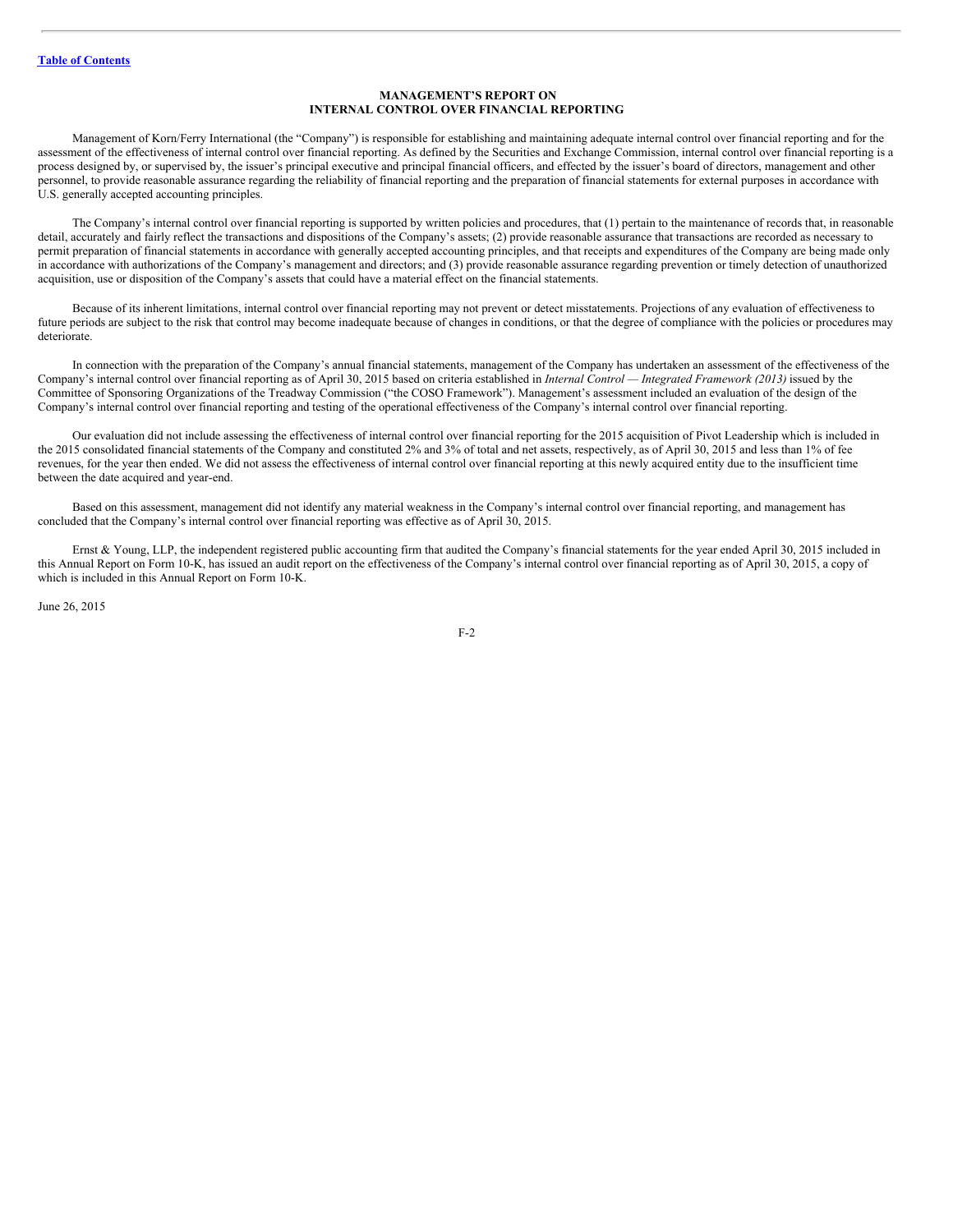# <span id="page-65-0"></span>**REPORT OF INDEPENDENT REGISTERED PUBLIC ACCOUNTING FIRM ON INTERNAL CONTROL OVER FINANCIAL REPORTING**

Stockholders and Board of Directors Korn/Ferry International

We have audited Korn/Ferry International and subsidiaries' (the "Company") internal control over financial reporting as of April 30, 2015 based on criteria established in Internal Control — Integrated Framework issued by the Committee of Sponsoring Organizations of the Treadway Commission (2013 framework) (the COSO criteria). The Company's management is responsible for maintaining effective internal control over financial reporting, and for its assessment of the effectiveness of internal control over financial reporting included in the accompanying Management's Report on Internal Control over Financial Reporting. Our responsibility is to express an opinion on the Company's internal control over financial reporting based on our audit.

We conducted our audit in accordance with the standards of the Public Company Accounting Oversight Board (United States). Those standards require that we plan and perform the audit to obtain reasonable assurance about whether effective internal control over financial reporting was maintained in all material respects. Our audit included obtaining an understanding of internal control over financial reporting, assessing the risk that a material weakness exists, testing and evaluating the design and operating effectiveness of internal control based on the assessed risk, and performing such other procedures as we considered necessary in the circumstances. We believe that our audit provides a reasonable basis for our opinion.

A company's internal control over financial reporting is a process designed to provide reasonable assurance regarding the reliability of financial reporting and the preparation of financial statements for external purposes in accordance with generally accepted accounting principles. A company's internal control over financial reporting includes those policies and procedures that (1) pertain to the maintenance of records that, in reasonable detail, accurately and fairly reflect the transactions and dispositions of the assets of the company; (2) provide reasonable assurance that transactions are recorded as necessary to permit preparation of financial statements in accordance with generally accepted accounting principles, and that receipts and expenditures of the company are being made only in accordance with authorizations of management and directors of the company; and (3) provide reasonable assurance regarding prevention or timely detection of unauthorized acquisition, use, or disposition of the company's assets that could have a material effect on the financial statements.

Because of its inherent limitations, internal control over financial reporting may not prevent or detect misstatements. Also, projections of any evaluation of effectiveness to future periods are subject to the risk that controls may become inadequate because of changes in conditions, or that the degree of compliance with the policies or procedures may deteriorate.

As indicated in the accompanying Management's Report on Internal Control over Financial Reporting, management's assessment and conclusion of the effectiveness of internal control over financial reporting did not include the internal controls of Pivot Leadership, which is included in the 2015 consolidated financial statements of the Company and constituted 2% and 3% of total and net assets, respectively, as of April 30, 2015 and less than 1% of fee revenues, for the year then ended. Our audit of internal control over financial reporting of the Company also did not include an evaluation of the internal control over financial reporting of Pivot Leadership.

In our opinion, Korn/Ferry International and subsidiaries maintained, in all material respects, effective internal control over financial reporting as of April 30, 2015, based on the COSO criteria.

We also have audited, in accordance with the standards of the Public Company Accounting Oversight Board (United States), the consolidated balance sheets of Korn/Ferry International and subsidiaries as of April 30, 2015 and 2014, and the related consolidated statements of income, comprehensive income, stockholders' equity, and cash flows for each of the three years in the period ended April 30, 2015 and our report dated June 26, 2015, expressed an unqualified opinion thereon.

/s/ Ernst & Young LLP

Los Angeles, California June 26, 2015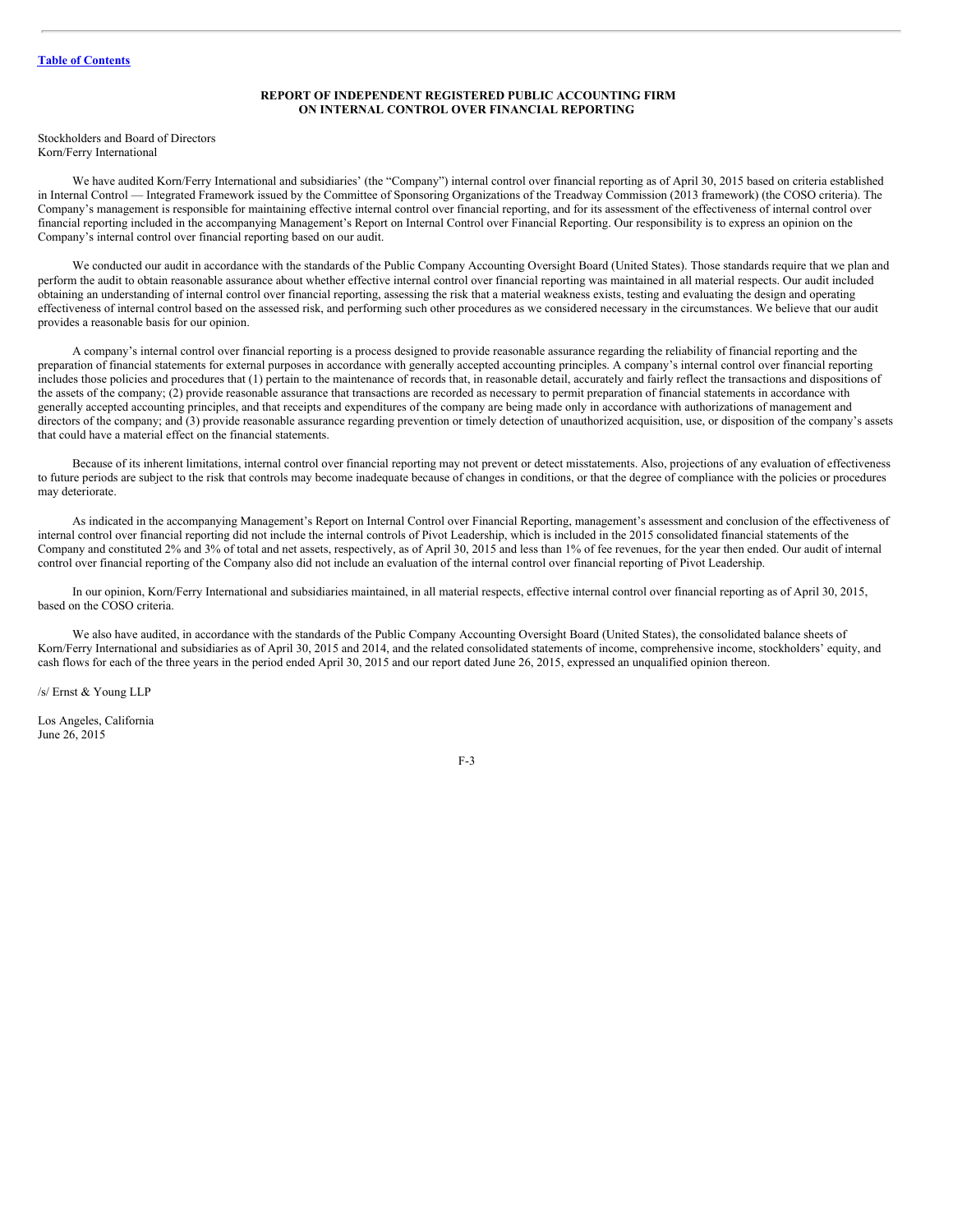# <span id="page-66-0"></span>**REPORT OF INDEPENDENT REGISTERED PUBLIC ACCOUNTING FIRM**

Stockholders and Board of Directors Korn/Ferry International

We have audited the accompanying consolidated balance sheets of Korn/Ferry International and subsidiaries (the "Company") as of April 30, 2015 and 2014, and the related consolidated statements of income, comprehensive income, stockholders' equity, and cash flows for each of the three years in the period ended April 30, 2015. Our audits also included the financial statement schedule listed in the index at Item 15(a). These financial statements and schedule are the responsibility of the Company's management. Our responsibility is to express an opinion on these financial statements and schedule based on our audits.

We conducted our audits in accordance with the standards of the Public Company Accounting Oversight Board (United States). Those standards require that we plan and perform the audit to obtain reasonable assurance about whether the financial statements are free of material misstatement. An audit includes examining, on a test basis, evidence supporting the amounts and disclosures in the financial statements. An audit also includes assessing the accounting principles used and significant estimates made by management, as well as evaluating the overall financial statement presentation. We believe that our audits provide a reasonable basis for our opinion.

In our opinion, the financial statements referred to above present fairly, in all material respects, the consolidated financial position of Korn/Ferry International and subsidiaries at April 30, 2015 and 2014, and the consolidated results of their operations and their cash flows for each of the three years in the period ended April 30, 2015, in conformity with U.S. generally accepted accounting principles. Also, in our opinion, the related financial statement schedule, when considered in relation to the basic financial statements taken as a whole, presents fairly in all material respects the information set forth therein.

We also have audited, in accordance with the standards of the Public Company Accounting Oversight Board (United States), the Company's internal control over financial reporting as of April 30, 2015, based on criteria established in Internal Control-Integrated Framework issued by the Committee of Sponsoring Organizations of the Treadway Commission (2013 framework) and our report dated June 26, 2015, expressed an unqualified opinion thereon.

/s/ Ernst & Young LLP

Los Angeles, California June 26, 2015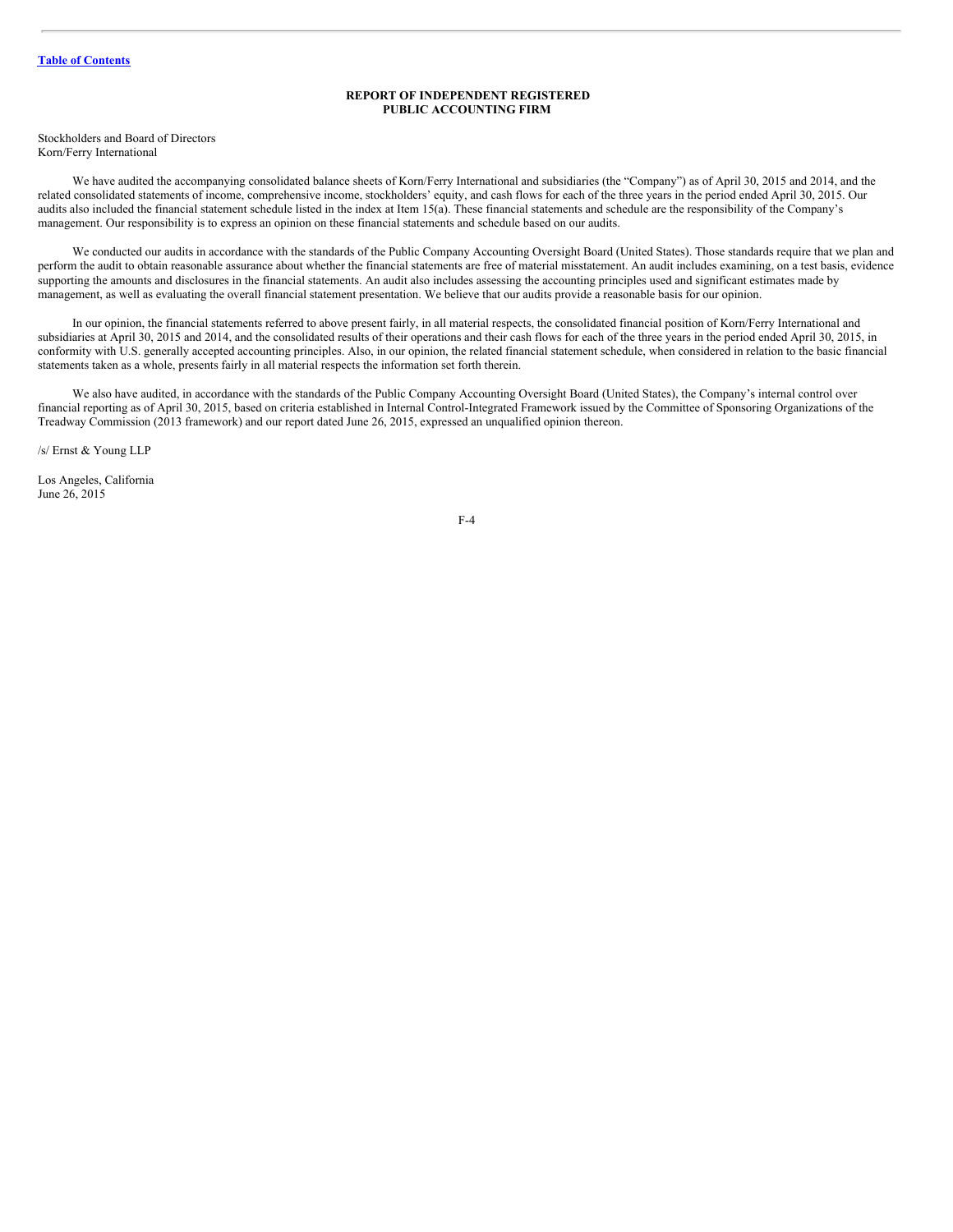# **KORN/FERRY INTERNATIONAL AND SUBSIDIARIES**

# <span id="page-67-0"></span>**CONSOLIDATED BALANCE SHEETS**

|                                                                                                                         | April 30,                             |    |           |
|-------------------------------------------------------------------------------------------------------------------------|---------------------------------------|----|-----------|
|                                                                                                                         | 2015                                  |    | 2014      |
|                                                                                                                         | (in thousands, except per share data) |    |           |
| <b>ASSETS</b>                                                                                                           |                                       |    |           |
| Cash and cash equivalents<br>S.                                                                                         | 380,838                               | \$ | 333,717   |
| Marketable securities                                                                                                   | 25,757                                |    | 9,566     |
| Receivables due from clients, net of allowance for doubtful accounts of \$9,958 and \$9,513, respectively               | 188,543                               |    | 175,986   |
| Income taxes and other receivables                                                                                      | 10,966                                |    | 8.244     |
| Deferred income taxes                                                                                                   | 3,827                                 |    | 4,486     |
| Prepaid expenses and other assets                                                                                       | 31,054                                |    | 29,955    |
| Total current assets                                                                                                    | 640.985                               |    | 561,954   |
| Marketable securities, non-current                                                                                      | 118,819                               |    | 124,993   |
| Property and equipment, net                                                                                             | 62,088                                |    | 60,434    |
| Cash surrender value of company owned life insurance policies, net of loans                                             | 102,691                               |    | 94,274    |
| Deferred income taxes, net                                                                                              | 56,014                                |    | 55,039    |
| Goodwill                                                                                                                | 254,440                               |    | 257,582   |
| Intangible assets, net                                                                                                  | 47,901                                |    | 49,560    |
| Investments and other assets                                                                                            | 34,863                                |    | 29,830    |
| Total assets<br>\$                                                                                                      | 1,317,801                             |    | 1,233,666 |
| <b>LIABILITIES AND STOCKHOLDERS' EQUITY</b>                                                                             |                                       |    |           |
| $\mathbf S$<br>Accounts payable                                                                                         | 19,238                                | S  | 19,375    |
| Income taxes payable                                                                                                    | 3,813                                 |    | 13,014    |
| Compensation and benefits payable                                                                                       | 219,364                               |    | 192,035   |
| Other accrued liabilities                                                                                               | 63,595                                |    | 62,509    |
| Total current liabilities                                                                                               | 306,010                               |    | 286,933   |
| Deferred compensation and other retirement plans                                                                        | 173,432                               |    | 169,235   |
| Other liabilities                                                                                                       | 23,110                                |    | 21,962    |
| <b>Total liabilities</b>                                                                                                | 502,552                               |    | 478,130   |
| Commitments and contingencies                                                                                           |                                       |    |           |
| Stockholders' equity:                                                                                                   |                                       |    |           |
| Common stock: \$0.01 par value, 150,000 shares authorized, 62,863 and 62,282 shares issued and 50,573 and 49,811 shares |                                       |    |           |
| outstanding, respectively                                                                                               | 463,839                               |    | 449.631   |
| Retained earnings                                                                                                       | 392,033                               |    | 308,781   |
| Accumulated other comprehensive loss, net                                                                               | (40,623)                              |    | (2,388)   |
| Stockholders' equity                                                                                                    | 815,249                               |    | 756,024   |
| Less: notes receivable from stockholders                                                                                |                                       |    | (488)     |
| Total stockholders' equity                                                                                              | 815,249                               |    | 755,536   |
| Total liabilities and stockholders' equity<br>\$                                                                        | 1,317,801                             |    | 1,233,666 |

The accompanying notes are an integral part of these consolidated financial statements.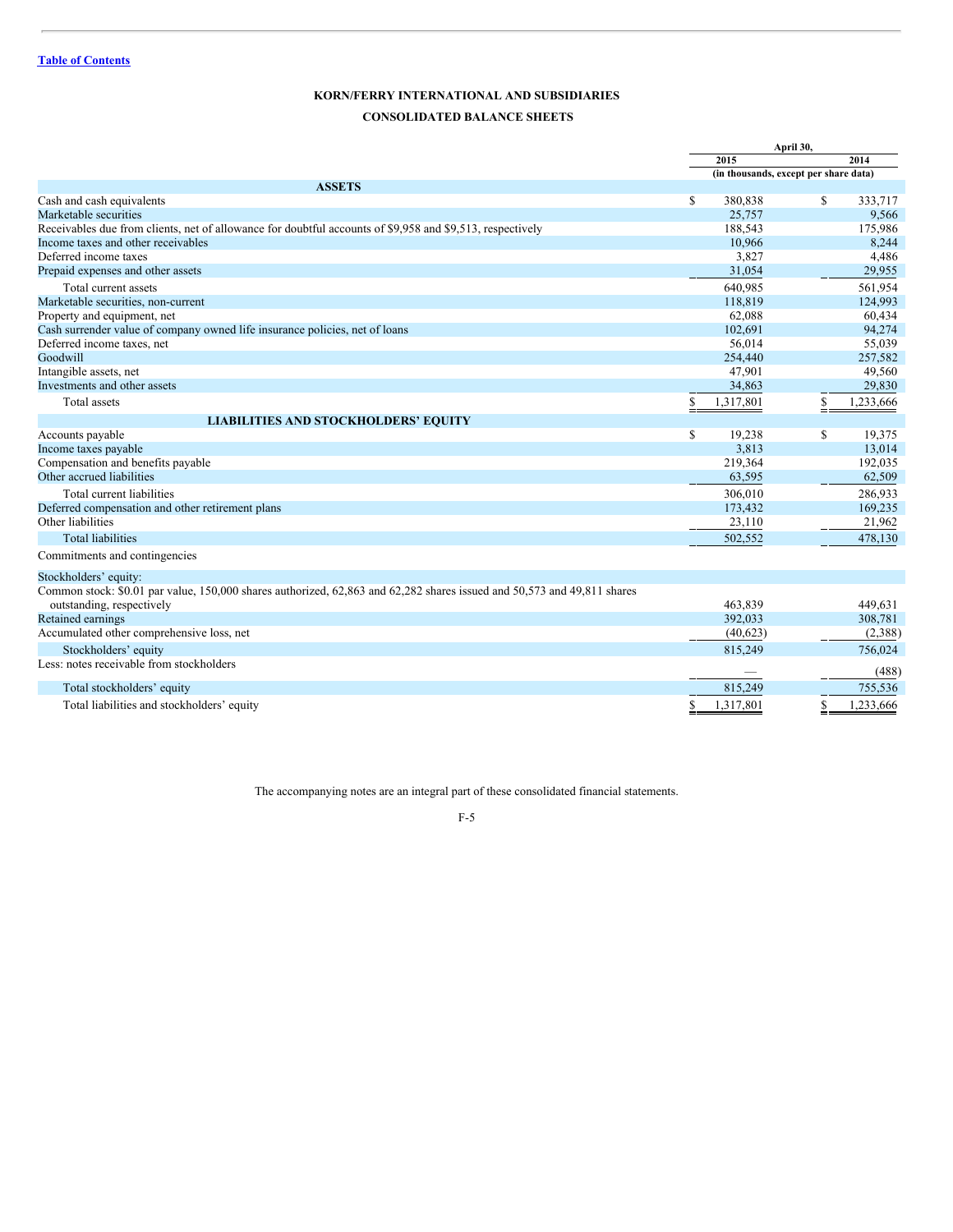# <span id="page-68-0"></span>**KORN/FERRY INTERNATIONAL AND SUBSIDIARIES CONSOLIDATED STATEMENTS OF INCOME**

| Year Ended April 30, |                                       |                  |  |  |
|----------------------|---------------------------------------|------------------|--|--|
| 2015                 | 2014                                  | 2013             |  |  |
|                      | (in thousands, except per share data) |                  |  |  |
| \$1,028,152          | \$960,301                             | \$ 812,831       |  |  |
| 37,914               | 35,258                                | 36,870           |  |  |
| 1,066,066            | 995,559                               | 849,701          |  |  |
| 691.450              | 646,889                               | 555,346          |  |  |
| 145,917              | 152,040                               | 142,771          |  |  |
| 37,914               | 35,258                                | 36,870           |  |  |
| 39,692               | 39,910                                | 28,977           |  |  |
| 27,597               | 26,172                                | 19,004           |  |  |
| 9,468                | 3,682                                 | 22,857           |  |  |
| 952,038              | 903,951                               | 805,825          |  |  |
| 114,028              | 91,608                                | 43,876           |  |  |
| 7,458                | 9,769                                 | 6,309            |  |  |
| (1,784)              | (2,363)                               | (2,365)          |  |  |
| 119,702              | 99,014                                | 47,820           |  |  |
| 2,181                | 2,169                                 | 2,110            |  |  |
| 33,526               | 28,492                                | 16,637           |  |  |
| 88,357               | 72,691                                | 33,293           |  |  |
|                      |                                       |                  |  |  |
| 1.78                 | 1.51                                  | 0.71<br>۳.       |  |  |
| 1.76                 | 1.48                                  | \$<br>0.70<br>-- |  |  |
|                      |                                       |                  |  |  |
| 49,052               | 48,162                                | 47,224           |  |  |
| 49,766               | 49,145                                | 47,883<br>==     |  |  |
|                      |                                       |                  |  |  |

The accompanying notes are an integral part of these consolidated financial statements.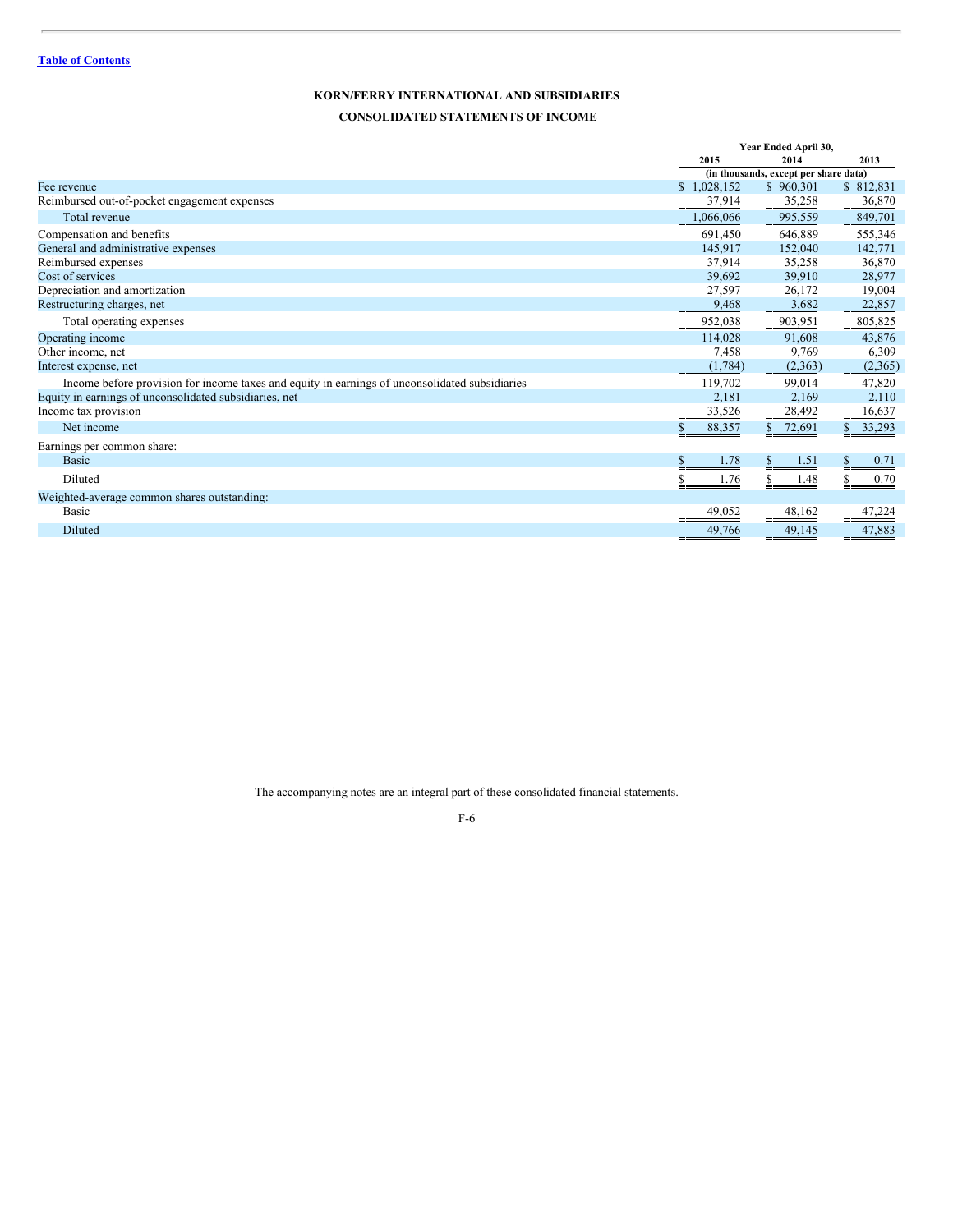# <span id="page-69-0"></span>**KORN/FERRY INTERNATIONAL AND SUBSIDIARIES CONSOLIDATED STATEMENTS OF COMPREHENSIVE INCOME**

|                                                                |           | Year Ended April 30, |          |  |  |
|----------------------------------------------------------------|-----------|----------------------|----------|--|--|
|                                                                | 2015      | 2014                 | 2013     |  |  |
|                                                                |           | (in thousands)       |          |  |  |
| Net income                                                     | \$ 88,357 | \$72,691             | \$33,293 |  |  |
| Other comprehensive income:                                    |           |                      |          |  |  |
| Foreign currency translation adjustments                       | (36, 523) | (1,955)              | (5,254)  |  |  |
| Deferred compensation and pension plan adjustments, net of tax | (1,702)   | 2,230                | (4,578)  |  |  |
| Unrealized (losses) gains on marketable securities, net of tax | (10)      | (32)                 | 10       |  |  |
| Comprehensive income                                           | \$50,122  | \$72,934             | \$23,471 |  |  |

The accompanying notes are an integral part of these consolidated financial statements.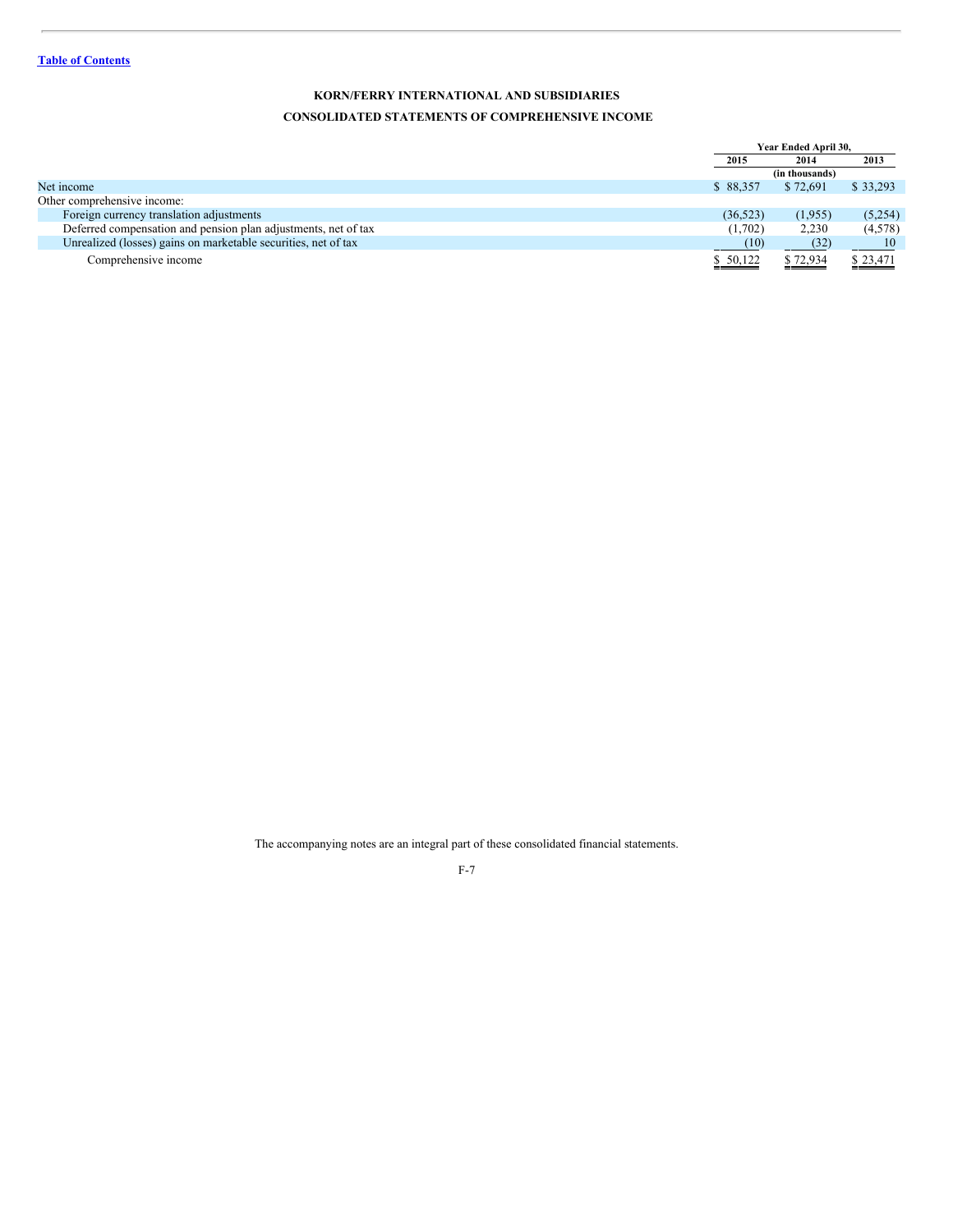# <span id="page-70-0"></span>**KORN/FERRY INTERNATIONAL AND SUBSIDIARIES CONSOLIDATED STATEMENTS OF STOCKHOLDERS' EQUITY**

|                                            |               | <b>Common Stock</b> |                            | Accumulated<br>Other<br>Comprehensive |            |
|--------------------------------------------|---------------|---------------------|----------------------------|---------------------------------------|------------|
|                                            |               |                     | <b>Retained</b>            | (Loss)                                |            |
|                                            | <b>Shares</b> | Amount              | Earnings<br>(in thousands) | <b>Income, Net</b>                    | Total      |
| Balance at May 1, 2012                     | 47,913        | \$419,998           | \$202,797                  | \$<br>7,191                           | \$629,986  |
| Comprehensive income                       |               |                     | 33,293                     | (9,822)                               | 23,471     |
| Purchase of stock                          | (197)         | (2,838)             |                            |                                       | (2,838)    |
| Issuance of stock                          | 1,018         | 2,134               | -                          |                                       | 2,134      |
| Stock-based compensation                   |               | 11,920              |                            |                                       | 11,920     |
| Tax benefit from exercise of stock options |               | 294                 |                            |                                       | 294        |
| Balance at April 30, 2013                  | 48,734        | 431,508             | 236,090                    | (2,631)                               | 664,967    |
| Comprehensive income                       |               |                     | 72,691                     | 243                                   | 72,934     |
| Purchase of stock                          | (113)         | (2,249)             |                            |                                       | (2,249)    |
| Issuance of stock                          | 1,190         | 8,805               |                            |                                       | 8,805      |
| Stock-based compensation                   |               | 12,160              |                            |                                       | 12,160     |
| Tax benefit from exercise of stock options |               | (593)               |                            |                                       | (593)      |
| Balance at April 30, 2014                  | 49,811        | 449,631             | 308,781                    | (2,388)                               | 756,024    |
| Comprehensive income                       |               |                     | 88,357                     | (38, 235)                             | 50,122     |
| Dividends declared                         |               |                     | (5,105)                    |                                       | (5,105)    |
| Purchase of stock                          | (122)         | (4,038)             |                            |                                       | (4,038)    |
| Issuance of stock                          | 884           | 2,993               | –                          | --                                    | 2,993      |
| Stock-based compensation                   |               | 13,737              | --                         | -                                     | 13,737     |
| Tax benefit from exercise of stock options |               | 1,516               |                            |                                       | 1,516      |
| Balance at April 30, 2015                  | 50,573        | \$463,839           | \$392,033                  | (40,623)<br>\$                        | \$ 815,249 |

The accompanying notes are an integral part of these consolidated financial statements.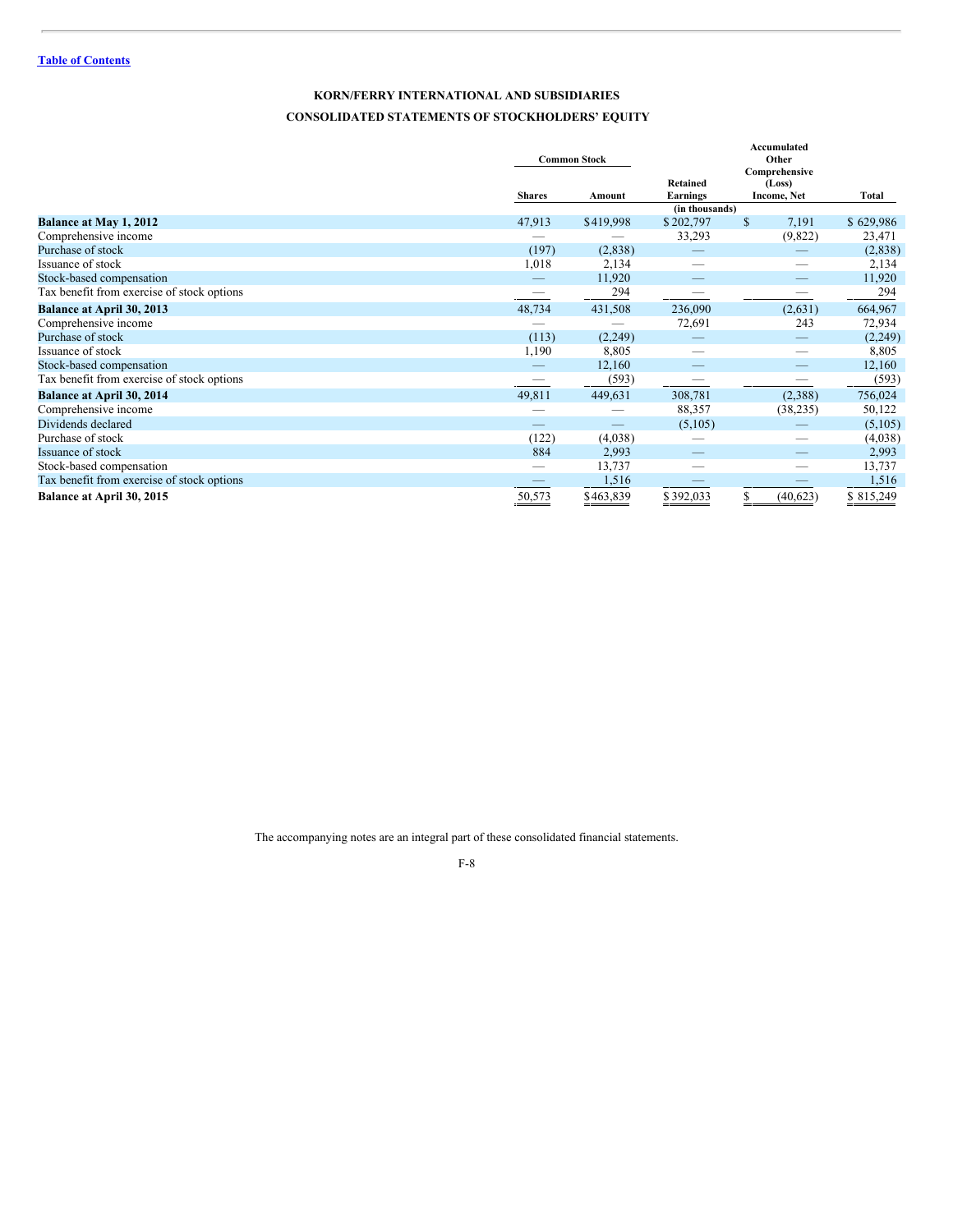# <span id="page-71-0"></span>**KORN/FERRY INTERNATIONAL AND SUBSIDIARIES CONSOLIDATED STATEMENTS OF CASH FLOWS**

|                                                                                                                                       | Year Ended April 30, |                          |                 |
|---------------------------------------------------------------------------------------------------------------------------------------|----------------------|--------------------------|-----------------|
|                                                                                                                                       | 2015                 | 2014                     | 2013            |
|                                                                                                                                       |                      | (in thousands)           |                 |
| Cash flows from operating activities:                                                                                                 |                      |                          |                 |
| Net income                                                                                                                            | \$ 88,357            | 72,691<br>S.             | \$<br>33,293    |
| Adjustments to reconcile net income to net cash provided by operating activities:                                                     |                      |                          |                 |
| Depreciation and amortization<br>Stock-based compensation expense                                                                     | 27,597<br>13,899     | 26.172<br>12,106         | 19,004          |
| Provision for doubtful accounts                                                                                                       | 7,741                | 7,840                    | 11,906<br>6,748 |
| Gain on cash surrender value of life insurance policies                                                                               | (10, 509)            | (8,242)                  | (6,502)         |
| Gain on marketable securities                                                                                                         | (8,829)              | (9, 498)                 | (7, 556)        |
| Deferred income taxes                                                                                                                 | (316)                | 7,598                    | (176)           |
| Change in other assets and liabilities, net of effect of acquisitions:                                                                |                      |                          |                 |
| Deferred compensation                                                                                                                 | 10,130               | 12,186                   | 8,477           |
| Receivables due from clients                                                                                                          | (17,213)             | (22, 318)                | (16, 011)       |
| Income taxes and other receivables                                                                                                    | 115                  | 896                      | 4,616           |
| Prepaid expenses and other assets                                                                                                     | (1,145)              | (1,255)                  | 750             |
| Investment in unconsolidated subsidiaries                                                                                             | (2,181)              | (2,169)                  | (2,110)         |
| Income taxes payable                                                                                                                  | (9,194)              | 7,533                    | (3, 399)        |
| Accounts payable and accrued liabilities                                                                                              | 17,790               | 29,104                   | 8,494           |
| Other                                                                                                                                 | (8,966)              | (3,162)                  | 4,173           |
| Net cash provided by operating activities                                                                                             | 107,276              | 129,482                  | 61,707          |
| Cash flows from investing activities:                                                                                                 |                      |                          |                 |
| Purchase of property and equipment                                                                                                    | (21, 860)            | (28, 559)                | (13, 101)       |
| Cash paid for acquisitions, net of cash acquired and earnout                                                                          | (15,296)             |                          | (112,064)       |
| Purchase of marketable securities                                                                                                     | (22, 843)            | (28, 150)                | (50, 437)       |
| Proceeds from sales/maturities of marketable securities                                                                               | 21,362               | 44,475                   | 51,511          |
| Change in restricted cash                                                                                                             | $\qquad \qquad -$    | 2,861                    | 7,222           |
| Payment of contingent consideration from acquisition                                                                                  |                      | (15,000)                 |                 |
| Premium on company-owned life insurance policies                                                                                      | (1,676)              | (1, 727)                 | (1,739)         |
| Proceeds from life insurance policies                                                                                                 | 8,087                | 388                      |                 |
| Dividends received from unconsolidated subsidiaries                                                                                   | 1,656                | 2,120                    | 1,897           |
| Net cash used in investing activities                                                                                                 | (30, 570)            | (23, 592)                | (116, 711)      |
| Cash flows from financing activities:                                                                                                 |                      |                          |                 |
| Payments on life insurance policy loans                                                                                               | (3,301)              | (388)                    |                 |
| Purchase of common stock                                                                                                              | (4,038)              | (2,249)                  | (2,838)         |
| Proceeds from issuance of common stock upon exercise of employee stock options and in connection with an employee stock purchase plan | 2,993                | 8,805                    | 2,134           |
| Tax benefit from exercise of stock options                                                                                            | 1,516                | (593)                    | 294             |
| Dividends paid to shareholders                                                                                                        | (5,105)              | $\overline{\phantom{a}}$ |                 |
| Net cash (used in) provided by financing activities                                                                                   | (7,935)              | 5,575                    | (410)           |
| Effect of exchange rate changes on cash and cash equivalents                                                                          | (21, 650)            | (1, 814)                 | (2,525)         |
| Net increase (decrease) in cash and cash equivalents                                                                                  | 47,121               | 109,651                  | (57, 939)       |
| Cash and cash equivalents at beginning of year                                                                                        | 333,717              | 224,066                  | 282,005         |
| Cash and cash equivalents at end of year                                                                                              | \$380,838            | \$ 333,717               | 224,066<br>S.   |
| Supplemental cash flow information:                                                                                                   |                      |                          |                 |
| Cash used to pay interest                                                                                                             | 4,230                | 4,229                    | 4,361           |
| Cash used to pay income taxes, net of refunds                                                                                         | 40.899<br>S          | S<br>15,604              | S<br>10,611     |
|                                                                                                                                       |                      |                          |                 |

The accompanying notes are an integral part of these consolidated financial statements.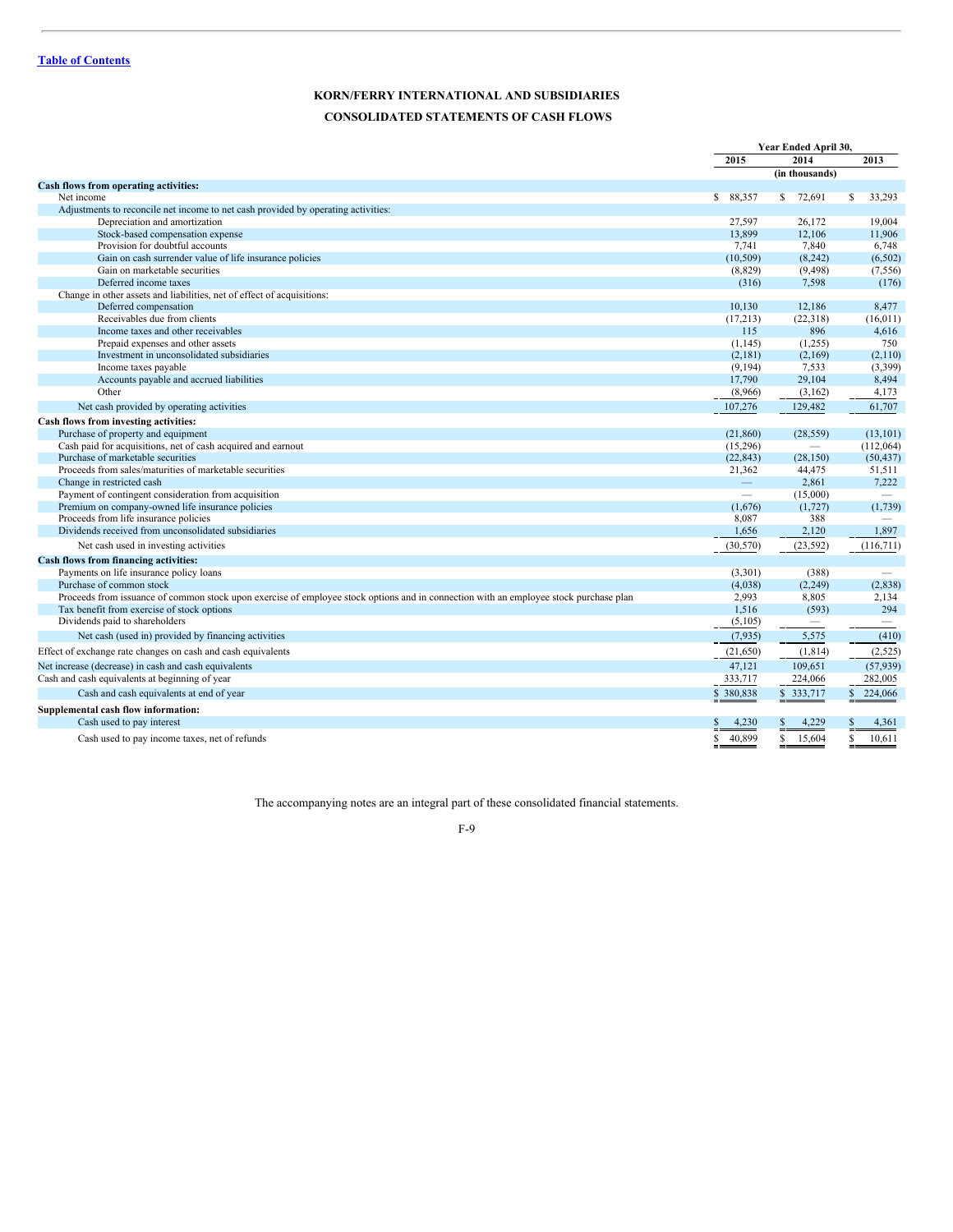### **1. Organization and Summary of Significant Accounting Policies**

### *Nature of Business*

Korn/Ferry International, a Delaware corporation (the "Company"), and its subsidiaries are engaged in the business of providing talent management solutions, including executive recruitment on a retained basis, recruitment for non-executive professionals, recruitment process outsourcing and leadership & talent consulting services. The Company's worldwide network of 78 offices in 37 countries enables it to meet the needs of its clients in all industries.

### *Basis of Consolidation and Presentation*

The consolidated financial statements include the accounts of the Company and its wholly and majority owned/controlled domestic and international subsidiaries. All intercompany balances and transactions have been eliminated in consolidation. The preparation of the consolidated financial statements conform with United States ("U.S.") generally accepted accounting principles ("GAAP") and prevailing practice within the industry. The consolidated financial statements include all adjustments, consisting of normal recurring accruals and any other adjustments that management considers necessary for a fair presentation of the results for these periods.

Investments in affiliated companies, which are 50% or less owned and where the Company exercises significant influence over operations, are accounted for using the equity method. Dividends received from our unconsolidated subsidiaries were approximately \$1.7 million, \$2.1 million and \$1.9 million during fiscal 2015, 2014 and 2013, respectively.

The Company considers events or transactions that occur after the balance sheet date but before the consolidated financial statements are issued to provide additional evidence relative to certain estimates or to identify matters that require additional disclosures.

### *Use of Estimates and Uncertainties*

The preparation of the consolidated financial statements in conformity with GAAP requires management to make estimates and assumptions that affect the reported amounts of assets and liabilities and disclosure of contingent assets and liabilities at the date of the consolidated financial statements and the reported amounts of revenue and expenses during the reporting period. Actual results could differ from these estimates, and changes in estimates are reported in current operations as new information is learned or upon the amounts becoming fixed and determinable. The most significant areas that require management judgment are revenue recognition, restructuring, deferred compensation, annual performance related bonuses, evaluation of the carrying value of receivables, goodwill and other intangible assets, fair value of contingent consideration, share-based payments and the recoverability of deferred income taxes.

### *Revenue Recognition*

Substantially all professional fee revenue is derived from fees for professional services related to executive recruitment performed on a retained basis, recruitment for non-executive professionals, recruitment process outsourcing and leadership & talent consulting services. Fee revenue from executive recruitment activities and recruitment for non-executive professionals is generally one-third of the estimated first year cash compensation of the placed executive or non-executive professional, as applicable, plus a percentage of the fee to cover indirect engagement related expenses. The Company generally recognizes revenue on a straight-line basis over a three-month period, commencing upon client acceptance, as this is the period over which the recruitment services are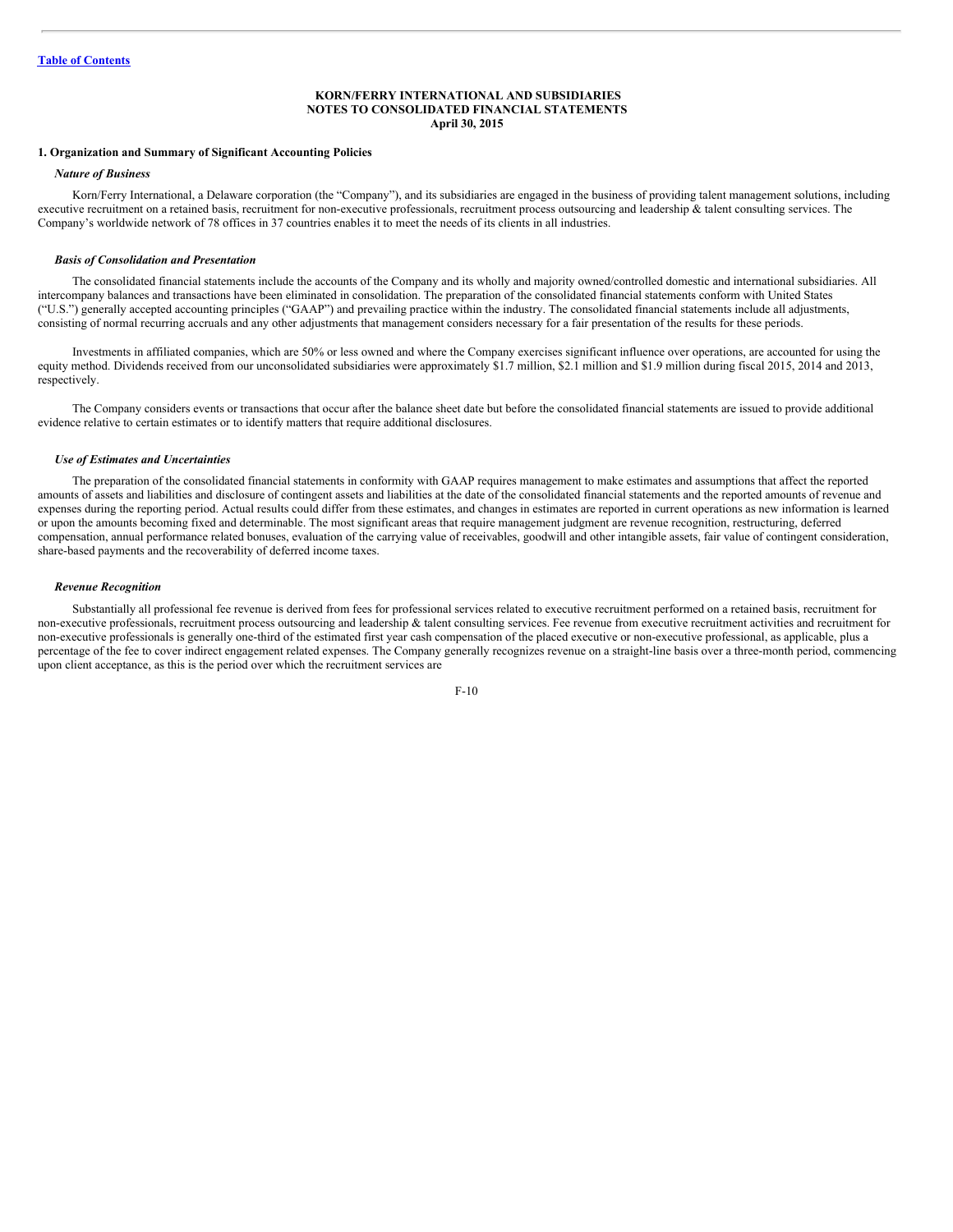performed. Fees earned in excess of the initial contract amount are recognized upon completion of the engagement, which reflect the difference between the final actual compensation of the placed executive and the estimate used for purposes of the previous billings. Since the initial contract fees are typically not contingent upon placement of a candidate, our assumptions primarily relate to establishing the period over which such service is performed. These assumptions determine the timing of revenue recognition and profitability for the reported period. Any revenues associated with services that are provided on a contingent basis are recognized once the contingency is resolved. In addition to recruitment for non-executive professionals, Futurestep provides recruitment process outsourcing ("RPO") services and fee revenue is recognized as services are rendered and/or milestones are achieved. Fee revenue from Leadership & Talent Consulting ("LTC") services is recognized as services are rendered for consulting engagements and other time based services, measured by total hours incurred to the total estimated hours at completion. It is possible that updated estimates for the consulting engagement may vary from initial estimates with such updates being recognized in the period of determination. Depending on the timing of billings and services rendered, the Company accrues or defers revenue as appropriate. LTC revenue is also derived from the sale of solution services, which includes revenue from licenses and from the sale of products. Revenue from licenses is recognized using a straight-line method over the term of the contract (generally 12 months). Under the fixed term licenses, the Company is obligated to provide the licensee with access to any updates to the underlying intellectual property that are made by the Company during the term of the license. Once the term of the agreement expires, the client's right to access or use the intellectual property expires and the Company has no further obligations to the client under the license agreement. Revenue from perpetual licenses is recognized when the license is sold since the Company's only obligation is to provide the client access to the intellectual property but is not obligated to provide maintenance, support, updates or upgrades. Products sold by the Company mainly consist of books and automated services covering a variety of topics including performance management, team effectiveness, and coaching and development. The Company recognizes revenue for its products when the product has been sold or shipped in the case of books. As of April 30, 2015 and 2014, the Company included deferred revenue of \$40.5 million and \$36.8 million, respectively, in other accrued liabilities.

#### *Reimbursements*

The Company incurs certain out-of-pocket expenses that are reimbursed by its clients, which are accounted for as revenue in its consolidated statements of income.

### *Allowance for Doubtful Accounts*

An allowance is established for doubtful accounts by taking a charge to general and administrative expenses. The amount of the allowance is based on historical loss experience, assessment of the collectability of specific accounts, as well as expectations of future collections based upon trends and the type of work for which services are rendered. After the Company exhausts all collection efforts, the amount of the allowance is reduced for balances identified as uncollectible.

### *Cash and Cash Equivalents*

The Company considers all highly liquid investments with original maturities of three months or less to be cash equivalents. As of April 30, 2015 and 2014, the Company's investments in cash equivalents, consist of money market funds for which market prices are readily available. As of April 30, 2015 and 2014, the Company had cash equivalents of \$260.6 million and \$186.6 million, respectively.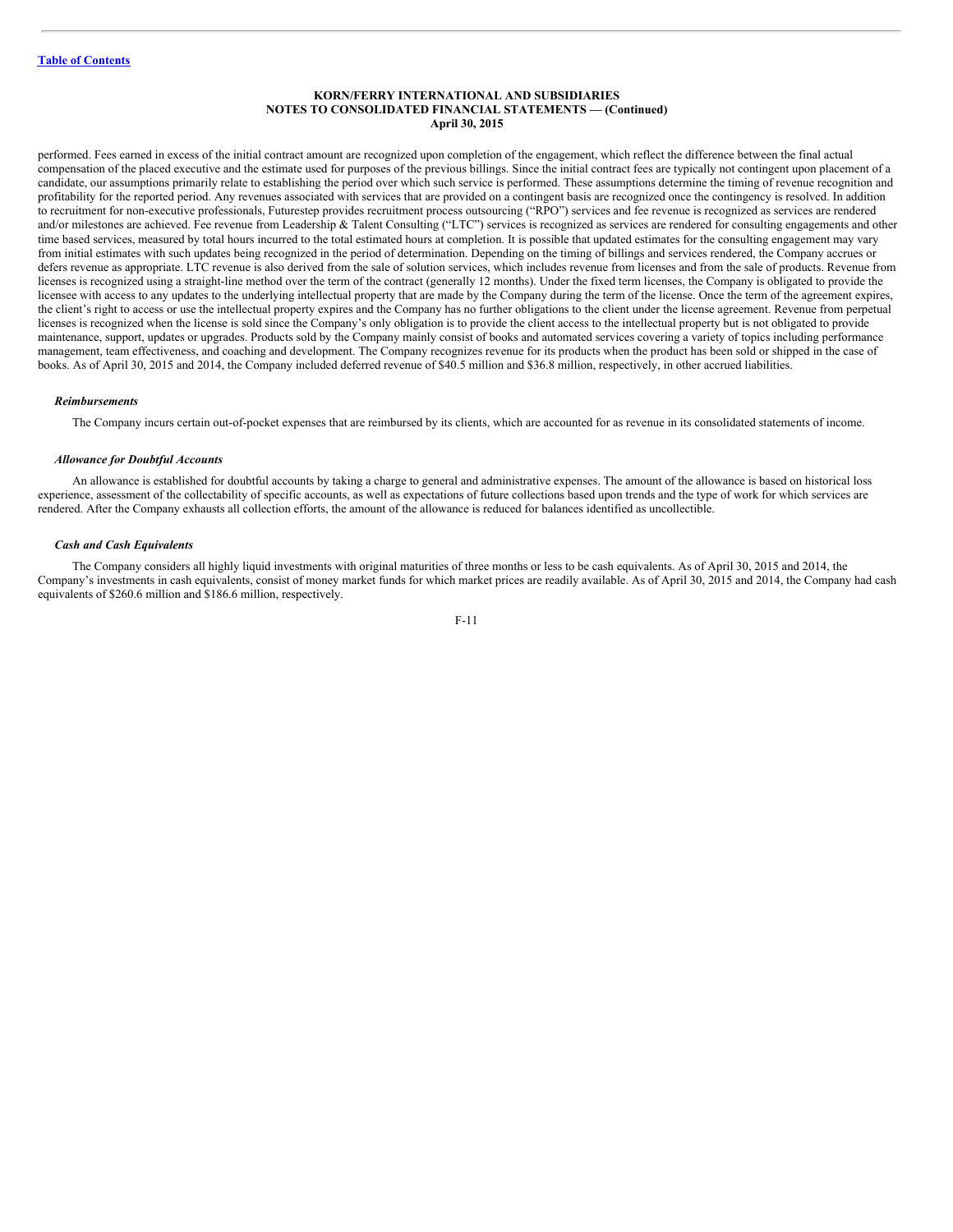#### *Marketable Securities*

The Company currently has investments in marketable securities and mutual funds which are classified as either trading securities or available-for-sale, based upon management's intent and ability to hold, sell or trade such securities. The classification of the investments in these marketable securities and mutual funds is assessed upon purchase and reassessed at each reporting period. These investments are recorded at fair value and are classified as marketable securities in the accompanying consolidated balance sheets. The investments that the Company may sell within the next twelve months are carried as current assets. Realized gains (losses) on marketable securities are determined by specific identification. Interest is recognized on an accrual basis, dividends are recorded as earned on the ex-dividend date. Interest and dividend income are recorded in the accompanying consolidated statements of income in interest expense, net.

The Company invests in mutual funds, (for which market prices are readily available) that are held in trust to satisfy obligations under the Company's deferred compensation plans (see Note 5 — *Marketable Securities*) and are classified as trading securities. Such investments are based upon the employees' investment elections in their deemed accounts in the Executive Capital Accumulation Plan and similar plans in Asia Pacific and Canada ("ECAP") from a pre-determined set of securities and the Company invests in marketable securities to mirror these elections. The changes in fair value in trading securities are recorded in the accompanying consolidated statements of income in other income, net.

The Company also invests cash in excess of its daily operating requirements and capital needs primarily in marketable fixed income (debt) securities in accordance with the Company's investment policy, which restricts the type of investments that can be made. The Company's investment portfolio includes corporate bonds. These marketable fixed income (debt) securities are classified as available-for-sale securities based on management's decision, at the date such securities are acquired, not to hold these securities to maturity or actively trade them. The Company carries these marketable debt securities at fair value based on the market prices for these marketable debt securities or similar debt securities whose prices are readily available. The changes in fair values, net of applicable taxes, are recorded as unrealized gains or losses as a component of comprehensive income. When, in the opinion of management, a decline in the fair value of an investment below its amortized cost is considered to be "other-than-temporary," a credit loss is recorded in the statement of income in other income, net; any amount in excess of the credit loss is recorded as unrealized gains or losses as a component of comprehensive income. Generally, the amount of the loss is the difference between the cost or amortized cost and its then current fair value; a credit loss is the difference between the discounted expected future cash flows to be collected from the debt security and the cost or amortized cost of the debt security. The determination of the other-than-temporary decline includes, in addition to other relevant factors, a presumption that if the market value is below cost by a significant amount for a period of time, a write-down may be necessary. During fiscal 2015, 2014 and 2013, no other-than-temporary impairment was recognized.

#### *Fair Value of Financial Instruments*

Fair value is the price the Company would receive to sell an asset or transfer a liability (exit price) in an orderly transaction between market participants. For those assets and liabilities recorded or disclosed at fair value, the Company determines the fair value based upon the quoted market price, if available. If a quoted market price is not available for identical assets, the fair value is based upon the quoted market price of similar assets. The fair values are assigned a level within the fair value hierarchy as defined below:

• *Level 1*: Observable inputs such as quoted prices (unadjusted) in active markets that are accessible at the measurement date for identical, unrestricted assets or liabilities.

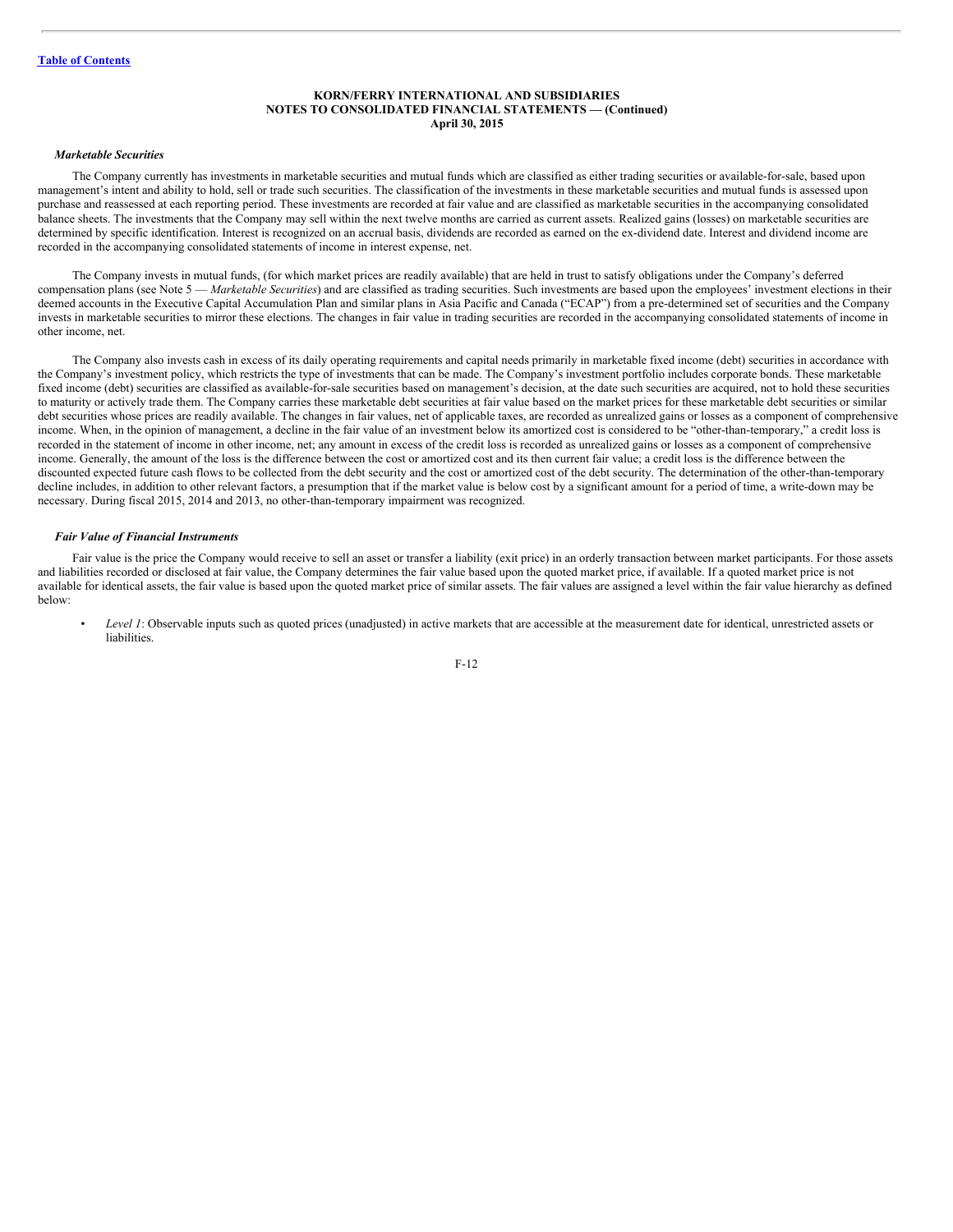- Level 2: Inputs other than quoted prices that are observable for the asset or liability, either directly or indirectly. These include quoted prices for similar assets or liabilities in active markets and quoted prices for identical or similar assets or liabilities in markets that are not active.
- *Level* 3: Unobservable inputs that reflect the reporting entity's own assumptions.

As of April 30, 2015 and 2014, the Company held certain assets that are required to be measured at fair value on a recurring basis. These included cash, cash equivalents, accounts receivable and marketable securities. The carrying amount of cash, cash equivalents and accounts receivable approximates fair value due to the short maturity of these instruments. The fair values of marketable securities classified as trading are obtained from quoted market prices, and the fair values of marketable securities classified as available-for-sale are obtained from a third party, which are based on quoted prices or market prices for similar assets.

#### *Business Acquisitions*

Business acquisitions are accounted for under the acquisition method. The acquisition method requires the reporting entity to identify the acquirer, determine the acquisition date, recognize and measure the identifiable assets acquired, the liabilities assumed and any non-controlling interest in the acquired entity, and recognize and measure goodwill or a gain from the purchase. The acquiree's results are included in the Company's consolidated financial statements from the date of acquisition. Assets acquired and liabilities assumed are recorded at their fair values and the excess of the purchase price over the amounts assigned is recorded as goodwill, or if the fair value of the assets acquired exceeds the purchase price consideration, a bargain purchase gain is recorded. Adjustments to fair value assessments are recorded to goodwill over the measurement period (not longer than twelve months). The acquisition method also requires that acquisition-related transaction and post-acquisition restructuring costs be charged to expense as committed, and requires the Company to recognize and measure certain assets and liabilities including those arising from contingencies and contingent consideration in a business combination. During fiscal 2014, the Company paid contingent consideration to the selling stockholders of PDI Ninth House ("PDI") of \$15 million, as required under the merger agreement, as a result of the achievement of certain pre-determined goals associated with expense synergies.

### *Property and Equipment*

Property and equipment is carried at cost less accumulated depreciation. Leasehold improvements are amortized on a straight-line basis over the estimated useful life of the asset, or the lease term, whichever is shorter. Software development costs incurred for internal use projects are capitalized and, once placed in service, amortized using the straight-line method over the estimated useful life, generally three to seven years. All other property and equipment is depreciated or amortized on a straight-line basis over the estimated useful lives of three to ten years.

The Company reviews long-lived assets for impairment whenever events or changes in circumstances indicate that the carrying value of an asset may not be recoverable. In fiscal 2015, 2014 and 2013, there were no such impairment charges recorded.

#### *Goodwill and Intangible Assets*

Goodwill represents the excess of the purchase price over the fair value of assets acquired. The goodwill impairment test compares the fair value of a reporting unit with its carrying amount, including goodwill. If the carrying amount of a reporting unit exceeds its fair value, goodwill of the reporting unit would be considered impaired. To measure the amount of the impairment loss, the implied fair value of a reporting unit's goodwill is

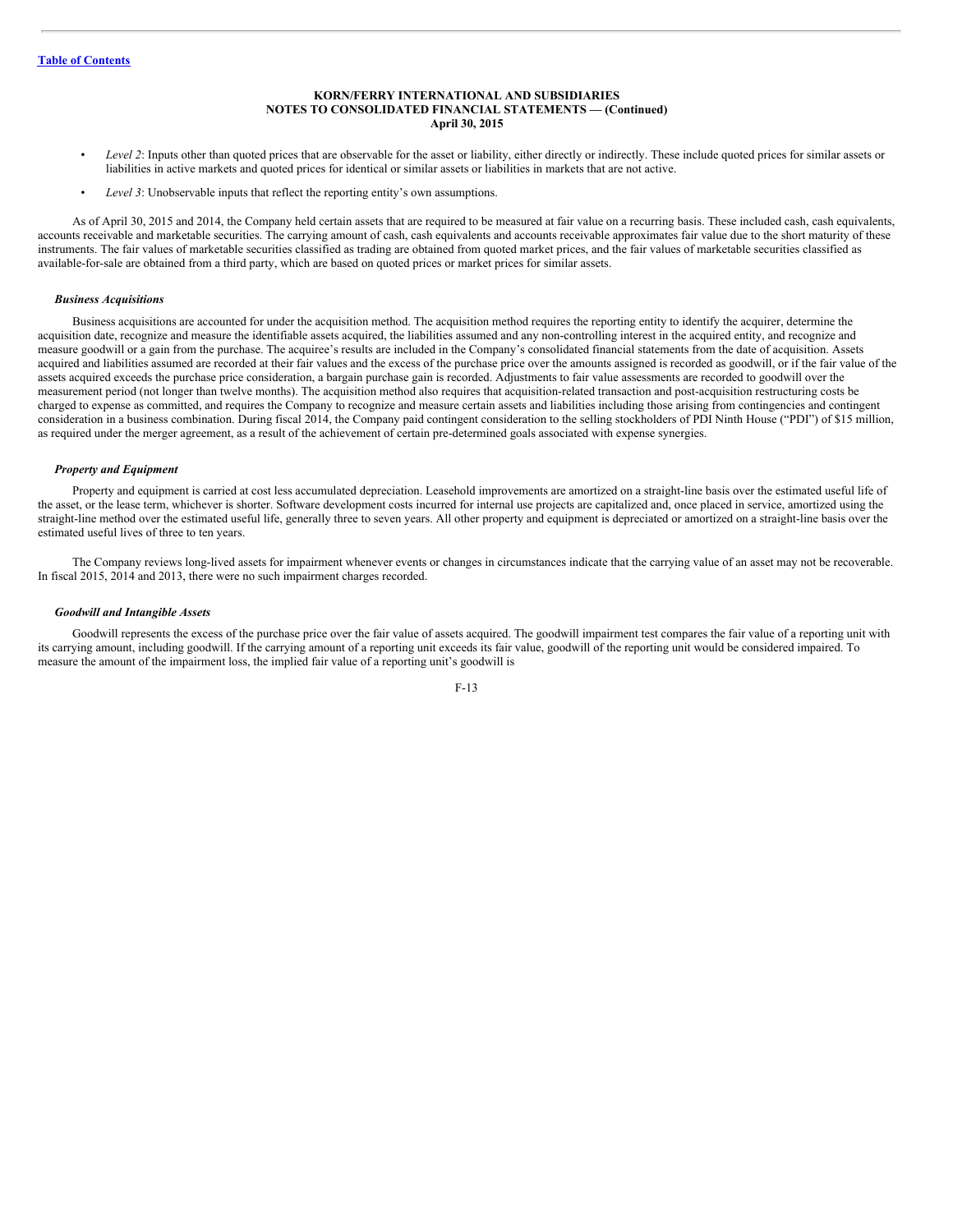compared to the carrying amount of that goodwill. The implied fair value of goodwill is determined in the same manner as the amount of goodwill recognized in a business combination. If the carrying amount of a reporting unit's goodwill exceeds the implied fair value of that goodwill, an impairment loss is recognized in an amount equal to that excess. For each of these tests, the fair value of each of the Company's reporting units is determined using a combination of valuation techniques, including a discounted cash flow methodology. To corroborate the discounted cash flow analysis performed at each reporting unit, a market approach, is utilized using observable market data such as comparable companies in similar lines of business that are publicly traded or which are part of a public or private transaction (to the extent available). Results of the annual impairment test performed as of January 31, 2015, indicated that the fair value of each reporting unit exceeded its carrying amount and no reporting units were at risk of failing the impairment test. As a result, no impairment charge was recognized. There was also no indication of potential impairment during the fourth quarter of fiscal 2015 that would have required further testing.

Intangible assets primarily consist of customer lists, non-compete agreements, proprietary databases, intellectual property and trademarks and are recorded at their estimated fair value at the date of acquisition and are amortized in a pattern in which the asset is consumed if that pattern can be reliably determined, or using the straight-line method over their estimated useful lives which range from one to 24 years. For intangible assets subject to amortization, an impairment loss is recognized if the carrying amount of the intangible assets is not recoverable and exceeds fair value. The carrying amount of the intangible assets is considered not recoverable if it exceeds the sum of the undiscounted cash flows expected to result from use of the asset. Intangible assets with indefinite lives are not amortized, but are reviewed annually for impairment or more frequently whenever events or changes in circumstances indicate that the fair value of the asset may be less than its carrying amount. As of April 30, 2015 and 2014, there were no indicators of impairment with respect to the Company's intangible assets.

### *Compensation and Benefits Expense*

Compensation and benefits expense in the accompanying consolidated statements of income consist of compensation and benefits paid to consultants (employees who originate business), executive officers and administrative and support personnel. The most significant portions of this expense are salaries and the amounts paid under the annual performance related bonus plan to employees. The portion of the expense applicable to salaries is comprised of amounts earned by employees during a reporting period. The portion of the expenses applicable to annual performance related bonuses refers to the Company's annual employee performance related bonus with respect to a fiscal year, the amount of which is communicated and paid to each eligible employee following the completion of the fiscal year.

Each quarter, management makes its best estimate of its annual performance related bonuses, which requires management to, among other things, project annual consultant productivity (as measured by engagement fees billed and collected by executive search consultants and revenue and other performance metrics for LTC and Futurestep consultants), the level of engagements referred by a fee earner in one line of business to a different line of business, Company performance including profitability, competitive forces and future economic conditions and their impact on the Company's results. At the end of each fiscal year, annual performance related bonuses take into account final individual consultant productivity (including referred work), Company results including profitability, the achievement of strategic objectives, the results of individual performance appraisals, and the current economic landscape. Accordingly, each quarter the Company reevaluates the assumptions used to estimate annual performance related bonus liability and adjusts the carrying amount of the liability recorded on the consolidated balance sheet and reports any changes in the estimate in current operations.

Because annual performance-based bonuses are communicated and paid only after the Company reports its full fiscal year results, actual performance-based bonus payments may differ from the prior year's estimate. Such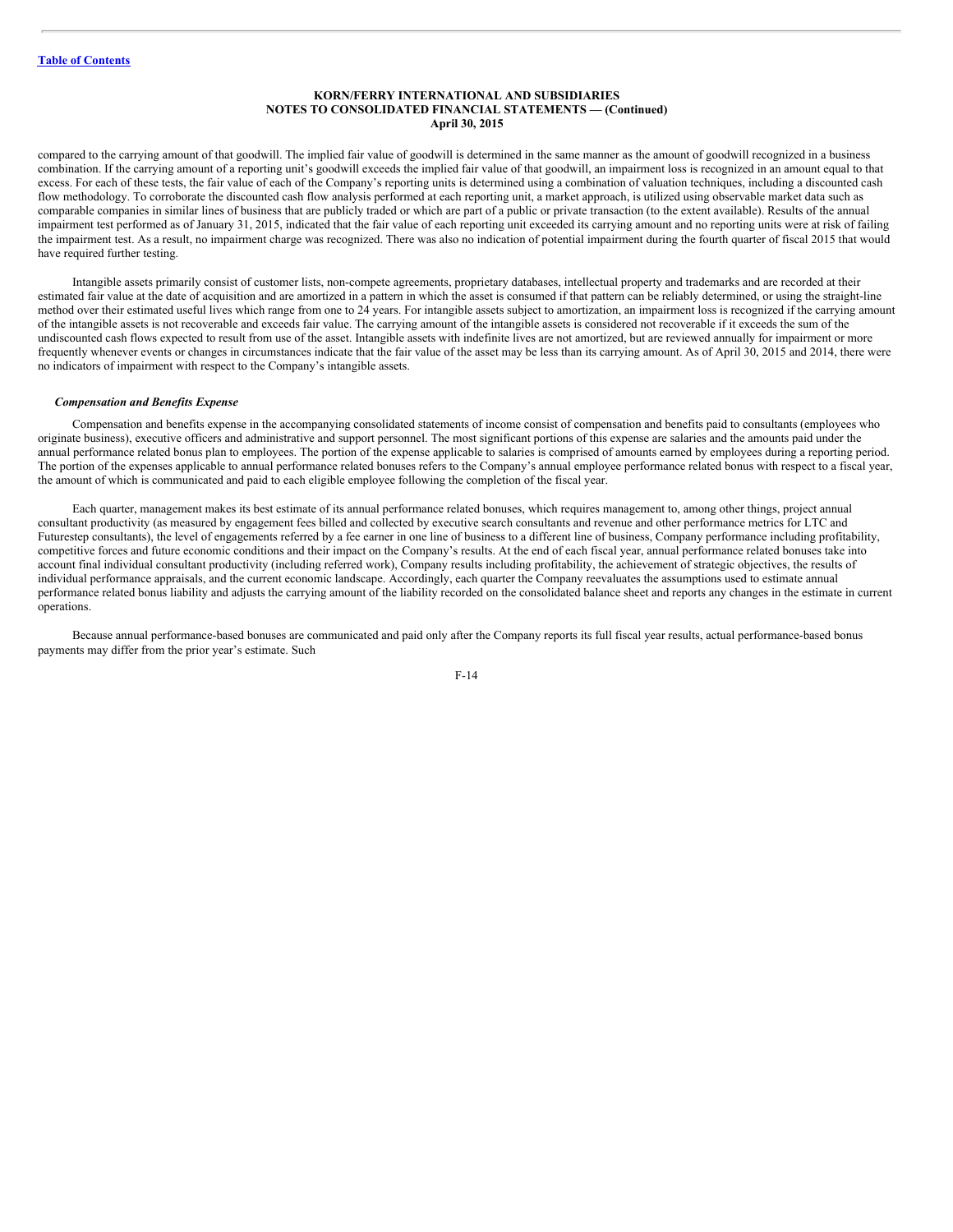changes in the bonus estimate historically have been immaterial and are recorded in current operations in the period in which they are determined. The performance related bonus expense was \$166.7 million, \$146.1 million and \$114.1 million for the years ended April 30, 2015, 2014 and 2013, respectively, each of which was reduced by a change in the previous years' estimate recorded in fiscal 2015, 2014 and 2013 of \$0.3 million, \$0.7 million and \$0.2 million, respectively. This resulted in net bonus expense of \$166.4 million, \$145.4 million and \$113.9 million for the years ended April 30, 2015, 2014 and 2013, respectively, included in compensation and benefits expense in the consolidated statements of income.

Other expenses included in compensation and benefits expense are due to changes in deferred compensation and pension plan liabilities, changes in cash surrender value ("CSV") of company owned life insurance ("COLI") contracts, amortization of stock compensation awards, payroll taxes and employee insurance benefits.

#### *Deferred Compensation and Pension Plans*

For financial accounting purposes, the Company estimates the present value of the future benefits payable under the deferred compensation and pension plans as of the estimated payment commencement date. The Company also estimates the remaining number of years a participant will be employed by the Company. Then, each year during the period of estimated employment, the Company accrues a liability and recognizes expense for a portion of the future benefit using the "benefit/years of service" attribution method for Senior Executive Incentive Plan ("SEIP"), Wealth Accumulation Plan ("WAP") and Enhanced Wealth Accumulation Plan ("EWAP") and the "projected unit credit" method for the Worldwide Executive Benefit Plan ("WEB").

In calculating the accrual for future benefit payments, management has made assumptions regarding employee turnover, participant vesting, violation of non-competition provisions and the discount rate. Management periodically reevaluates all assumptions. If assumptions change in future reporting periods, the changes may impact the measurement and recognition of benefit liabilities and related compensation expense.

### *Executive Capital Accumulation Plan*

The Company, under its deferred compensation plans, makes discretionary contributions and such contributions may be granted to key employees annually based on the employee's performance. Certain key management may also receive Company contributions upon commencement of employment. The Company amortizes these contributions on a straight-line basis as they vest, generally over a four year period. The amounts that are expected to be paid to employees over the next 12 months are classified as a current liability included in compensation and benefits payable in the accompanying consolidated balance sheet.

The ECAP is accounted for whereby the changes in the fair value of the vested amounts owed to the participants are adjusted with a corresponding charge (or credit) to compensation and benefits costs.

#### *Cash Surrender Value of Life Insurance*

The Company purchased COLI policies or contracts insuring the lives of certain employees eligible to participate in certain of the deferred compensation and pension plans as a means of funding benefits under such plans. The Company purchased both fixed and variable life insurance contracts and does not purchase "split-dollar" life insurance policy contracts. The Company has both contracts or policies that provide for a fixed or guaranteed rate of return and a variable rate of return depending on the return of the policies' investment in their underlying portfolio in equities and bonds. The CSV of these COLI contracts are carried at the amounts that would be realized if the contract were surrendered at the balance sheet date, net of the outstanding loans borrowed from the insurer. The Company has the intention and ability to continue to hold these COLI policies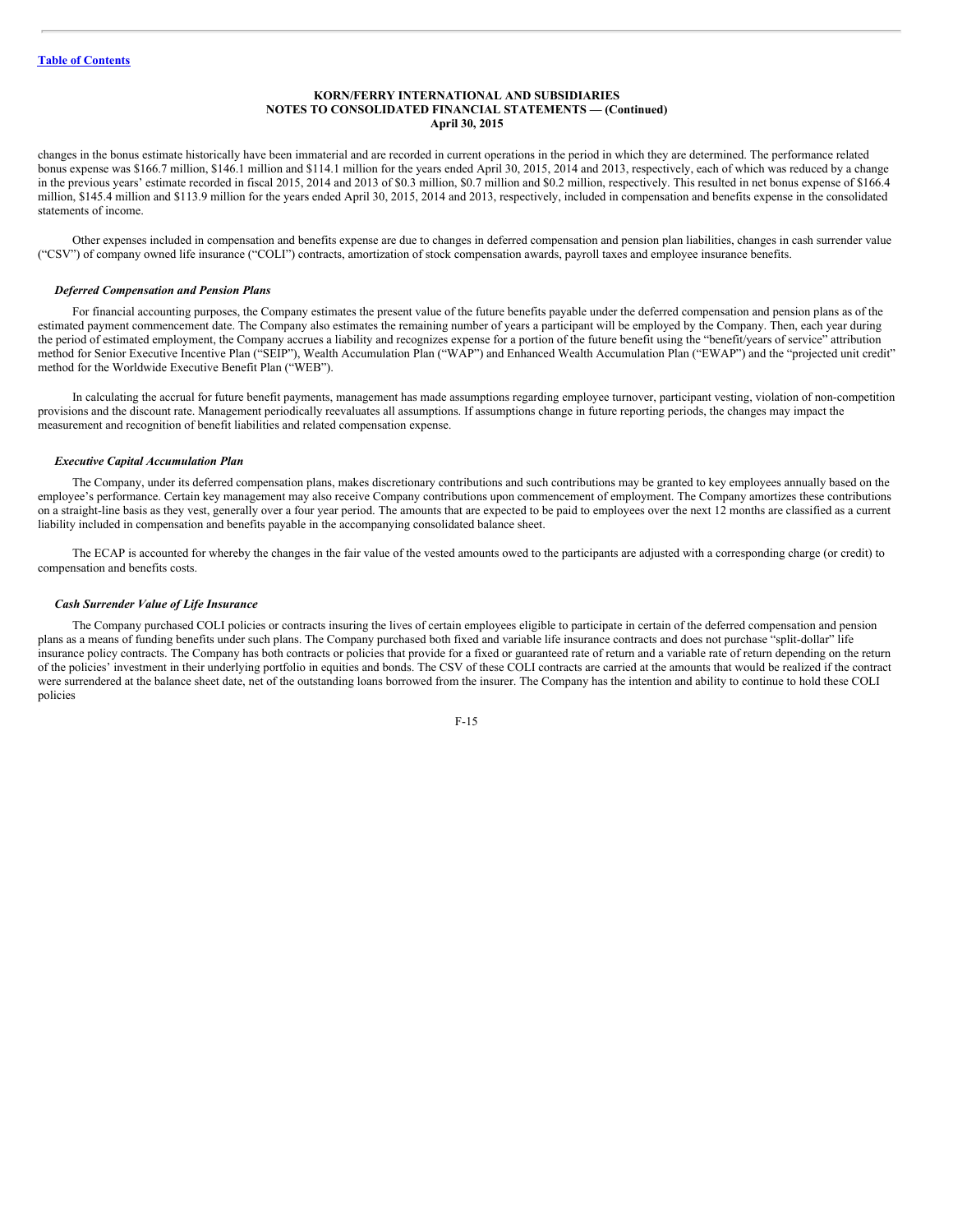and contracts. Additionally, the loans secured by the policies do not have any scheduled payment terms and the Company also does not intend to repay the loans outstanding on these policies until death benefits under the policy have been realized. Accordingly, the investment in COLI is classified as long-term in the accompanying consolidated balance sheet.

The change in the CSV of COLI contracts, net of insurance premiums paid and gains realized, is reported in compensation and benefits expense. As of April 30, 2015 and 2014, the Company held contracts with gross CSV of \$172.3 million and \$167.2 million, offset by outstanding policy loans of \$69.6 million and \$72.9 million, respectively. If the issuing insurance companies were to become insolvent, the Company would be considered a general creditor for \$50.6 million and \$45.9 million of net CSV as of April 30, 2015 and 2014, respectively; therefore, these assets are subject to credit risk. Management, together with its outside advisors, routinely monitors the claims paying abilities of these insurance companies.

### *Restructuring Charges, Net*

The Company accounts for its restructuring charges as a liability when the obligations are incurred and records such charges at fair value. Changes in the estimates of the restructuring charges are recorded in the period the change is determined.

#### *Stock-Based Compensation*

The Company has employee compensation plans under which various types of stock-based instruments are granted. These instruments, principally include restricted stock units, restricted stock, stock options and an Employee Stock Purchase Plan ("ESPP"). The Company recognizes compensation expense related to restricted stock units, restricted stock and the estimated fair value of stock options and stock purchases under the ESPP on a straight-line basis over the service period for the entire award.

#### *Translation of Foreign Currencies*

Generally, financial results of the Company's foreign subsidiaries are measured in their local currencies. Assets and liabilities are translated into U.S. dollars at exchange rates in effect at the balance sheet date, while revenue and expenses are translated at weighted-average exchange rates during the fiscal year. Resulting translation adjustments are recorded as a component of accumulated comprehensive income. Gains and losses from foreign currency transactions of these subsidiaries and the translation of the financial results of subsidiaries operating in highly inflationary economies are included in general and administrative expense in the period incurred. Foreign currency losses, on an after tax basis, included in net income was \$1.6 million and \$0.5 million during fiscal 2015 and 2013, respectively. Foreign currency gains, on an after tax basis, included in net income were \$1.0 million during fiscal 2014.

#### *Income Taxes*

There are two components of income tax expense: current and deferred. Current income tax expense (benefit) approximates taxes to be paid or refunded for the current period. Deferred income tax expense (benefit) results from changes in deferred tax assets and liabilities between periods. These gross deferred tax assets and liabilities represent decreases or increases in taxes expected to be paid in the future because of future reversals of temporary differences in the basis of assets and liabilities as measured by tax laws and their basis as reported in the consolidated financial statements. Deferred tax assets are also recognized for tax attributes such as net operating loss carryforwards and tax credit carryforwards. Valuation allowances are then recorded to reduce deferred tax assets to the amounts management concludes are more likely than not to be realized.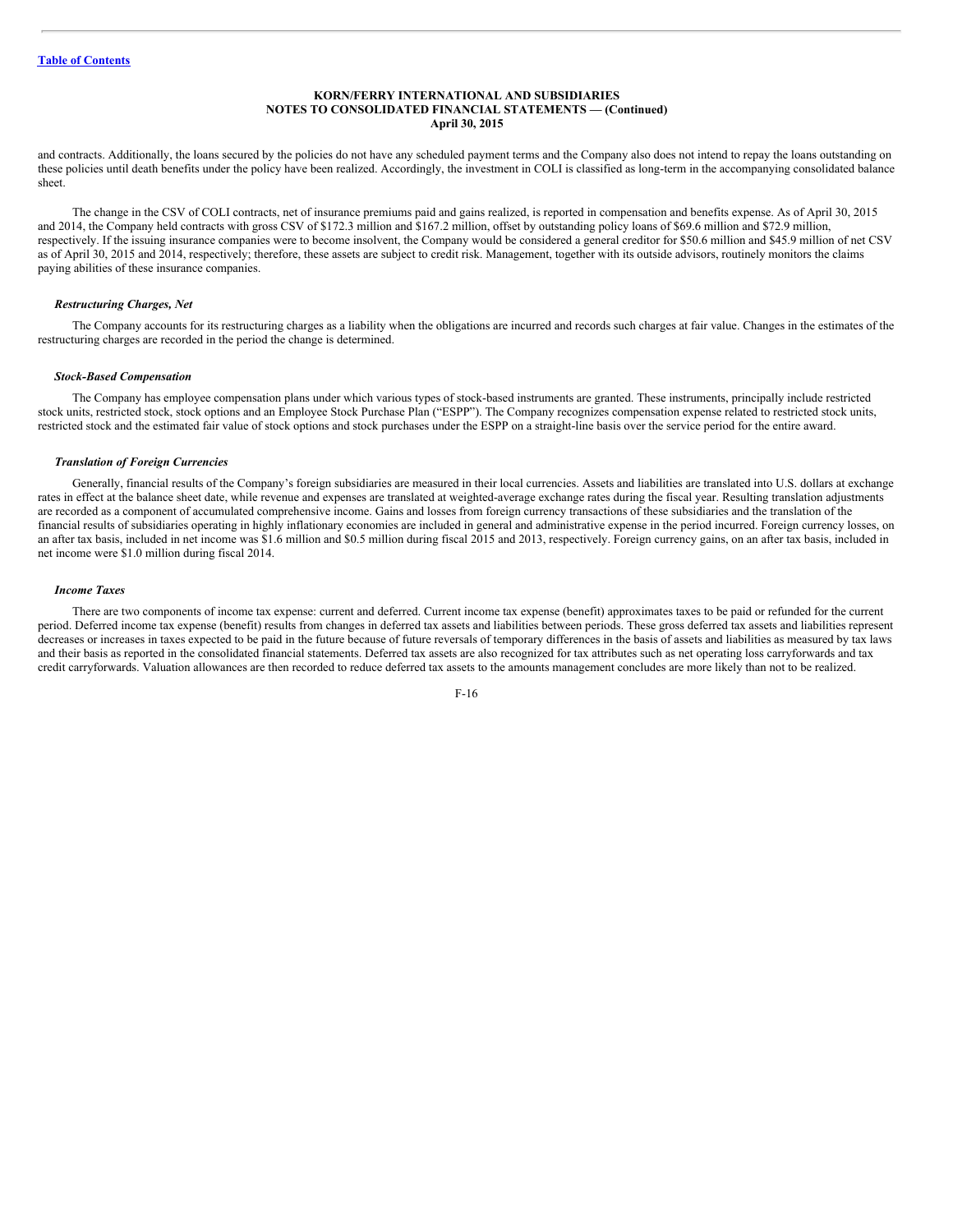Income tax benefits are recognized and measured based upon a two-step model: (1) a tax position must be more-likely-than-not to be sustained based solely on its technical merits in order to be recognized and (2) the benefit is measured as the largest dollar amount of that position that is more-likely-than-not to be sustained upon settlement. The difference between the benefit recognized for a position and the tax benefit claimed on a tax return is referred to as an unrecognized tax benefit. The Company records income tax related interest and penalties within income tax expense.

#### *Concentration of Credit Risk*

Financial instruments which potentially subject the Company to concentrations of credit risk consist principally of cash, cash equivalents, investments, receivables due from clients and net CSV due from insurance companies, which is discussed above. Cash equivalents include investments in money market securities while investments include mutual funds and corporate bonds. Investments are diversified throughout many industries and geographic regions. The Company conducts periodic reviews of its customers' financial condition and customer payment practices to minimize collection risk on accounts receivable. At April 30, 2015 and 2014, the Company had no other significant credit concentrations.

#### *Recently Adopted Accounting Standards*

In March 2013, the Financial Accounting Standards Board ("FASB") issued guidance on releasing cumulative translation adjustments when a reporting entity (parent) ceases to have a controlling financial interest in a subsidiary or group of assets that is a nonprofit activity or a business within a foreign entity. In addition, these amendments provide guidance on the release of cumulative translation adjustments in partial sales of equity method investments and in step acquisitions. This new guidance was effective on a prospective basis for fiscal years and interim reporting periods beginning after December 15, 2013. The amendments should be applied prospectively to derecognition events occurring after the effective date. Prior periods should not be adjusted and early adoption is permitted. The Company adopted this guidance during fiscal 2015 and the adoption did not have an impact on the financial statements of the Company.

In June 2013, the FASB issued guidance on how a liability for an unrecognized tax benefit should be presented in the financial statements if the ultimate settlement of such liability will not result in a cash payment to the tax authority but will, rather, reduce a deferred tax asset for a net operating loss or tax credit carryforward. The FASB concluded that, when settlement in such manner is available under tax law, the liability for an unrecognized tax benefit should be presented as a reduction of the deferred tax asset associated with the net operating loss or tax credit carryforward. This new guidance was effective for fiscal years and interim periods within those years beginning after December 15, 2013. The Company adopted this guidance during fiscal 2015 and the adoption did not have an impact on the financial statements of the Company.

#### *Recently Proposed Accounting Standards*

In May 2014, the FASB issued guidance that supersedes revenue recognition requirements regarding contracts with customers to transfer goods or services or for the transfer of nonfinancial assets. Under the new guidance, entities are required to recognize revenue in order to depict the transfer of promised goods or services to customers in an amount that reflects the consideration to which the entity expects to be entitled in exchange for those goods or services. The guidance provides a five-step analysis to be performed on transactions to determine when and how revenue is recognized. This new guidance is effective for fiscal years and interim periods within those annual years beginning after December 15, 2016. The Company will adopt this guidance in its fiscal year beginning May 1, 2017. The Company is currently evaluating the effect the guidance will have on our financial condition and results of operations.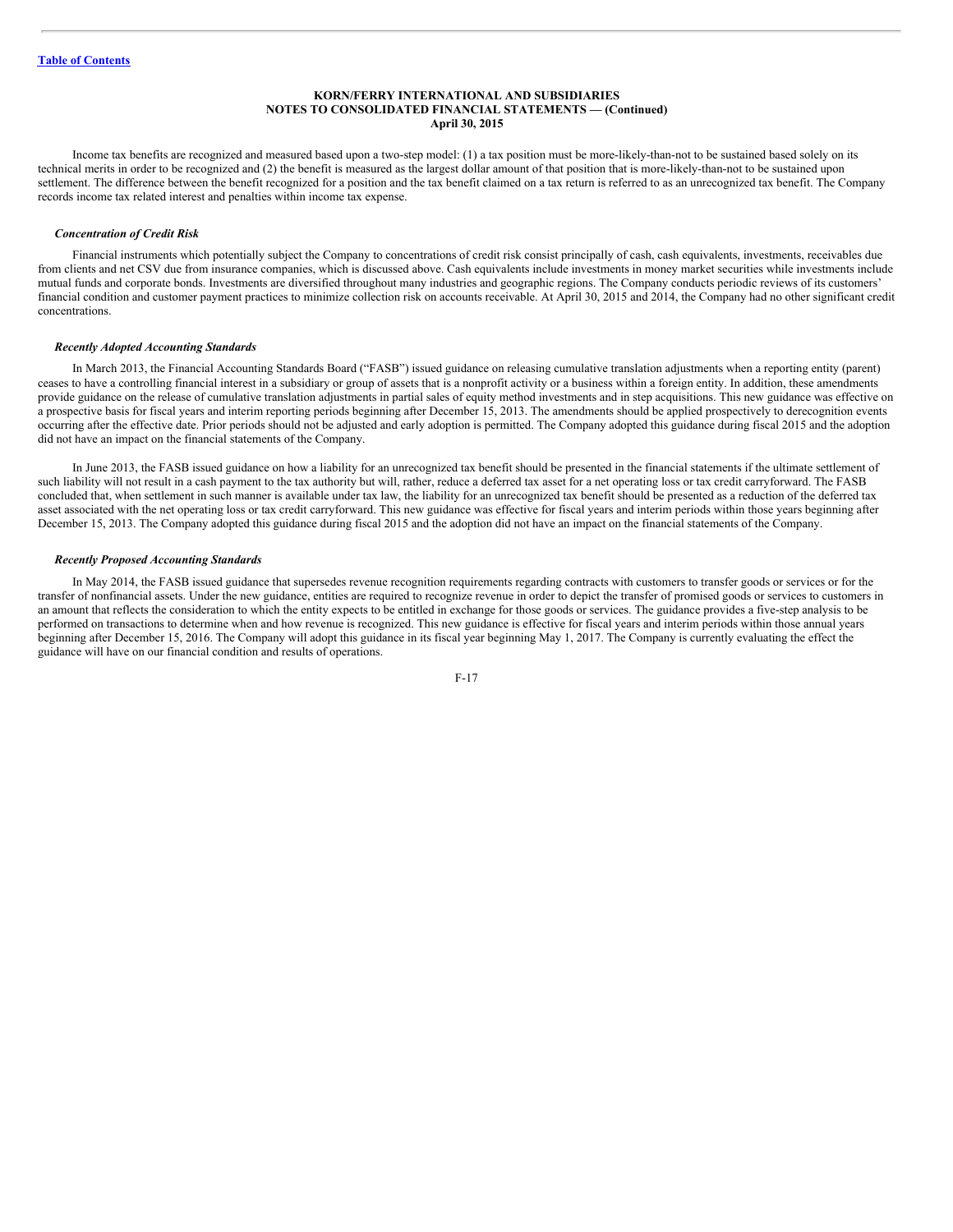## **2. Basic and Diluted Earnings Per Share**

Accounting Standards Codification 260, *Earnings Per Share*, requires companies to treat unvested share-based payment awards that have non-forfeitable rights to dividends prior to vesting as a separate class of securities in calculating earnings per share. We have granted and expect to continue to grant to certain employees restricted stock grants that contain non-forfeitable rights to dividends. Such grants are considered participating securities. Therefore, we are required to apply the two-class method in calculating earnings per share. The two-class method of computing earnings per share is an earnings allocation formula that determines earnings per share for each class of common stock and participating security according to dividends declared (or accumulated) and participation rights in undistributed earnings. The dilutive effect of participating securities is calculated using the more dilutive of the treasury method or the two-class method.

Basic earnings per common share was computed using the two-class method by dividing basic net earnings attributable to common stockholders by the weighted-average number of common shares outstanding. Diluted earnings per common share was computed using the two-class method by dividing diluted net earnings attributable to common stockholders by the weighted-average number of common shares outstanding plus dilutive common equivalent shares. Dilutive common equivalent shares include all in-themoney outstanding options or other contracts to issue common stock as if they were exercised or converted. The application of the two-class method did not have a material impact on the earnings per share calculation for fiscal 2014 and 2013.

During fiscal 2015, all shares of outstanding options were included in the computation of diluted earnings per share. During fiscal 2014 and 2013, options to purchase 0.04 million shares and 0.50 million shares, respectively, were outstanding but not included in the computation of diluted earnings per share because they were anti-dilutive. During fiscal 2015, restricted stock awards of 0.5 million, were outstanding but not included in the computation of diluted earnings per share because they were anti-dilutive.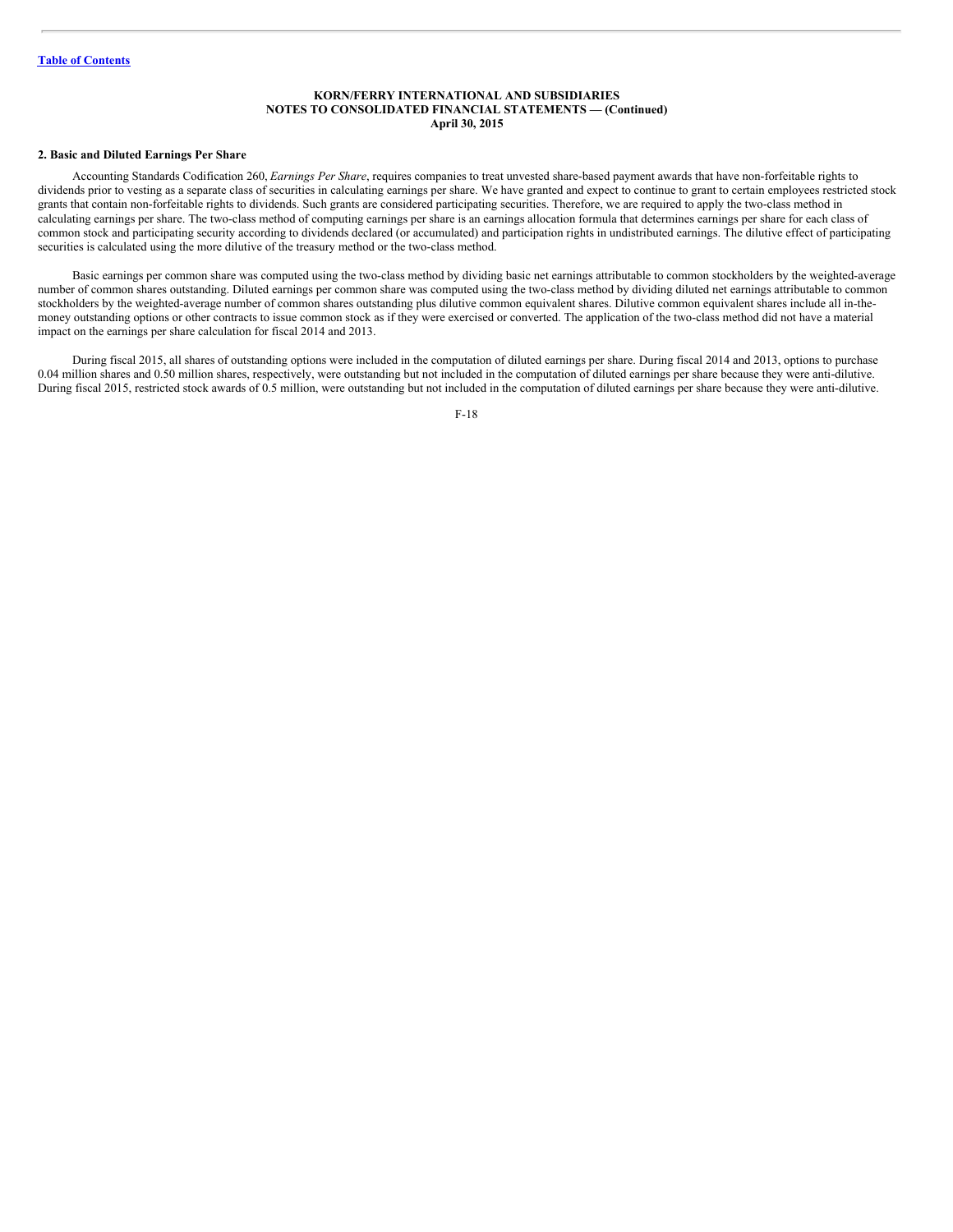The following table summarizes basic and diluted earnings per common share attributable to common stockholders:

|                                                                                   |          | Year Ended April 30,                  |          |  |
|-----------------------------------------------------------------------------------|----------|---------------------------------------|----------|--|
|                                                                                   | 2015     | 2014                                  | 2013     |  |
|                                                                                   |          | (in thousands, except per share data) |          |  |
| Net income                                                                        | \$88,357 | \$72,691                              | \$33,293 |  |
| Less: distributed and undistributed earnings to nonvested restricted stockholders | 860      |                                       |          |  |
| Basic net earnings attributable to common stockholders                            | 87,497   | 72,691                                | 33,293   |  |
| Add: undistributed earnings to nonvested restricted stockholders                  | 815      |                                       |          |  |
| Less: reallocation of undistributed earnings to nonvested restricted stockholders | 804      |                                       |          |  |
| Diluted net earnings attributable to common stockholders                          | \$87,508 | \$72,691                              | 33,293   |  |
| Weighted-average common shares outstanding:                                       |          |                                       |          |  |
| Basic weighted-average number of common shares outstanding                        | 49,052   | 48,162                                | 47,224   |  |
| Effect of dilutive securities:                                                    |          |                                       |          |  |
| Restricted stock                                                                  | 605      | 789                                   | 485      |  |
| Stock options                                                                     | 105      | 194                                   | 174      |  |
| <b>ESPP</b>                                                                       |          |                                       |          |  |
| Diluted weighted-average number of common shares outstanding                      | 49,766   | 49,145                                | 47,883   |  |
| Net earnings per common share:                                                    |          |                                       |          |  |
| Basic earnings per share                                                          | 1.78     | 1.51                                  | 0.71     |  |
| Diluted earnings per share                                                        | 1.76     | -1.48                                 | 0.70     |  |

### **3. Comprehensive Income**

Comprehensive income is comprised of net income and all changes to stockholders' equity, except those changes resulting from investments by stockholders (changes in paid-in capital) and distributions to stockholders (dividends) and is reported in the accompanying consolidated statements of comprehensive income. Accumulated comprehensive loss, net of taxes, is recorded as a component of stockholders' equity.

The components of accumulated other comprehensive loss were as follows:

|                                                                  |             | April 30,      |
|------------------------------------------------------------------|-------------|----------------|
|                                                                  | 2015        | 2014           |
|                                                                  |             | (in thousands) |
| Foreign currency translation adjustments                         | \$(20,919)  | \$15,604       |
| Deferred compensation and pension plan adjustments, net of taxes | (19,708)    | (18,006)       |
| Unrealized gains on marketable securities, net of taxes          |             |                |
| Accumulated other comprehensive loss, net                        | \$ (40,623) | (2,388)        |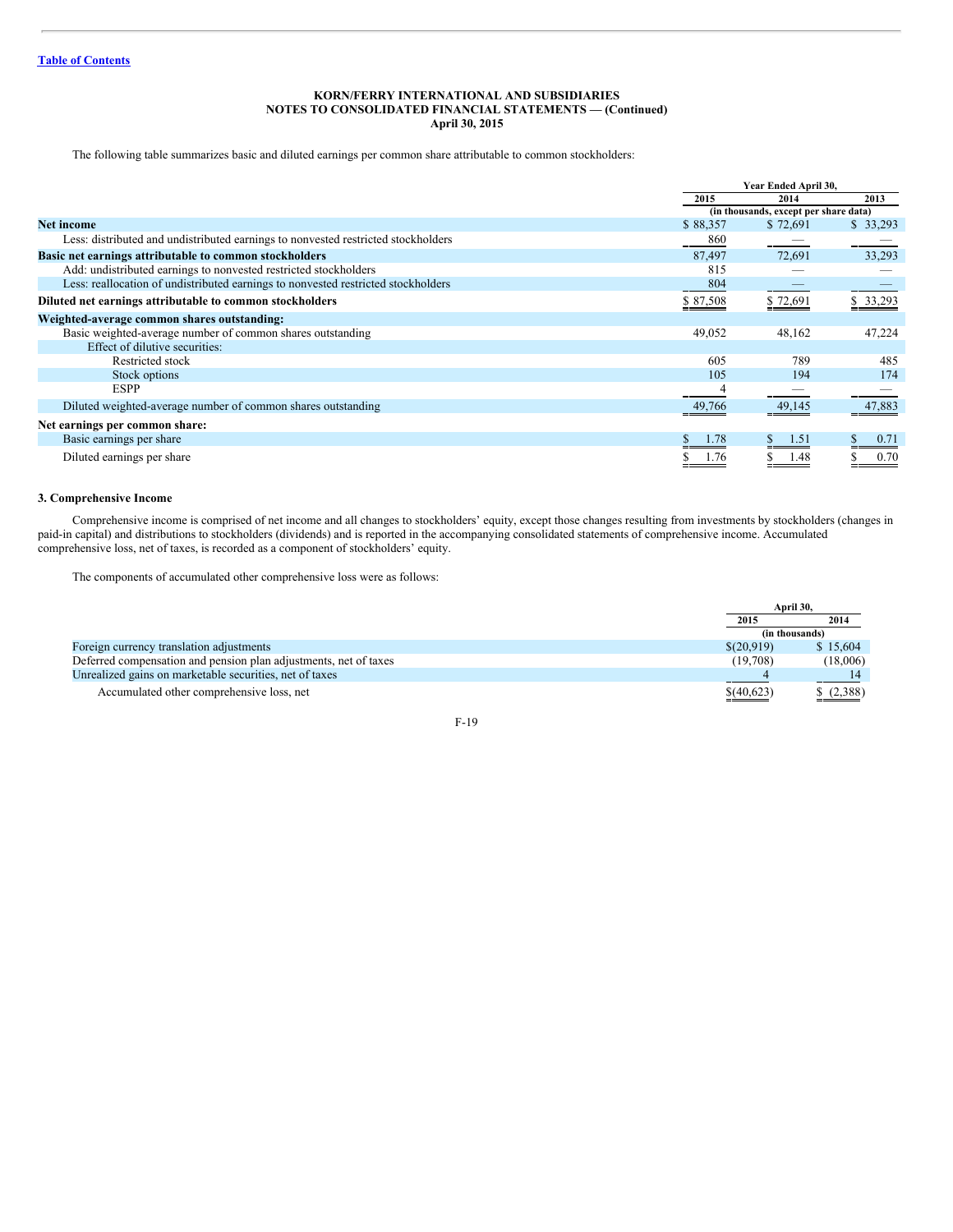The following tables summarizes the changes in each component of accumulated other comprehensive income (loss):

|                                                               |                    |                 | <b>Unrealized</b> |                   |
|---------------------------------------------------------------|--------------------|-----------------|-------------------|-------------------|
|                                                               |                    | <b>Deferred</b> | Gains             | Accumulated       |
|                                                               | Foreign            | Compensation    | (Losses) on       | Other             |
|                                                               | Currency           | and Pension     | Marketable        | Comprehensive     |
|                                                               | <b>Translation</b> | Plan $(1)$      | <b>Securities</b> | Income (Loss)     |
|                                                               |                    |                 | (in thousands)    |                   |
| Balance as of May 1, 2012                                     | \$22,813           | (15,658)        | 36                | 7,191<br><b>S</b> |
| Unrealized (losses) gains arising during the period           | (5,254)            | (6,033)         | 13                | (11,274)          |
| Reclassification of realized net losses (gains) to net income |                    | 1,455           | (3)               | 1,452             |
| Balance as of April 30, 2013                                  | 17.559             | (20, 236)       | 46                | (2,631)           |
| Unrealized (losses) gains arising during the period           | (1.955)            | 136             | (64)              | (1, 883)          |
| Reclassification of realized net losses to net income         |                    | 2,094           | 32                | 2,126             |
| Balance as of April 30, 2014                                  | 15,604             | (18,006)        | 14                | (2,388)           |
| Unrealized losses arising during the period                   | (36, 523)          | (3,589)         | (10)              | (40, 122)         |
| Reclassification of realized net losses to net income         |                    | 1,887           |                   | 1,887             |
| Balance as of April 30, 2015                                  | \$(20,919)         | (19,708)        | 4                 | (40, 623)         |

(1) The tax effects on unrealized (losses) gains of \$(2.3) million, \$0.07 million and \$(3.8) million as of April 30, 2015, 2014 and 2013, respectively. The tax effects on reclassifications of realized net losses of \$1.2 million, \$1.0 million and \$0.9 million as of April 30, 2015, 2014 and 2013, respectively.

## **4. Employee Stock Plans**

### *Stock-Based Compensation*

The following table summarizes the components of stock-based compensation expense recognized in the Company's consolidated statements of income for the periods indicated:

|                                                    |          | Year Ended April 30, |          |  |
|----------------------------------------------------|----------|----------------------|----------|--|
|                                                    | 2015     | 2014                 |          |  |
|                                                    |          | (in thousands)       |          |  |
| <b>Restricted stock</b>                            | \$13,602 | \$11,689             | \$11,001 |  |
| <b>ESPP</b>                                        | 162      |                      |          |  |
| Stock options                                      | 135      | 417                  | 905      |  |
| Total stock-based compensation expense, pre-tax    | 13,899   | 12.106               | 11,906   |  |
| Tax benefit from stock-based compensation expense  | (3,893)  | (3,484)              | (4,142)  |  |
| Total stock-based compensation expense, net of tax | \$10,006 | \$8,622              | 7,764    |  |

The Company uses the Black-Scholes option valuation model to estimate the grant date fair value of employee stock options. The expected volatility reflects consideration of the historical volatility in the Company's publicly traded stock during the period the option is granted. The Company believes historical volatility in these instruments is more indicative of expected future volatility than the implied volatility in the price of the Company's common stock. The expected life of each option is estimated using historical data. The risk-free interest rate is based on the U.S. Treasury zero-coupon issue with a remaining term approximating the expected term of the option. The Company uses historical data to estimate forfeiture rates applied to the gross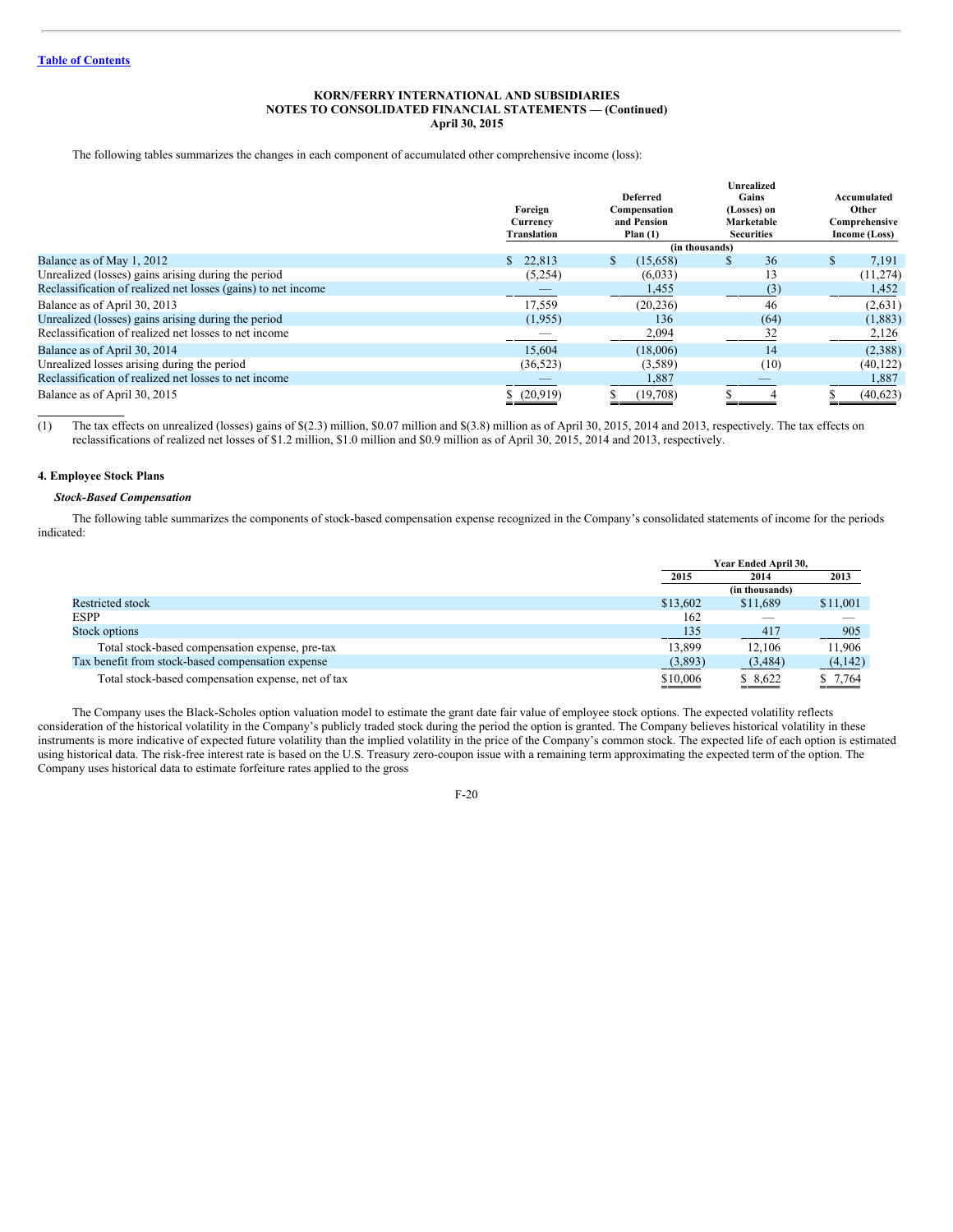amount of expense determined using the option valuation model. The Black-Scholes option pricing model was developed for use in estimating the fair value of traded options. The assumptions used in option valuation models are highly subjective, particularly the expected stock price volatility of the underlying stock. The Company did not grant stock options in fiscal 2015, 2014 and 2013.

# *Stock Incentive Plan*

At the Company's 2012 Annual Meeting of Stockholders, held on September 27, 2012, the Company's stockholders approved an amendment and restatement to the Korn/Ferry International Amended and Restated 2008 Stock Incentive Plan (the 2012 amendment and restatement being the "Second A&R 2008 Plan"), which among other things, increased the current maximum number of shares that may be issued under the plan to 5,700,000 shares, subject to certain changes in the Company's capital structure and other extraordinary events. The Second A&R 2008 Plan provides for the grant of awards to eligible participants, designated as either nonqualified or incentive stock options, restricted stock and restricted stock units, any of which may be performance-based or market-based, and incentive bonuses, which may be paid in cash or a combination thereof. Under the Second A&R 2008 Plan, the ability to issue full-value awards is limited by requiring full-value stock awards to count 1.91 times as much as stock options.

### *Stock Options*

Stock options transactions under the Company's Second A&R 2008 Plan were as follows:

|                                |                |                                         |                 | April 30,                               |                |    |                                         |
|--------------------------------|----------------|-----------------------------------------|-----------------|-----------------------------------------|----------------|----|-----------------------------------------|
|                                |                | 2015                                    |                 |                                         | 2013           |    |                                         |
|                                |                | Weighted-<br>Average<br><b>Exercise</b> |                 | Weighted-<br>Average<br><b>Exercise</b> |                |    | Weighted-<br>Average<br><b>Exercise</b> |
|                                | <b>Options</b> | Price                                   | <b>Options</b>  | Price                                   | <b>Options</b> |    | Price                                   |
|                                |                |                                         |                 | (in thousands, except per share data)   |                |    |                                         |
| Outstanding, beginning of year | 396            | 16.23<br>S.                             | 1,100           | 14.72<br>S.                             | 1,492          | \$ | 14.00                                   |
| Exercised                      | (179)          | 16.99<br>S                              | (655)           | 13.88<br>\$                             | (238)          | S  | 9.32                                    |
| Forfeited/expired              | (15)           | 17.72<br>S.                             | (49)            | 13.42<br>S.                             | (154)          | S. | 16.87                                   |
| Outstanding, end of year       | $-202$         | \$<br>15.45                             | $\frac{396}{2}$ | 16.23<br>S.                             | 1,100          | \$ | 14.72                                   |
| Exercisable, end of year       | 192            | 15.07<br>S.                             | 337             | 16.11<br>\$                             | 864            | \$ | 15.01                                   |

As of April 30, 2015, the aggregate intrinsic value of both options outstanding and options exercisable was \$3.2 million.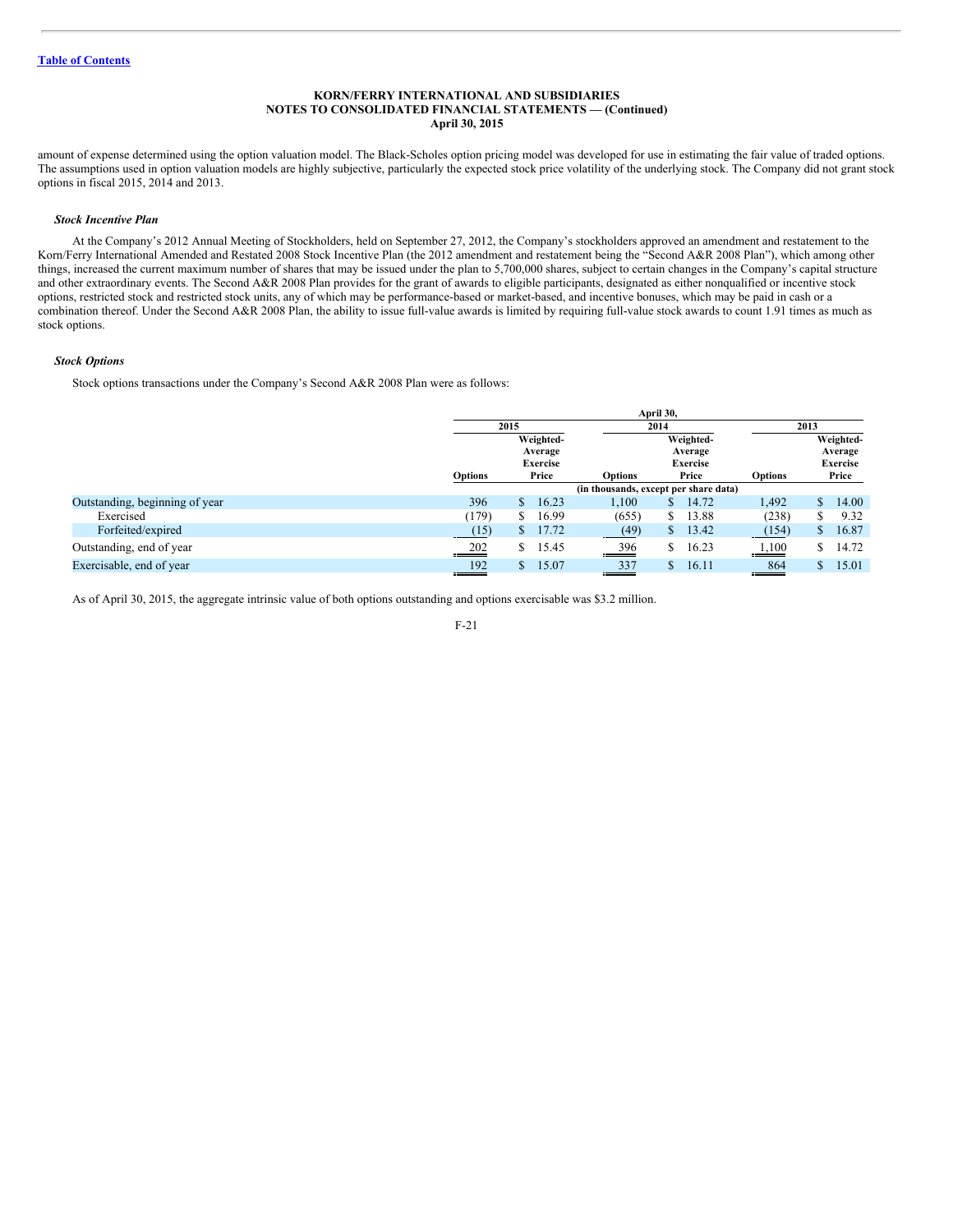Outstanding stock options:

|                                 |               | April 30, 2015             |                 |                                       |                            |                 |  |
|---------------------------------|---------------|----------------------------|-----------------|---------------------------------------|----------------------------|-----------------|--|
|                                 |               | <b>Options Outstanding</b> |                 |                                       | <b>Options Exercisable</b> |                 |  |
|                                 |               | Weighted-                  |                 |                                       | Weighted-                  |                 |  |
|                                 |               | Average                    |                 |                                       | Average                    |                 |  |
|                                 |               | Remaining                  | Weighted-       |                                       | Remaining                  | Weighted-       |  |
|                                 |               | Contractual                | Average         |                                       | Contractual                | Average         |  |
|                                 |               | Life                       | <b>Exercise</b> |                                       | Life                       | <b>Exercise</b> |  |
| <b>Range of Exercise Prices</b> | <b>Shares</b> | (in years)                 | Price           | <b>Shares</b>                         | (in years)                 | Price           |  |
|                                 |               |                            |                 | (in thousands, except per share data) |                            |                 |  |
| $$9.75 - $13.82$                | 48            | 1.3                        | 10.00<br>S.     | 48                                    | 1.3 <sup>7</sup>           | 10.00           |  |
| $$13.83 - $15.83$               | 67            | 2.2                        | 13.94<br>S.     | 67                                    | 2.2                        | 13.94<br>S      |  |
| $$15.84 - $19.88$               | 50            | 0.3                        | 17.96<br>S.     | 50                                    | 0.3                        | 17.96<br>S.     |  |
| $$19.89 - $24.08$               | 37            | 2.3                        | 21.87<br>S.     | 27                                    | 1.9                        | 21.55<br>S.     |  |
|                                 | 202           | 1.5                        | 15.45<br>S.     | 192                                   | 1.4                        | 15.07           |  |

Additional information pertaining to stock options:

|                                                  |          | Year Ended April 30.                  |         |  |
|--------------------------------------------------|----------|---------------------------------------|---------|--|
|                                                  | 2015     | 2014                                  | 2013    |  |
|                                                  |          | (in thousands, except per share data) |         |  |
| Total fair value of stock options vested         | 334      | 984                                   | \$1.001 |  |
| Total intrinsic value of stock options exercised | \$ 2.425 | \$ 6.108                              | \$1.547 |  |

### *Restricted Stock*

The Company grants time-based restricted stock awards to executive officers and other senior employees generally vesting over a three to four year period. In addition, certain key management members typically receive time-based restricted stock awards upon commencement of employment and may receive them annually in conjunction with the Company's performance review. Time-based restricted stock awards are granted at a price equal to fair value, which is determined based on the closing price of the Company's common stock on the grant date. The Company recognizes compensation expense for time-based restricted stock awards on a straight-line basis over the vesting period.

The Company also grants market-based and performance-based restricted stock units to executive officers and other senior employees. The market-based units vest after three years depending upon the Company's total stockholder return over the three-year performance period relative to other companies in its selected peer group. The fair value of these market-based restricted stock units are determined by a third-party valuation using extensive market data that is based on historical Company and peer group information. The Company recognizes compensation expense for market-based restricted stock units on a straight-line basis over the vesting period.

Performance-based restricted stock units vest after three years depending upon the Company meeting certain objectives that are set at the time the restricted stock unit is issued. Performance-based restricted stock units are granted at a price equal to the fair value, which is determined based on the closing price of the Company's common stock on the grant date. The Company recognizes compensation expense for performance-based restricted stock units on a straight-line basis over the vesting period. At the end of each reporting period, the Company estimates the number of restricted stock units expected to vest based on the probability that certain performance objectives will be met, exceeded, or fall below target levels, and takes into account these estimates when calculating the expense for the period.

F-22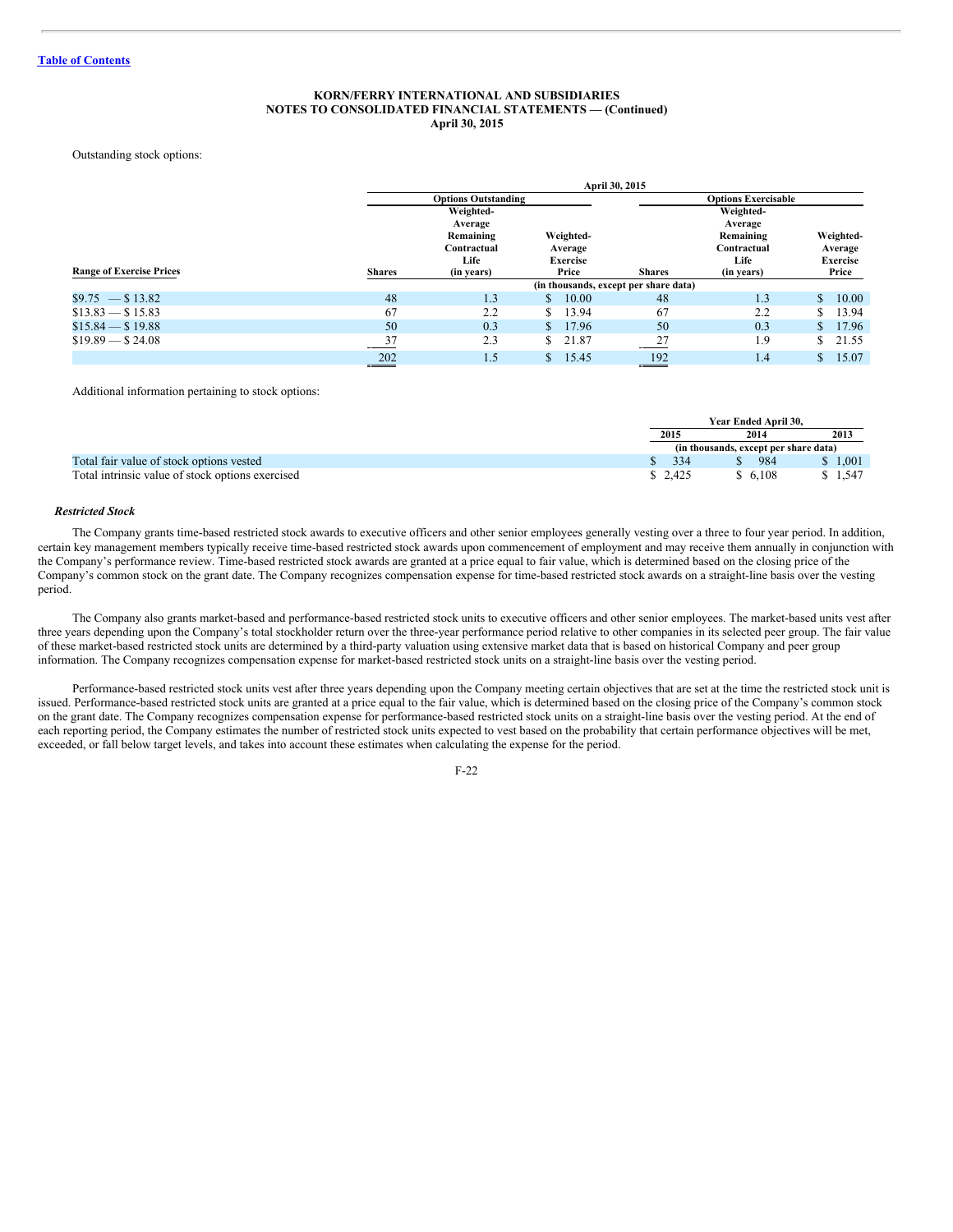Restricted stock activity is summarized below:

|                               |               |                                       |                                                                |               | April 30, |                                                                |               |    |                                                                |
|-------------------------------|---------------|---------------------------------------|----------------------------------------------------------------|---------------|-----------|----------------------------------------------------------------|---------------|----|----------------------------------------------------------------|
|                               |               | 2015                                  |                                                                | 2014          |           |                                                                | 2013          |    |                                                                |
|                               | <b>Shares</b> |                                       | Weighted-<br>Average<br><b>Grant Date</b><br><b>Fair Value</b> | <b>Shares</b> |           | Weighted-<br>Average<br><b>Grant Date</b><br><b>Fair Value</b> | <b>Shares</b> |    | Weighted-<br>Average<br><b>Grant Date</b><br><b>Fair Value</b> |
|                               |               | (in thousands, except per share data) |                                                                |               |           |                                                                |               |    |                                                                |
| Non-vested, beginning of year | 1.880         |                                       | 18.95                                                          | 1,810         | S         | 16.38                                                          | 1,781         |    | 16.76                                                          |
| Granted                       | 438           |                                       | 29.93                                                          | 809           |           | 21.32                                                          | 889           |    | 13.93                                                          |
| Vested                        | (705)         |                                       | 18.52                                                          | (535)         | S         | 14.54                                                          | (780)         | \$ | 14.99                                                          |
| Forfeited/expired             | (53)          | S                                     | 21.13                                                          | (204)         | S         | 17.19                                                          | (80)          | \$ | 16.43                                                          |
| Non-vested, end of year       | 1,560         |                                       | 22.15                                                          | 1,880         |           | 18.95                                                          | 1,810         | ъ  | 16.38                                                          |

As of April 30, 2015, there were 0.3 million shares and 0.2 million shares outstanding relating to market-based and performance-based restricted stock units, respectively, with total unrecognized compensation totaling \$3.7 million and \$2.4 million, respectively.

As of April 30, 2015, there was \$20.6 million of total unrecognized compensation cost related to all non-vested awards of restricted stock, which is expected to be recognized over a weighted-average period of 2.2 years. During fiscal 2015 and fiscal 2014, 121,775 shares and 112,792 shares of restricted stock totaling \$4.0 million and \$2.2 million, respectively, were repurchased by the Company, at the option of the employee, to pay for taxes related to vesting of restricted stock.

#### *Employee Stock Purchase Plan*

The Company has an ESPP that, in accordance with Section 423 of the Internal Revenue Code, allows eligible employees to authorize payroll deductions of up to 15% of their salary to purchase shares of the Company's common stock at 85% of the fair market price of the common stock on the last day of the enrollment period. Employees may not purchase more than \$25,000 in stock during any calendar year. At the Company's 2011 Annual Meeting of Stockholders, held on September 28, 2011, the Company's stockholders approved an amendment and restatement of the ESPP, which among other things, increased the maximum number of shares that may be issued under the ESPP from 1.5 million shares to 3.0 million shares. The ESPP was suspended during the second half of fiscal 2012 and as a result, no shares were purchased during fiscal 2014 and 2013. Effective January 1, 2015, the Company has once again allowed employees to authorize payroll deductions under the ESPP with the purchase of shares expected to take place in the first quarter of fiscal 2016. As of April 30, 2015, the ESPP had approximately 1.6 million shares remaining available for future issuance.

### *Common Stock*

During fiscal 2015, 2014 and 2013, the Company issued 178,950 shares, 654,458 shares and 237,856 shares of common stock, respectively, as a result of the exercise of stock options, with cash proceeds from the exercise of \$3.0 million, \$8.8 million and \$2.1 million, respectively.

No shares were repurchased during fiscal 2015, 2014 and 2013, other than to satisfy minimum tax withholding requirements upon the vesting of restricted stock as described above.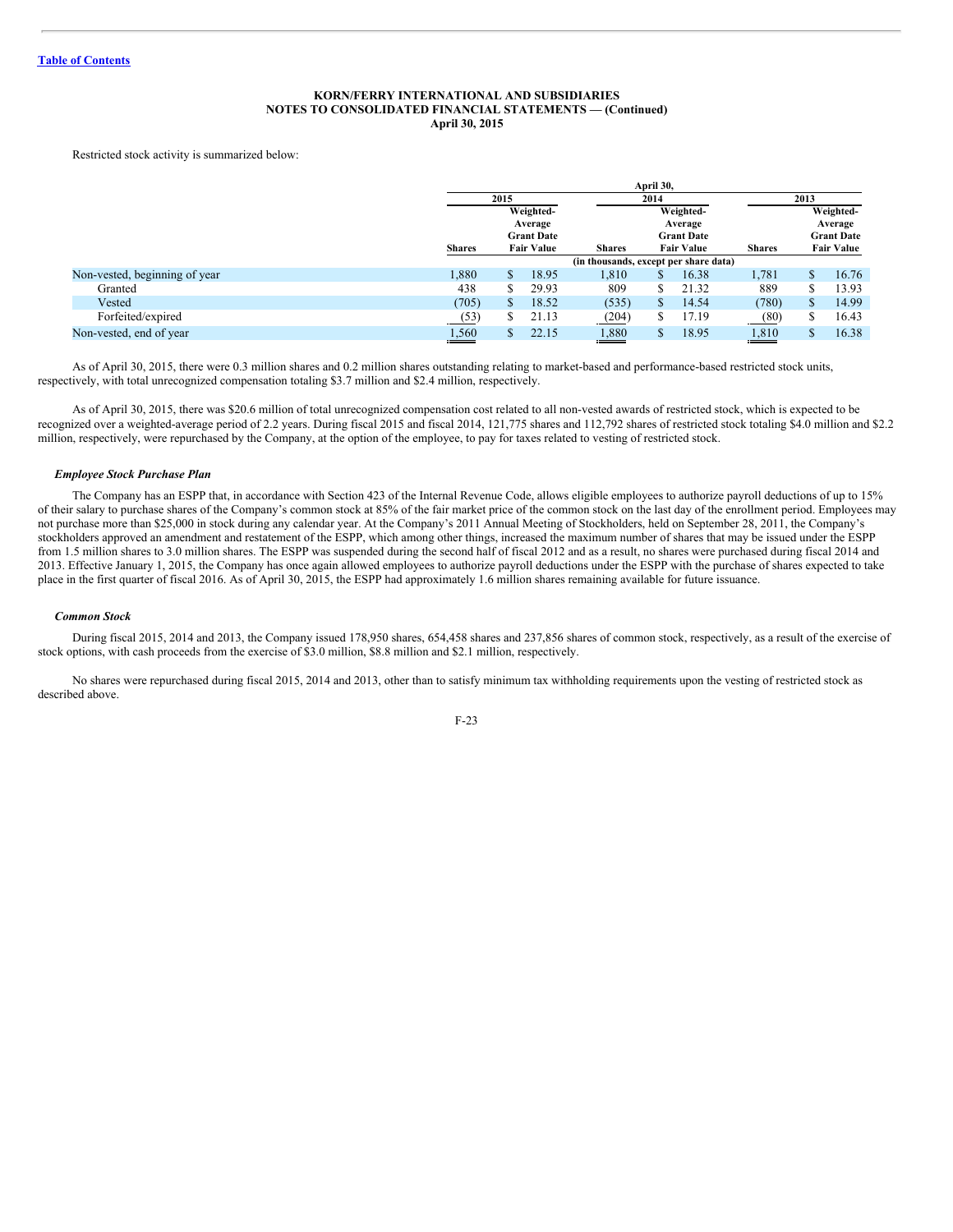# **5. Marketable Securities**

As of April 30, 2015, marketable securities consisted of the following:

|                                                | Trading<br>(1)(2)             | Available-for-<br>Sale $(2)$<br>(in thousands) | Total     |
|------------------------------------------------|-------------------------------|------------------------------------------------|-----------|
| Mutual funds                                   | \$131,399                     | Φ                                              | \$131,399 |
| Corporate bonds                                | the control of the control of | 13,177                                         | 13,177    |
| Total                                          | 131,399                       | 13,177                                         | 144,576   |
| Less: current portion of marketable securities | (12,580)                      | (13, 177)                                      | (25,757)  |
| Non-current marketable securities              | \$118,819                     |                                                | \$118,819 |

As of April 30, 2014, marketable securities consisted of the following:

|                                                | Trading<br>(1)(2) | Available-for-<br>Sale $(2)$    | <b>Total</b> |
|------------------------------------------------|-------------------|---------------------------------|--------------|
|                                                |                   | (in thousands)                  |              |
| Mutual funds                                   | \$116,207         | $\qquad \qquad - \qquad \qquad$ | \$116,207    |
| Corporate bonds                                | $-$               | 18,352                          | 18,352       |
| Total                                          | 116,207           | 18.352                          | 134,559      |
| Less: current portion of marketable securities | (4,510)           | (5,056)                         | (9,566)      |
| Non-current marketable securities              | \$111,697         | 13.296                          | \$124,993    |

(1) These investments are held in trust for settlement of the Company's vested and unvested obligations of \$129.1 million and \$117.6 million as of April 30, 2015 and 2014, respectively, under the ECAP (see Note 6 — *Deferred Compensation and Retirement Plans*). During fiscal 2015, 2014 and 2013, the fair value of the investments increased; therefore, the Company recognized income of \$8.8 million, \$9.5 million, and \$7.6 million, respectively, which was recorded in other income, net.

(2) The Company's financial assets measured at fair value on a recurring basis include trading securities classified as Level 1 and available-for-sale securities classified as Level 2. As of April 30, 2015 and 2014, the Company had no investments classified as Level 3.

The amortized cost and fair values of marketable securities classified as available-for-sale investments were as follows:

|                 |           | April 30, 2015 |                   |                   |  |  |
|-----------------|-----------|----------------|-------------------|-------------------|--|--|
|                 |           | Gross          | <b>Gross</b>      |                   |  |  |
|                 | Amortized | Unrealized     | Unrealized        | <b>Estimated</b>  |  |  |
|                 | Cost      | Gains          | Losses $(1)$      | <b>Fair Value</b> |  |  |
|                 |           | (in thousands) |                   |                   |  |  |
| Corporate bonds | \$13,167  | 11             | T                 | \$13,177          |  |  |
|                 |           | April 30, 2014 |                   |                   |  |  |
|                 |           | Gross          | Gross             |                   |  |  |
|                 | Amortized | Unrealized     | <b>Unrealized</b> | <b>Estimated</b>  |  |  |
|                 | Cost      | Gains          | Losses $(1)$      | <b>Fair Value</b> |  |  |
|                 |           | (in thousands) |                   |                   |  |  |
| Corporate bonds | \$18,325  | 31             | (4)               | \$18,352          |  |  |
|                 |           |                |                   |                   |  |  |

(1) There are no marketable securities that have been in a continuous unrealized loss position for 12 months or more.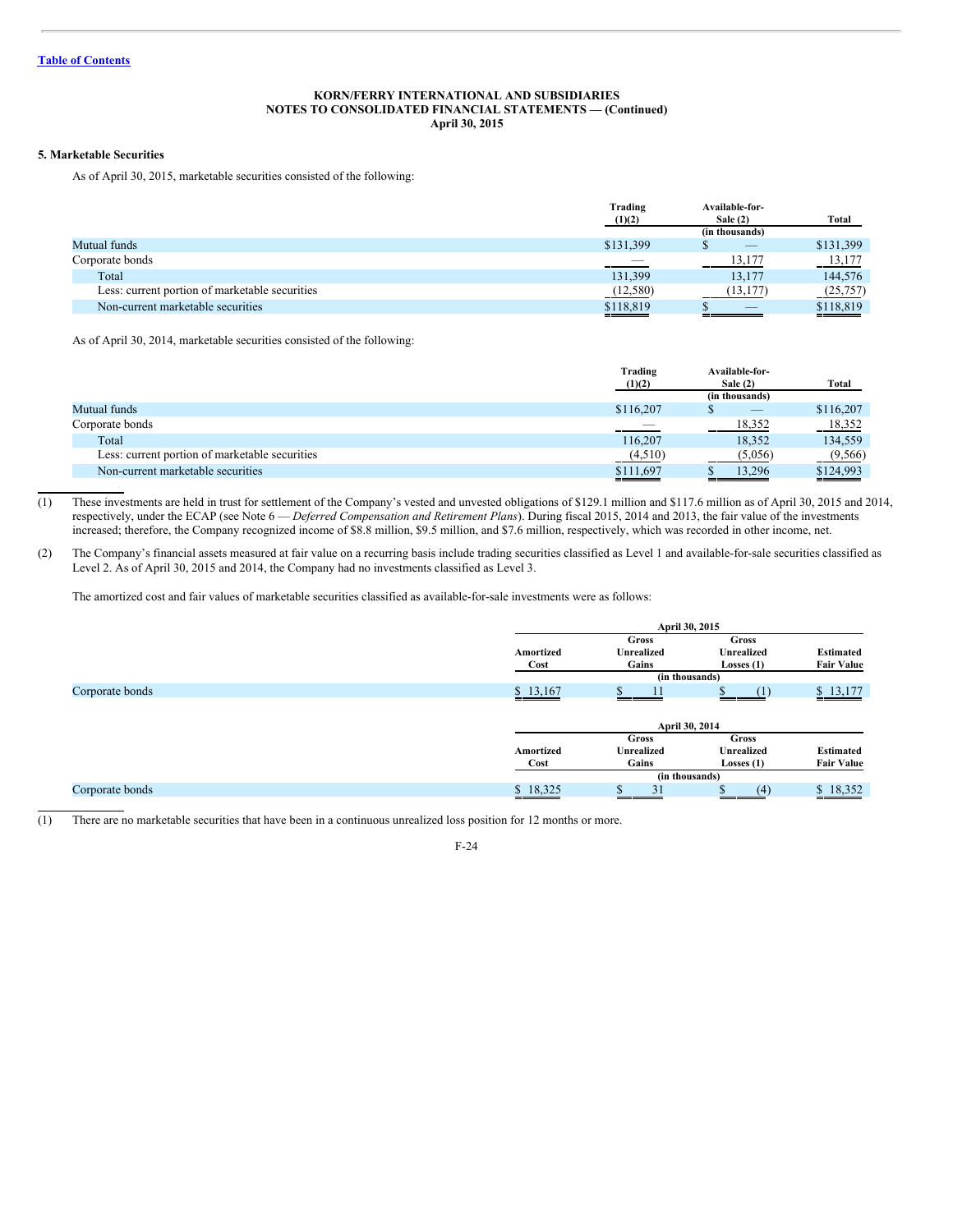Investments in marketable securities classified as available-for-sale securities are made based on the Company's investment policy, which restricts the types of investments that can be made. As of April 30, 2015 and 2014, marketable securities classified as available-for-sale consist of corporate bonds for which market prices for similar assets are readily available. As of April 30, 2015, available-for-sale marketable securities have remaining maturities ranging from one month to eight months. During fiscal 2015 and 2014, the Company received \$5.0 million and \$33.3 million, respectively, in proceeds from sales/maturities of available-for-sale marketable securities. Investments in marketable securities classified as trading are based upon investment elections the employee makes from a pre-determined set of securities in the ECAP and the Company invests in marketable securities to mirror these elections. As of April 30, 2015 and 2014, the Company's investments in marketable securities classified as trading consist of mutual funds for which market prices are readily available.

As of April 30, 2015 and 2014, the Company's marketable securities classified as trading were \$131.4 million (net of gross unrealized gains of \$8.3 million and \$0.2 million of gross unrealized losses) and \$116.2 million (net of gross unrealized gains of \$9.2 million and \$0.7 million of gross unrealized losses), respectively.

#### **6. Deferred Compensation and Retirement Plans**

The Company has several deferred compensation and retirement plans for eligible consultants and vice presidents that provide defined benefits to participants based on the deferral of current compensation or contributions made by the Company subject to vesting and retirement or termination provisions.

The total benefit obligations for these plans were as follows:

|                                             |           | Year Ended April 30, |
|---------------------------------------------|-----------|----------------------|
|                                             | 2015      | 2014                 |
|                                             |           | (in thousands)       |
| Deferred compensation plans                 | \$83,876  | \$82,153             |
| Pension plan                                | 5.262     | 4.424                |
| International retirement plans              | 2.847     | 3,727                |
| <b>Executive Capital Accumulation Plan</b>  | 99,461    | 89,308               |
| Total benefit obligations                   | 191.446   | 179,612              |
| Less: current portion of benefit obligation | (18,014)  | (10, 377)            |
| Non-current benefit obligation              | \$173,432 | \$169,235            |

### *Deferred Compensation Plans*

The Enhanced Wealth Accumulation Plan ("EWAP") was established in fiscal 1994, which replaced the Wealth Accumulation Plan ("WAP"). Certain vice presidents elected to participate in a "deferral unit" that required the participant to contribute a portion of their compensation for an eight year period, or in some cases, make an after tax contribution, in return for defined benefit payments from the Company over a fifteen year period generally at retirement age of 65 or later. Participants were able to acquire additional "deferral units" every five years. Vice presidents who did not choose to roll over their WAP units into the EWAP continue to be covered under the earlier version in which participants generally vest and commence receipt of benefit payments at retirement age of 65. In June 2003, the Company amended the EWAP and WAP plans, so as not to allow new participants or the purchase of additional deferral units by existing participants.

The Company also maintains a Senior Executive Incentive Plan ("SEIP") for participants approved by the Board. Generally, to be eligible, the vice president must be participating in the EWAP. Participation in the SEIP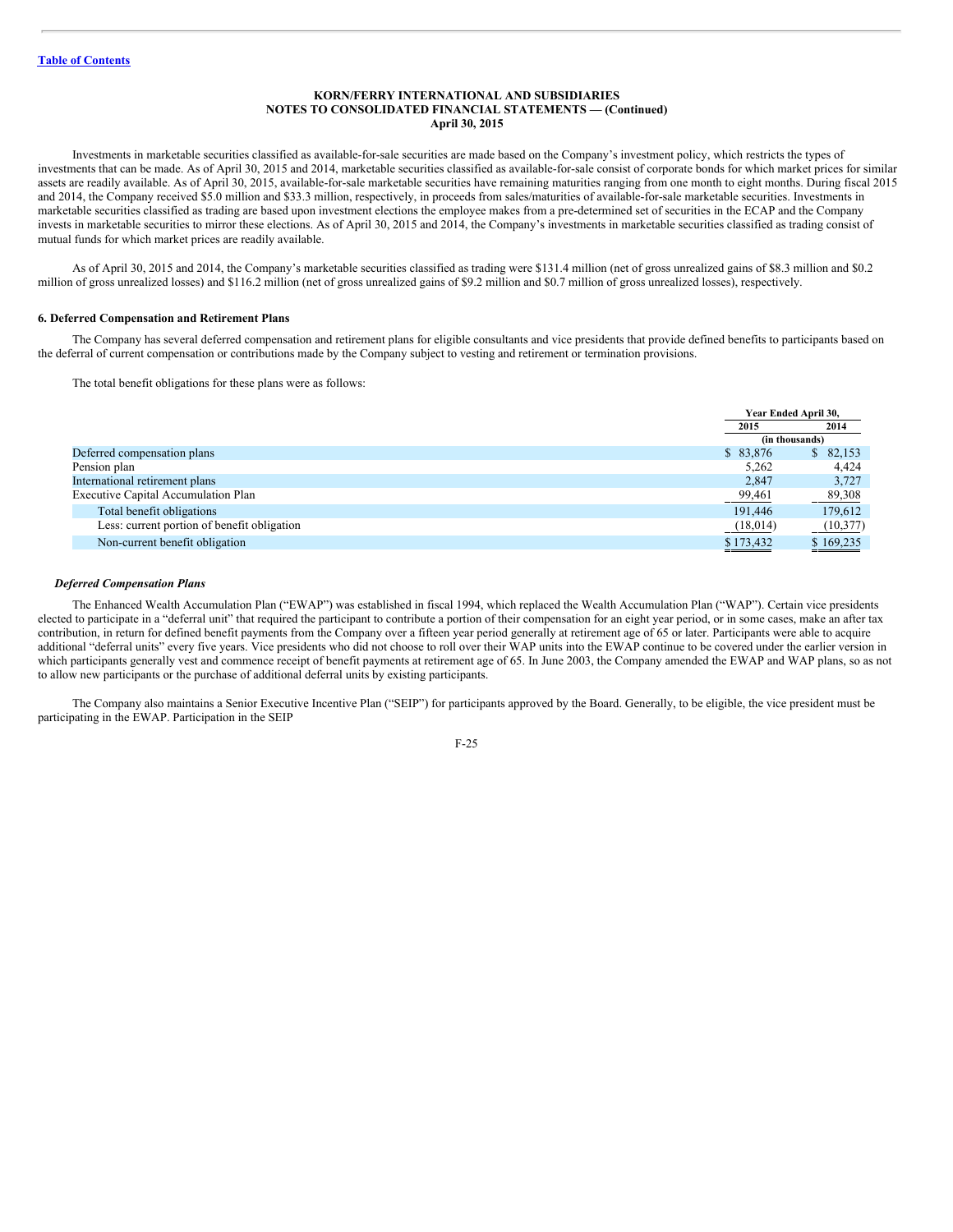required the participant to contribute a portion of their compensation during a four-year period, or in some cases make an after tax contribution, in return for a defined benefit paid by the Company generally over a fifteen year period after ten years of participation in the plan or such later date as elected by the participant. In June 2003, the Company amended the SEIP plan, so as not to allow new participants or the purchase of additional deferral units by existing participants.

### *Pension Plan*

The Company has a defined benefit pension plan, referred to as the Worldwide Executive Benefit ("WEB"), covering certain executives in the U.S. and foreign countries. The WEB is designed to integrate with government sponsored and local benefits and provide a monthly benefit to vice presidents upon retirement from the Company. Each year a plan participant accrued and was fully vested in one-twentieth of the targeted benefits expressed as a percentage set by the Company for that year. Upon retirement, a participant receives a monthly benefit payment equal to the sum of the percentages accrued over such participant's term of employment, up to a maximum of 20 years, multiplied by the participant's highest average monthly salary during the 36 consecutive months in the final 72 months of active full-time employment through June 2003. In June 2003, the Company froze the WEB, so as to not allow new participants, future accruals and future salary increases.

#### *Deferred Compensation Plans*

The following tables reconcile the benefit obligation for the deferred compensation plans:

|                                             |          | Year Ended April 30, |          |  |
|---------------------------------------------|----------|----------------------|----------|--|
|                                             | 2015     | 2014                 | 2013     |  |
|                                             |          | (in thousands)       |          |  |
| Change in benefit obligation:               |          |                      |          |  |
| Benefit obligation, beginning of year       | \$82,153 | \$85,562             | \$78,479 |  |
| Interest cost                               | 2,835    | 2,566                | 2,868    |  |
| Actuarial loss (gain)                       | 4.863    | (294)                | 9,420    |  |
| Benefits paid                               | (5,975)  | (5,681)              | (5,205)  |  |
| Benefit obligation, end of year             | 83,876   | 82,153               | 85,562   |  |
| Less: current portion of benefit obligation | (5, 554) | (5,593)              | (5,182)  |  |
| Non-current benefit obligation              | \$78,322 | \$76,560             | \$80,380 |  |

The components of net periodic benefits costs are as follows:

|                                |                   | Year Ended April 30. |         |  |
|--------------------------------|-------------------|----------------------|---------|--|
|                                | 2015              | 2014                 | 2013    |  |
|                                |                   | (in thousands)       |         |  |
| Interest cost                  | \$2,835           | \$2,566              | \$2,868 |  |
| Amortization of actuarial loss | 3,029             | <u>3,111</u>         | 2,357   |  |
| Net periodic benefit cost      | \$5,864<br>______ | $\frac{$5,677}{4}$   | \$5,225 |  |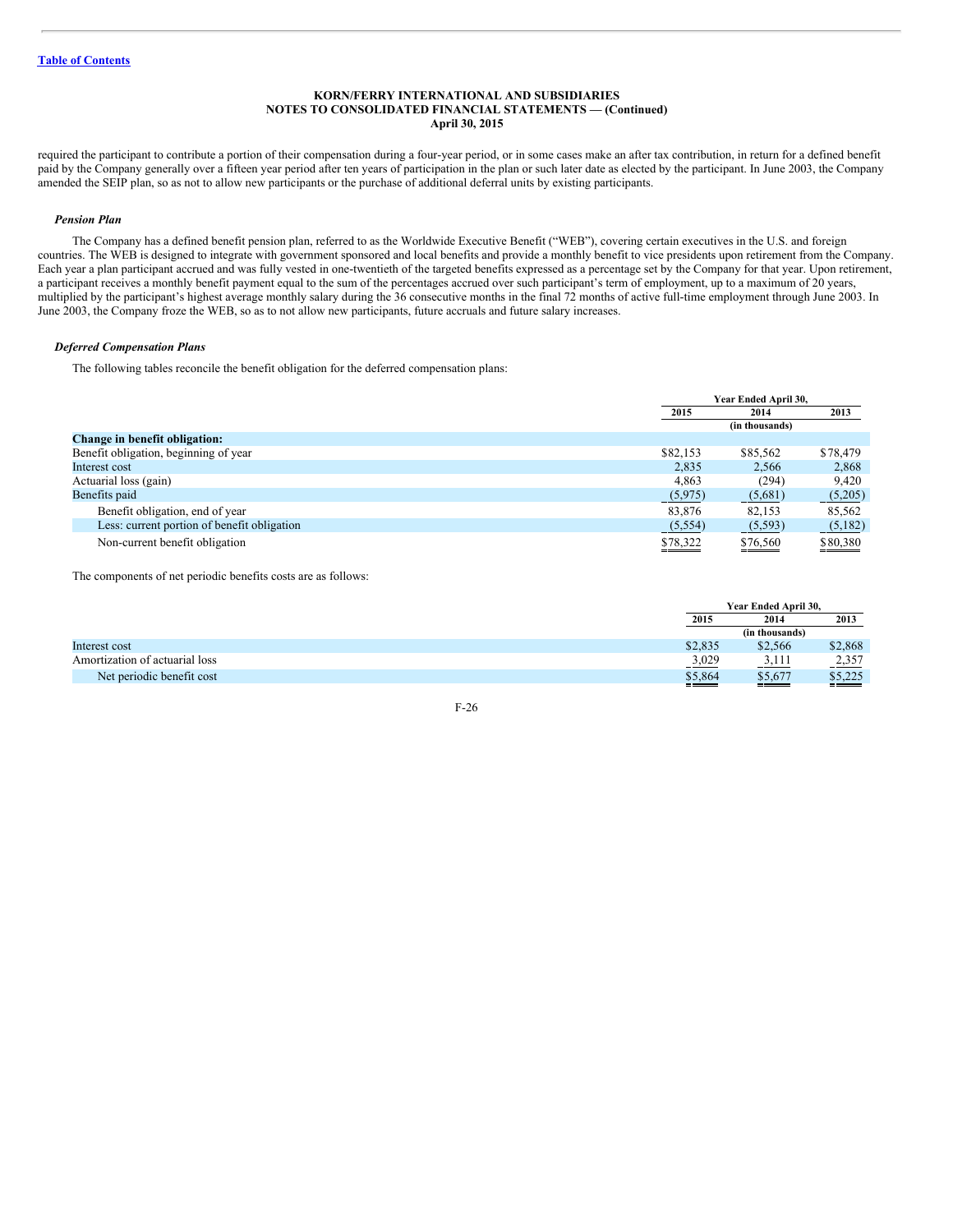The weighted-average assumptions used in calculating the benefit obligations were as follows:

|                                  | Year Ended April 30. |          |          |
|----------------------------------|----------------------|----------|----------|
|                                  | 2015                 | 2014     | 2013     |
| Discount rate, beginning of year | $3.60\%$             | 3.12%    | 3.79%    |
| Discount rate, end of year       | 3.28%                | 3.60%    | $3.12\%$ |
| Rate of compensation increase    | $0.00\%$             | $0.00\%$ | $0.00\%$ |

# *Pension Plan*

The following tables reconcile the benefit obligation for the pension plan:

|                                             | Year Ended April 30, |                |         |
|---------------------------------------------|----------------------|----------------|---------|
|                                             | 2015                 | 2014           | 2013    |
|                                             |                      | (in thousands) |         |
| Change in benefit obligation:               |                      |                |         |
| Benefit obligation, beginning of year       | \$4,424              | \$4,536        | \$4,214 |
| Interest cost                               | 154                  | 137            | 154     |
| Actuarial loss                              | 1,001                | 92             | 426     |
| Benefits paid                               | (317)                | (341)          | (258)   |
| Benefit obligation, end of year             | 5,262                | 4.424          | 4,536   |
| Less: current portion of benefit obligation | (278)                | (274)          | (232)   |
| Non-current benefit obligation              | \$4,984              | \$4,150        | \$4,304 |

The components of net periodic benefits costs are as follows:

|                                |       | Year Ended April 30, |       |  |
|--------------------------------|-------|----------------------|-------|--|
|                                | 2015  | 2014                 | 2013  |  |
|                                |       | (in thousands)       |       |  |
| Interest cost                  | \$154 | \$137                | \$154 |  |
| Amortization of actuarial loss | 21    |                      | 18    |  |
| Net periodic benefit cost      | \$175 | \$145                | \$172 |  |
|                                | __    | --                   | --    |  |

The weighted-average assumptions used in calculating the benefit obligations were as follows:

|                                  | Year Ended April 30. |          |          |
|----------------------------------|----------------------|----------|----------|
|                                  | 2015                 | 2014     | 2013     |
| Discount rate, beginning of year | 3.60%                | $3.12\%$ | 3.79%    |
| Discount rate, end of year       | 3.28%                | $3.60\%$ | $3.12\%$ |
| Rate of compensation increase    | $0.00\%$             | $0.00\%$ | $0.00\%$ |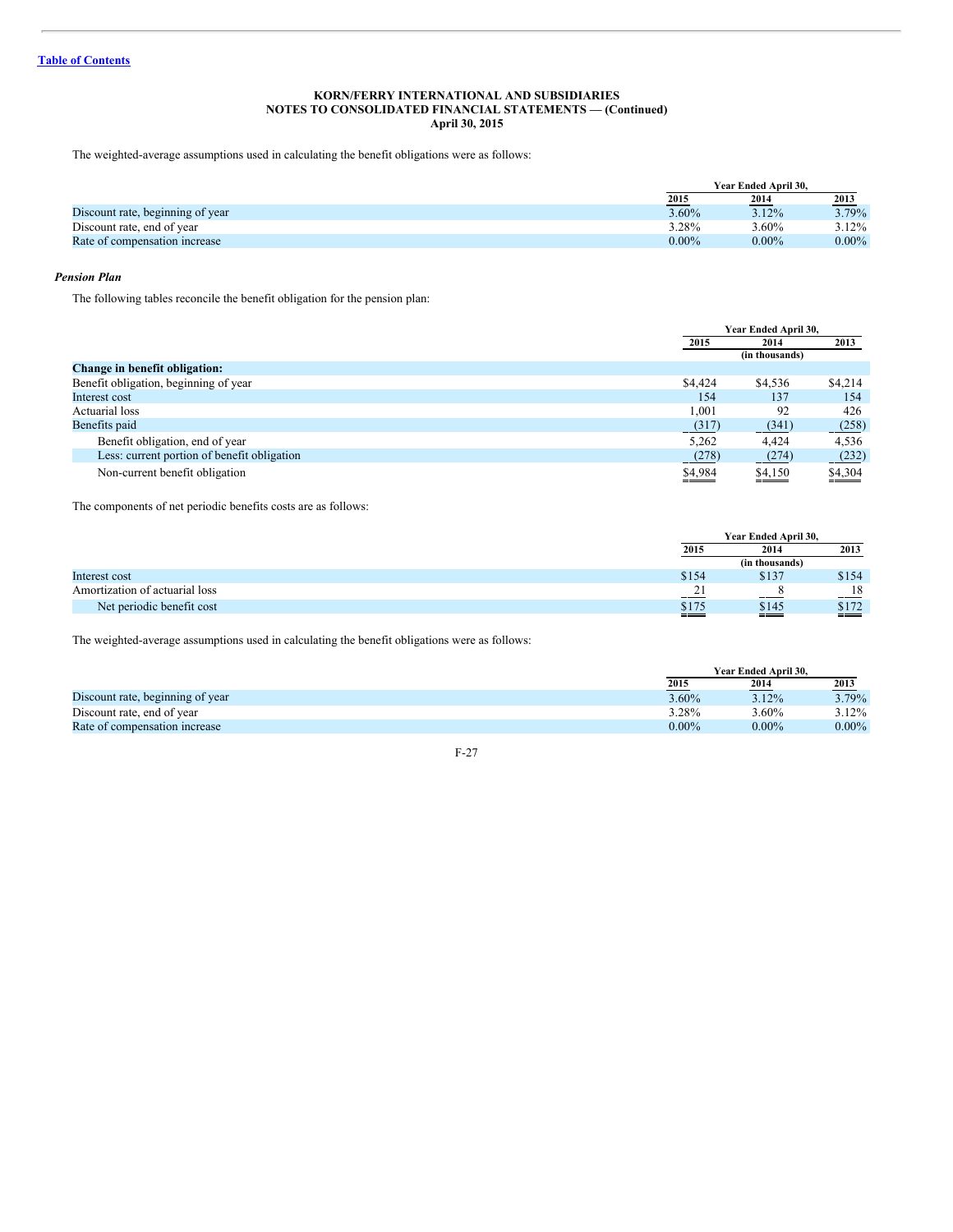Benefit payments, which reflect expected future service, as appropriate, are expected to be paid over the next ten years as follows:

| Year Ending April 30, | <b>Deferred</b><br>Compensation<br>Plans<br>(in thousands) | Pension<br><b>Benefits</b> |
|-----------------------|------------------------------------------------------------|----------------------------|
|                       |                                                            |                            |
| 2016                  | 6,487                                                      | 322<br>$\mathbb{S}$        |
| 2017                  | 6,418                                                      | 328                        |
| 2018                  | 6,192                                                      | 331                        |
| 2019                  | 6,096                                                      | 327                        |
| 2020                  | 6,375                                                      | 331                        |
| 2021-2025             | 30,904                                                     | 1,487                      |

During fiscal 2016, the Company expects to recognize \$2.9 million in net periodic benefit expense from deferred compensation and pension plans that will be transferred from accumulated other comprehensive income through the amortization of actuarial losses in the consolidated statements of income.

### *International Retirement Plans*

The Company also maintains various retirement plans and other miscellaneous deferred compensation arrangements in eight foreign jurisdictions. The aggregate of the long-term benefit obligation accrued at April 30, 2015 and 2014 is \$2.8 million for 393 participants and \$3.7 million for 383 participants, respectively. The Company's contribution to these plans was \$0.5 million and \$0.6 million in fiscal 2015 and 2014, respectively.

## *Executive Capital Accumulation Plan*

The Company's ECAP is intended to provide certain employees an opportunity to defer salary and/or bonus on a pre-tax basis or make an after-tax contribution. In addition, the Company, as part of its compensation philosophy, makes discretionary contributions into the ECAP and such contributions may be granted to key employees annually based on the employee's performance. Certain key management may also receive Company ECAP contributions upon commencement of employment. The Company amortizes these contributions on a straight-line basis over the service period, generally a four year period. Participants have the ability to allocate their deferrals among a number of investment options and may receive their benefits at termination, retirement or "in service" either in a lump sum or in quarterly installments over five, ten or fifteen years. The ECAP amounts that are expected to be paid to employees over the next 12 months are classified as a current liability included in compensation and benefits payable on the accompanying balance sheet.

The Company made contributions to the ECAP during fiscal 2015, 2014 and 2013, of \$19.1 million, \$17.2 million and \$20.0 million, respectively.

The ECAP is accounted for whereby the changes in the fair value of the vested amounts owed to the participants are adjusted with a corresponding charge (or credit) to compensation and benefits costs. During fiscal 2015, 2014 and 2013, the deferred compensation liability increased; therefore, the Company recognized compensation expense of \$5.9 million, \$8.9 million and \$6.3 million, respectively. Offsetting these increases in compensation and benefits expense was an increase in the fair value of marketable securities classified as trading (held in trust to satisfy obligations under certain deferred compensation plan liabilities) of \$8.8 million, \$9.5 million and \$7.6 million in fiscal 2015, 2014 and 2013, respectively, recorded in other income, net on the consolidated statements of income.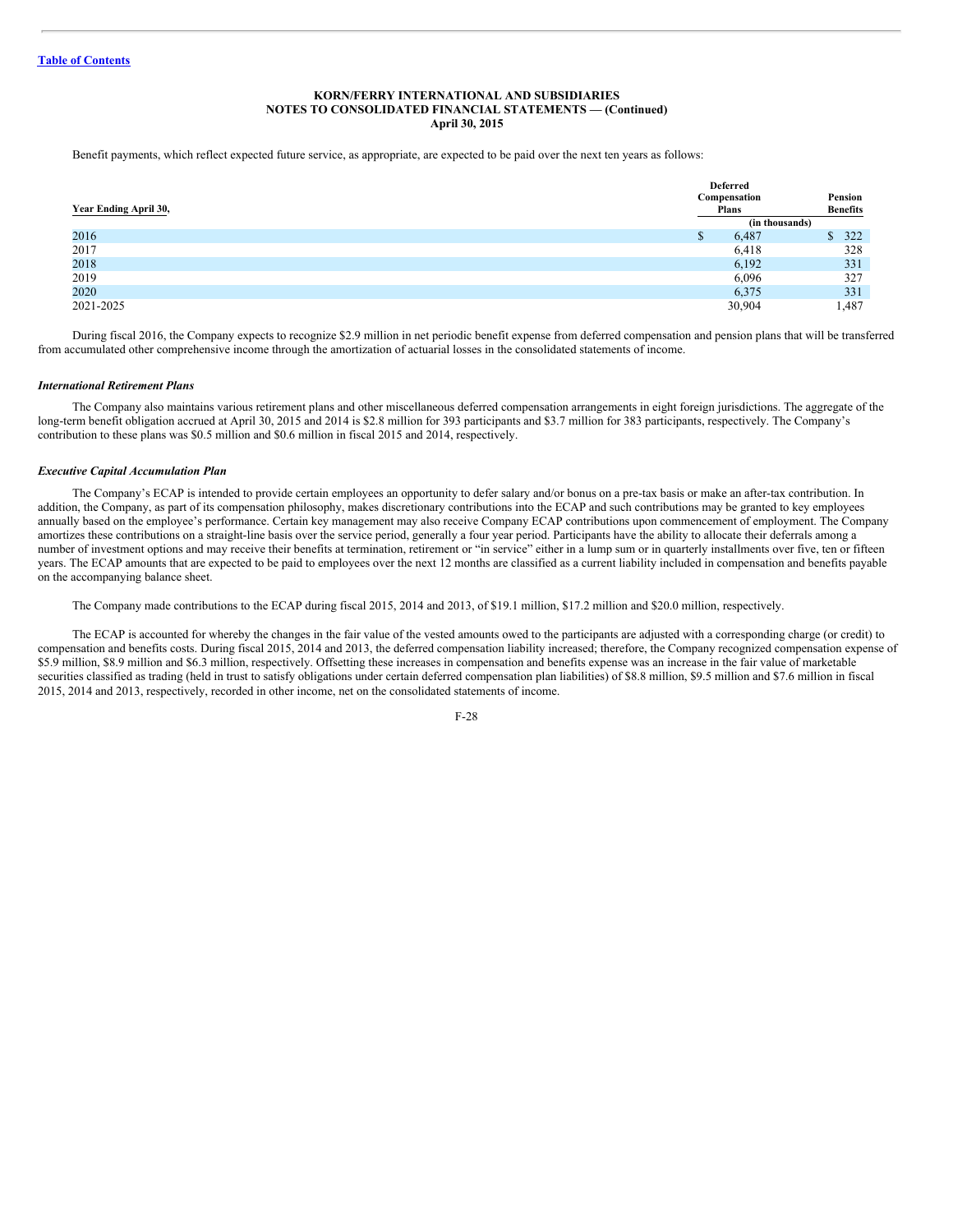Changes in the ECAP liability were as follows:

|                                        |           | Year Ended April 30, |
|----------------------------------------|-----------|----------------------|
|                                        | 2015      | 2014                 |
|                                        |           | (in thousands)       |
| Balance, beginning of year             | \$89,308  | \$75,913             |
| Employee contributions                 | 3,048     | 2,748                |
| Amortization of employer contributions | 12,378    | 11,467               |
| Gain on investment                     | 5,871     | 8,884                |
| <b>Employee distributions</b>          | (10, 295) | (9,044)              |
| Exchange rate fluctuations             | $-$ (849) | (660)                |
| Balance, end of year                   | 99,461    | 89,308               |
| Less: current portion                  | (12, 182) | (4,510)              |
| Non-current portion, end of year       | \$87,279  | \$84,798             |

As of April 30, 2015 and 2014, the unamortized portion of the Company contributions to the ECAP was \$29.7 million and \$28.3 million, respectively.

#### *Defined Contribution Plan*

The Company has a defined contribution plan ("401(k) plan") for eligible employees. Participants may contribute up to 50% of their base compensation as defined in the plan agreement. In addition, the Company has the option to make matching contributions. The Company intends to make matching contributions related to fiscal 2015 in fiscal 2016. The Company made a \$1.6 million matching contribution in fiscal 2015 related to contributions made by employees in fiscal 2014 and a \$1.2 million matching contribution in fiscal 2014 related to contributions made by employees in fiscal 2013. The Company made no contributions in fiscal 2013.

### *Company Owned Life Insurance*

The Company purchased COLI contracts insuring the lives of certain employees eligible to participate in the deferred compensation and pension plans as a means of funding benefits under such plans. The gross CSV of these contracts of \$172.3 million and \$167.2 million is offset by outstanding policy loans of \$69.6 million and \$72.9 million in the accompanying consolidated balance sheets as of April 30, 2015 and 2014, respectively. Total death benefits payable, net of loans under COLI contracts, were \$216.5 million and \$214.2 million at April 30, 2015 and 2014, respectively. Management intends to use the future death benefits from these insurance contracts to fund the deferred compensation and pension arrangements; however, there may not be a direct correlation between the timing of the future cash receipts and disbursements under these arrangements. The CSV value of the underlying COLI investments increased by \$10.5 million, \$8.2 million and \$6.5 million during fiscal 2015, 2014 and 2013, respectively, recorded as a decrease in compensation and benefits expense. In addition, certain policies are held in trusts to provide additional benefit security for the deferred compensation and pension plans, excluding the WEB. As of April 30, 2015, COLI contracts with a net CSV of \$72.2 million and death benefits payable, net of loans, of \$123.8 million were held in trust for these purposes.

## **7. Restructuring Charges, Net**

The Company took actions to rationalize its cost structure as a result of efficiencies obtained from prior year technology investments that enabled further integration of the legacy business and the recent acquisitions (PDI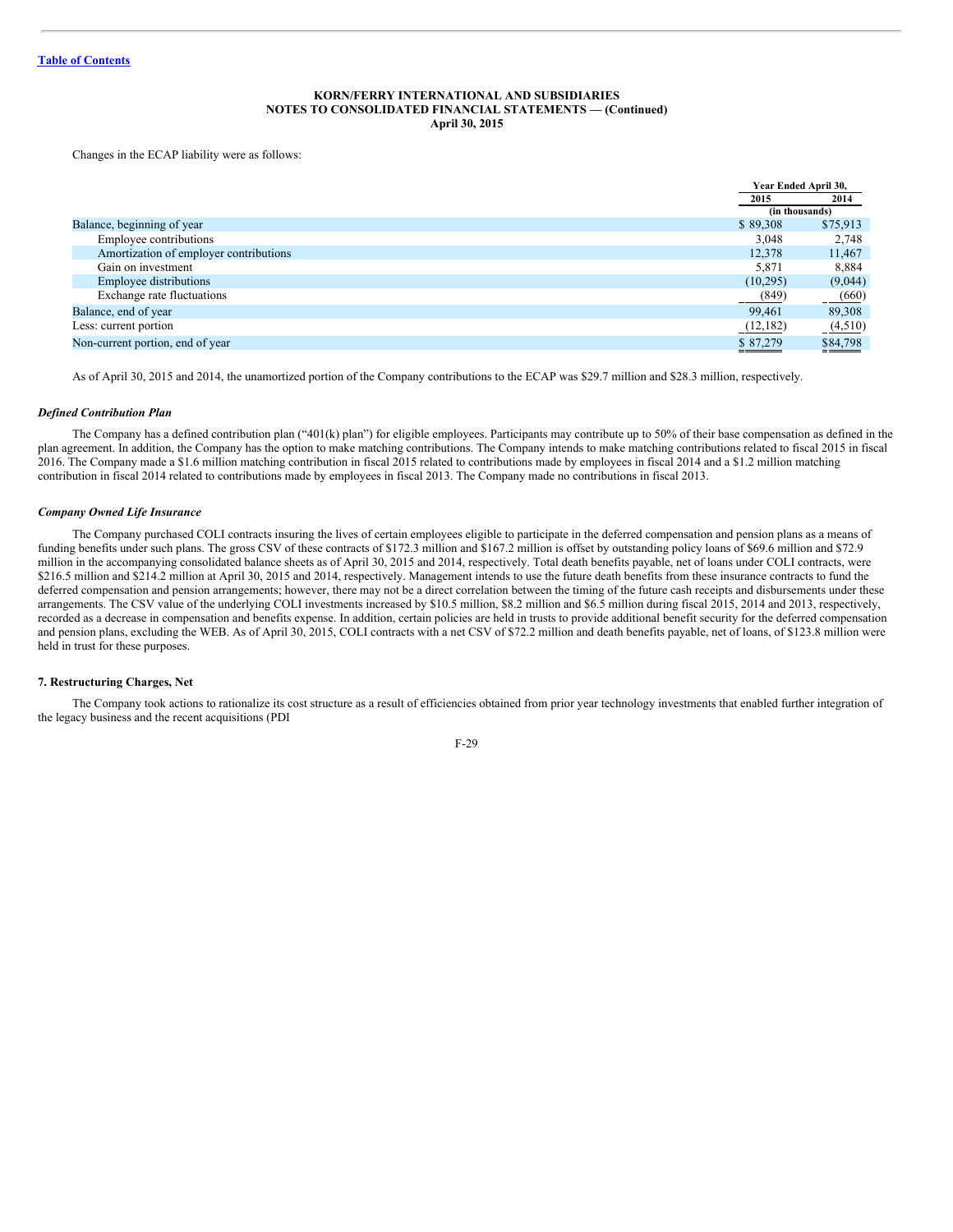and Global Novations, LLC) as well as other cost saving initiatives. This resulted in restructuring charges, net of \$9.5 million against operations in fiscal 2015, of which \$9.2 million relates to severance and \$0.3 million, relates to consolidation/abandonment of premises.

During fiscal 2014, the Company continued the implementation of the fiscal 2013 restructuring plan in order to integrate PDI by consolidating and eliminating certain redundant office space around the world and by continuing to consolidate certain overhead functions. This resulted in restructuring charges of \$3.7 million against operations in fiscal 2014, of which \$0.8 million relates to severance and \$2.9 million relates to consolidation of premises.

During fiscal 2013, the Company implemented restructuring plans in order to align its cost structure to anticipated revenue levels and to integrate PDI in order to eliminate redundant positions and consolidate premises. This resulted in restructuring charges of \$22.8 million against operations during fiscal 2013 of which \$16.3 million relates to severance and \$6.5 million relates to consolidation of premises.

Changes in the restructuring liability are as follows:

|                                | Severance | <b>Facilities</b> | Total           |
|--------------------------------|-----------|-------------------|-----------------|
|                                |           | (in thousands)    |                 |
| Liability as of April 30, 2013 | \$4,819   | \$6,729           | \$11,548        |
| Restructuring charges, net     | 823       | 2,859             | 3,682           |
| Reductions for cash payments   | (5,884)   | (6,821)           | (12,705)        |
| Exchange rate fluctuations     | 242       | 46                | $\frac{288}{1}$ |
| Liability as of April 30, 2014 | _         | 2.813             | 2,813           |
| Restructuring charges, net     | 9.224     | 244               | 9,468           |
| Reductions for cash payments   | (8,396)   | (2,186)           | (10, 582)       |
| Exchange rate fluctuations     | (453)     | (100)             | (553)           |
| Liability as of April 30, 2015 | 375       | 771               | \$1,146         |

As of April 30, 2015 and 2014, the restructuring liability is included in the current portion of other accrued liabilities on the consolidated balance sheets, except for \$0.3 million and \$0.7 million, respectively, of facilities costs which primarily relate to commitments under operating leases, net of sublease income, which are included in other long-term liabilities and will be paid over the next three years.

The restructuring liability by segment is summarized below:

|                                         | April 30, 2015   |     |                   |         |       |
|-----------------------------------------|------------------|-----|-------------------|---------|-------|
|                                         | <b>Severance</b> |     | <b>Facilities</b> |         | Total |
|                                         |                  |     | (in thousands)    |         |       |
| <b>Executive Recruitment</b>            |                  |     |                   |         |       |
| North America                           |                  | 51  | -                 | ¢<br>۰D | -51   |
| Europe, Middle East and Africa ("EMEA") |                  | 210 | 212               |         | 422   |
| <b>Total Executive Recruitment</b>      |                  | 261 | 212               |         | 473   |
| <b>LTC</b>                              |                  | 58  | 320               |         | 378   |
| <b>Futurestep</b>                       |                  | 52  | 239               |         | 291   |
| Corporate                               |                  |     |                   |         |       |
| Liability as of April 30, 2015          |                  | 375 | 771               |         | 1,146 |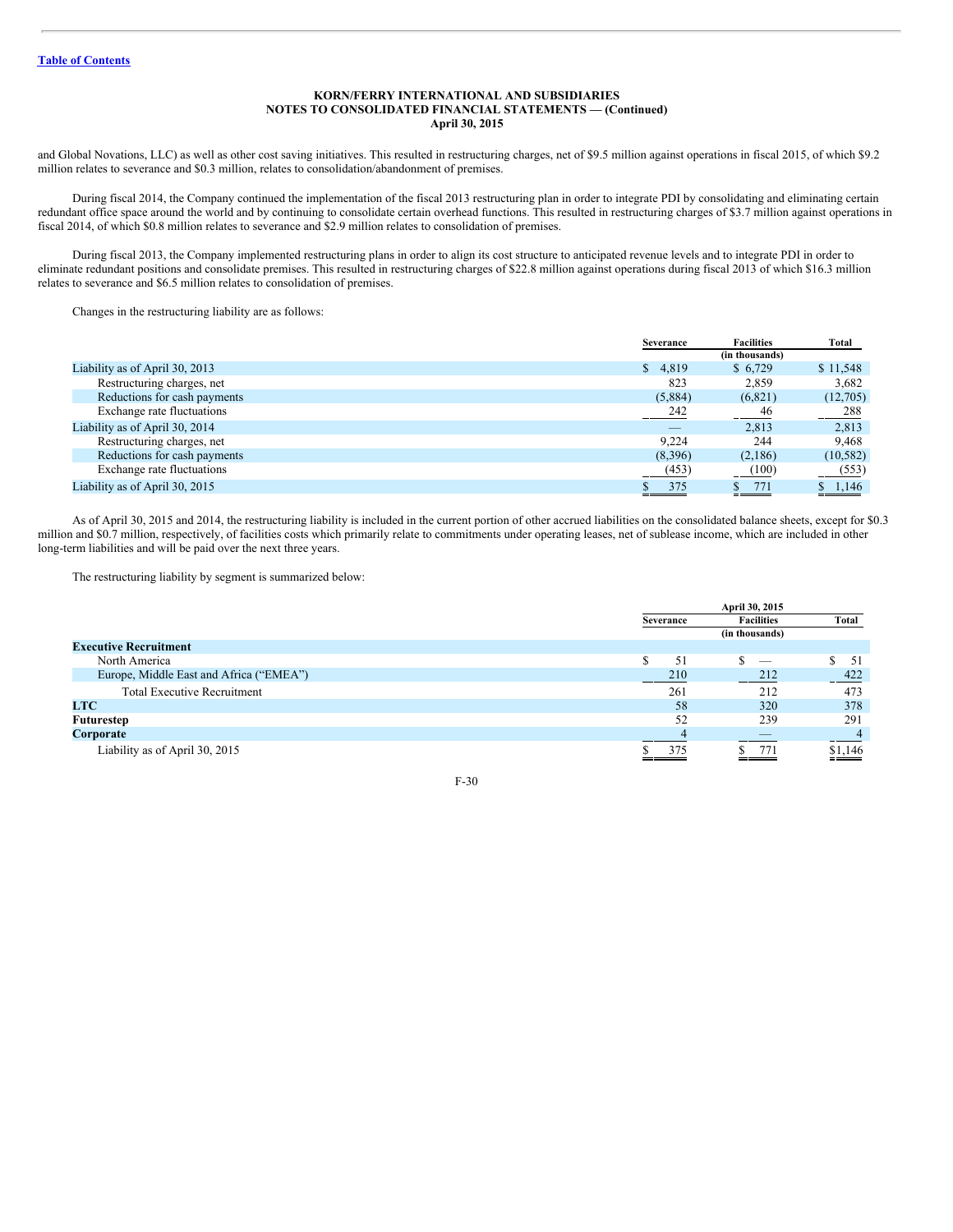|                                    |                          | April 30, 2014    |            |  |
|------------------------------------|--------------------------|-------------------|------------|--|
|                                    | <b>Severance</b>         | <b>Facilities</b> | Total      |  |
|                                    |                          | (in thousands)    |            |  |
| <b>Executive Recruitment</b>       |                          |                   |            |  |
| North America                      | __                       | 193<br>S.         | 193<br>\$. |  |
| <b>EMEA</b>                        |                          | 379               | 379        |  |
| <b>Total Executive Recruitment</b> | $\overline{\phantom{a}}$ | 572               | 572        |  |
| <b>LTC</b>                         |                          | 1,587             | 1,587      |  |
| <b>Futurestep</b>                  |                          | 654               | 654        |  |
| Liability as of April 30, 2014     |                          | \$2,813           | \$2,813    |  |
|                                    |                          |                   |            |  |

# **8. Income Taxes**

The provision for income taxes is based on reported income before income taxes. Deferred income tax assets and liabilities reflect the impact of temporary differences between the amounts of assets and liabilities recognized for financial reporting purposes and the amounts recognized for tax purposes, as measured by applying the currently enacted tax laws.

The provision (benefit) for domestic and foreign income taxes was as follows:

|                                     | Year Ended April 30, |                |          |
|-------------------------------------|----------------------|----------------|----------|
|                                     | 2015                 | 2014           | 2013     |
|                                     |                      | (in thousands) |          |
| <b>Current income taxes:</b>        |                      |                |          |
| Federal                             | \$16,569             | \$6.982        | \$4,100  |
| <b>State</b>                        | 2,412                | 1,939          | 1,237    |
| Foreign                             | 13,650               | 15,502         | 8,759    |
| Current provision for income taxes  | 32,631               | 24,423         | 14,096   |
| Deferred income taxes:              |                      |                |          |
| Federal                             | 3.140                | 5,094          | (423)    |
| <b>State</b>                        | (239)                | 177            | 1,895    |
| Foreign                             | (2,006)              | (1,202)        | 1,069    |
| Deferred provision for income taxes | 895                  | 4,069          | 2,541    |
| Total provision for income taxes    | \$33,526             | \$28,492       | \$16,637 |

The domestic and foreign components of income from continuing operations before domestic and foreign income and other taxes and equity in earnings of unconsolidated subsidiaries were as follows:

|                                                                                                |           | Year Ended April 30, |          |
|------------------------------------------------------------------------------------------------|-----------|----------------------|----------|
|                                                                                                | 2015      | 2014                 | 2013     |
|                                                                                                |           | (in thousands)       |          |
| Domestic                                                                                       | \$65,885  | \$42,411             | \$15.915 |
| Foreign                                                                                        | 53,817    | 56,603               | 31,905   |
| Income before provision for income taxes and equity in earnings of unconsolidated subsidiaries | \$119,702 | \$99,014             | \$47,820 |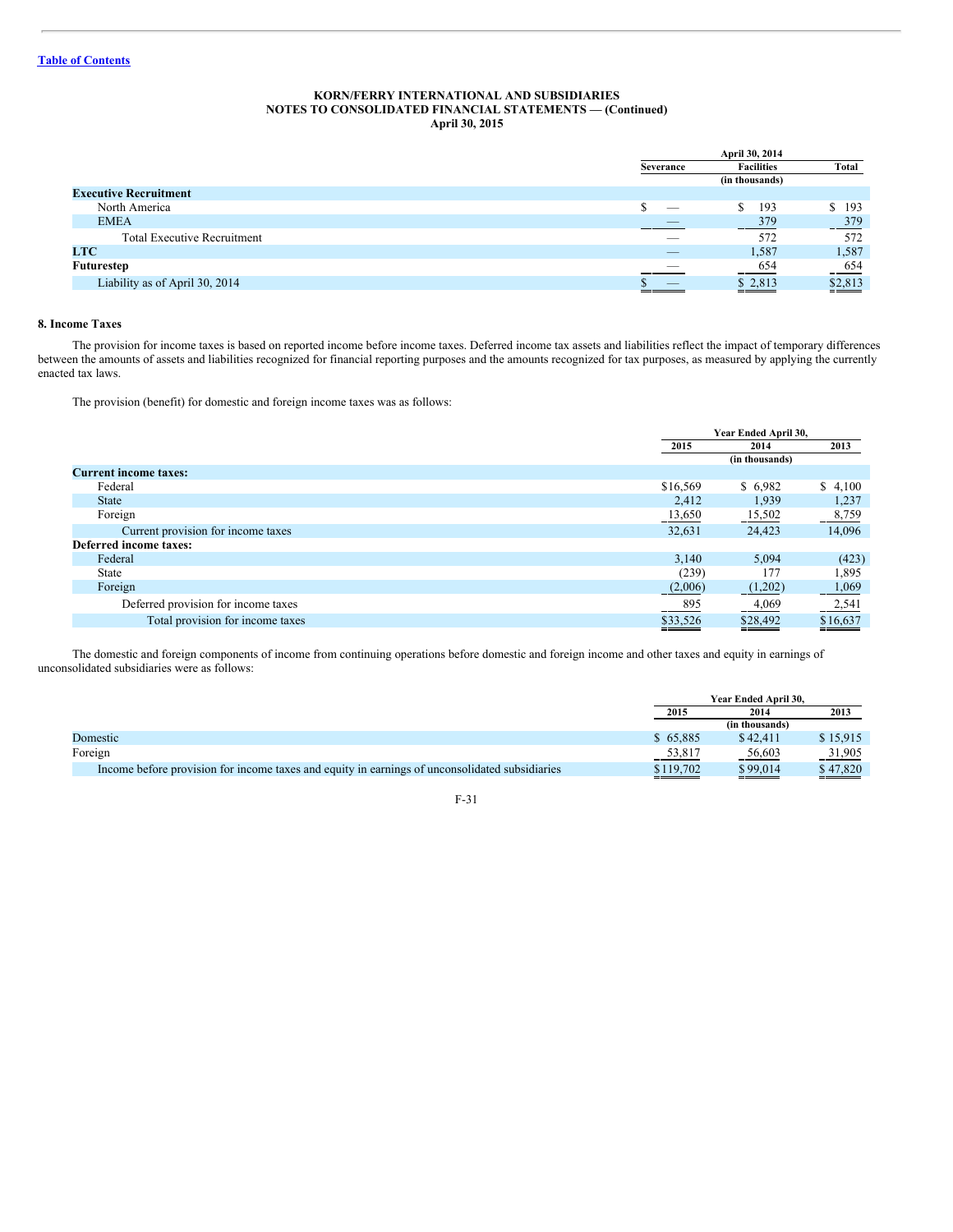The reconciliation of the statutory federal income tax rate to the effective consolidated tax rate is as follows:

|                                                 |       | Year Ended April 30, |          |  |  |
|-------------------------------------------------|-------|----------------------|----------|--|--|
|                                                 | 2015  | 2014                 | 2013     |  |  |
| U.S. federal statutory income tax rate          | 35.0% | 35.0%                | $35.0\%$ |  |  |
| Foreign source income, net of credits generated | 0.4   | 2.0                  | 0.6      |  |  |
| Foreign tax rates differential                  | (4.2) | (4.7)                | (3.7)    |  |  |
| COLI increase, net                              | (3.1) | (2.9)                | (4.8)    |  |  |
| Conclusion of U.S. federal tax audit            |       | (2.7)                |          |  |  |
| State income taxes, net of federal benefit      | 0.9   |                      | 5.7      |  |  |
| Change in uncertain tax positions               | (0.1) | 1.1                  | 1.9      |  |  |
| Other                                           | (0.9) | (0.5)                | 0.1      |  |  |
| Effective income tax rate                       | 28.0% | 28.8%                | 34.8%    |  |  |

In fiscal 2014, we recorded a tax benefit in connection with the conclusion of an IRS examination of the Company's U.S. federal income tax returns for tax years ended April 30, 2010 and 2011. Subsequently, we filed amended state income tax returns to report the federal adjustments and, where permissible, combined certain of our subsidiaries that had previously filed separate tax returns into unitary filings that resulted in a state tax benefit in fiscal 2015.

Components of deferred tax assets and liabilities are as follows:

|                                  |           | April 30,      |
|----------------------------------|-----------|----------------|
|                                  | 2015      | 2014           |
|                                  |           | (in thousands) |
| <b>Deferred tax assets:</b>      |           |                |
| Deferred compensation            | \$71,182  | \$66,359       |
| Loss and credit carryforwards    | 26,211    | 35,177         |
| Reserves and accruals            | 9,344     | 8,706          |
| Deferred rent                    | 6,432     | 5,575          |
| Deferred revenue                 | 277       | 1,672          |
| Allowance for doubtful accounts  | 1,831     | 1,536          |
| Other                            | 6,629     | 6,531          |
| Gross deferred tax assets        | 121,906   | 125,556        |
| <b>Deferred tax liabilities:</b> |           |                |
| Intangibles                      | (20, 828) | (21, 507)      |
| Property and equipment           | (6,289)   | (6,277)        |
| Prepaid expenses                 | (7,687)   | (5,600)        |
| Other                            | (5,653)   | (5,678)        |
| Gross deferred tax liabilities   | (40, 457) | (39,062)       |
| Valuation allowances             | (21,608)  | (26,969)       |
| Net deferred tax asset           | \$59,841  | \$59,525       |

The decrease in the valuation allowance primarily reflects an offsetting decrease in foreign deferred tax assets, predominantly net operating losses, due to exchange rates.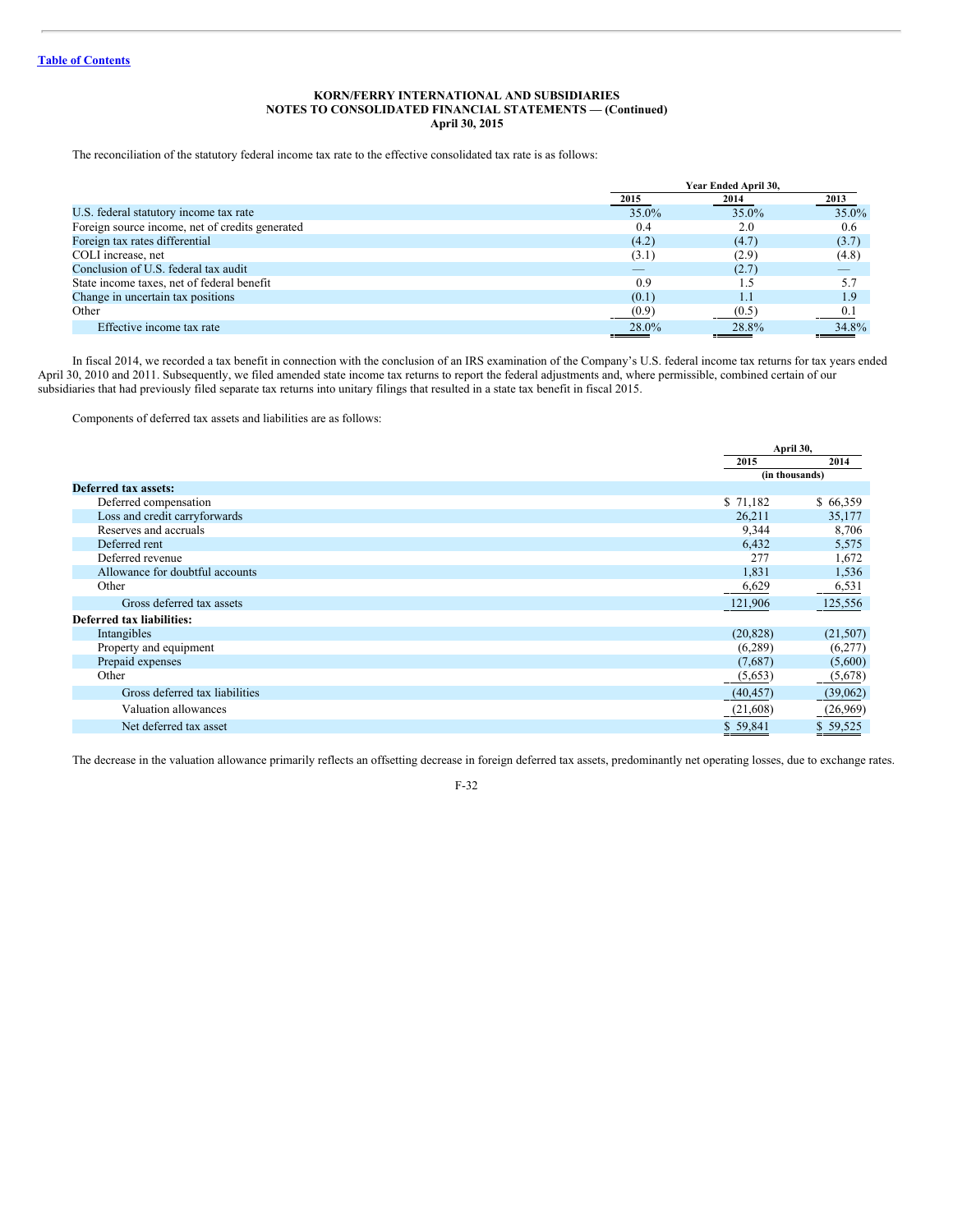The deferred tax amounts have been classified in the consolidated balance sheets as follows:

| April 30,      |           |
|----------------|-----------|
| 2015           | 2014      |
| (in thousands) |           |
|                |           |
| \$14,600       | \$15,591  |
| (10, 488)      | (10, 813) |
| (285)          | (292)     |
| 3,827          | 4,486     |
|                |           |
| 107,306        | 109,965   |
| (29,969)       | (28, 249) |
| (21, 323)      | (26, 677) |
| 56,014         | 55,039    |
| \$59,841       | \$59,525  |
|                |           |

Deferred tax assets are reduced by a valuation allowance if it is more likely than not that some portion or all of the deferred tax asset will not be realized. Management believes uncertainty exists regarding the realizability of certain operating losses and has, therefore, established a valuation allowance for this portion of the deferred tax asset. Realization of the deferred income tax asset is dependent on the Company generating sufficient taxable income of the appropriate nature in future years. Although realization is not assured, management believes that it is more likely than not that the net deferred income tax assets will be realized.

As of April 30, 2015 and 2014, the Company had U.S. federal net operating loss carryforwards of \$5.0 million and \$12.2 million, respectively, from the acquisition of PDI, which will begin to expire in 2028. The utilization of these losses is subject to an annual limitation as defined under Section 382 of the Internal Revenue Code. The Company has state net operating loss carryforwards of \$21.8 million, which, if unutilized, will begin to expire in fiscal year 2016. The Company also has foreign net operating loss carryforwards of \$85.6 million, which, if unutilized, will begin to expire in fiscal year 2016.

The Company has a plan to distribute a portion of the cash held in foreign locations to the U.S. These planned distributions will not give rise to any additional taxes. Other than these amounts, the Company has not provided for U.S. taxes or foreign withholding taxes on approximately \$241.8 million of undistributed earnings of its foreign subsidiaries as such earnings are intended to be reinvested indefinitely. If a distribution of these earnings were to be made, the Company might be subject to both foreign withholding taxes and U.S. income taxes, net of any allowable foreign tax credits or deductions. An estimate of these taxes, however, is not practicable.

The Company or one of its subsidiaries files federal and state income tax returns in the U.S. as well as in foreign jurisdictions. These income tax returns are subject to audit by the Internal Revenue Service (the "IRS") and various state and foreign tax authorities. In June 2014, the IRS commenced an examination of the Company's fiscal year 2013 U.S. federal income tax return. The Company's income tax returns are not otherwise under examination in any material jurisdiction. The statute of limitations varies by jurisdiction in which the Company operates. With few exceptions, however, the Company's tax returns for years prior to fiscal year 2010 are no longer open to examination by tax authorities (including U.S. federal, state and foreign).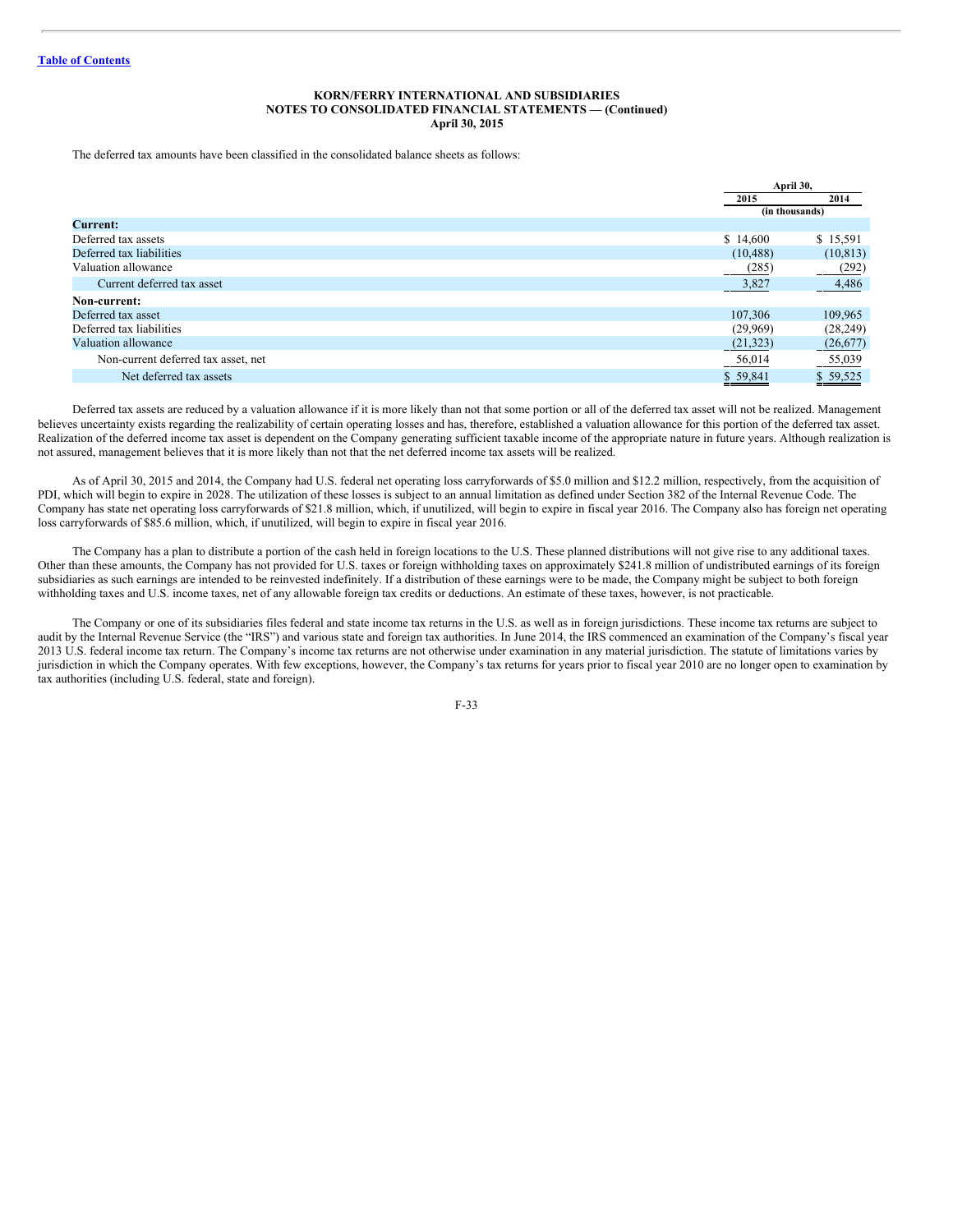Unrecognized tax benefits are the differences between the amount of benefits of tax positions taken, or expected to be taken, on a tax return and the amount of benefits recognized for financial reporting purposes. As of April 30, 2015, the Company had a liability of \$2.4 million for unrecognized tax benefits. A reconciliation of the beginning and ending balances of the unrecognized tax benefits is as follows:

|                                                              |          | Year Ended April 30, |         |
|--------------------------------------------------------------|----------|----------------------|---------|
|                                                              | 2015     | 2014                 | 2013    |
|                                                              |          | (in thousands)       |         |
| Unrecognized tax benefits, beginning of year                 | \$ 2.701 | \$3,400              |         |
| Settlement with tax authority                                | (497)    | (1,946)              |         |
| Additions based on tax positions related to the current year | 219      | 279                  | 1.454   |
| Additions based on tax positions related to prior years      |          | 968                  | 1,946   |
| Unrecognized tax benefits, end of year                       | \$2,423  | \$2,701              | \$3,400 |

The liability for unrecognized tax benefits is included in income taxes payable in the consolidated balance sheets. The full amount of unrecognized tax benefits would impact the effective tax rate if recognized. In the next twelve months, it is reasonably possible that the Company's unrecognized tax benefits could change due to resolution of certain tax matters, which could include payments on those tax matters. These resolutions and payments could reduce the Company's liability for unrecognized tax benefits balance by approximately \$1.4 million.

The Company classifies interest and penalties related to unrecognized tax benefits as a component of the provision for income taxes. The Company had approximately \$0.7 million in accrued interest and penalties related to unrecognized tax benefits as of April 30, 2015 and 2014. The Company accrued approximately \$0.1 million of interest related to unrecognized tax benefits in fiscal 2015 and fiscal  $2014$  and none in fiscal 2013.

# **9. Property and Equipment**

Property and equipment include the following:

|                                                 |            | April 30,      |
|-------------------------------------------------|------------|----------------|
|                                                 | 2015       | 2014           |
|                                                 |            | (in thousands) |
| Computer equipment and software (1)             | \$125,815  | \$113,941      |
| Leasehold improvements                          | 44,832     | 43.994         |
| Furniture and fixtures                          | 32,800     | 32,727         |
| Automobiles                                     | 1,496      | 1,707          |
|                                                 | 204,943    | 192,369        |
| Less: accumulated depreciation and amortization | (142, 855) | (131, 935)     |
| Property and equipment, net                     | $-62,088$  | \$60,434       |

(1) Depreciation expense for capitalized software was \$9.0 million, \$6.0 million and \$4.0 million during fiscal 2015, 2014 and 2013, respectively. The net book value of the Company's computer software costs included in property and equipment, net was \$28.7 million and \$26.4 million as of April 30, 2015 and 2014, respectively.

Depreciation expense for property and equipment was \$19.4 million, \$17.5 million and \$14.0 million during fiscal 2015, 2014 and 2013, respectively.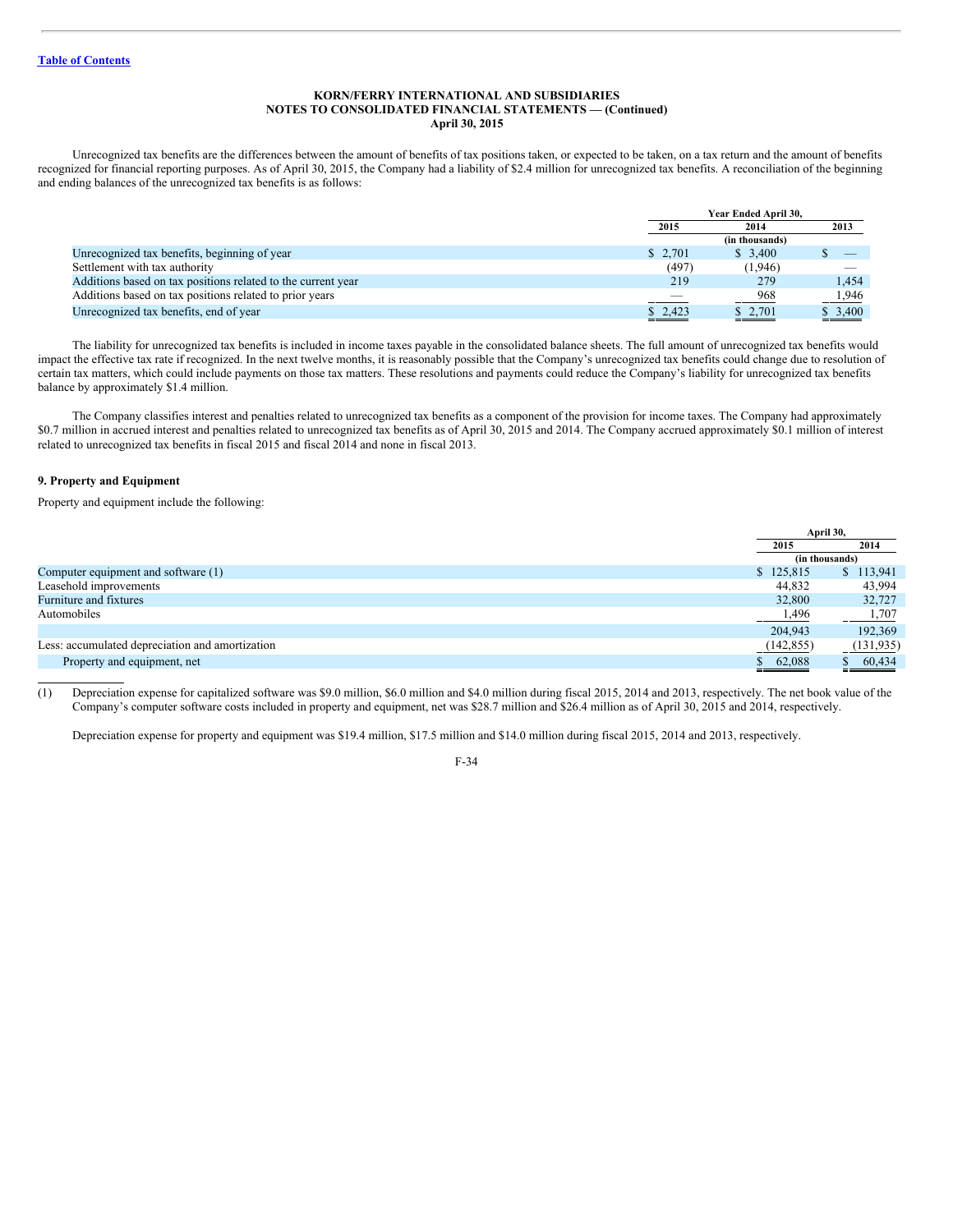#### **10. Long-Term Debt**

The Company's senior unsecured revolving Credit Agreement with Wells Fargo Bank, National Association, as lender (the "Lender") dated January 18, 2013, as amended by Amendment No. 1, dated December 12, 2014 (the "Credit Agreement"), provides for an aggregate availability up to \$75.0 million with an option to increase the facility by an additional \$50.0 million, subject to the Lender's consent, and a \$15.0 million sub-limit for letters of credit. The Credit Agreement matures on January 18, 2018. Borrowings under the Credit Agreement bear interest, at the election of the Company, at the adjusted London Interbank Offered Rate ("LIBOR") plus the applicable margin or at the base rate plus the applicable margin. The base rate is the highest of (i) the published prime rate, (ii) the federal funds rate plus 1.50%, and (iii) one month LIBOR plus 1.50%. The applicable margin is based on a percentage per annum determined in accordance with a specified pricing grid based on the Company's total funded debt to adjusted EBITDA ratio. For LIBOR loans, the applicable margin will range from 0.50% to 1.50% per annum, while for base rate loans the applicable margin will range from 0.00% to 0.25% per annum. The Company is required to pay a quarterly commitment fee of 0.25% to 0.35% on the facility's average daily unused commitments based on the Company's total funded debt to adjusted EBITDA ratio. The financial covenants include a maximum total funded debt to adjusted EBITDA ratio and a minimum adjusted EBITDA, each as defined in the Credit Agreement. As of April 30, 2015, the Company is in compliance with its financial covenants. In addition, there is a domestic liquidity requirement that the Company maintain \$50.0 million in unrestricted cash and/or marketable securities (excluding any marketable securities that are held in trust for the settlement of the Company's obligation under certain deferred compensation plans) as a condition to consummating permitted acquisitions, paying dividends to our stockholders and share repurchases of our common stock. The Company is limited in consummating permitted acquisitions, paying dividends to our stockholders and making share repurchases of our common stock to a cumulative total of \$125.0 million in any fiscal year. Subject to the foregoing, we are permitted to pay up to \$50.0 million in dividends in any fiscal year (subject to the satisfaction of certain conditions). The Credit Agreement also contains other usual and customary affirmative and negative covenants, which included limitations on additional indebtedness, guaranties, pledge of assets, investments, and asset sales and mergers. The credit facility was jointly and severally guaranteed by the Company's existing and future subsidiaries (other than immaterial subsidiaries, non-tax preferred subsidiaries, and certain foreign subsidiaries) (the "guarantors"), and could be prepaid and early terminated by the Company at any time without premium or penalty (subject to customary LIBOR breakage fees).

As of April 30, 2015 and 2014, the Company had no borrowings under its long-term debt arrangements. At April 30, 2015 and 2014, there was \$2.8 million of standby letters of credit issued under its long-term debt arrangements. The Company has a total of \$1.6 million and \$1.5 million of standby letters of credits with other financial institutions as of April 30, 2015 and 2014, respectively.

The Company has outstanding borrowings against the CSV of COLI contracts of \$69.6 million and \$72.9 million at April 30, 2015 and 2014, respectively. CSV reflected in the accompanying consolidated balance sheet is net of the outstanding borrowings, which are secured by the CSV of the life insurance policies. Principal payments are not scheduled and interest is payable at least annually at various fixed and variable rates ranging from 4.76% to 8.00%.

#### **11. Business Segments**

The Company currently operates in three global businesses: Executive Recruitment, LTC and Futurestep. The Executive Recruitment segment focuses on recruiting Board of Director and C-level positions, in addition to research-based interviewing and onboarding solutions, for clients predominantly in the consumer, financial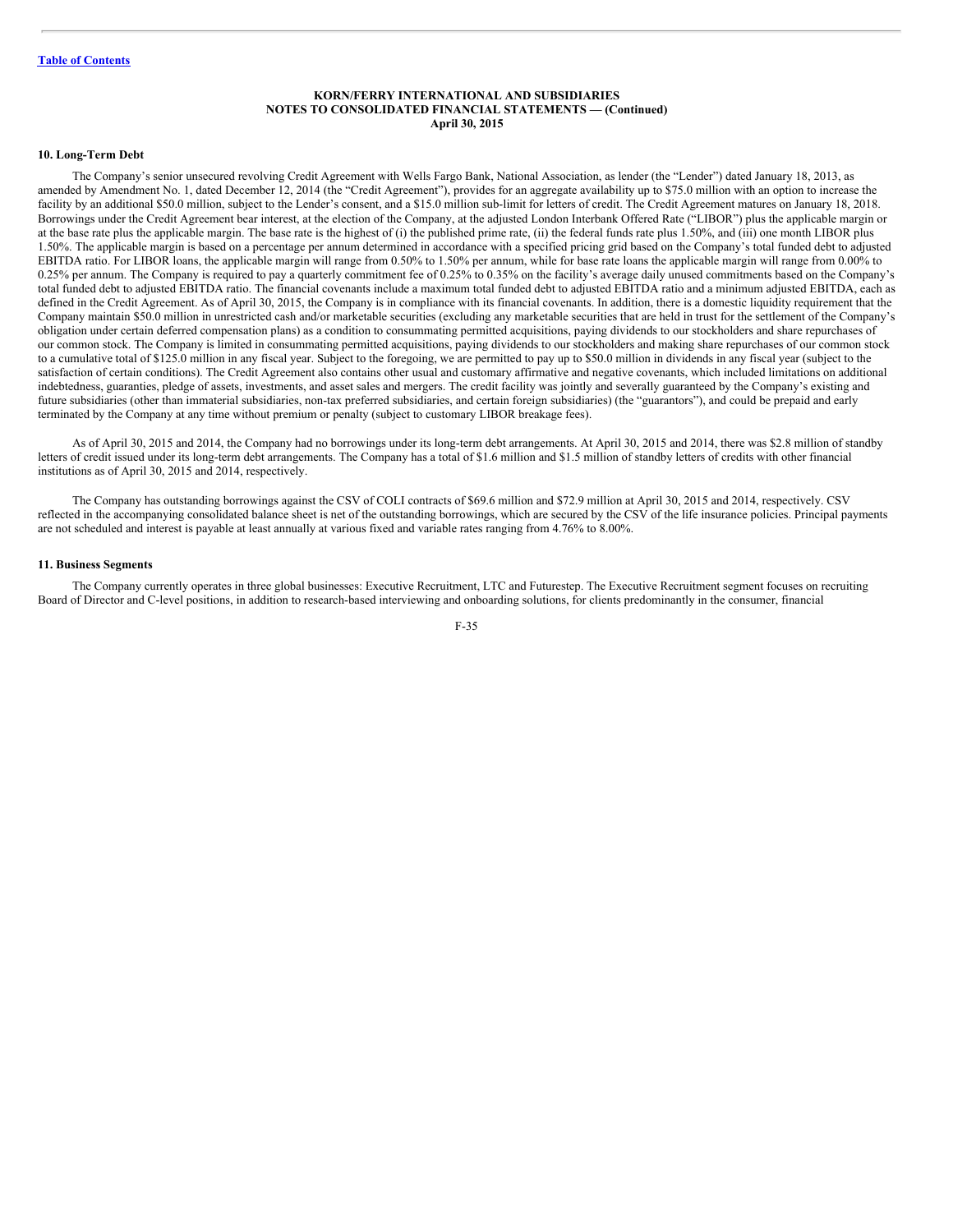services, industrial, life sciences/healthcare and technology industries. LTC assists clients with ongoing assessment and development of their senior executives and management teams, and addresses three fundamental needs: Talent Strategy, Succession Management, and Leadership Development, all underpinned by a comprehensive array of worldleading IP, products and tools. Futurestep is a global industry leader in high-impact talent acquisition solutions. Its portfolio of services includes global and regional RPO, project recruitment, individual professional search and consulting. The Executive Recruitment business segment is managed by geographic regional leaders and LTC and Futurestep worldwide operations are managed by its President and Chief Executive Officer, respectively. The Executive Recruitment geographic regional leaders, the president of LTC and Chief Executive Officer of Futurestep report directly to the Chief Executive Officer of the Company. The Company also operates a Corporate segment to record global expenses of the Company.

The Company evaluates performance and allocates resources based on the Company's chief operating decision maker's ("CODM") review of (1) fee revenue and (2) adjusted earnings before interest, taxes, depreciation and amortization ("Adjusted EBITDA"). To the extent that such charges occur, Adjusted EBITDA excludes restructuring charges, integration and acquisition costs, certain separation costs and certain non-cash charges (goodwill, intangible asset and other than temporary impairment). The accounting policies for the reportable segments are the same as those described in the summary of significant accounting policies, except the items described above are excluded from EBITDA to arrive at Adjusted EBITDA.

Financial highlights by business segment are as follows:

|                                                        |           |                              |           |          | Year Ended April 30, 2015 |            |               |                                 |     |              |
|--------------------------------------------------------|-----------|------------------------------|-----------|----------|---------------------------|------------|---------------|---------------------------------|-----|--------------|
|                                                        |           | <b>Executive Recruitment</b> |           |          |                           |            |               |                                 |     |              |
|                                                        | North     |                              | Asia      | South    |                           |            |               |                                 |     |              |
|                                                        | America   | <b>EMEA</b>                  | Pacific   | America  | Subtotal                  | <b>LTC</b> | Futurestep    | Corporate                       |     | Consolidated |
|                                                        |           |                              |           |          | (in thousands)            |            |               |                                 |     |              |
| Fee revenue                                            | \$330,634 | \$153,465                    | \$84,148  | \$29,160 | \$597,407                 | \$267,018  | 163,727<br>\$ | $\hspace{0.1mm}-\hspace{0.1mm}$ | S   | 1,028,152    |
| Total revenue                                          | \$344,913 | \$158,052                    | \$87,142  | \$29,218 | \$619,325                 | \$275,220  | S.<br>171,521 | <b>S</b><br>$\qquad \qquad$     | S   | ,066,066     |
| Net income                                             |           |                              |           |          |                           |            |               |                                 | \$. | 88,357       |
| Other income, net                                      |           |                              |           |          |                           |            |               |                                 |     | (7, 458)     |
| Interest expense, net                                  |           |                              |           |          |                           |            |               |                                 |     | 1,784        |
| Equity in earnings of unconsolidated subsidiaries, net |           |                              |           |          |                           |            |               |                                 |     | (2,181)      |
| Income tax provision                                   |           |                              |           |          |                           |            |               |                                 |     | 33,526       |
| Operating income (loss)                                | \$80,818  | \$18,867                     | \$14,631  | \$4,704  | \$119,020                 | \$28,175   | S<br>19,940   | \$ (53,107)                     | S   | 114,028      |
| Depreciation and amortization                          | 3,515     | 1,764                        | 1,045     | 350      | 6,674                     | 13,427     | 1,882         | 5,614                           |     | 27,597       |
| Other income (loss), net                               | 288       | 83                           | 369       | 109      | 849                       | (22)       | 54            | 6,577                           |     | 7,458        |
| Equity in earnings of unconsolidated subsidiaries, net | 426       |                              |           |          | 426                       |            |               | 1,755                           |     | 2,181        |
| <b>EBITDA</b>                                          | 85,047    | 20,714                       | 16,045    | 5,163    | 126,969                   | 41,580     | 21,876        | (39,161)                        |     | 151,264      |
| Restructuring charges, net                             | 1,151     | 3,987                        | 17        | 229      | 5,384                     | 2,758      | 1,154         | 172                             |     | 9,468        |
| Acquisition costs                                      |           |                              |           |          |                           |            |               | 959                             |     | 959          |
| <b>Adjusted EBITDA</b>                                 | \$86,198  | \$24,701                     | \$16,062  | \$ 5,392 | \$132,353                 | \$44,338   | 23,030        | (38,030)<br>\$                  |     | 161,691      |
| Identifiable assets (1)                                | \$327,446 | \$156,072                    | \$94,099  | \$25,328 | \$602,945                 | \$265,546  | 103,782       | \$ 345,528                      |     | 1,317,801    |
| Long-lived assets (1)                                  | \$17,271  | \$3,885                      | \$4,235   | 966      | \$26,357                  | \$12,377   | 4,204<br>\$.  | <sup>\$</sup><br>19,150         | \$. | 62,088       |
| Goodwill (1)                                           | \$49,603  | \$45,922                     | 972<br>S. |          | \$96,497                  | \$129,549  | 28,394        |                                 |     | 254,440      |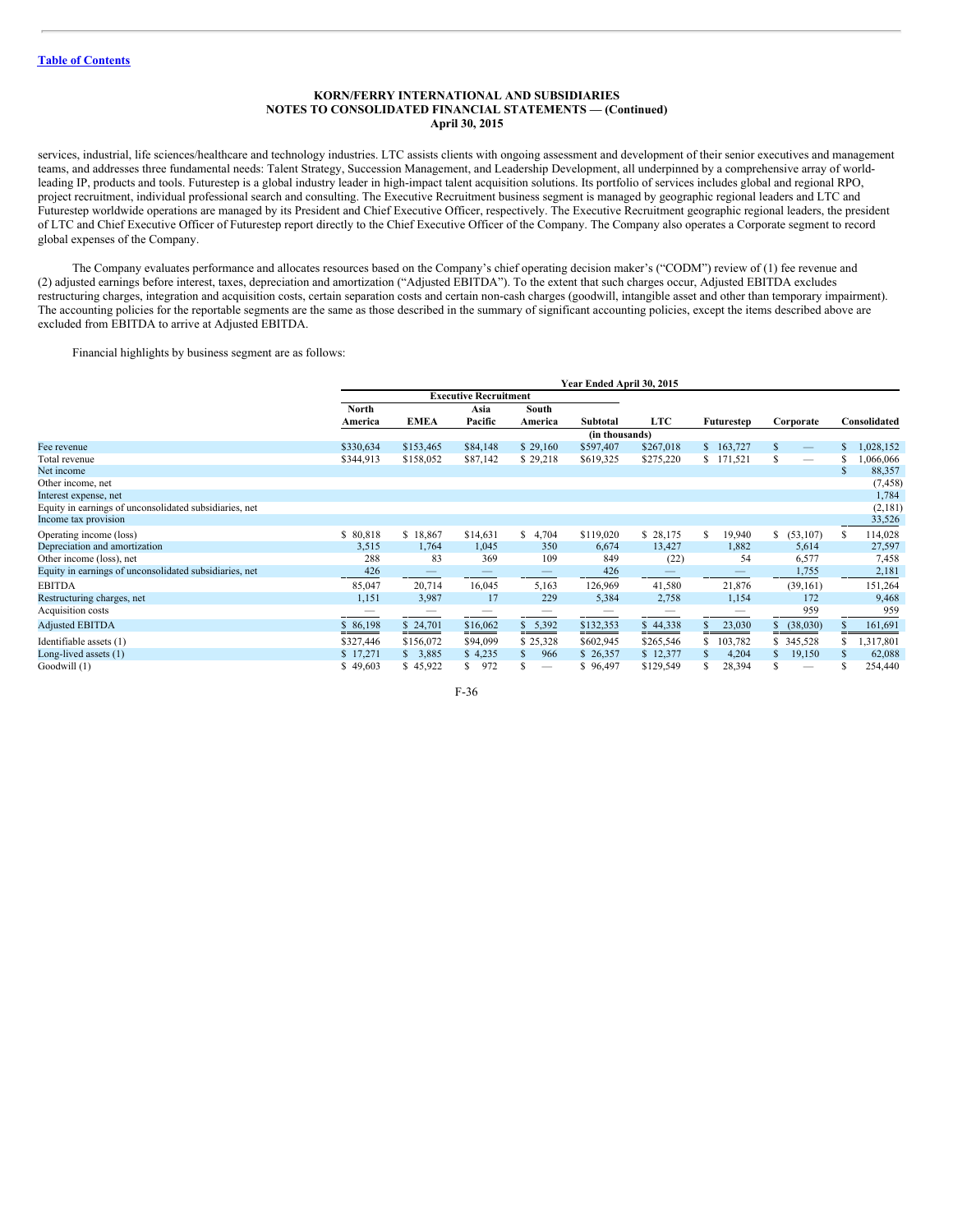|                                                        |                          |                          |                              |                          | Year Ended April 30, 2014       |                          |                               |                          |              |                      |                   |                     |
|--------------------------------------------------------|--------------------------|--------------------------|------------------------------|--------------------------|---------------------------------|--------------------------|-------------------------------|--------------------------|--------------|----------------------|-------------------|---------------------|
|                                                        |                          |                          | <b>Executive Recruitment</b> |                          |                                 |                          |                               |                          |              |                      |                   |                     |
|                                                        | <b>North</b>             |                          | Asia                         | South                    |                                 |                          |                               |                          |              |                      |                   |                     |
|                                                        | America                  | <b>EMEA</b>              | Pacific                      | America                  | <b>Subtotal</b>                 | <b>LTC</b>               |                               | <b>Futurestep</b>        |              | Corporate            |                   | Consolidated        |
|                                                        |                          |                          |                              |                          | (in thousands)                  |                          |                               |                          |              |                      |                   |                     |
| Fee revenue                                            | \$306,768                | \$147,917                | \$84,816                     | \$29,374                 | \$568,875                       | \$254,636                |                               | \$136,790                | S            |                      | <sup>\$</sup>     | 960,301             |
| Total revenue                                          | \$321,473                | \$152,525                | \$87,606                     | \$29,586                 | \$591,190                       | \$262,962                |                               | \$141,407                | \$           |                      | \$                | 995,559             |
| Net income                                             |                          |                          |                              |                          |                                 |                          |                               |                          |              |                      | \$                | 72,691              |
| Other income, net                                      |                          |                          |                              |                          |                                 |                          |                               |                          |              |                      |                   | (9,769)             |
| Interest expense, net                                  |                          |                          |                              |                          |                                 |                          |                               |                          |              |                      |                   | 2,363               |
| Equity in earnings of unconsolidated subsidiaries, net |                          |                          |                              |                          |                                 |                          |                               |                          |              |                      |                   | (2,169)             |
| Income tax provision                                   |                          |                          |                              |                          |                                 |                          |                               |                          |              |                      |                   | 28,492              |
| Operating income (loss)                                | \$70,256                 | \$23,168                 | \$17,274                     | $\mathbb{S}$<br>5,654    | \$116,352                       | \$23,847                 | \$                            | 13,352                   | S            | (61, 943)            | -S                | 91,608              |
| Depreciation and amortization                          | 3,579                    | 2,727                    | 1,383                        | 323                      | 8,012                           | 12,491                   |                               | 1,797                    |              | 3,872                |                   | 26,172              |
| Other income, net                                      | 631                      | 632                      | 203                          | 303                      | 1,769                           | 106                      |                               | 583                      |              | 7,311                |                   | 9,769               |
| Equity in earnings of unconsolidated subsidiaries, net | 383                      |                          |                              |                          | 383                             |                          |                               |                          |              | 1,786                |                   | 2,169               |
| <b>EBITDA</b>                                          | 74,849                   | 26,527                   | 18,860                       | 6,280                    | 126,516                         | 36,444                   |                               | 15,732                   |              | (48,974)             |                   | 129,718             |
| Restructuring charges, net                             | 816                      | 460                      | 60                           |                          | 1,336                           | 1,149                    |                               | 1,134                    |              | 63                   |                   | 3,682               |
| Separation costs                                       |                          |                          |                              |                          |                                 |                          |                               |                          |              | 4,500                |                   | 4,500               |
| Integration costs                                      | $\equiv$                 |                          | $\overline{\phantom{0}}$     | $\qquad \qquad -$        | $\equiv$                        | $\overline{\phantom{0}}$ |                               |                          |              | 394                  |                   | 394                 |
| <b>Adjusted EBITDA</b>                                 | 75,665<br>S              | \$26,987                 | \$18,920                     | 6,280<br>\$              | \$127,852                       | 37,593<br>\$             |                               | 16,866                   |              | (44, 017)            |                   | 138,294             |
| Identifiable assets (1)                                | \$295,865                | \$157,610                | \$83,292                     | \$25,587                 | \$562,354                       | \$255,590                |                               | \$111,036                |              | \$ 304,686           | \$                | 1,233,666           |
| Long-lived assets (1)                                  | \$18,647                 | \$5,515                  | \$2,978                      | $\mathbb{S}$<br>1,168    | \$28,308                        | \$11,976                 | \$                            | 2,550                    | \$           | 17,600               | \$                | 60,434              |
| Goodwill (1)                                           | \$52,086                 | \$51,557                 | 972<br>$\mathbb{S}$          | $\mathbb{S}$             | \$104,615                       | \$119,350                | $\mathcal{S}$                 | 33,617                   | $\mathbf S$  |                      | $\mathcal{S}$     | 257,582             |
|                                                        |                          |                          |                              |                          |                                 |                          |                               |                          |              |                      |                   |                     |
|                                                        |                          |                          | <b>Executive Recruitment</b> |                          | Year Ended April 30, 2013       |                          |                               |                          |              |                      |                   |                     |
|                                                        | North                    |                          | Asia                         | South                    |                                 |                          |                               |                          |              |                      |                   |                     |
|                                                        | America                  | <b>EMEA</b>              | Pacific                      | America                  | Subtotal                        | <b>LTC</b>               |                               | <b>Futurestep</b>        |              | Corporate            |                   | Consolidated        |
|                                                        |                          |                          |                              |                          | (in thousands)                  |                          |                               |                          |              |                      |                   |                     |
| Fee revenue                                            | \$290,317                | \$128,807                | \$73,221                     | \$30,134                 | \$522,479                       | \$168,115                |                               | \$122,237                | \$           |                      | \$                | 812,831             |
| Total revenue                                          | \$305,993                | \$132,988                | \$75,359                     | \$ 30,491                | \$544,831                       | \$176,566                |                               | \$128,304                | $\mathbb{S}$ |                      | \$                | 849,701             |
| Net income                                             |                          |                          |                              |                          |                                 |                          |                               |                          |              |                      | $\mathbf S$       | 33,293              |
| Other income, net                                      |                          |                          |                              |                          |                                 |                          |                               |                          |              |                      |                   | (6,309)             |
| Interest expense, net                                  |                          |                          |                              |                          |                                 |                          |                               |                          |              |                      |                   | 2,365               |
| Equity in earnings of unconsolidated subsidiaries, net |                          |                          |                              |                          |                                 |                          |                               |                          |              |                      |                   | (2,110)             |
| Income tax provision                                   |                          |                          |                              |                          |                                 |                          |                               |                          |              |                      |                   | 16,637              |
| Operating income (loss)                                | \$58,832                 | \$<br>9,173              | \$6,973                      | $\mathbb{S}$<br>5,987    | \$80,965                        | $\mathbb{S}$<br>6,424    | \$                            | 10,975                   | \$           | (54, 488)            | $\mathbf S$       | 43,876              |
| Depreciation and amortization                          | 4,726                    | 2,347                    | 1,546                        | 372                      | 8,991                           | 6,012                    |                               | 1,180                    |              | 2,821                |                   | 19,004              |
| Other income (loss), net                               | 466                      | 95                       | 200                          | 32                       | 793                             | (75)                     |                               | 51                       |              | 5,540                |                   | 6,309               |
| Equity in earnings of unconsolidated subsidiaries, net | 434                      | $\overline{\phantom{m}}$ | $\overline{\phantom{m}}$     | $\overline{\phantom{m}}$ | 434                             | $\overline{\phantom{m}}$ |                               | $\overline{\phantom{m}}$ |              | 1,676                |                   | 2,110               |
| <b>EBITDA</b>                                          | 64,458                   | 11,615                   | 8,719                        | 6,391                    | 91,183                          | 12,361                   |                               | 12,206                   |              | (44, 451)            |                   | 71,299              |
| Restructuring charges, net                             | 3,583                    | 3,982                    | 629                          | $\qquad \qquad -$        | 8,194                           | 10,198                   |                               | 3,527                    |              | 938                  |                   | 22,857              |
| Integration/acquisition costs                          | $\overline{\phantom{0}}$ |                          | $\overline{\phantom{0}}$     | $\overline{\phantom{0}}$ | $\overbrace{\qquad \qquad }^{}$ |                          |                               |                          |              | 3,106                |                   | 3,106               |
| Separation costs                                       | $\qquad \qquad -$        | 516                      | $\qquad \qquad -$            | $\overline{\phantom{0}}$ | 516                             | $\qquad \qquad -$        |                               | $\qquad \qquad -$        |              | -                    |                   | 516                 |
| <b>Adjusted EBITDA</b>                                 |                          |                          |                              |                          |                                 |                          |                               |                          |              |                      |                   |                     |
|                                                        | \$68,041                 | \$16,113                 | \$9,348                      | \$<br>6,391              | \$99,893                        | 22,559<br>S              |                               | 15,733                   | \$           | (40, 407)            | S                 | 97,778              |
|                                                        |                          |                          |                              |                          |                                 |                          | $\underline{\$}$              |                          |              |                      |                   |                     |
| Identifiable assets (1)<br>Long-lived assets (1)       | \$209,079<br>\$19,167    | \$148,491<br>\$<br>6,312 | \$72,303<br>\$2,784          | \$23,616<br>\$<br>894    | \$453,489<br>\$29,157           | \$248,611<br>\$10,383    | $\mathbb{S}$<br><sup>\$</sup> | 93,331<br>2,523          | S            | \$ 319,798<br>11,565 | $\mathbf{s}$<br>S | 1,115,229<br>53,628 |

(1) As of the end of the fiscal year.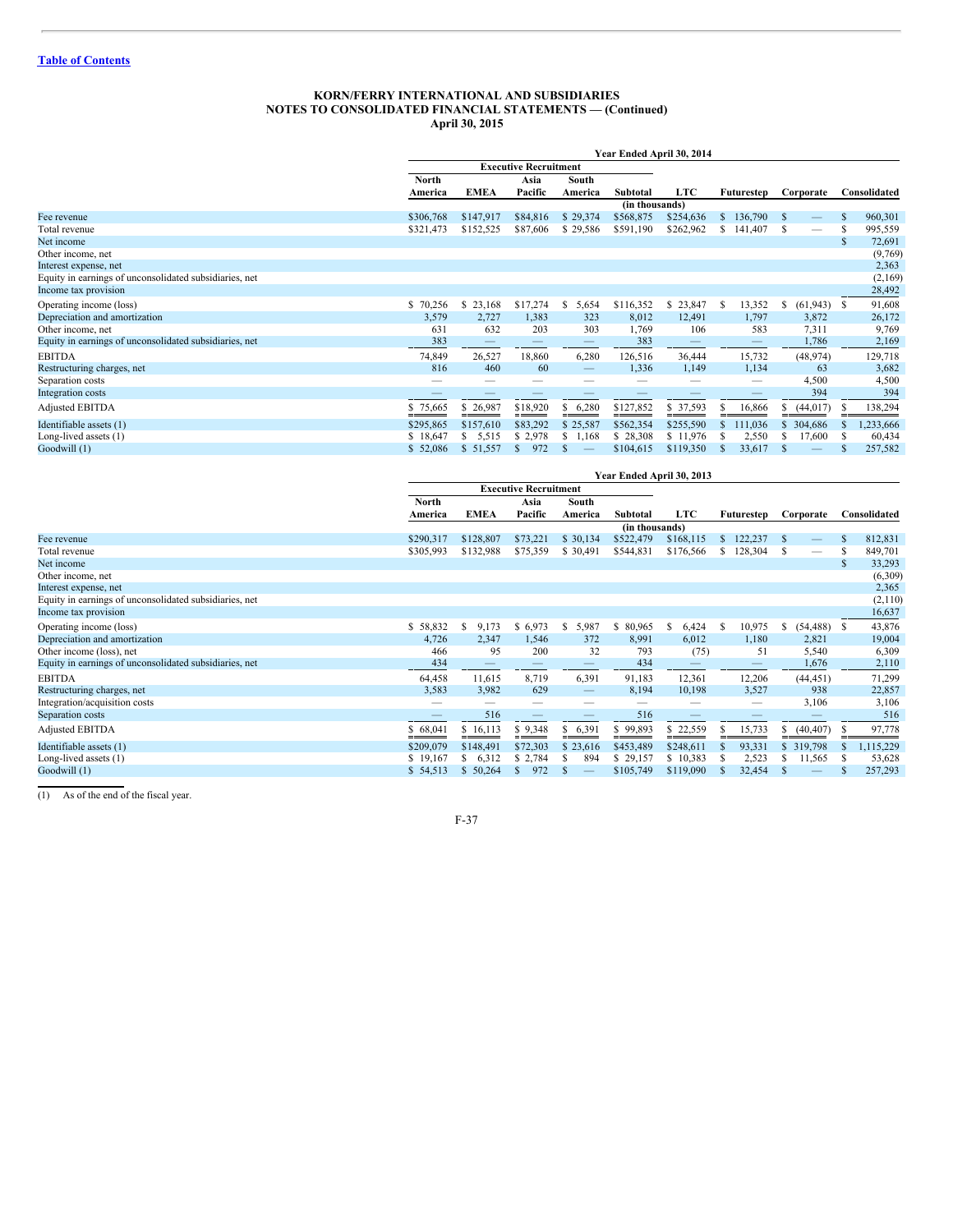Fee revenue attributed to an individual customer or country, other than the U.S., did not account for more than 10% of the total in fiscal year 2015, 2014 or 2013. Fee revenue classified by country in which the Company derives revenues are as follows:

|                   |               | Year Ended April 30, |                       |
|-------------------|---------------|----------------------|-----------------------|
|                   | 2015          | 2014                 | 2013                  |
|                   |               | (in thousands)       |                       |
| U.S.              | 557,024<br>S. | \$507,280            | \$416,987             |
| Other countries   | 471.128       | 453,021              | 395,844               |
| Total fee revenue | \$1,028,152   | \$960,301            | \$ 812,831<br>_______ |

Long-lived assets, excluding financial instruments and tax assets, classified by controlling countries over 10% of the total are as follows:

| 2015<br>2014<br>(in thousands)                  | 2013     |
|-------------------------------------------------|----------|
|                                                 |          |
|                                                 |          |
| U.S. (1)<br>\$50,103<br>\$47,411                | \$40,200 |
| 11,985<br>13,023<br>Other countries             | 13,428   |
| \$62,088<br>\$60,434<br>Total long-lived assets | \$53,628 |

# (1) Includes Corporate long-lived assets

## **12. Acquisitions**

Following is a summary of acquisitions the Company completed during the periods indicated (no acquisitions were completed in fiscal 2014):

|                             |                   | Year Ended April 30,    |
|-----------------------------|-------------------|-------------------------|
|                             | 2015(1)           | 2013(2)(3)              |
|                             |                   | (in thousands)          |
| Assets acquired             | \$3,361           | \$32,784                |
| Intangibles acquired        | 6,600             | 42,800                  |
| Liabilities acquired        | 2,691             | 31,506                  |
| Net assets acquired         | 7,270             | 44,078                  |
| Purchase price              | 17,496            | 126,917                 |
| Goodwill                    | \$10,226          | \$82,839                |
| Acquisition costs           | $\frac{$}{2}$ 501 | $\frac{\$}{2}$ 2,710    |
| Goodwill by segment $-$ LTC | \$10,226          | $\underline{\$ 82,839}$ |

(1) On March 1, 2015, the Company acquired all outstanding membership interest of Pivot Leadership, a global provider of innovative, customized and scalable executive development programs, for \$17.5 million, net of cash acquired, which includes \$2.2 million in contingent consideration. As of April 30, 2015, the contingent consideration is included in other liabilities in the accompanying consolidated balance sheets. The contingent consideration is based on the achievement of certain revenue targets and can be up to \$6.5 million, payable in four installments in fiscal 2017 to 2020. The acquisition will allow us to integrate the Company's talent management solution with Pivot's executive learning capabilities. Actual results of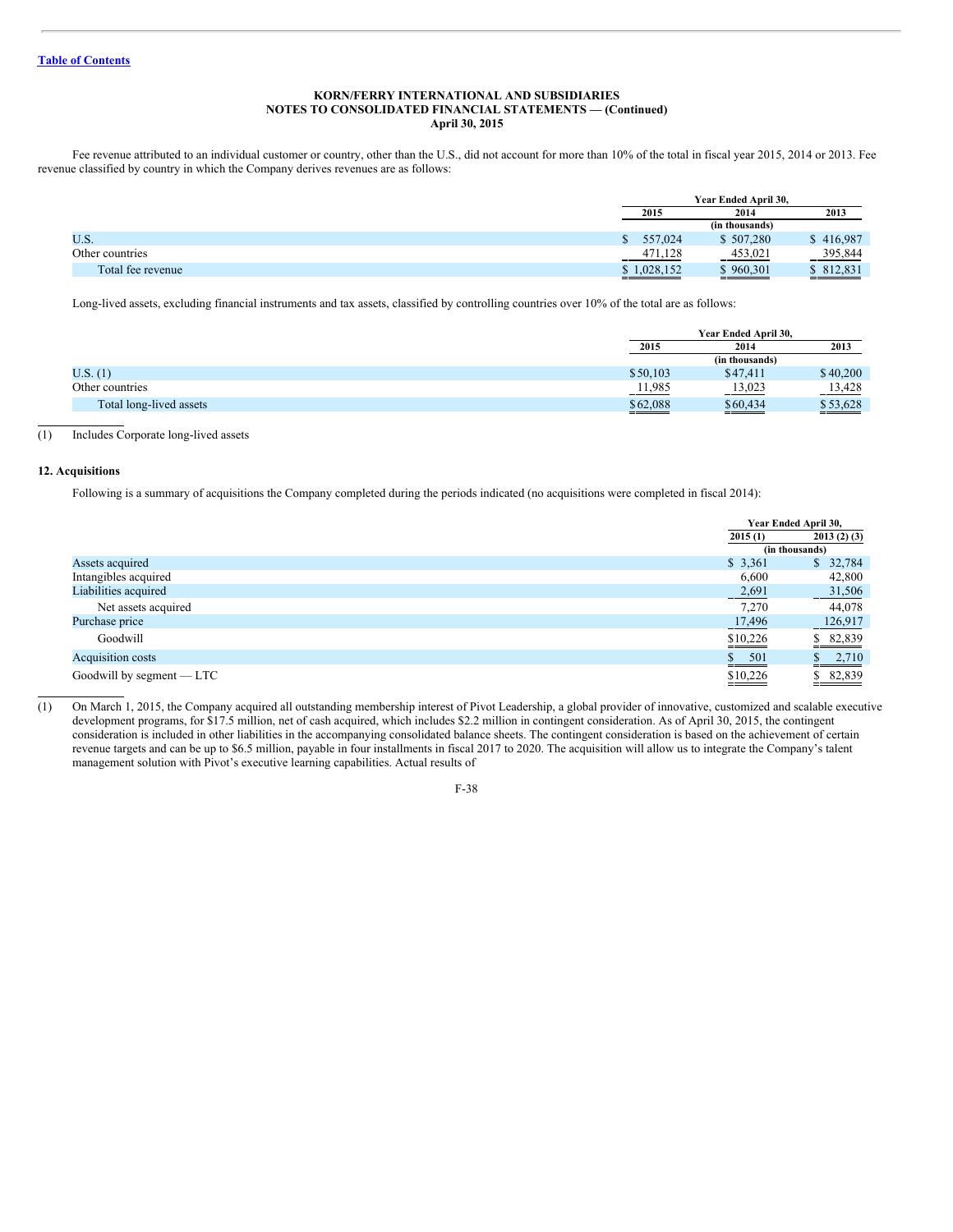operations of Pivot Leadership are included in the Company's consolidated financial statements from March 1, 2015, the effective date of the acquisition, and include \$3.7 million and \$20.0 million in fee revenue and total assets, respectively, during fiscal 2015.

- (2) On December 31, 2012, the Company acquired all outstanding shares of Minneapolis-based PDI, a leading, globally-recognized provider of leadership assessment and development solutions, for \$92.5 million, net of cash acquired, which includes \$14.9 million in contingent consideration, for the achievement of certain post-closing synergies. During fiscal 2014, the Company paid \$15.0 million (includes the interest accreted since December 31, 2012) in contingent consideration to the selling stockholders of PDI as a result of the achievement of certain pre-determined goals associated with expense synergies. PDI has been in business for over 45 years and operates in more than 20 global locations. The acquisition strengthens and expands the Company's talent management offerings through adding complementary product and service offerings and rich intellectual property. Actual results of operations of PDI are included in the Company's consolidated financial statements from December 31, 2012, the effective date of the acquisition.
- (3) On September 1, 2012, the Company acquired all outstanding membership interests of Global Novations, LLC, ("Global Novations") a leading provider of diversity and inclusion and leadership development solutions, for \$34.5 million in cash, net of cash acquired. Global Novations has more than 150 offerings designed to develop leaders, enable high-performing cultures and deliver business outcomes for its clients. Key diversity and inclusion and leadership offerings include consulting, training and education and e-learning. Global Novations has more than 30 years of experience and has served clients in more than 40 countries, including more than half of the Fortune 100. The acquisition strengthens and expands the Company's talent management offerings through adding complementary product and service offerings and rich intellectual property. Actual results of operations of Global Novations are included in the Company's consolidated financial statements from September 1, 2012, the effective date of the acquisition.

The aggregate purchase price for Pivot Leadership was allocated on a preliminary basis to the assets acquired and liabilities assumed on their estimated fair values at the date of acquisition. As of April 30, 2015, the allocations pertaining to the Pivot acquisition remain preliminary as it relates to, among other things, items such as income taxes. During fiscal 2014, adjustments to the preliminary purchase price allocation relating to the PDI acquisition, resulted in an increase in the purchase price and goodwill of \$0.2 million. Tax deductible goodwill from fiscal 2015 and 2013 acquisitions amounted to \$8.0 million and \$20.5 million, respectively.

### **13. Goodwill and Intangible Assets**

Changes in the carrying value of goodwill by reportable segment were as follows:

|                              |          | <b>Executive Recruitment</b> |                          |                |            |                                 |              |
|------------------------------|----------|------------------------------|--------------------------|----------------|------------|---------------------------------|--------------|
|                              | North    |                              | Asia                     |                |            |                                 |              |
|                              | America  | <b>EMEA</b>                  | Pacific                  | Subtotal       | <b>LTC</b> | <b>Futurestep</b>               | Consolidated |
|                              |          |                              |                          | (in thousands) |            |                                 |              |
| Balance as of April 30, 2013 | \$54,513 | \$50,264                     | \$972                    | \$105,749      | \$119,090  | \$32,454                        | 257,293      |
| Additions (1)                |          |                              |                          |                | 229        |                                 | 229          |
| Exchange rate fluctuations   | (2,427)  | 1,293                        | _                        | (1, 134)       | 31         | 1,163                           | 60           |
| Balance as of April 30, 2014 | 52.086   | 51,557                       | 972                      | 104.615        | 119,350    | 33,617                          | 257,582      |
| <b>Additions</b>             |          |                              |                          |                | 10.226     | $\hspace{0.1mm}-\hspace{0.1mm}$ | 10.226       |
| Exchange rate fluctuations   | (2, 483) | (5,635)                      | $\overline{\phantom{a}}$ | (8,118)        | (27)       | (5,223)                         | (13,368)     |
| Balance as of April 30, 2015 | \$49,603 | \$45,922<br>___              | \$972<br>===             | \$96,497       | \$129,549  | \$28,394                        | 254,440      |

(1) During fiscal 2014, adjustments to the preliminary purchase accounting allocation relating to the PDI acquisition, resulted in an increase in goodwill (see Note 12 — *Acquisitions*).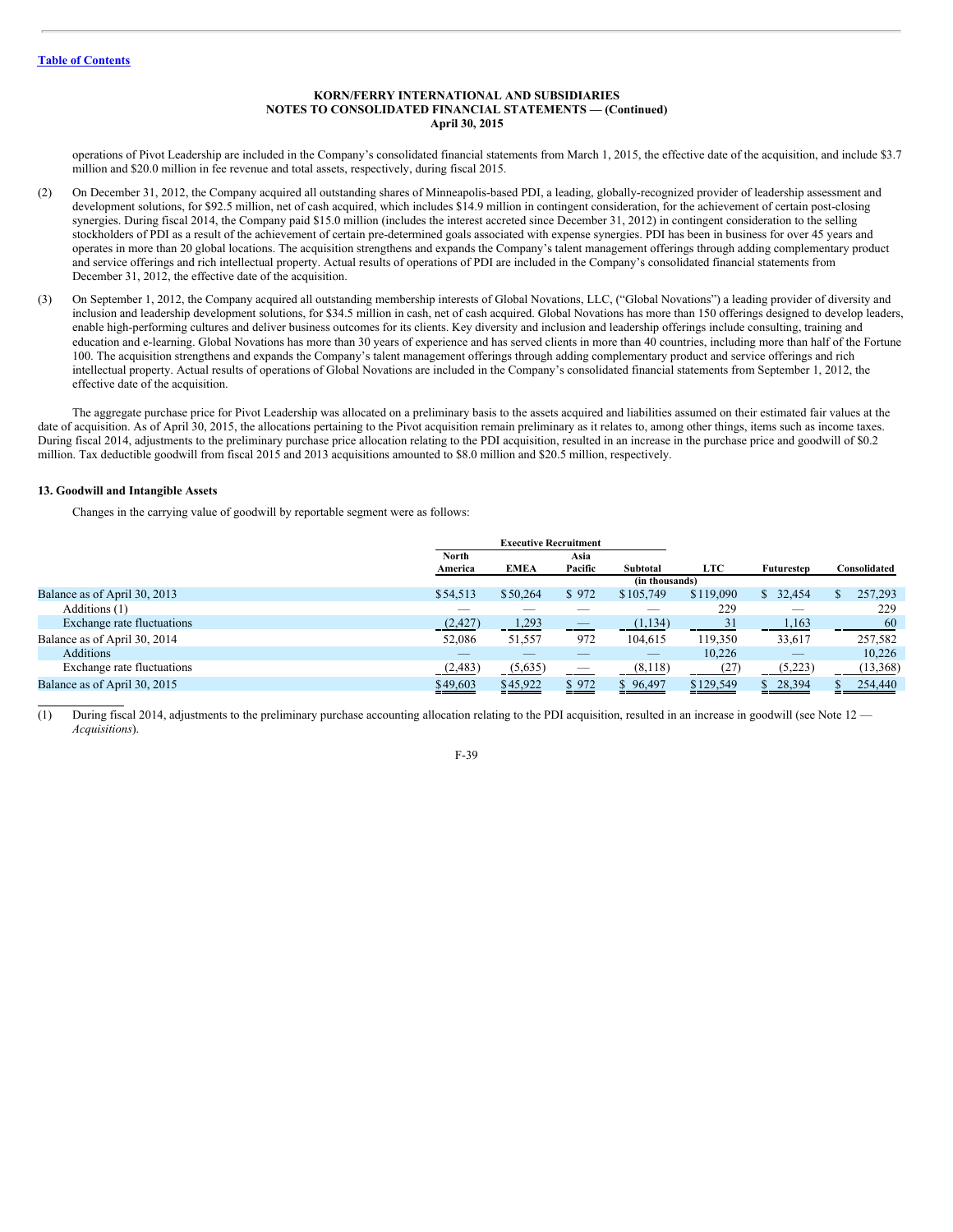Intangible assets include the following:

|                                |            | April 30, 2015 |            |                    |                | April 30, 2014 |  |  |
|--------------------------------|------------|----------------|------------|--------------------|----------------|----------------|--|--|
|                                |            | (in thousands) |            |                    |                |                |  |  |
|                                |            | Accumulated    |            |                    | Accumulated    |                |  |  |
| Amortized intangible assets:   | Gross      | Amortization   | <b>Net</b> | Gross              | Amortization   | Net            |  |  |
| Customer lists                 | \$41,099   | (12, 578)      | \$28,521   | \$34,899           | (8,674)<br>ЭĐ. | \$26,225       |  |  |
| Intellectual property          | 22,900     | (10, 130)      | 12,770     | 22,900             | (7,009)        | 15,891         |  |  |
| Proprietary databases          | 4,256      | (2,351)        | 1,905      | 4,256              | (1,925)        | 2,331          |  |  |
| Trademarks                     | 3,986      | (3,291)        | 695        | 3,686              | (2,559)        | 1,127          |  |  |
| Non-compete agreements         | <u>910</u> | (673)          | 237        | 810                | (610)          | <b>200</b>     |  |  |
| Total                          | \$73,151   | (29, 023)      | 44,128     | \$66,551<br>______ | (20,777)       | 45,774         |  |  |
| Unamortized intangible assets: |            |                |            |                    |                |                |  |  |
| Trademarks                     |            |                | 3,800      |                    |                | 3,800          |  |  |
| Exchange rate fluctuations     |            |                | (27)       |                    |                | (14)           |  |  |
| Intangible assets              |            |                | \$47,901   |                    |                | \$49,560       |  |  |

Acquisition-related intangible assets acquired in fiscal 2015 include customer lists, trademarks, and non-compete agreements of \$6.2 million, \$0.3 million, and \$0.1 million, respectively. Customer lists, trademarks and non-compete agreements have a weighted-average useful lives from the date of purchase of ten years, one year, and five years, respectively.

Amortization expense for amortized intangible assets was \$8.2 million, \$8.7 million and \$5.0 million during fiscal 2015, 2014 and 2013, respectively. Estimated annual amortization expense related to amortizing intangible assets is as follows:

|                       | <b>Estimated</b> |
|-----------------------|------------------|
|                       | Annual           |
|                       | Amortization     |
| Year Ending April 30, | <b>Expense</b>   |
|                       | (in thousands)   |
| 2016                  | 7,907<br>S       |
| 2017                  | 6,332            |
| 2018                  | 5,648            |
| 2019                  | 4,394            |
| 2020                  | 4,110            |
| Thereafter            | 15,737           |
|                       | 44,128<br>J.     |

All amortizable intangible assets will be fully amortized by the end of fiscal 2031.

# **14. Commitments and Contingencies**

#### *Lease Commitments*

The Company leases office premises and certain office equipment under leases expiring at various dates through 2026. Total rental expense during fiscal 2015, 2014 and 2013 amounted to \$38.0 million, \$39.6 million and \$38.4 million, respectively.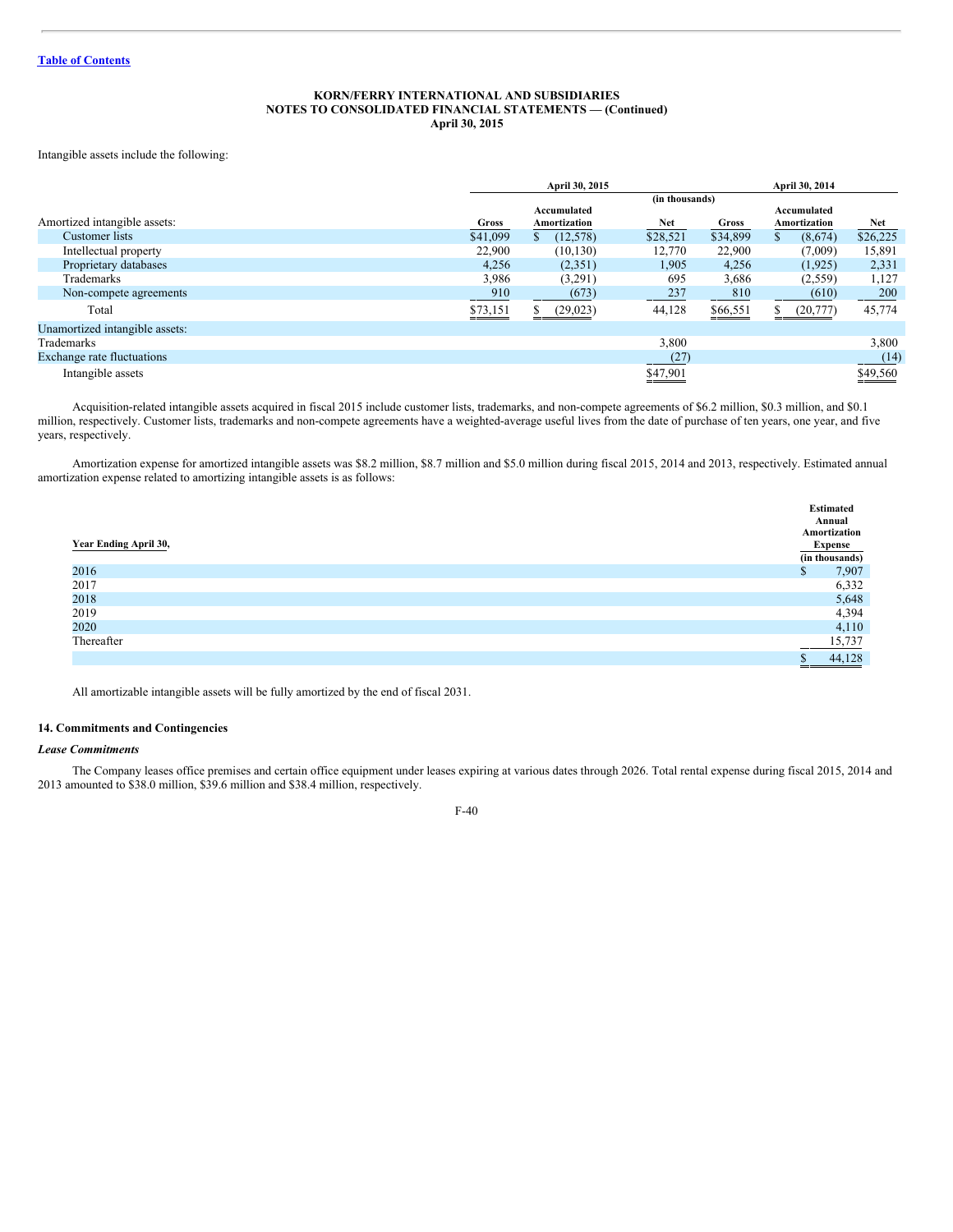Future minimum commitments under non-cancelable operating leases with lease terms in excess of one year excluding commitments accrued in the restructuring liability are as follows:

|                       | Lease          |
|-----------------------|----------------|
| Year Ending April 30, | Commitments    |
|                       | (in thousands) |
| 2016                  | 41,624<br>P    |
| 2017                  | 39,542         |
| 2018                  | 35,958         |
| 2019                  | 32,126         |
| 2020                  | 30,715         |
| Thereafter            | 137,451        |
|                       | 317,416<br>Φ   |

### *Employment Agreements*

The Company has a policy of entering into offer letters of employment or letters of promotion with vice presidents which provide for an annual base salary and discretionary and incentive bonus payments. Certain key vice presidents who typically have been employed by the Company for several years may also have a standard form employment agreement. Upon termination without cause, the Company is required to pay the amount of severance due under the employment agreement, if any. The Company also requires its vice presidents to agree in their employment letters and their employment agreement, if applicable, not to compete with the Company both during the term of their employment, and for a period of up to two years after their employment ends. For a period of two years after their employment with the Company, former vice presidents are prohibited from soliciting employees of the Company for employment outside of the Company.

### *Litigation*

From time to time, the Company has been and is involved in litigation incidental to its business. The Company is currently not a party to any litigation which, if resolved adversely against the Company, would, in the opinion of management, after consultation with legal counsel, have a material adverse effect on the Company's business, financial position or results of operations.

During fiscal 2014, in connection with an employment dispute, the Company recorded expenses in the amount of \$4.5 million in compensation and benefits expense. The Company settled the liability and as of April 30, 2015 and 2014, carries no liability regarding this matter.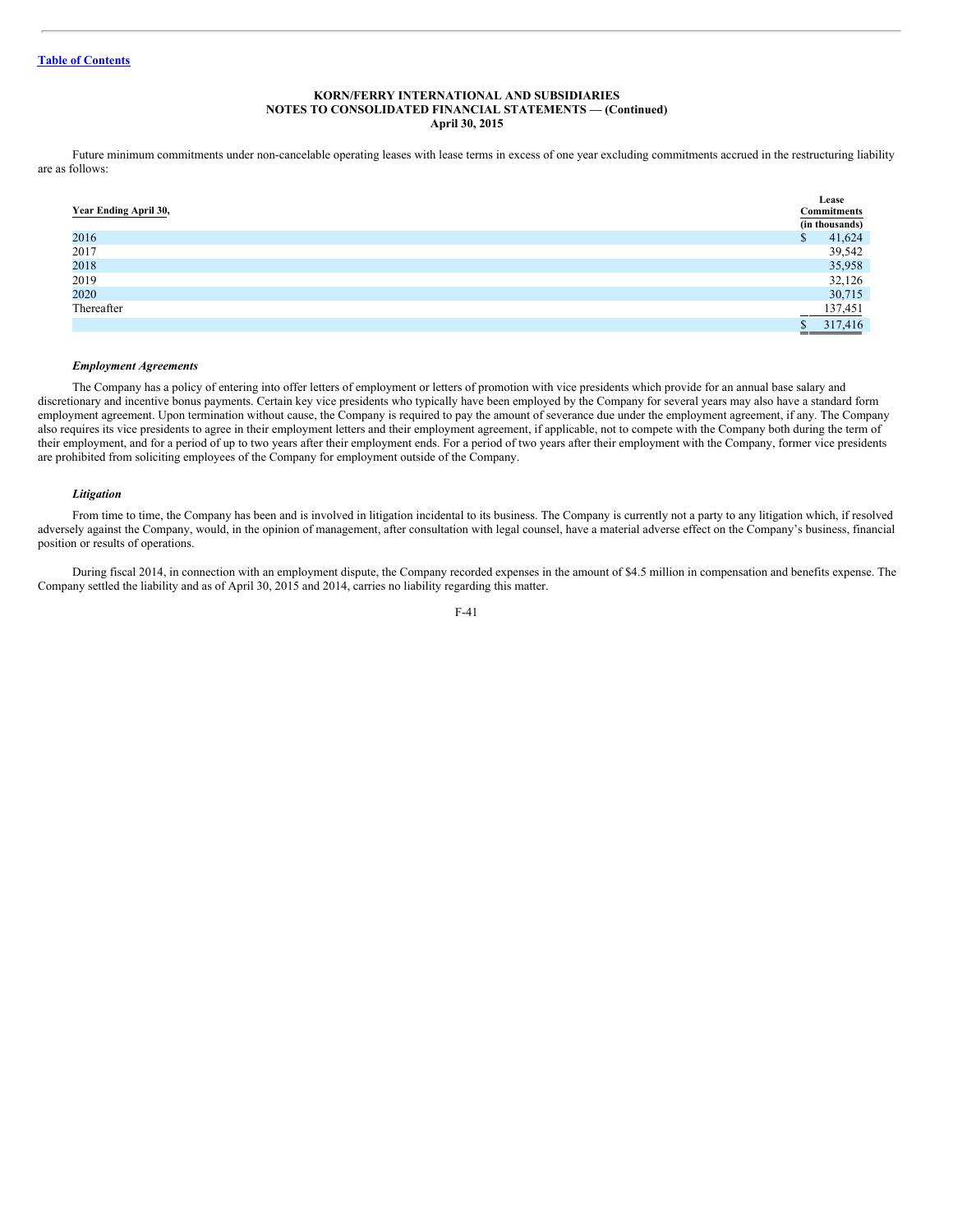#### **15. Quarterly Results (Unaudited)**

The following table sets forth certain unaudited consolidated statement of income data for the quarters in fiscal 2015 and 2014. The unaudited quarterly information has been prepared on the same basis as the annual financial statements and, in management's opinion, includes all adjustments necessary to present fairly the information for the quarters presented.

|                                |           | <b>Quarters Ended</b> |            |  |            |    |                                       |             |           |    |            |  |            |              |           |
|--------------------------------|-----------|-----------------------|------------|--|------------|----|---------------------------------------|-------------|-----------|----|------------|--|------------|--------------|-----------|
|                                |           | Fiscal 2015           |            |  |            |    |                                       | Fiscal 2014 |           |    |            |  |            |              |           |
|                                | April 30  |                       | January 31 |  | October 31 |    | July 31                               |             | April 30  |    | January 31 |  | October 31 |              | July 31   |
|                                |           |                       |            |  |            |    | (in thousands, except per share data) |             |           |    |            |  |            |              |           |
| Fee revenue                    | \$271,717 |                       | 249.545    |  | 255,702    |    | \$251,188                             |             | \$251,712 | Ъ. | 242,184    |  | 237,968    |              | \$228,437 |
| Operating income               | \$ 28,092 |                       | 32.927     |  | 34.416     |    | 18.593                                | S.          | 24,480    |    | 27,302     |  | 23.165     | S            | 16,661    |
| Net income                     | \$25.482  |                       | 22,939     |  | 25,403     | S. | 14,533                                | S.          | 21.211    |    | 21.304     |  | 18,759     | $S_{\alpha}$ | 11.417    |
| Net earnings per common share: |           |                       |            |  |            |    |                                       |             |           |    |            |  |            |              |           |
| <b>Basic</b>                   | 0.51      |                       | 0.46       |  | 0.52       |    | 0.30                                  |             | 0.44      |    | 0.44       |  | 0.39       |              | 0.24      |
| Diluted                        | 0.51      |                       | 0.46       |  | 0.51       |    | 0.29                                  |             | 0.43      |    | 0.43       |  | 0.38       |              | 0.24      |

## **16. Subsequent Events**

#### *Quarterly Dividend Declaration*

On June 10, 2015, the Board of Directors of the Company declared a cash dividend under its recently adopted dividend policy. The dividend of \$0.10 per share will be paid on July 15, 2015 to holders of the Company's common stock of record at the close of business on June 25, 2015. The declaration and payment of future dividends under the quarterly dividend policy will be at the discretion of the Board of Directors and will depend upon many factors, including the Company's earnings, capital requirements, financial conditions, the terms of the Company's indebtedness and other factors that the Board of Directors may deem to be relevant. The Board may amend, revoke or suspend the dividend policy at any time and for any reason.

#### *Amendment to Credit Agreement*

On June 3, 2015, we entered into Amendment No. 2 to the Credit Agreement which became effective as of June 5, 2015 (the "Amendment No. 2"), in order to amend certain terms of the Credit Agreement (as amended pursuant to Amendment No. 2, the "Amended Credit Agreement").

Amendment No. 2, among other things, (i) increased the aggregate amount available under revolving credit facility to \$150.0 million, which includes a \$15.0 million sub-limit for letters of credit, with an option to increase the credit facility by an additional \$50.0 million prior to December 3, 2019, subject to the Lender's consent and the satisfaction of certain conditions (including the requirement, if the Lender acting in its sole discretion so elects, that the credit facility under the Amended Credit Agreement become secured at such time by substantially all the assets of the Company and the guarantors); (ii) extended the maturity date to June 3, 2020, (iii) amended the financial covenants so as to require the Company to maintain a minimum adjusted EBITDA and a maximum total funded debt to adjusted EBITDA ratio; (iv) amended the pricing applicable to borrowings under the Amended Credit Agreement, as described below; (v) amended certain covenants relating to permitted acquisitions, dividends and share repurchases, including increasing the amount of dividends permitted to be paid in any fiscal year to up to \$75.0 million; (vi) amended the definition of "domestic liquidity" to include amounts available to be borrowed under the increased credit facility; and (vii) effected certain technical and conforming changes.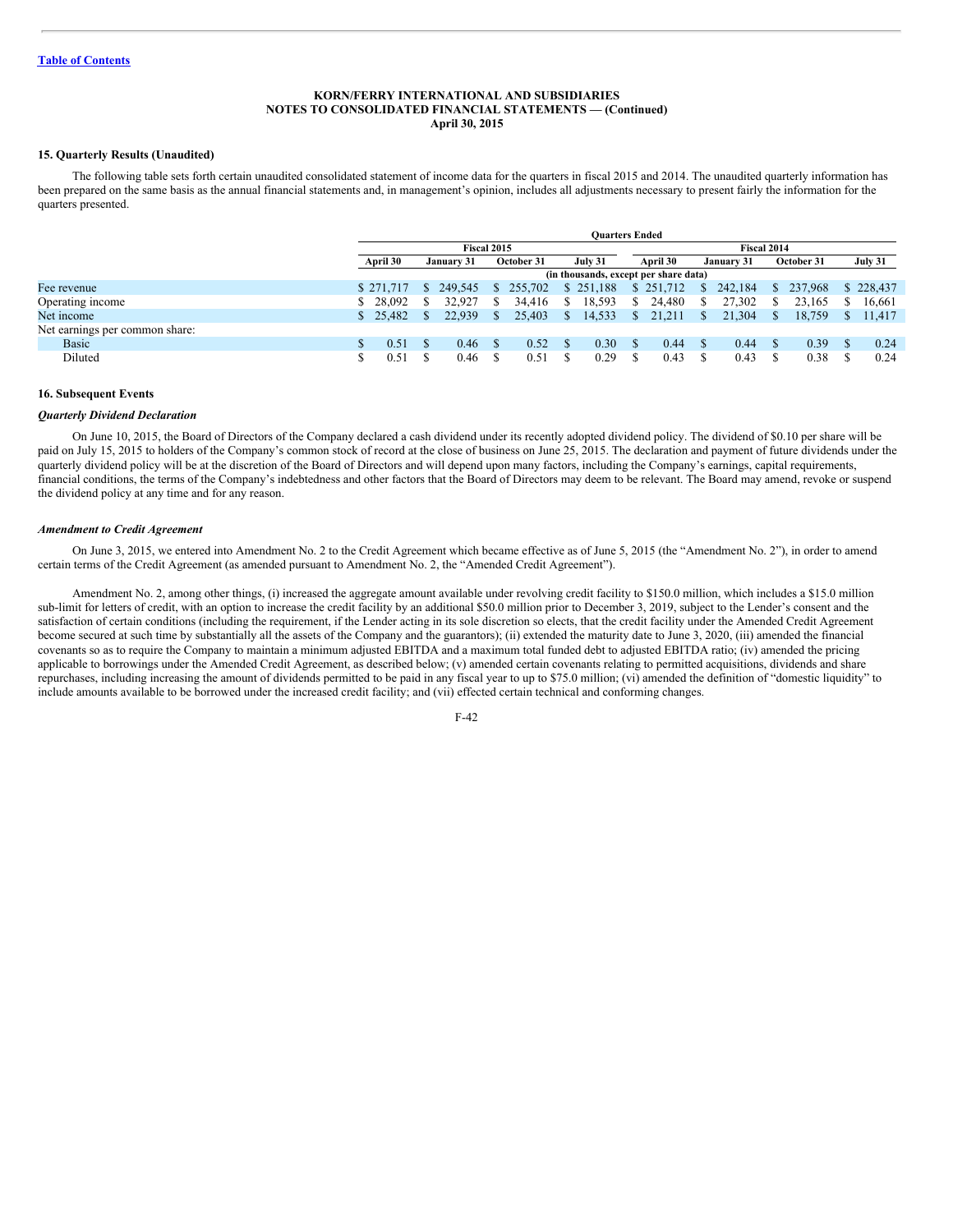As of June 5, 2015, borrowings under the Amended Credit Agreement will bear interest, at our election, at the adjusted LIBOR plus the applicable margin or at the base rate plus the applicable margin. The applicable margin is based on a percentage per annum determined in accordance with a specified pricing grid based on the Company's total funded debt to adjusted EBITDA ratio. For LIBOR loans, the applicable margin will range from 0.875% to 1.75% per annum, while for base rate loans, the applicable margin will range from 0.00% to 0.75% per annum. As of June 5, 2015, we are required to pay a quarterly commitment fee of 0.25% to 0.40% on the revolving credit facility's average daily unused commitments based on the Company's total funded debt to adjusted EBITDA ratio. The definition of domestic liquidity requirement under the Amended Credit Agreement requires that we maintain at least \$50.0 million in unrestricted cash and/or marketable securities (excluding any marketable securities that are held in trust for the settlement of our obligations under certain deferred compensation plans) as a condition to consummating permitted acquisitions, paying dividends to our stockholders and making share repurchases of our common stock. Undrawn amounts on our line of credit may be used to calculate domestic liquidity. The Company is limited in consummating permitted acquisitions, paying dividends to our stockholders and making share repurchases of our common stock to a cumulative total of \$125.0 million in any fiscal year. Subject to the foregoing, the Company is permitted to pay up to \$75.0 million in dividends and share repurchases, in aggregate, in any fiscal year (subject to the satisfaction of certain conditions).

| _            |  |
|--------------|--|
| ۰.<br>$\sim$ |  |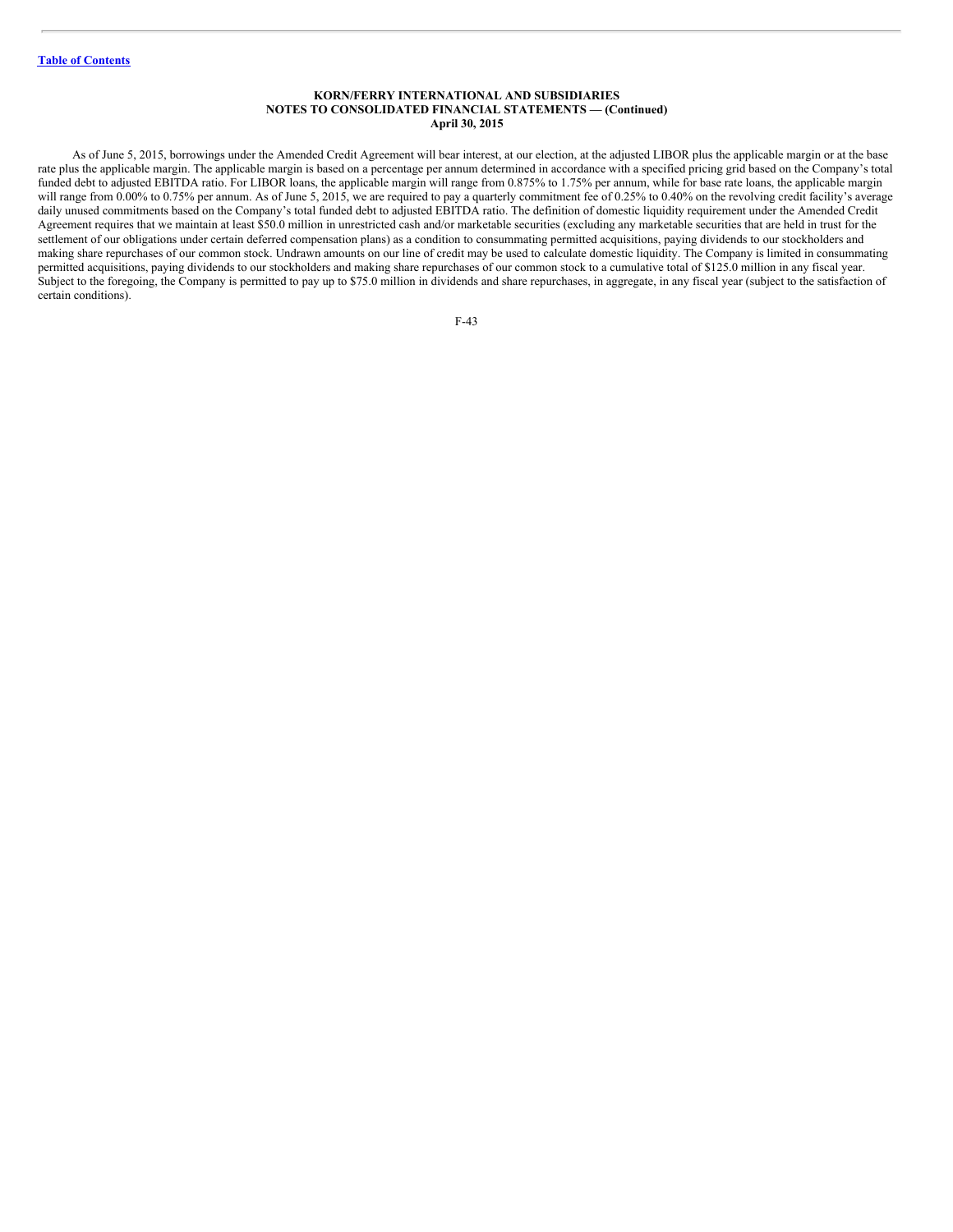### **KORN/FERRY INTERNATIONAL AND SUBSIDIARIES SCHEDULE II — VALUATION AND QUALIFYING ACCOUNTS April 30, 2015**

| Column A                                | Column B                                    |                                                  | Column C<br><b>Additions</b><br>(Charges)<br><b>Recoveries</b>                   | Column D              | Column E                              |  |
|-----------------------------------------|---------------------------------------------|--------------------------------------------------|----------------------------------------------------------------------------------|-----------------------|---------------------------------------|--|
| <b>Description</b>                      | <b>Balance</b> at<br>Beginning<br>of Period | <b>Charges to</b><br>Cost and<br><b>Expenses</b> | to Other<br><b>Deductions</b><br><b>Accounts</b><br>(1)<br>(2)<br>(in thousands) |                       | <b>Balance</b> at<br>End of<br>Period |  |
| Allowance for doubtful accounts:        |                                             |                                                  |                                                                                  |                       |                                       |  |
| Year Ended April 30, 2015               | \$<br>9.513                                 | \$7,741                                          | \$<br>(693)                                                                      | (6,603)<br>\$         | \$9,958                               |  |
| Year Ended April 30, 2014               | 9,097<br>\$                                 | 7.840<br>S.                                      | \$<br>291                                                                        | $\frac{1}{2}$ (7,715) | \$9,513                               |  |
| Year Ended April 30, 2013               | \$<br>9,437                                 | 6,748<br>S.                                      | (118)<br>\$                                                                      | \$<br>(6,970)         | S.<br>9,097                           |  |
| Deferred tax asset valuation allowance: |                                             |                                                  |                                                                                  |                       |                                       |  |
| Year Ended April 30, 2015               | \$26,969                                    | $\frac{1}{2}$ , 2,537                            | \$                                                                               | \$(7,898)             | \$21,608                              |  |
| Year Ended April 30, 2014               | \$27.731                                    | $\frac{1}{2}$ 3.728                              | \$                                                                               | (4,490)               | \$26,969                              |  |
| Year Ended April 30, 2013               | \$25,089                                    | 5,678<br>\$                                      | S.<br>_                                                                          | \$<br>(3,036)         | \$27,731                              |  |

(1) Exchange rate fluctuations.

(2) Allowance for doubtful accounts represents accounts written-off, net of recoveries and deferred tax asset valuation represents release of prior valuation allowances.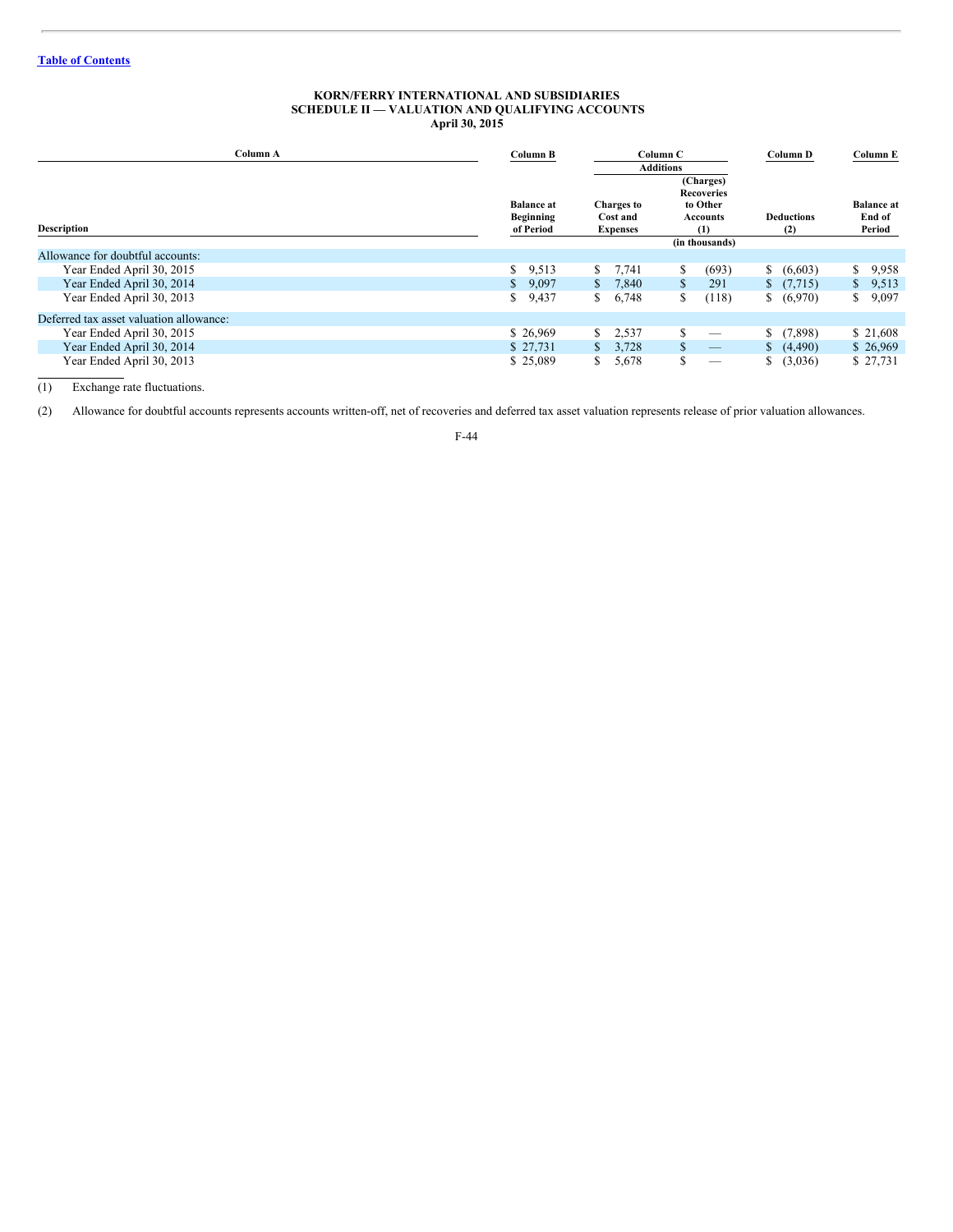# **EXHIBIT 21.1**

Note: Korn/Ferry International or one of its Subsidiaries has 100% ownership of the Subsidiaries listed below, except for Korn/Ferry International (M) Sdn. Bhd. (49%), Korn/Ferry International S.A. de C.V. (41.65%), Korn/Ferry Mexico S.C. (41.65%), Korn/Ferry International (H.K.) Limited (99% owned by Korn/Ferry International; and 1% owned by Paul C. Reilly in trust for Korn/Ferry International).

|     | <b>Subsidiaries</b>                                                     | Jurisdiction     |
|-----|-------------------------------------------------------------------------|------------------|
| 1.  | Korn Ferry International S.A.                                           | Argentina        |
| 2.  | Korn Ferry Futurestep Argentina S.R.L.                                  | Argentina        |
| 3.  | Korn/Ferry International Pty Limited                                    | Australia        |
| 4.  | Futurestep (Australia) Pty Ltd                                          | Australia        |
| 5.  | Korn/Ferry International GmbH                                           | Austria          |
| 6.  | Korn/Ferry International Futurestep (Belgium) BVBA                      | Belgium          |
| 7.  | Personnel Decisions International Belgium, BVBA                         | Belgium          |
| 8.  | Korn/Ferry International Consultoria Ltda.                              | <b>Brazil</b>    |
| 9.  | Korn/Ferry Canada, Inc.                                                 | Canada           |
| 10. | Korn/Ferry International Futurestep (Canada) Inc.                       | Canada           |
| 11. | Korn/Ferry International S.A.                                           | Chile            |
| 12. | Korn/Ferry International Human Capital Consulting (Beijing) Limited     | Beijing, China   |
| 13. | Guangzhou Korn/Ferry Human Capital Company Ltd.                         | Guangzhou, China |
| 14. | Korn/Ferry (Shanghai) Human Capital Consulting Co., Ltd.                | Shanghai, China  |
| 15. | PuDe Management Consulting Co. Ltd.                                     | Shanghai, China  |
| 16. | Futurestep (Shanghai) Talent Consulting Company Limited                 | China            |
| 17. | Korn/Ferry International — Colombia                                     | Colombia         |
| 18. | Korn/Ferry International A/S                                            | Denmark          |
| 19. | Korn/Ferry International S.N.C.                                         | France           |
| 20. | Korn/Ferry International Futurestep (France) SARL                       |                  |
|     |                                                                         | France           |
| 21. | Personnel Decisions International France SAS                            | France           |
| 22. | Korn/Ferry International GmbH                                           | Germany          |
| 23. | Futurestep Germany GmbH                                                 | Germany          |
| 24. | Korn/Ferry International SA                                             | Greece           |
| 25. | Korn/Ferry International (H.K.) Limited                                 | Hong Kong        |
| 26. | Futurestep (Hong Kong) Ltd.                                             | Hong Kong        |
| 27. | Korn/Ferry International Budapest Personnel Consulting and Service Ltd. | Hungary          |
| 28. | PDI Hungary, Kft.                                                       | Hungary          |
| 29. | Korn/Ferry International Private Limited                                | India            |
| 30. | Futurestep Recruitment Services Private Limited.                        | India            |
| 31. | Personnel Decisions International India Pvt. Limited                    | India            |
| 32. | PT. Korn/Ferry International                                            | Indonesia        |
| 33. | Korn/Ferry International S.R.L.                                         | Italy            |
| 34. | Futurestep (Italia) S.r.l.                                              | Italy            |
| 35. | Nihon Korn/Ferry International K.K.                                     | Japan            |
| 36. | Futurestep (Japan) K.K.                                                 | Japan            |
| 37. | Korn Ferry Consulting — Japan                                           | Japan            |
| 38. | Korn/Ferry International (Korea) Limited                                | Korea            |
| 39. | Agensi Pekerjaan Futurestep Worldwide (M) Sdn. Bhd.                     | Malaysia         |
| 40. | Korn/Ferry International (M) Sdn. Bhd.                                  | Malaysia         |
| 41. |                                                                         | Mauritius        |
|     | Korn/Ferry Investment India Limited (Mauritius OCB)                     |                  |
| 42. | Korn/Ferry Internacional S.A. de C.V.                                   | Mexico           |
| 43. | Korn/Ferry Mexico S.C.                                                  | Mexico           |
| 44. | Korn Ferry International B.V.                                           | Netherlands      |
| 45. | Korn/Ferry International Futurestep (Holdings) B.V.                     | Netherlands      |
| 46. | Korn Ferry International NZ Limited                                     | New Zealand      |
| 47. | Futurestep (New Zealand) Ltd.                                           | New Zealand      |
| 48. | Korn/Ferry International A/S                                            | Norway           |
| 49. | Korn/Ferry International — Peru S.A.                                    | Peru             |
| 50. | Korn/Ferry International Sp.z.o.o.                                      | Poland           |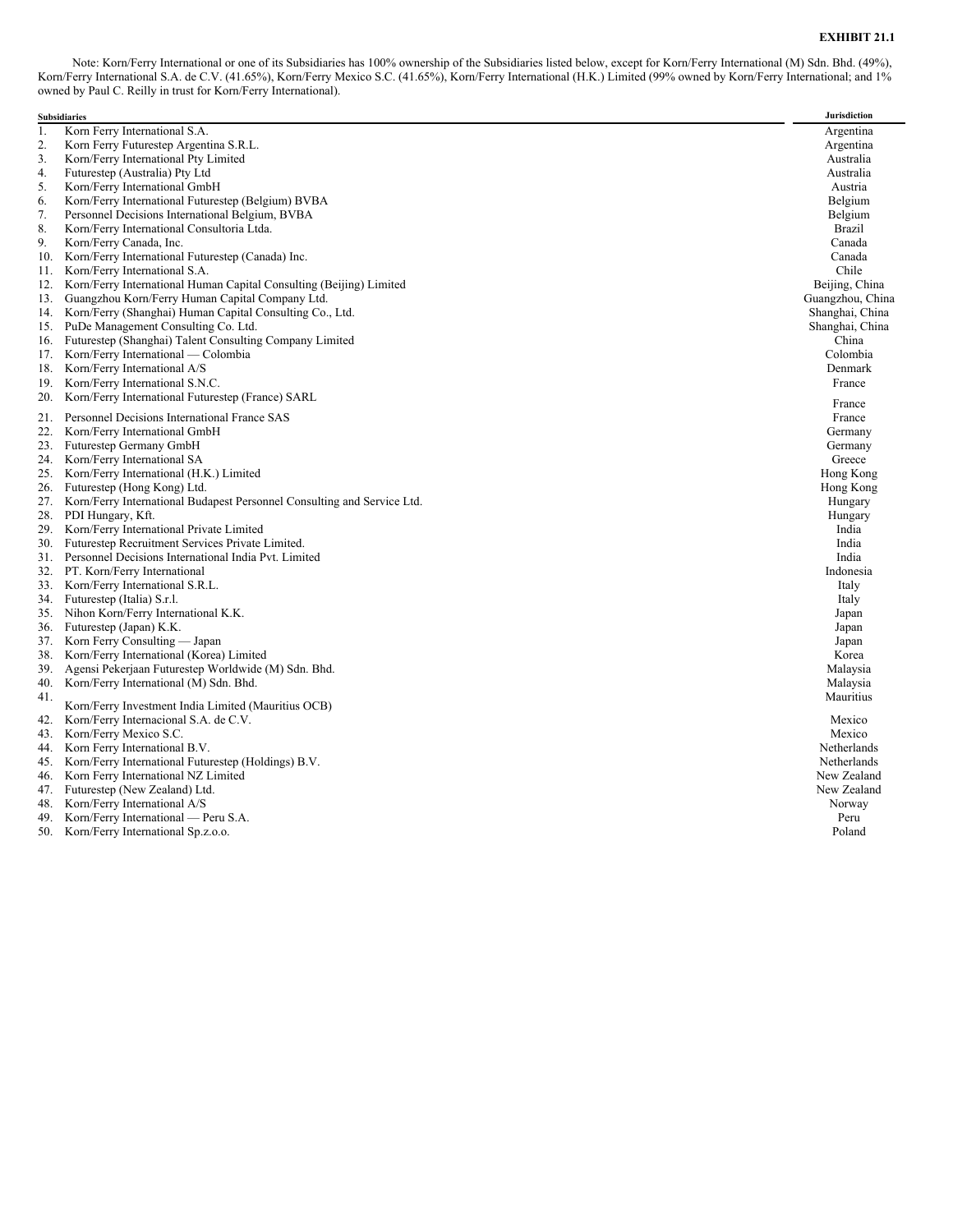## **Subsidiaries**

- $\overline{5}1$ . 1. Korn/Ferry International Futurestep (POLSKA) Sp
- $52.$ 2. Korn/Ferry International Pte. Ltd
- 53. 3. Futurestep (Singapore) Pte Limited
- 54. PDI Slovensko, sro
- 55. Korn/Ferry International
- 56. 6. Futurestep (Espana)
- 57. 7. Korn/Ferry International AB
- 58. 8. Personnel Decisions International Scandinavia
- 59. 9. Korn-Ferry (Schweiz) AG
- 60. 0. Korn/Ferry International (Taiwan) Co. Limited
- 61. 1. Korn/Ferry International Musavirlik Limited Sirketi
- 62. 2. Futurestep (UK) Limited
- 63. 3. Korn/Ferry International Limited
- 64. 4. KFI (UK) Limited
- 65. 5. The Whitehead Mann Partnership LLP
- 66. 6. Whitehead Mann Limited
- 67. 7. Personnel Decisions International, Europe Limited
- 68. 8. Personnel Decisions International UK Ltd
- 69. 9. Korn Ferry Global Holdings (UK) Limited
- 70. 0. Korn Ferry GH1 Limited
- 71. Pivot Learning, Limited
- 72. 2. Continental American Management Cor
- 73. 3. Korn/Ferry International Holding India
- 74. 4. Korn/Ferry International Futurestep, Inc
- 75. 5. Korn/Ferry International Futurestep (Holdings) Inc
- 76. 6. Korn/Ferry International Worldwide, Inc c. Under the contract of the contract of the contract of the contract of the contract of the contract of the contract of the contract of the contract of the contract of the contract of the contract of the contract of the c
- 77. 7. K/FI Canada Holdings, LLC
- 78. 8. Korn Ferry Leadership Consulting Corporation
- 79. 9. Ninth House, Inc. c. C.
- 80. 0. Korn Ferry Global Holdings, Inc
- 81. 1. Pivot Learning, LLC
- 8 2 Personnel Decisions International Greater China Corporation
- 83 3. Personnel Decisions International Singapore Corporation
- 84. 4. Sensa Solutions, Inc
- 85. 5. Korn/Ferry International Consultores Asociados

**J u r i s d ic t i o n**  $p.z.$ o.o. Postala e a postala e a postala e a postala e a postala e a postala e a postala e a postala e a postala e a postala e a postala e a postala e a postala e a postala e a postala e a postala e a postala e a postala o l a n d d. Si ingapore Singapore Slovakia S.A. STA p a i n  $\mathsf{S}_{\mathsf{F}}$ . S.L. Space  $\mathsf{S}_{\mathsf{F}}$ p a i n Sweden A.B. Sv w e d e n Switzerland Taiwan Turkey United Kingdom United Kingdom United Kingdom United Kingdom United Kingdom United Kingdom United Kingdom United Kingdom United Kingdom United Kingdom rp. Un nited States, California United States, California c. Un nited States, Delaware c. C. nited States, Delaware nited States, Delaware United States, Delaware United States, Delaware nited States, Delaware c. C. nited States, Delaware United States, Oregon United States, Minnesota United States, Minnesota c. C. nited States, Virginia s, C.A. Ve enezuela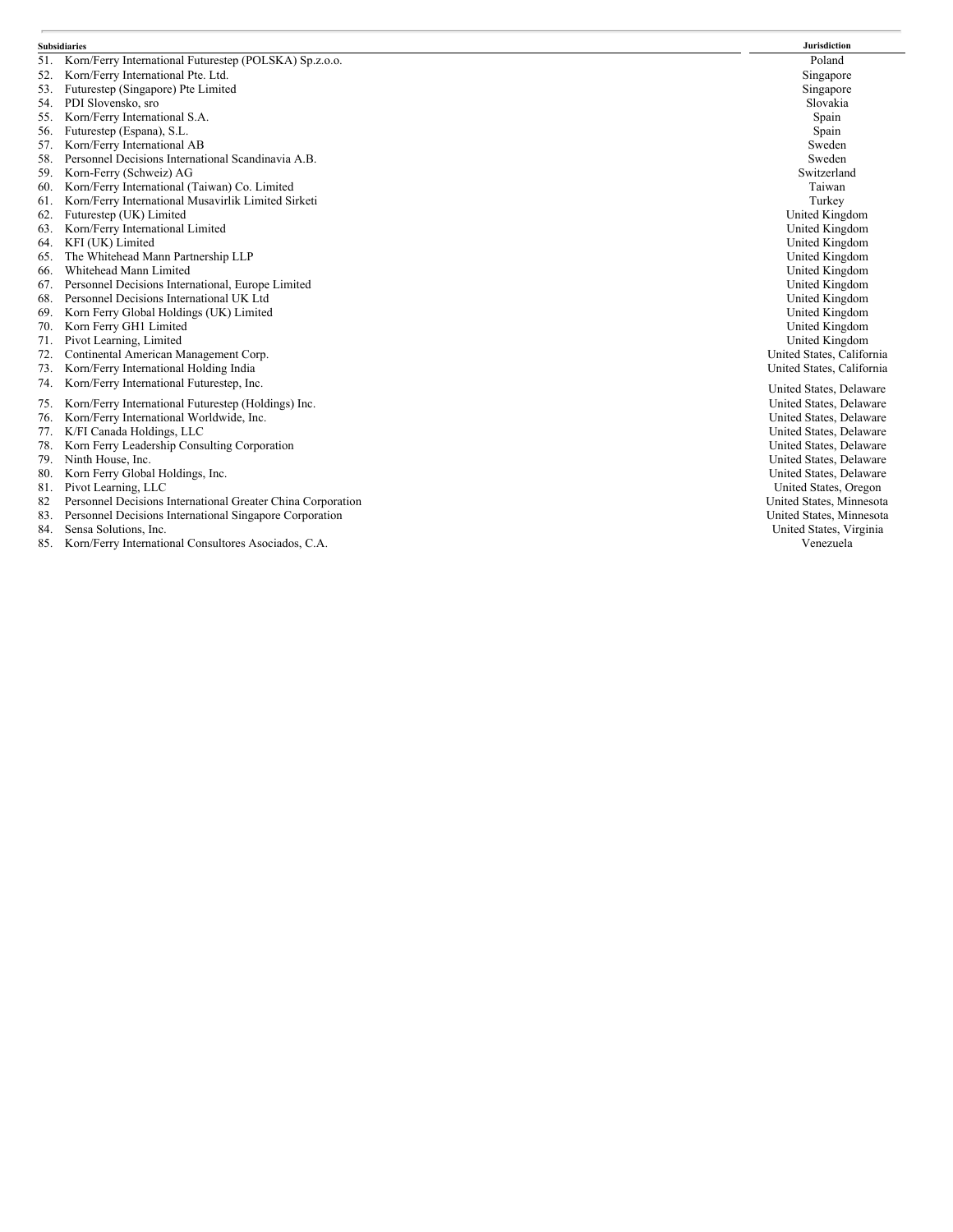## **CONSENT OF INDEPENDENT REGISTERED PUBLIC ACCOUNTING FIRM**

We consent to the incorporation by reference in the following Registration Statements:

- (1) Registration Statement (Form S-3 No. 333-99429) of Korn/Ferry International and related Prospectus
- (2) Registration Statement (Form S-8 Nos. 333-161844, 333-159900, 333-158632, 333-49580, 333-73147, 333-111038, 333-146346, 333-108696, 333-185438 and 333-200840) pertaining to the employee benefit plans of Korn/Ferry International

of our reports dated June 26, 2015, with respect to the consolidated financial statements and schedule of Korn/Ferry International and subsidiaries and the effectiveness of internal control over financial reporting of Korn/Ferry International and subsidiaries included in this Annual Report (Form 10-K) of Korn/Ferry International and subsidiaries for the year ended April 30, 2015.

/s/ Ernst & Young LLP

Los Angeles, California June 26, 2015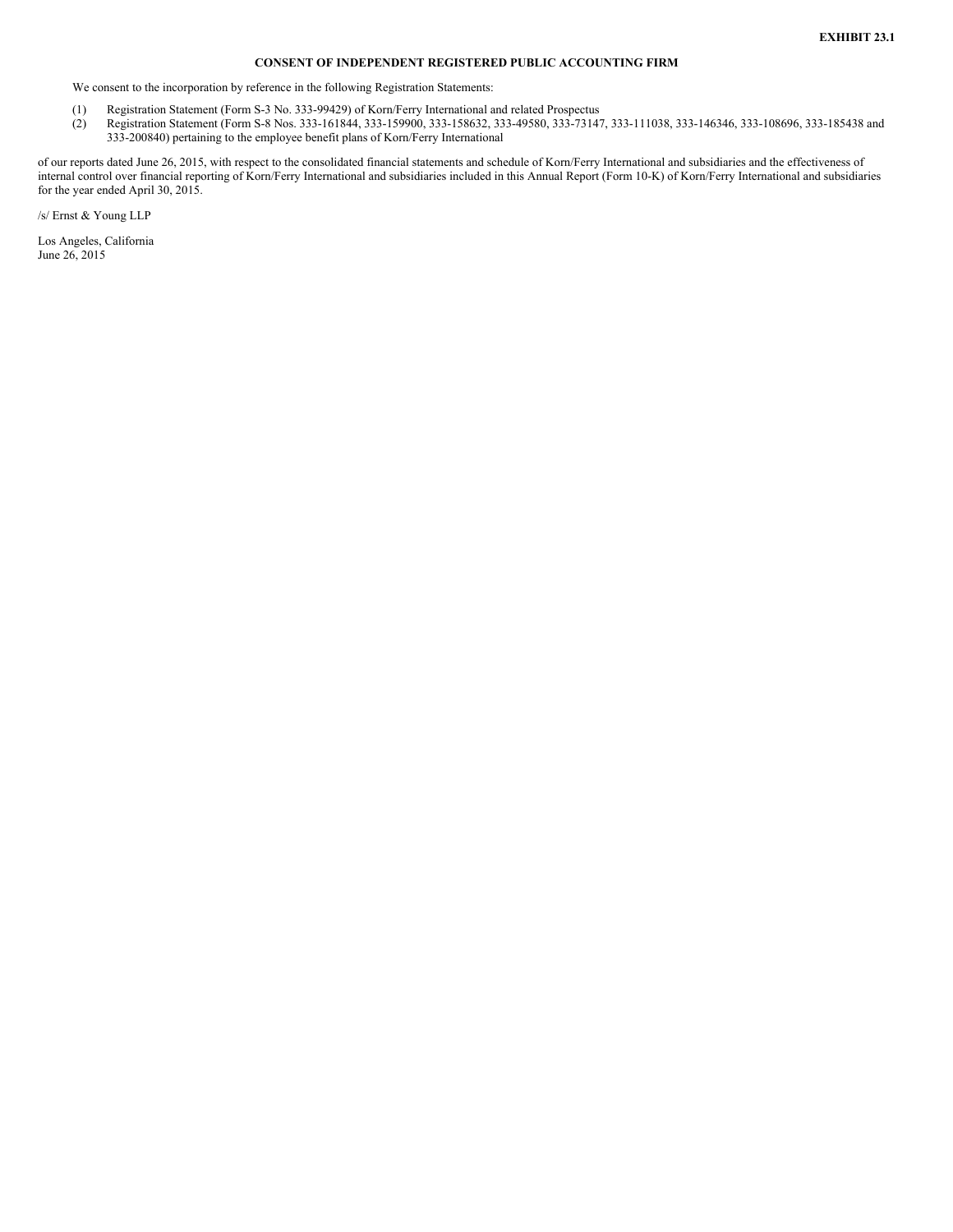I, Gary D. Burnison, certify that:

- 1. I have reviewed this annual report on Form 10-K of Korn/Ferry International;
- 2. Based on my knowledge, this report does not contain any untrue statement of a material fact or omit to state a material fact necessary to make the statements made, in light of the circumstances under which such statements were made, not misleading with respect to the period covered by this report;
- 3. Based on my knowledge, the financial statements, and other financial information included in this report, fairly present in all material respects the financial condition, results of operations and cash flows of the registrant as of, and for, the periods presented in this report;
- 4. The registrant's other certifying officer(s) and I are responsible for establishing and maintaining disclosure controls and procedures (as defined in Exchange Act Rules 13a-15(e) and 15d-15(e)) and internal control over financial reporting (as defined in Exchange Act Rules 13a-15(f) and 15d-15(f)) for the registrant and have:
	- a) Designed such disclosure controls and procedures, or caused such disclosure controls and procedures to be designed under our supervision, to ensure that material information relating to the registrant, including its consolidated subsidiaries, is made known to us by others within those entities, particularly during the period in which this report is being prepared;
	- b) Designed such internal control over financial reporting, or caused such internal control over financial reporting to be designed under our supervision, to provide reasonable assurance regarding the reliability of financial reporting and the preparation of financial statements for external purposes in accordance with generally accepted accounting principles;
	- c) Evaluated the effectiveness of the registrant's disclosure controls and procedures and presented in this report our conclusions about the effectiveness of the disclosure controls and procedures, as of the end of the period covered by this report based on such evaluation; and
	- d) Disclosed in this report any change in the registrant's internal control over financial reporting that occurred during the registrant's most recent fiscal quarter (the registrant's fourth fiscal quarter in the case of an annual report) that has materially affected, or is reasonably likely to materially affect, the registrant's internal control over financial reporting; and
- 5. The registrant's other certifying officer(s) and I have disclosed, based on our most recent evaluation of internal control over financial reporting, to the registrant's auditors and the audit committee of the registrant's board of directors (or persons performing the equivalent functions):
	- a) All significant deficiencies and material weaknesses in the design or operation of internal control over financial reporting which are reasonably likely to adversely affect the registrant's ability to record, process, summarize and report financial information; and
	- b) Any fraud, whether or not material, that involves management or other employees who have a significant role in the registrant's internal control over financial reporting.

By: /s/ GARY D. BURNISON

Name: **Gary D. Burnison Chief Executive Officer and President** 

Date: June 26, 2015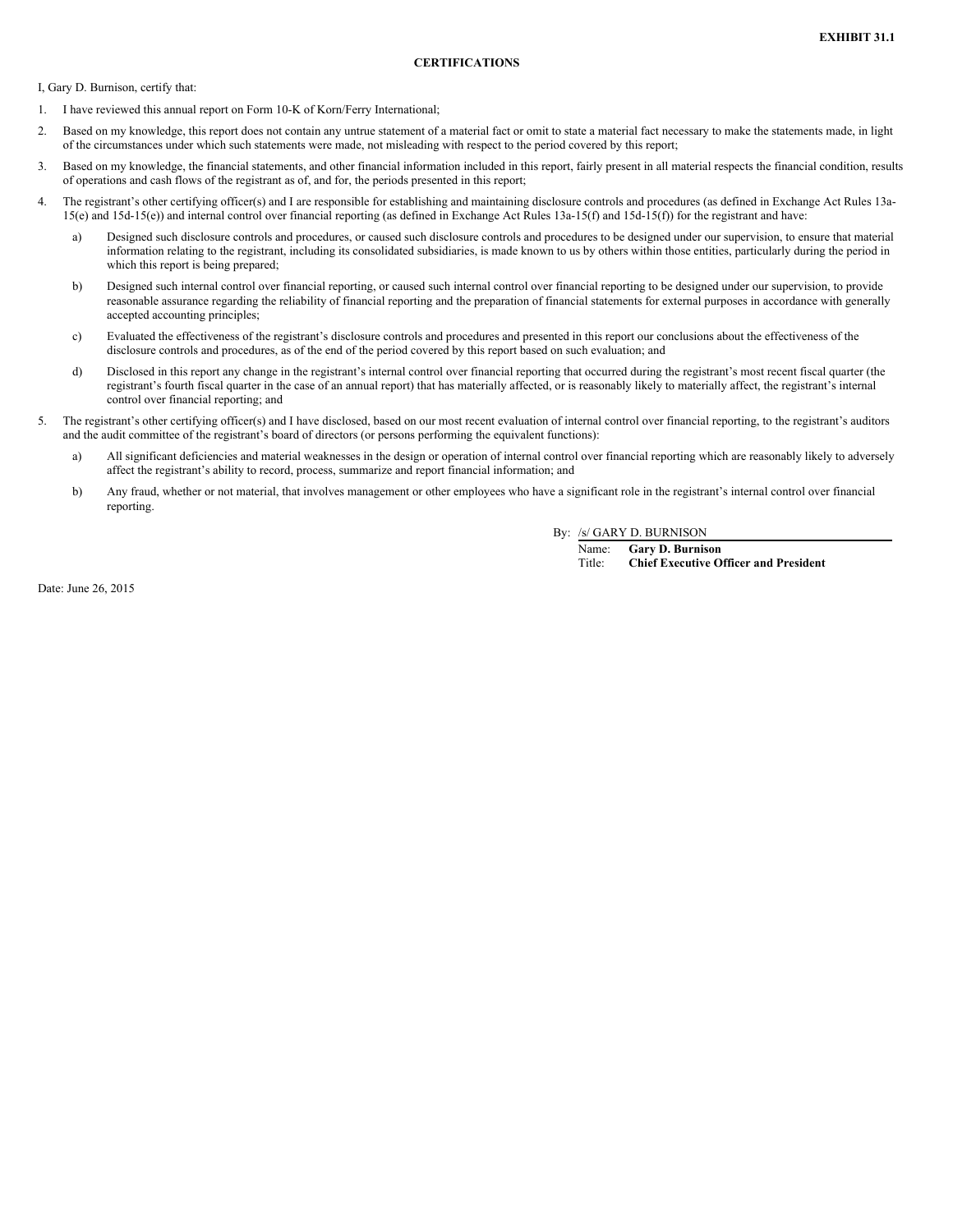I, Robert P. Rozek, certify that:

- 1. I have reviewed this annual report on Form 10-K of Korn/Ferry International;
- 2. Based on my knowledge, this report does not contain any untrue statement of a material fact or omit to state a material fact necessary to make the statements made, in light of the circumstances under which such statements were made, not misleading with respect to the period covered by this report;
- 3. Based on my knowledge, the financial statements, and other financial information included in this report, fairly present in all material respects the financial condition, results of operations and cash flows of the registrant as of, and for, the periods presented in this report;
- 4. The registrant's other certifying officer(s) and I are responsible for establishing and maintaining disclosure controls and procedures (as defined in Exchange Act Rules 13a-15(e) and 15d-15(e)) and internal control over financial reporting (as defined in Exchange Act Rules 13a-15(f) and 15d-15(f)) for the registrant and have:
	- a) Designed such disclosure controls and procedures, or caused such disclosure controls and procedures to be designed under our supervision, to ensure that material information relating to the registrant, including its consolidated subsidiaries, is made known to us by others within those entities, particularly during the period in which this report is being prepared;
	- b) Designed such internal control over financial reporting, or caused such internal control over financial reporting to be designed under our supervision, to provide reasonable assurance regarding the reliability of financial reporting and the preparation of financial statements for external purposes in accordance with generally accepted accounting principles;
	- c) Evaluated the effectiveness of the registrant's disclosure controls and procedures and presented in this report our conclusions about the effectiveness of the disclosure controls and procedures, as of the end of the period covered by this report based on such evaluation; and
	- d) Disclosed in this report any change in the registrant's internal control over financial reporting that occurred during the registrant's most recent fiscal quarter (the registrant's fourth fiscal quarter in the case of an annual report) that has materially affected, or is reasonably likely to materially affect, the registrant's internal control over financial reporting; and
- 5. The registrant's other certifying officer(s) and I have disclosed, based on our most recent evaluation of internal control over financial reporting, to the registrant's auditors and the audit committee of the registrant's board of directors (or persons performing the equivalent functions):
	- a) All significant deficiencies and material weaknesses in the design or operation of internal control over financial reporting which are reasonably likely to adversely affect the registrant's ability to record, process, summarize and report financial information; and
	- b) Any fraud, whether or not material, that involves management or other employees who have a significant role in the registrant's internal control over financial reporting.

By: /s/ ROBERT P. ROZEK

Name: **Robert P. Rozek Executive Vice President and Chief Financial Officer** 

Date: June 26, 2015